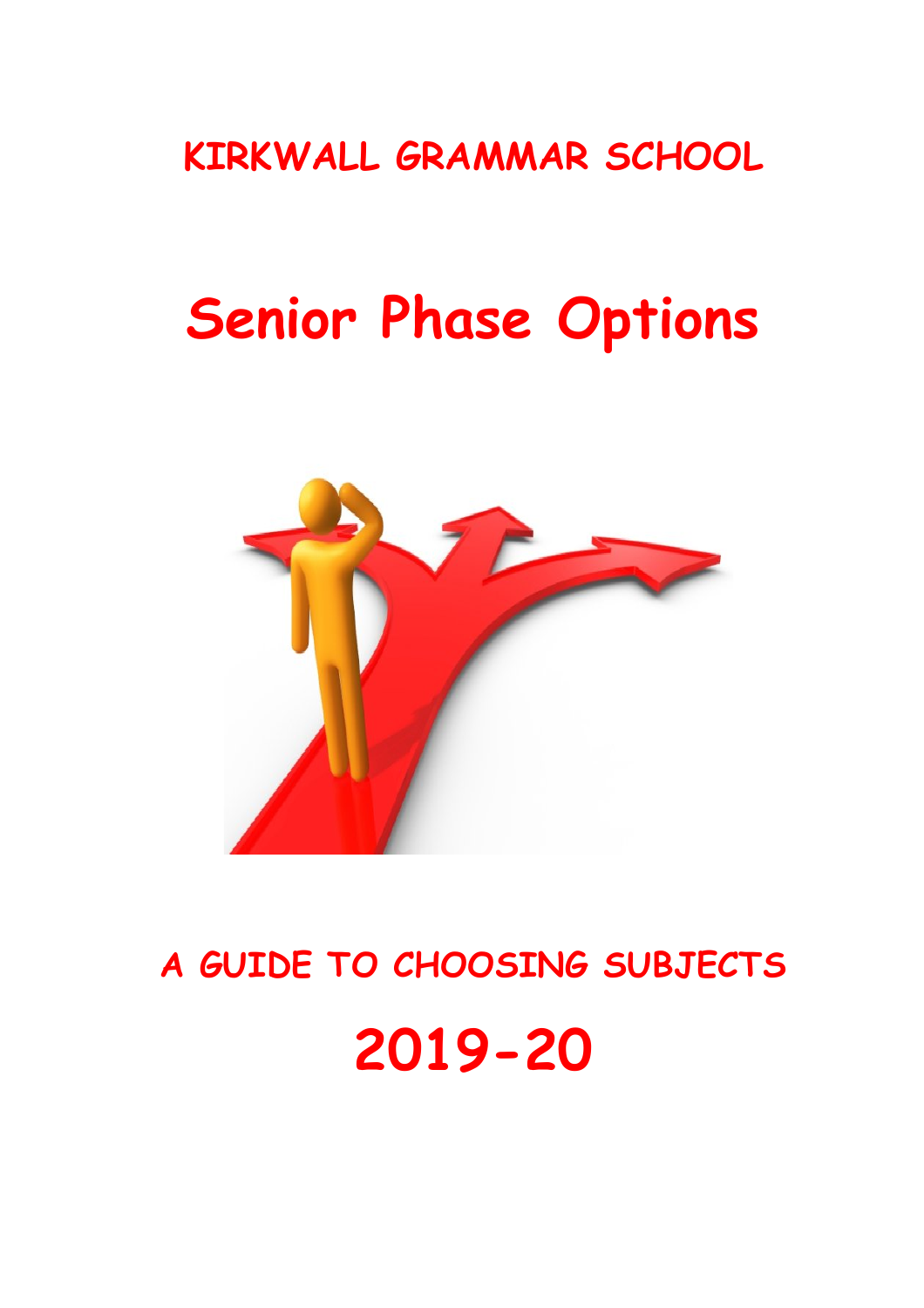## **INTRODUCTION**

#### For Pupils

You are coming to the stage in your education where you will be asked again to make some very important choices.

For S3 and S4 pupils the courses you choose now are the ones you will be able to progress with throughout the Senior School. For S5 choices will be made to provide either progression or the opportunity to explore different subjects and opportunities

It is important to **consider the future**, and the choices made for S4 will be a natural starting point when we come to discuss **next steps** for S5 and S6. Please bear in mind that choices for each senior year **are not the last chance** to try new subjects as new directions can be taken, as career plans develop and skills grow. We expect students to consider opting for a broad set of subjects each year that develop themselves as citizens, and contributors to their school and the community. Your Guidance Teacher, subject teachers and SDS staff are on hand to help guide these choices, and to illustrate progression paths.

The senior phase should be seen as a **whole project**, where each year there is a chance to opt for something new, or something that offers a **unique combination** of qualifications that suit you, and gives a full picture of who you are to future employers, universities and college

#### For Parents

The structure of the Senior School in KGS has changed and as a result S4, 5 and 6 pupils will be timetabled together in all subjects except English and Maths. This means there are a wider choice of courses and the full range of Orkney College Courses available to all pupils in the senior phase. In addition, work experience is now a subject option for all pupils in S4, 5 and 6. Pupils will now chose a maximum of 6 subjects in each year of S4, 5 and 6

Kirkwall Grammar School offers National Qualifications across each of the 3 senior years, and we pride ourselves in offering a meaningful progression path for all students throughout. Please see specific subject pages for details on courses and unit structures and to find out which subjects offer National 3, 4 and 5, Highers and Advanced Higher courses.

During the **senior phase**, our students are encouraged to fill their week with subjects that interest them and support their goals of **career, university, further study, work** and **rich personal lives**. Many students will select subjects in S4 and follow some of these through to S6 as Highers or Advanced Highers. It is expected that many students may reach a **satisfactory end** to their progression in a particular subject by S5 or 6, and so will migrate to another area of study that may have interested them earlier in their school lives. Teachers are committed in supporting students to find common skills across the school so that learners continue to make progression, even if studying at the same level.

While gathering skills and knowledge for their SQA assessments, Kirkwall Grammar School students will continue developing **whole school skills** just as they were doing in their phase of learning.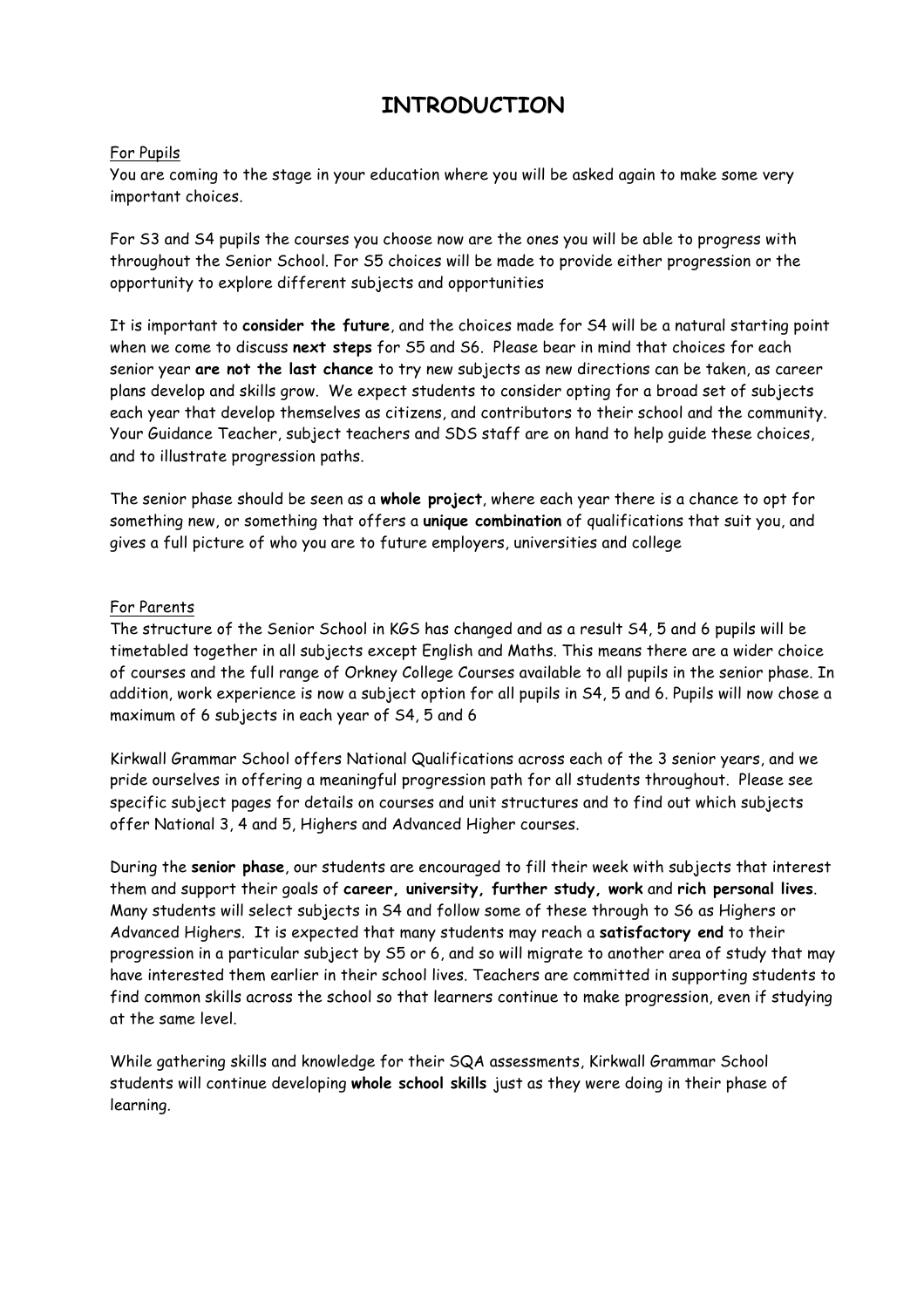#### S4 Pupils

- All S4 pupils will sit 6 subjects. Only English and Maths are compulsory in S4.
- You should choose subjects in S4 from any of the subjects you have studied in S3.
- All S4 pupils will also study Personal and Social Education, Physical Education and RMPS.
- SfW College Courses may have an entry requirement see the College Brochure for details.
- All pupils choosing SfW College in S4 will also do a SQA certificated work experience placement.

#### S5 and S6 pupils

**By choosing to return to KGS S5 and S6 pupils are agreeing to the following:**

- **Wear dress code at all times**
- **Attend study classes where timetabled**
- **Be committed to returning to KGS**
- **Be prepared to see all of the courses you have chosen through to the final exams in May. Dropping subjects isn't an option**

#### Options information

- All courses at National 4 and 5 level are counted as a subject including College and Essential Skills/Work Experience.
- Extra study in S6 will support S6 Committee work and whole school responsibilities.
- Essential Skills/Work Experience is available in all columns in S5/6. Often study periods can be used in other Columns to create opportunties for longer work placement slots.
- Pupils in S5/6 doing Higher at College can also choose a Skills for Work course in column D.
- Coastal Navigation is only available if you have previously completed the Navigation course.
- Foundation Apprenticeships will run during Higher college time, either as a one year course (S6 pupils) or two year course (S5). Please check College brochure for more information such as entry requirements (available on the KGS website.)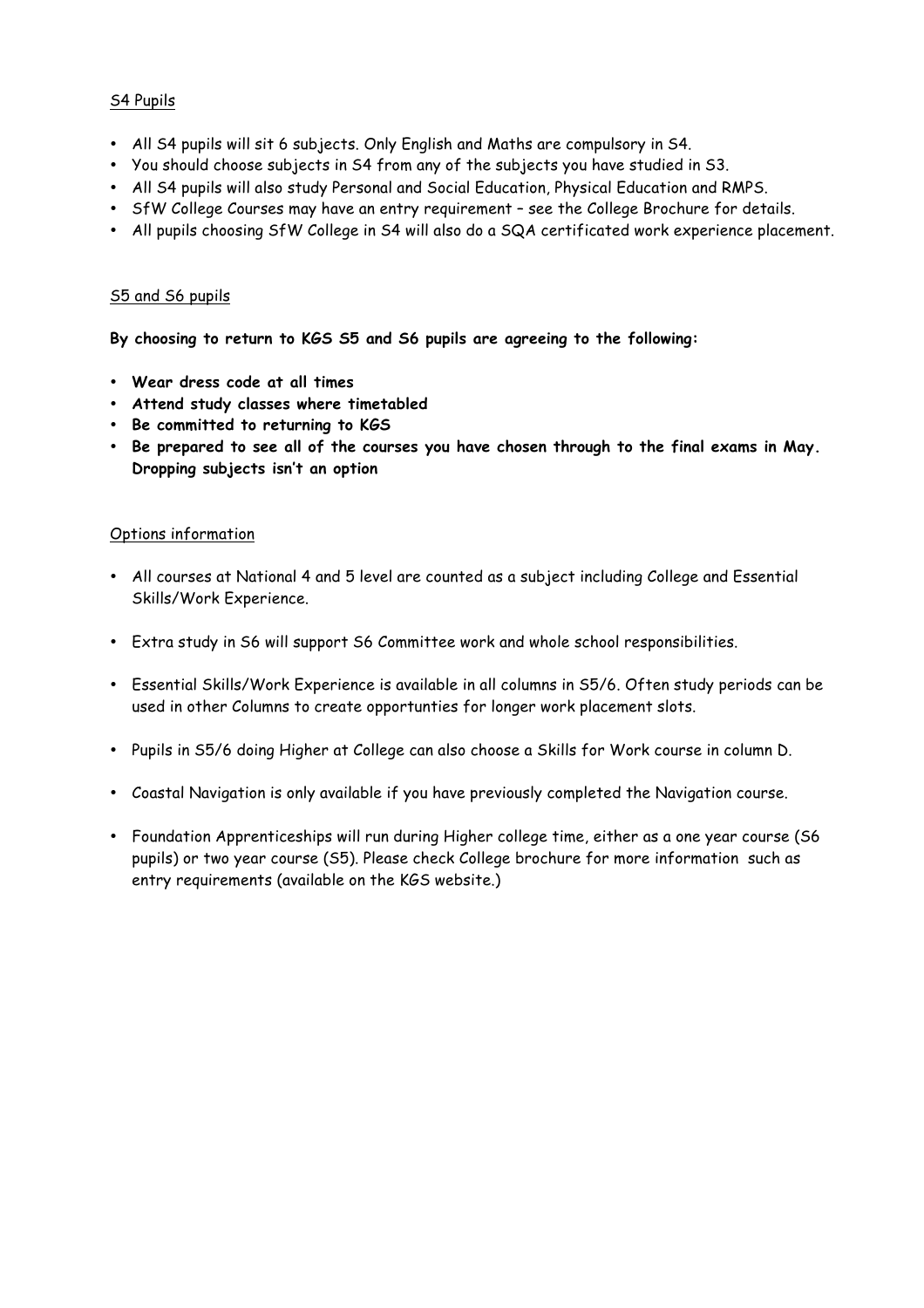## **COURSE COMBINATIONS**

#### S5 Subject Expectations

Below are the different combinations of N3, N4, N5 and Higher courses S5 pupils are expected to take. These are the **minimum** number of courses a pupil is expected to follow in S5. Pupils dropping below these requirements will be expected to leave school.

5 Highers + Study 4 Highers + 1 subject + Study 3 Highers + 3 subjects 2 Highers + 4 subjects 1 Higher + 5 subjects 0 Highers + 6 subjects

#### S6 Pupils

Below are the different combinations of N5, Higher and Advanced S5/6 pupils are expected to take. These are the **minimum** number of courses a pupil is expected to follow in S5/6 and pupils dropping below these requirements will be expected to leave school.

While the majority of courses studied in S6 will be Higher or Advanced Higher level many pupils do choose to take at least one National 5 Course in S6.

However, in most cases, it is not really appropriate for a pupil to return for S6 only to take courses at N5 level. We expect pupils to progress from S5 by moving from National 5 to Higher in the majority of their subjects.

3 Advanced Highers 2 Advanced Highers + 2 Highers or 1 Higher and 1 subject 1 Advanced Higher + 3 Highers or 2 Highers and 1 subject 5 Highers + Study 4 Highers + 1 subject + Study 3 Highers + 2 subjects + Study

**There will be no Core RMPS or PE in S5/6. However there is opportunity to study both of these subjects as SQA qualifications and as an option in S5/6 Wider achievement time.**

## **CHOICE RESTRICTIONS**

We will try to offer you the courses that you have opted for. **However, it may not always be possible to offer every combination of subjects**. Sometimes too many or too few students choose a particular course and sometimes timetabling is not possible due to staffing and accommodation restrictions. If this is the case then you will be asked to choose another subject but remember you can pick this subject again in S5 or S6.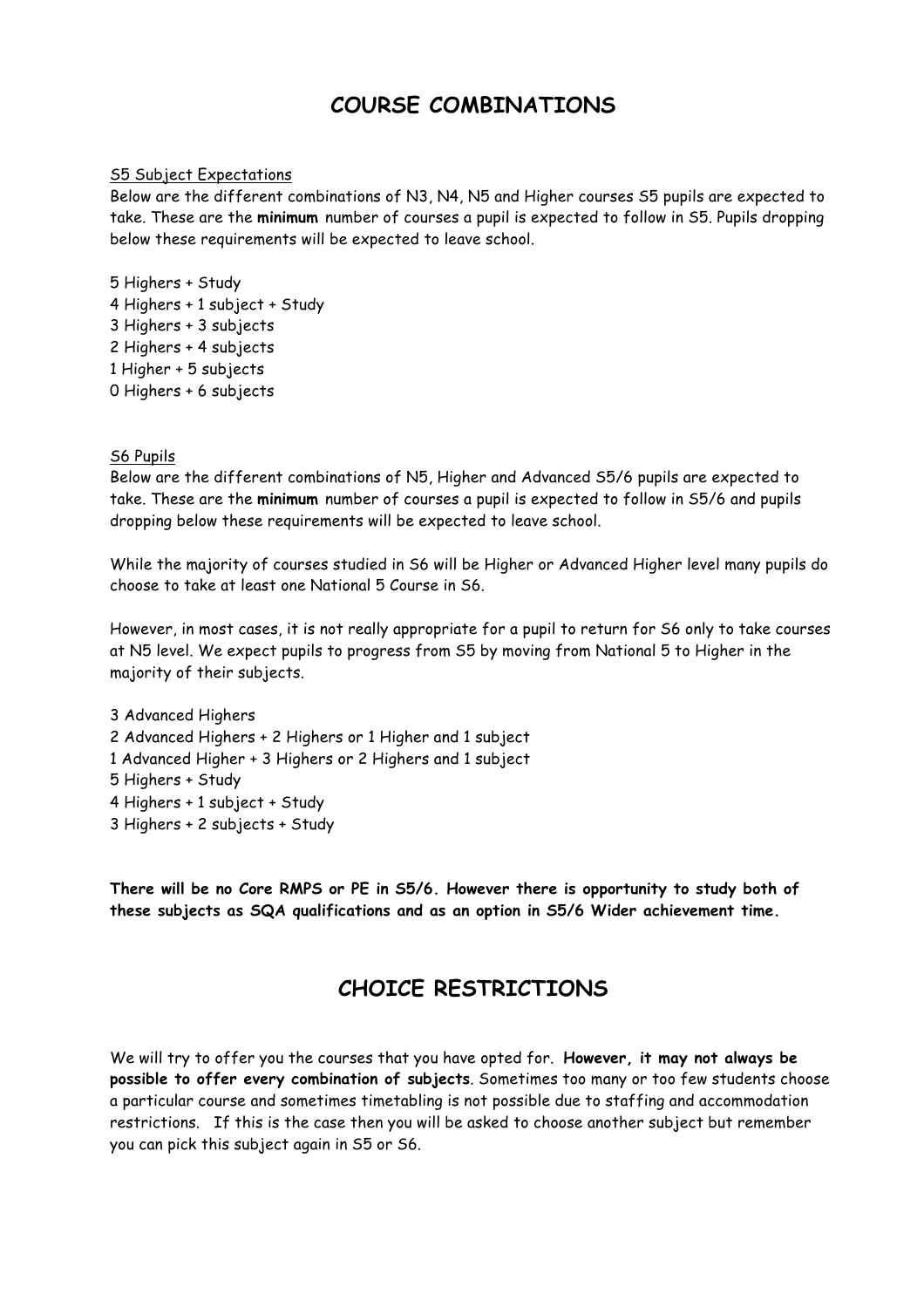## **S4 PUPILS ACCESSING HIGHER COURSES**

When S4, S5 and S6 are treated as a single cohort then this opens up the possibility of pupils accessing courses at all levels. So in the simplest of terms S4 pupils would be able to study a subject at any level from N3, N4, N5, Higher and Advanced Higher.

As is the case just now all pupils will still be supported fully in their subject choices in order that they construct a set of courses that are appropriate in order for the pupil to progress successfully. This will continue to involve input from Subject Teachers and Principal Teachers advising on the most appropriate level a pupil should study within that subject. Guidance Teachers will continue to have a key role in looking at the course choice of a pupil across the curriculum to make sure that the overall workload will be manageable for pupils as well as advising on subjects that may be needed for career aspirations.

We would expect that in S4 the vast majority of pupils will continue to follow courses at N4 and N5 level. However where a pupil is particularly gifted in a subject and all relevant stakeholders, (Pupils, Parents, Guidance Teachers, Subject Teacher and Year Head), agree that it is the best thing then a pupil may opt to study that subject at a Higher level.

**You will not normally be able to take a course at Higher in S5 that you have not studied in S4. You will, however, be able to choose subjects at National 5 level in S5 and progress to Higher in S6. Your Guidance teacher will help you make the best possible choices for you.**

## **MORE DETAILS**

To ensure that you choose a course best suited to your ability and interests, and one which will provide you with the qualifications for careers you may have in mind, we take a great deal of care to provide advice and information for pupils, as follows:

#### **1 Careers information and advice**

In KGS, you are given careers advice by Guidance staff and school based SDS staff. You are shown where you can find information on careers and links to my world of work website is below.

www.myworldofwork.co.uk www.planitplus.net

Other useful links can be found in the "Careers" and "Further and Higher " in the Pupils menu of: http://www.kgsorkney.com/

#### **2 Individual Advice to Pupils**

This will happen in PSE time. However, as always, pupils may arrange to see their Guidance Teacher if they need any help or advice. Pupils can of course also seek advice from their year head, myself or any other member of staff. SDS staff are also available to give advice to pupils.

#### **3 Reserve Choice**

Please remember to indicate a preferred reserve choices on your option sheet. If your choices don't completely match up with the timetable your Guidance Teacher will discuss with you some alternative choice(s). Parents will be informed if any changes are made. Guidance teachers will also be available to see parents if necessary.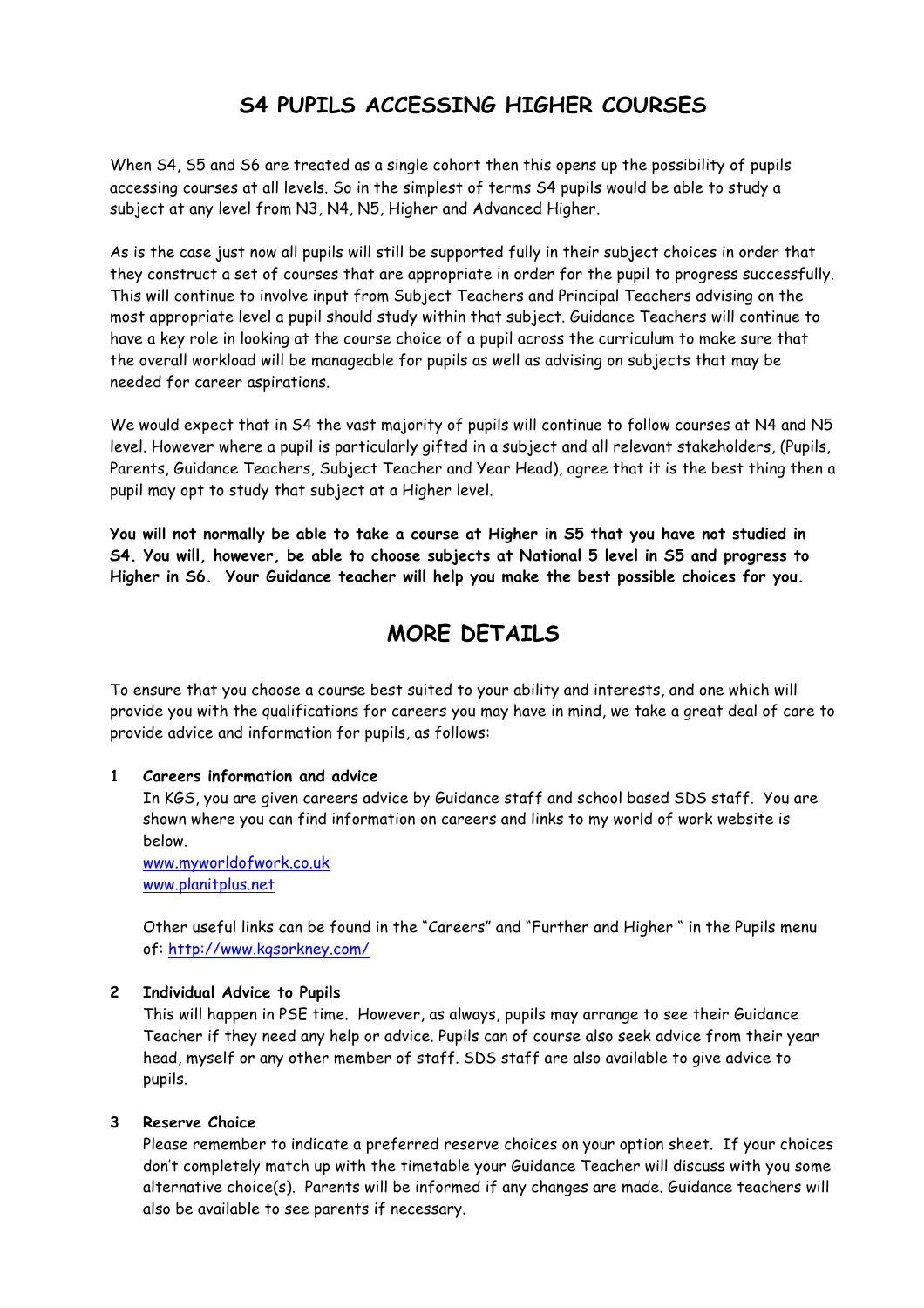#### **4 Pupils from the Isles**

If you attend one of the Isles Junior High Schools you will have followed a course very similar to S1-S4 at Kirkwall Grammar School. Guidance staff will visit the island schools, meet you, your parents and teachers, and help with the choice of courses for the senior school. In addition Isle pupils will have an opportunity to join KGS for a day in early March as part of their transition.

As always Isles parents are welcome to contact Guidance staff in KGS with any concerns or questions you may have. KGS Guidance staff are also in contact with Junior High staff. We are committed to being as flexible as possible to ensure you get the options you request in S5.

#### **5 Skills Development Scotland Support**

- Careers Advisers are available in school during options time to support pupils through their subject choices.
- S3 pupils will be offered extra drop-in times during subject choices where they can just turn up to be seen.
- S4 & S5 pupils can come along to drop-in Thursday P4-P6 and Friday P1-P4 We encourage the use of drop-in times.
- Mr Curran in the Library, keeps a waiting list for students, or your Guidance Teacher can also request appointments for you.
- We are present at all Parents Evenings throughout the academic year should any parents wish to access our support.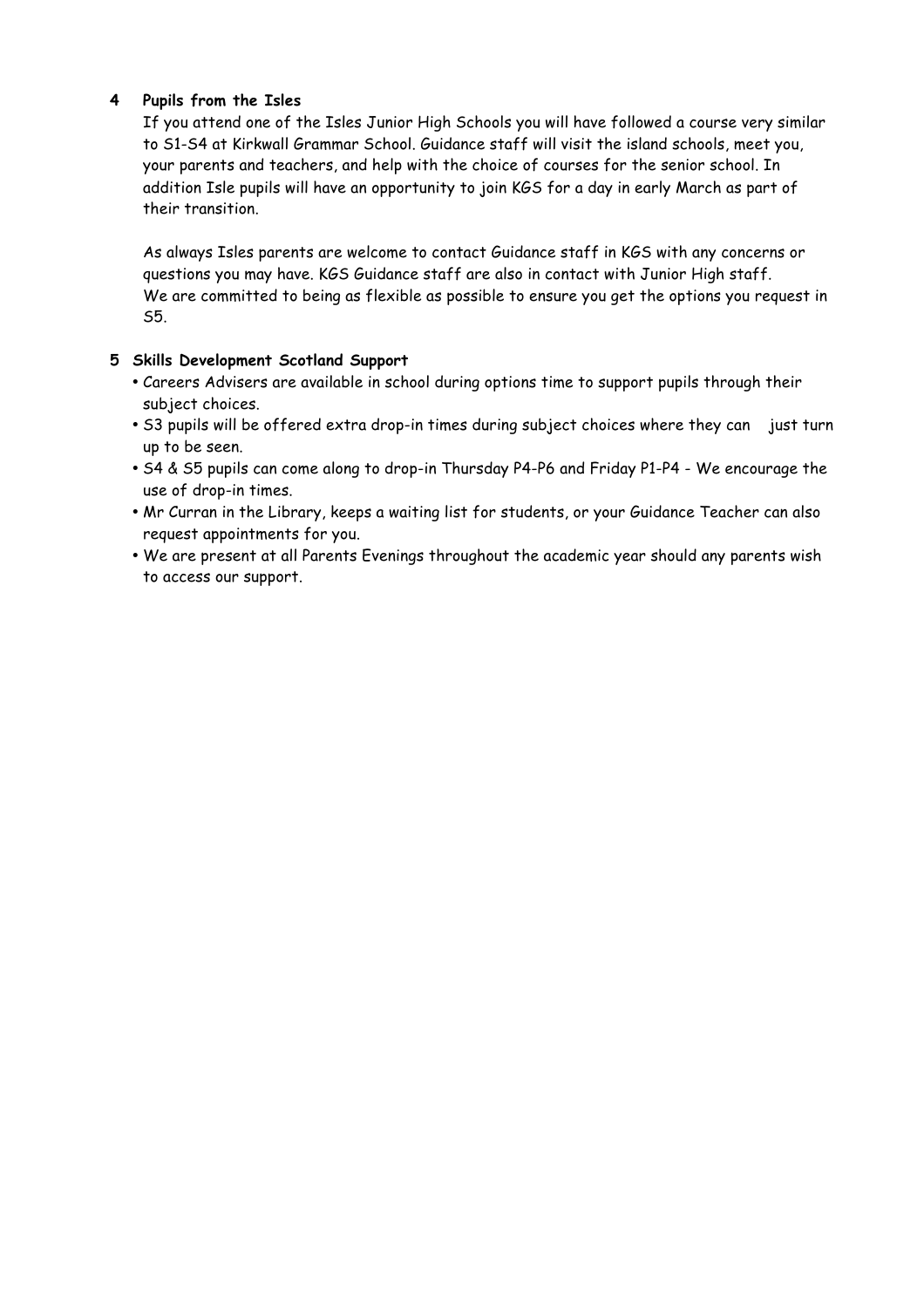## **ENGLISH & MATHEMATICS**

#### **NATIONAL 4 ENGLISH**

#### **Course Description**

In this course, you will continue to develop the skills you have been working on in English during the broad general stage, i.e. reading, writing, talking and listening. The National Four course involves studying and analysing slightly more challenging literary, non-fiction, media or online texts, and talking and/or writing about these texts. The course also involves the creative aspects of presenting to a group or audience, and producing texts of your own.

This course will help to build your confidence and skills in written and spoken language. You will have the opportunity to choose some of the texts you study, and to choose some of the topics you will work on for your written and spoken outcomes.

| Entry to Course                                                                                                                                                                                                                                                                                           | Assessment                                                                                     |
|-----------------------------------------------------------------------------------------------------------------------------------------------------------------------------------------------------------------------------------------------------------------------------------------------------------|------------------------------------------------------------------------------------------------|
| If, by the end of S3, you are secure at the                                                                                                                                                                                                                                                               | Unit assessment of coursework will be ongoing,                                                 |
| second level, or have recently progressed to                                                                                                                                                                                                                                                              | and is carried out by the teacher. Units are                                                   |
| third level, then National Four is probably the                                                                                                                                                                                                                                                           | assessed on a pass/fail basis. There is no final                                               |
| most appropriate course for you.                                                                                                                                                                                                                                                                          | exam for National 4 English.                                                                   |
| <b>Course Outline</b>                                                                                                                                                                                                                                                                                     | Progression                                                                                    |
| This Course is made up of two mandatory Units:                                                                                                                                                                                                                                                            | National 4 English is a very useful qualification<br>to have for entry to college courses, or  |
| English: Analysis and Evaluation                                                                                                                                                                                                                                                                          | employment.                                                                                    |
| The purpose of this Unit is to provide learners                                                                                                                                                                                                                                                           |                                                                                                |
| with the opportunity to develop listening and<br>reading skills in the contexts of literature,<br>language and media. Learners develop the skills<br>needed to understand, analyse and evaluate<br>straightforward texts.                                                                                 | If you perform well at National 4, your teacher<br>may recommend that you go on to National 5. |
| English: Creation and Production<br>The purpose of this Unit is to provide learners<br>with the opportunity to develop talking and<br>writing skills in a wide range of contexts.<br>Learners develop the skills needed to create and<br>produce straightforward texts in both written<br>and oral forms. |                                                                                                |
|                                                                                                                                                                                                                                                                                                           | <b>Further Information:</b>                                                                    |
|                                                                                                                                                                                                                                                                                                           | Contact: Mrs H Spence, PT                                                                      |
|                                                                                                                                                                                                                                                                                                           | <b>SQA Website</b>                                                                             |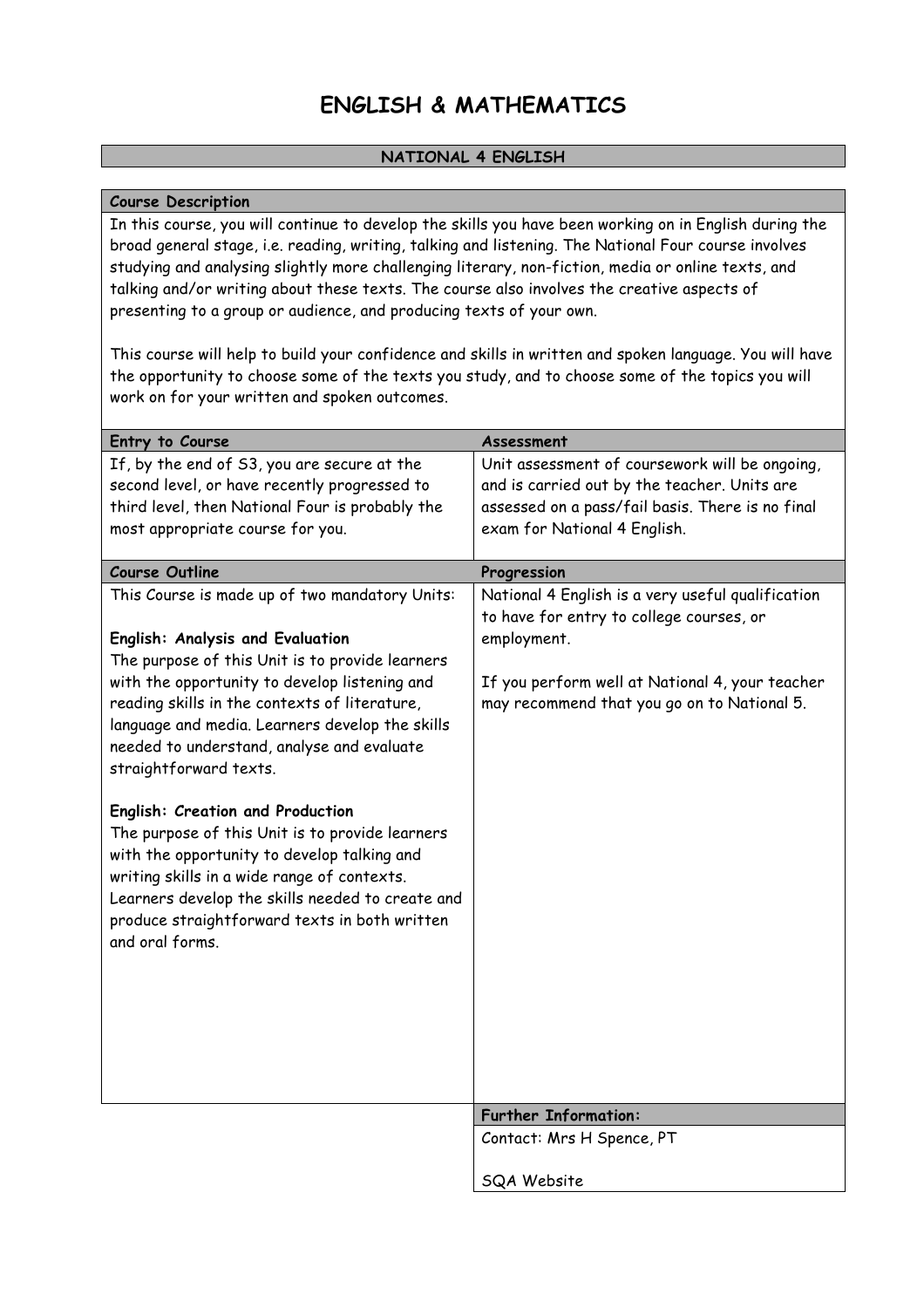#### **Course Description**

In this course, you will continue to develop the skills you have been working on in English during the broad general stage, i.e. reading, writing, talking and listening. The National Five course involves studying and analysing more challenging literary, non-fiction, media or online texts, and talking and/or writing about these texts. The course also involves the creative aspects of presenting to a group or audience, and producing texts of your own.

This course will help to build your confidence and skills in written and spoken language. You will have the opportunity to choose some of the texts you study, and to choose some of the topics you will work on for your written and spoken outcomes.

| Entry to Course                                                                                                                                                                                                                                                                                                                                                                                                                                                                                | Assessment                                                                                                                                                                                                    |
|------------------------------------------------------------------------------------------------------------------------------------------------------------------------------------------------------------------------------------------------------------------------------------------------------------------------------------------------------------------------------------------------------------------------------------------------------------------------------------------------|---------------------------------------------------------------------------------------------------------------------------------------------------------------------------------------------------------------|
| If, by the end of S3, you have been working at<br>the third level for time, or you are at the fourth<br>level, then National Five is probably the most<br>appropriate course for you.                                                                                                                                                                                                                                                                                                          | There is a final exam for National 5 English,<br>where you will be assessed in reading and<br>writing. There is also a portfolio of two pieces<br>of writing.                                                 |
| <b>Course Outline</b>                                                                                                                                                                                                                                                                                                                                                                                                                                                                          | Progression                                                                                                                                                                                                   |
| English: Analysis and Evaluation<br>The purpose of this Unit is to provide learners<br>with the opportunity to develop listening and<br>reading skills in the contexts of literature,<br>language and media. Learners develop the skills<br>needed to understand, analyse and evaluate<br>detailed texts.<br>English: Creation and Production<br>The purpose of this Unit is to provide learners<br>with the opportunity to develop talking and<br>writing skills in a wide range of contexts. | National Five English is a very useful<br>qualification to have for entry to college<br>courses, or employment.<br>If you pass at National 5, your teacher may<br>recommend that you go on to Higher English. |
| Learners develop the skills needed to create and<br>produce detailed texts in both written and oral<br>forms.                                                                                                                                                                                                                                                                                                                                                                                  | <b>Further Information:</b><br>Contact: Mrs H Spence, PT<br><b>SQA Website</b>                                                                                                                                |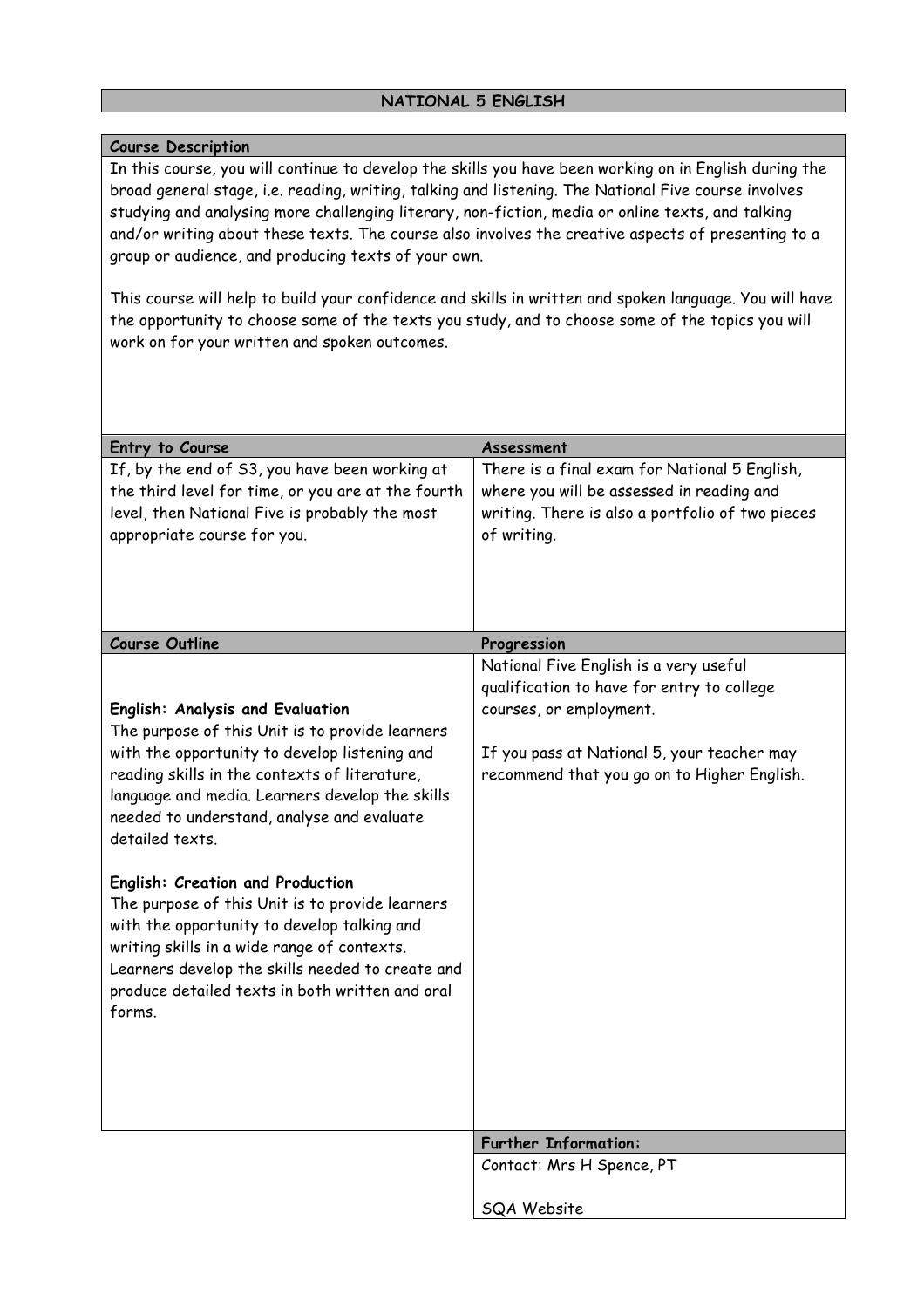#### **HIGHER ENGLISH**

#### **Course Description**

The Higher English Course provides learners with the opportunity to develop the skills of listening, talking, reading and writing in order to understand and use language. Building on literacy skills, learners develop understanding of the complexities of language, including through the study of a wide range of texts, and develop high levels of analytical thinking and understanding of the impact of language.

| Entry to Course                                                                                                                                                                                                                                                                                                                                                                                                                                                                                                                                                                                                                         | Assessment                                                                                                                                                                                                                                                                                                                                                                                                                |
|-----------------------------------------------------------------------------------------------------------------------------------------------------------------------------------------------------------------------------------------------------------------------------------------------------------------------------------------------------------------------------------------------------------------------------------------------------------------------------------------------------------------------------------------------------------------------------------------------------------------------------------------|---------------------------------------------------------------------------------------------------------------------------------------------------------------------------------------------------------------------------------------------------------------------------------------------------------------------------------------------------------------------------------------------------------------------------|
| . National 5 English Course at Grade A, B or C.                                                                                                                                                                                                                                                                                                                                                                                                                                                                                                                                                                                         | · SQA Examination Paper 1 - Reading for<br>Understanding, Analysis, and Evaluation (30<br>marks).<br>• SQA Examination Paper 2 - Critical Reading:<br>This paper has two sections:<br>Section A: Critical Essay<br>Section B: Scottish Texts<br>. Portfolio of writing, comprising two pieces of<br>writing; one creative and the other discursive.<br>The portfolio will have 30 marks, 15 for each<br>piece of writing. |
| <b>Course Outline</b>                                                                                                                                                                                                                                                                                                                                                                                                                                                                                                                                                                                                                   | Progression                                                                                                                                                                                                                                                                                                                                                                                                               |
| English: Analysis and Evaluation<br>The purpose of this Unit is to provide learners<br>with the opportunity to develop listening and<br>reading skills in the contexts of literature,<br>language and media. Learners develop the skills<br>needed to understand, analyse and evaluate<br>detailed and complex texts.<br>English: Creation and Production<br>The purpose of this Unit is to provide learners<br>with the opportunity to develop talking and<br>writing skills in a wide range of contexts.<br>Learners develop the skills needed to create and<br>produce detailed and complex texts in both<br>written and oral forms. | Successful completion of this course may lead<br>to:<br>• Advanced Higher English<br>• Degree/HNC/HND<br>• Employment in Arts, Social Science,<br><b>Communications and Media</b>                                                                                                                                                                                                                                         |
|                                                                                                                                                                                                                                                                                                                                                                                                                                                                                                                                                                                                                                         | <b>Further Information:</b>                                                                                                                                                                                                                                                                                                                                                                                               |
|                                                                                                                                                                                                                                                                                                                                                                                                                                                                                                                                                                                                                                         | Contact: Mrs H Spence, PT                                                                                                                                                                                                                                                                                                                                                                                                 |
|                                                                                                                                                                                                                                                                                                                                                                                                                                                                                                                                                                                                                                         | <b>SQA Website</b>                                                                                                                                                                                                                                                                                                                                                                                                        |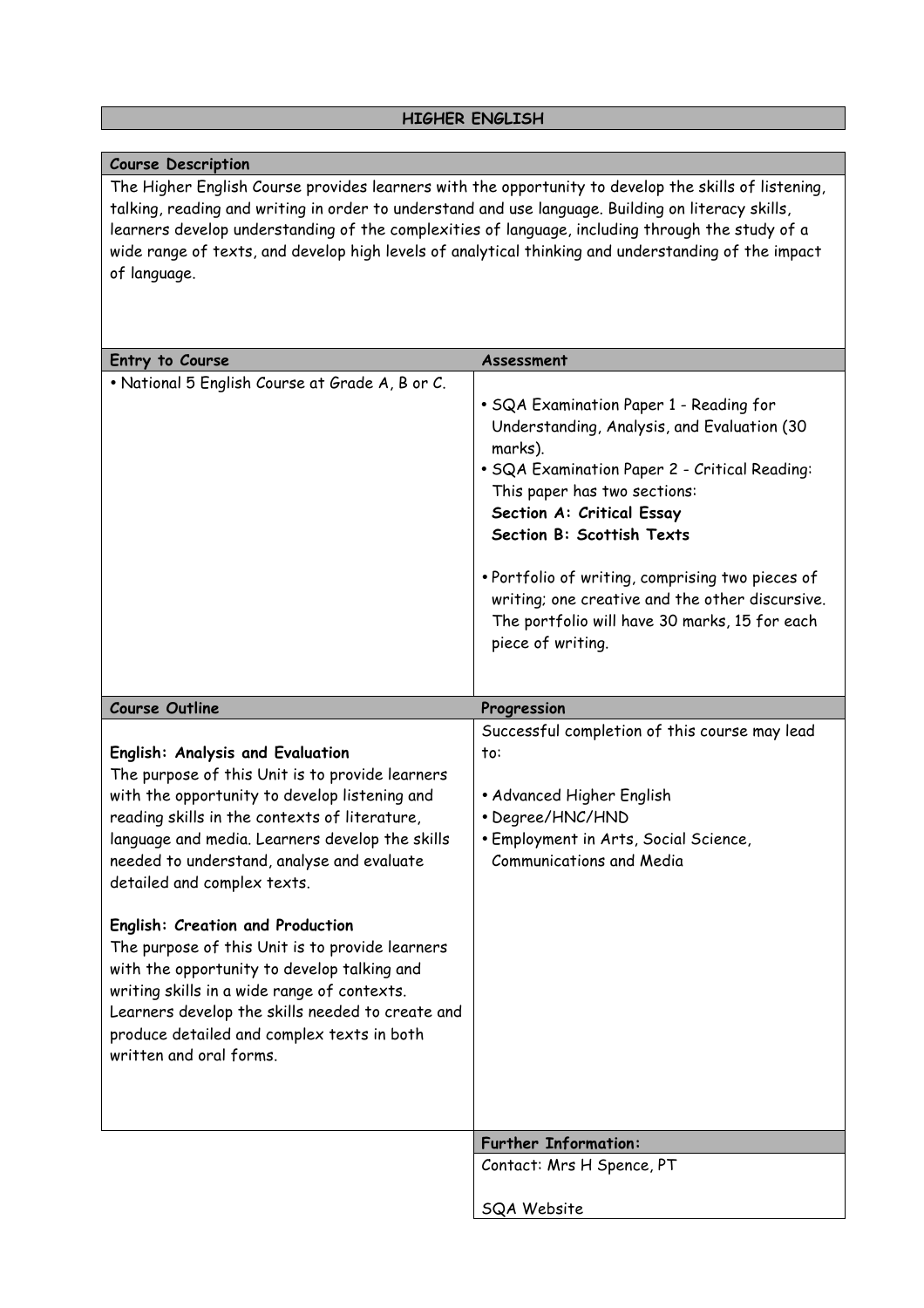#### **ADVANCED HIGHER ENGLISH**

#### **Course Description**

The Advanced Higher English Course provides learners with the opportunity to apply critical, analytical and evaluative skills to a wide range of complex and sophisticated texts from different genres. Learners develop sophisticated writing skills, responding to the way structure, form and language shape the overall meaning of texts.

| Entry to Course                                    | Assessment                                        |
|----------------------------------------------------|---------------------------------------------------|
| . Higher Grade English at A, B or C.               | A Portfolio consisting of a dissertation, and two |
|                                                    | pieces of writing.                                |
|                                                    |                                                   |
|                                                    | An examination paper involving critical analysis  |
|                                                    | of literature and textual analysis.               |
| <b>Course Outline</b>                              | Progression                                       |
| English: Analysis and Evaluation                   | Successful completion of this course may lead     |
| The purpose of this Unit is to provide learners    | to:                                               |
| with opportunities to develop the skill            |                                                   |
| of critically responding to complex and            | • Degree/HNC/HND                                  |
| sophisticated texts by applying knowledge of       | · Employment in Arts, Social Science,             |
| the various ways by which meaning is created,      | <b>Communications and Media</b>                   |
| and by understanding critical concepts             |                                                   |
| and approaches. Learners extend and refine         |                                                   |
|                                                    |                                                   |
| their skills of analysis and evaluation            |                                                   |
| through the study of complex and sophisticated     |                                                   |
| literary texts from the genres of drama,           |                                                   |
| poetry and prose (fiction and non-fiction).        |                                                   |
|                                                    |                                                   |
| Learners will also develop independent learning    |                                                   |
| skills by selecting materials for research into an |                                                   |
| aspect or aspects of literature, formulating       |                                                   |
| relevant tasks and researching primary and         |                                                   |
| secondary sources. Learners also develop           |                                                   |
| organisational and presentational skills required  |                                                   |
| in the production of a dissertation.               |                                                   |
|                                                    |                                                   |
| <b>English: Creation and Production</b>            |                                                   |
| The purpose of this Unit is to provide learners    |                                                   |
| with the opportunity to extend and refine their    |                                                   |
| writing skills through the production of           |                                                   |
| different types of writing. Learners will          |                                                   |
| use language creatively for a variety of purposes  |                                                   |
| and in a variety of forms. Learners will develop a |                                                   |
| range of skills necessary for the deployment of    |                                                   |
|                                                    |                                                   |
| language to create effect.                         |                                                   |
|                                                    | <b>Further Information:</b>                       |
|                                                    | Contact: Mrs H Spence, PT                         |
|                                                    |                                                   |
|                                                    | SQA Website                                       |
|                                                    |                                                   |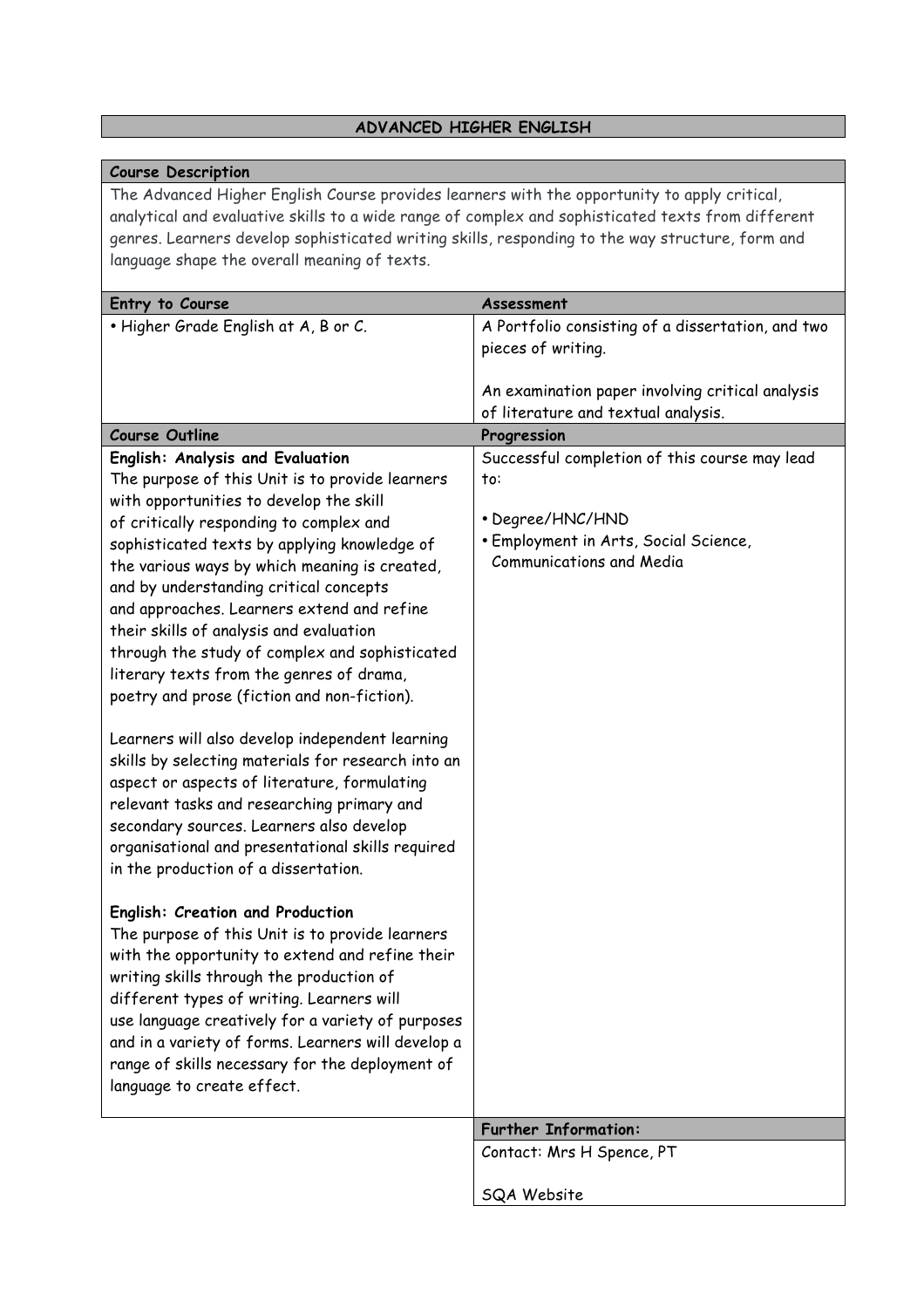#### **Course Description**

The main purpose of this Course is to analyse and create media content. The Course enables learners to understand and develop their media literacy skills and appreciate the opportunities and challenges that occur within the media industry. The Course provides learners with opportunities to develop both knowledge and understanding of the media and the ability to create media content.

This is a challenging course with close links to English, Modern Studies and Sociology. You will not only learn about film but consider the role of media such as news and the internet has in our lives.

| Assessment                                                                                                                                                                                                                                                                                                                         |
|------------------------------------------------------------------------------------------------------------------------------------------------------------------------------------------------------------------------------------------------------------------------------------------------------------------------------------|
| The course is assessed in two parts:<br>• A practical assignment which involves you<br>producing a piece of media content (normally a<br>short film). This is often done in groups and<br>involves collaborative work. (50%)<br>. Two written exam papers which test your<br>knowledge and understanding of media theory.<br>(50%) |
| Progression                                                                                                                                                                                                                                                                                                                        |
| This Course or its Units may provide progression<br>to:<br>Degree/HND/HNC in Media, Arts,<br>$\bullet$<br>Journalism and Sociology<br>Other qualifications in Media or related<br>$\bullet$<br>areas further study, employment or training                                                                                         |
|                                                                                                                                                                                                                                                                                                                                    |
| <b>Further Information:</b>                                                                                                                                                                                                                                                                                                        |
| Contact: Mrs H Spence, PT<br>SQA Website                                                                                                                                                                                                                                                                                           |
|                                                                                                                                                                                                                                                                                                                                    |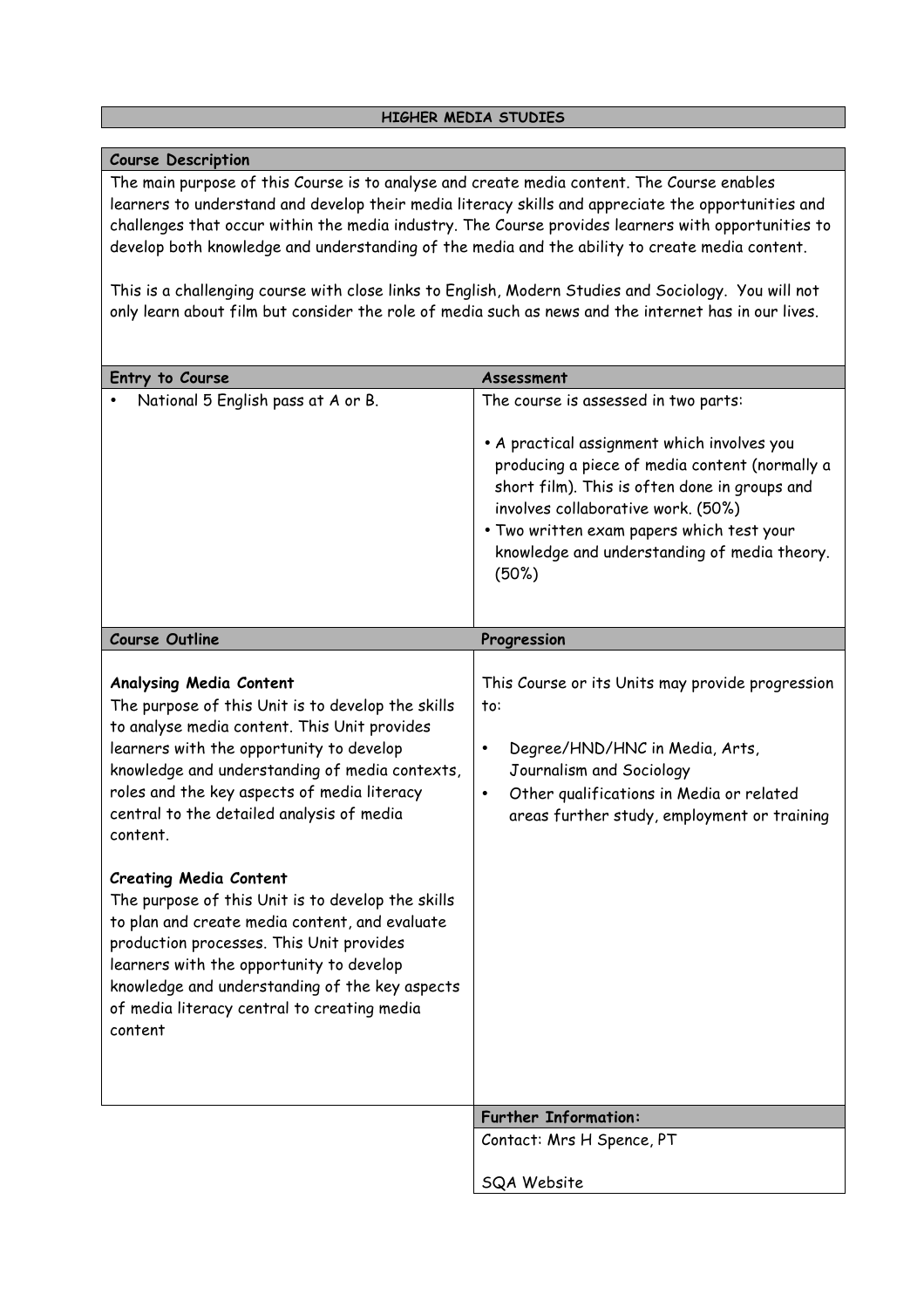## **NATIONAL 3 APPLICATION OF MATHEMATICS (S4 only)**

| <b>Course Description</b>                                                                                                                                                                                                                                                                                                                                                                                                                                                                                                                                                                                                                                           |                                                                                                                                      |
|---------------------------------------------------------------------------------------------------------------------------------------------------------------------------------------------------------------------------------------------------------------------------------------------------------------------------------------------------------------------------------------------------------------------------------------------------------------------------------------------------------------------------------------------------------------------------------------------------------------------------------------------------------------------|--------------------------------------------------------------------------------------------------------------------------------------|
| This course will develop students' mathematical skills and will help students to select and apply<br>mathematical skills to tackle straightforward real-life problems or situations. Students will engage<br>in a wide variety of activities designed to further their understanding and skills.<br>These activities will include individual, paired and group work, investigative and practical work, and<br>appropriate use of technology.                                                                                                                                                                                                                        |                                                                                                                                      |
| Entry to Course                                                                                                                                                                                                                                                                                                                                                                                                                                                                                                                                                                                                                                                     | Assessment                                                                                                                           |
| Students would enter this course following<br>relevant progress in their broad general<br>education in S1-S3.                                                                                                                                                                                                                                                                                                                                                                                                                                                                                                                                                       | All assessments are internal.<br>Students must pass each of the three units.                                                         |
| <b>Course Outline</b>                                                                                                                                                                                                                                                                                                                                                                                                                                                                                                                                                                                                                                               | Progression                                                                                                                          |
| Students will study three units of work<br>Shape, Space & Measures<br>This unit includes the study of perimeter area,<br>volume, scale drawing, scale factors,<br>measurement and time management.<br>Manage Money & Data<br>This unit includes budgeting, investigating<br>factors affecting income and expenditure,<br>saving and borrowing, using statistics to assess<br>risk and collecting and presenting statistical<br>information.<br>Numeracy<br>This unit would include selecting and carrying<br>out calculations, recording and interpreting<br>measurements and making and explaining<br>decisions based on interpretation of data or<br>probability. | Students achieving success in Applications of<br>Mathematics National 3 could progress to<br>Applications of Mathematics National 4. |
|                                                                                                                                                                                                                                                                                                                                                                                                                                                                                                                                                                                                                                                                     | <b>Further Information:</b>                                                                                                          |
|                                                                                                                                                                                                                                                                                                                                                                                                                                                                                                                                                                                                                                                                     | Contact: Mrs R Curran, PT                                                                                                            |
|                                                                                                                                                                                                                                                                                                                                                                                                                                                                                                                                                                                                                                                                     | SQA Website                                                                                                                          |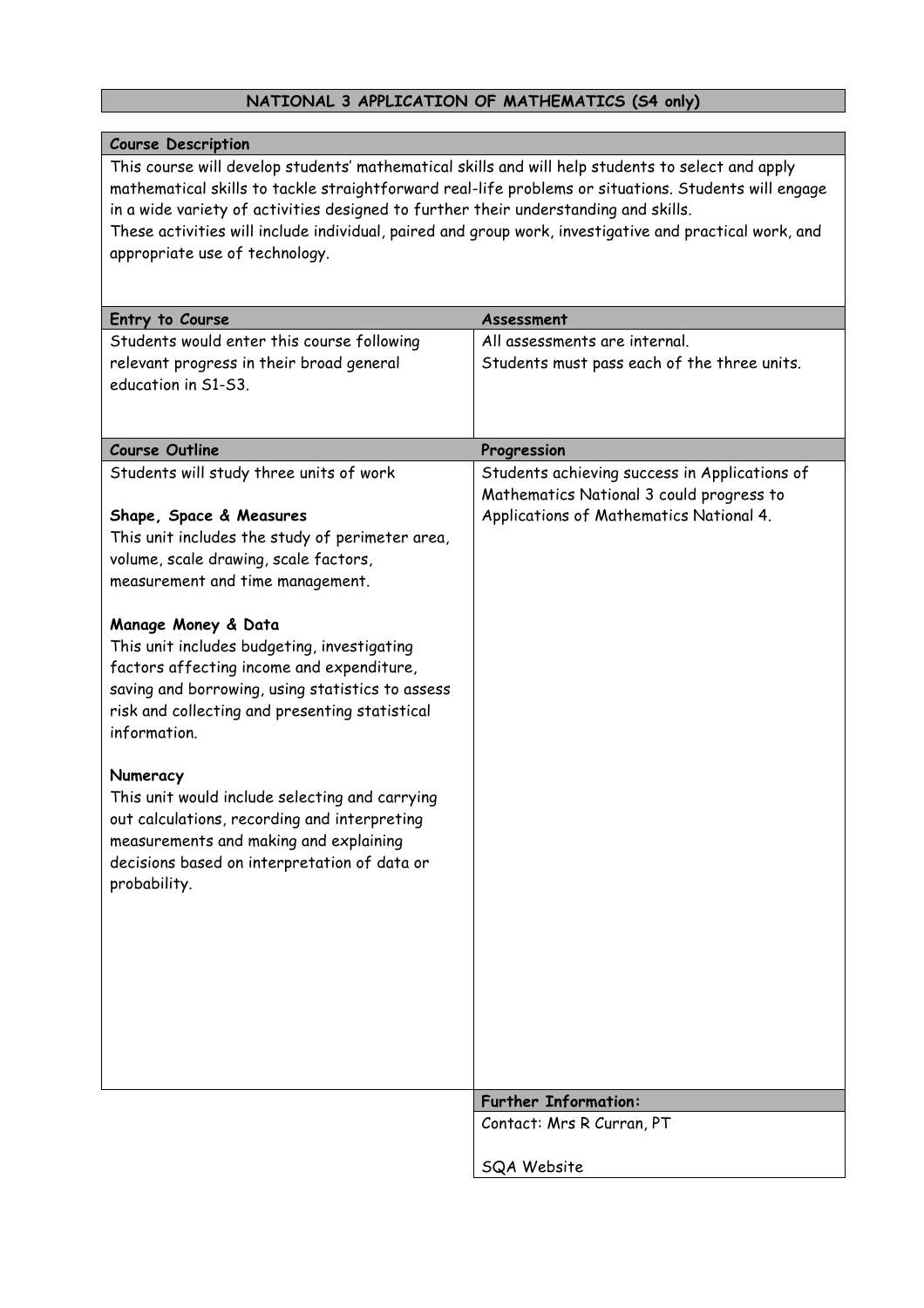## **NATIONAL 4 APPLICATION OF MATHEMATICS (S4 only)**

| <b>Course Description</b>                                                                              |                                                  |
|--------------------------------------------------------------------------------------------------------|--------------------------------------------------|
| This course will develop students' mathematical skills and will help students to select and apply      |                                                  |
| mathematical skills to tackle straightforward real-life problems or situations. Students will engage   |                                                  |
| in a wide variety of activities designed to further their understanding and skills.                    |                                                  |
| These activities will include individual, paired and group work, investigative and practical work, and |                                                  |
| appropriate use of technology.                                                                         |                                                  |
|                                                                                                        |                                                  |
|                                                                                                        | Assessment                                       |
| Entry to Course<br>Students would enter this course following                                          | All assessments are internal. Students must      |
| completion of completion of the National 3                                                             | pass each of the three units and are required to |
| Application of Mathematics Course or relevant                                                          |                                                  |
|                                                                                                        | pass an added value test consisting of two       |
| progress in the CfE Mathematics experiences                                                            | papers:<br>Non-calculator - 20 minutes           |
| and outcomes in their broad general education in<br>$51 - 53$ .                                        | Calculator - 40 minutes                          |
|                                                                                                        |                                                  |
| <b>Course Outline</b>                                                                                  | Progression                                      |
| Students will study three units of work                                                                | Students achieving success in Application of     |
|                                                                                                        | Mathematics National 4 could progress to:        |
| Geometry & Measures                                                                                    |                                                  |
| This unit includes the study of perimeter, area,                                                       | <b>Mathematics National 4</b><br>$\bullet$       |
| volume, scale drawing, scale factors,                                                                  | N5 Application of Mathematics (not               |
| measurement, time management and Pythagoras'                                                           | available in KGS)                                |
| theorem.                                                                                               |                                                  |
|                                                                                                        |                                                  |
| <b>Managing Finance &amp; Statistics</b>                                                               |                                                  |
| This unit includes budgeting, investigating                                                            |                                                  |
| factors affecting income and expenditure,                                                              |                                                  |
| saving and borrowing, using statistics to assess                                                       |                                                  |
| risk, collecting and presenting statistical                                                            |                                                  |
| information and converting between currencies.                                                         |                                                  |
|                                                                                                        |                                                  |
| Numeracy                                                                                               |                                                  |
| This unit would include selecting and carrying                                                         |                                                  |
| out calculations, recording and interpreting                                                           |                                                  |
| measurements and making and explaining                                                                 |                                                  |
| decisions based on interpretation of data or                                                           |                                                  |
| probability.                                                                                           |                                                  |
|                                                                                                        |                                                  |
|                                                                                                        |                                                  |
|                                                                                                        |                                                  |
|                                                                                                        |                                                  |
|                                                                                                        |                                                  |
|                                                                                                        | <b>Further Information:</b>                      |
|                                                                                                        | Contact: Mrs R Curran, PT                        |
|                                                                                                        | SQA Website                                      |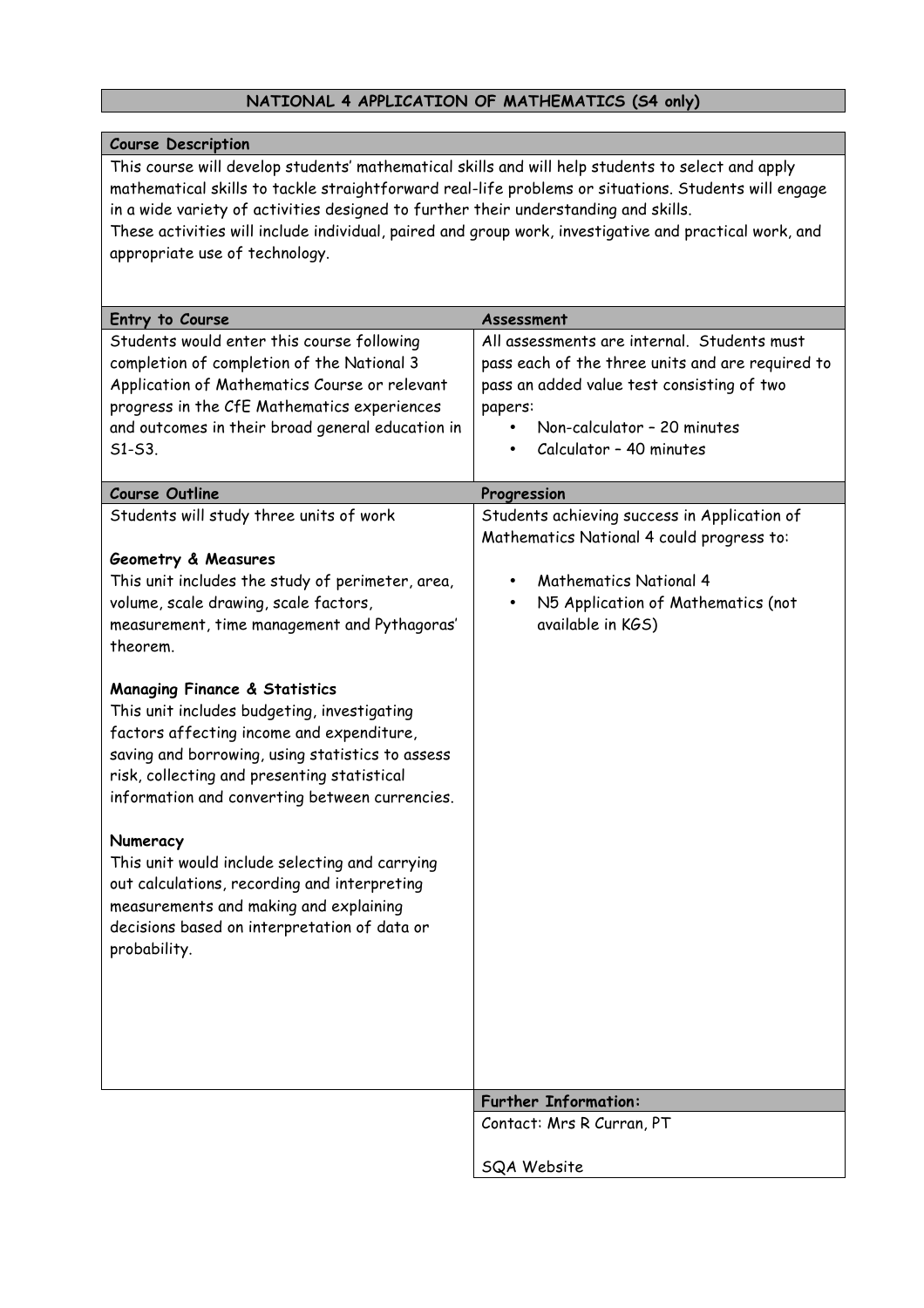#### **NATIONAL 4 MATHEMATICS**

#### **Course Description**

This course will develop students' mathematical skills and will help students to select and apply straightforward mathematical techniques in a variety of mathematical and real-life situations. Students will develop skills in the use of numerical data, abstract terms and the concept of generalization. Learners will interpret, communicate and manage information in mathematical form. Students will engage in a wide variety of activities designed to further their understanding and skills. These activities will include individual, paired and group work, investigative and practical work and appropriate use of technology.

| Entry to Course                                                                           | Assessment                                                                                      |
|-------------------------------------------------------------------------------------------|-------------------------------------------------------------------------------------------------|
| Students would enter this course following<br>completion of the National 4 Application of | All assessments are internal. Students must<br>pass each of the three units and in addition are |
| Mathematics course or relevant progression in                                             | required to pass an added value test consisting                                                 |
| S1-S4.                                                                                    | of two papers:                                                                                  |
|                                                                                           | Non-calculator - 20 minutes                                                                     |
|                                                                                           | Calculator - 40 minutes                                                                         |
|                                                                                           |                                                                                                 |
| <b>Course Outline</b>                                                                     | Progression                                                                                     |
| Students will study three units of work                                                   | Students achieving success in Mathematics                                                       |
|                                                                                           | National 4 could progress to:                                                                   |
| <b>Expressions &amp; Formulae</b>                                                         |                                                                                                 |
| This unit includes the study of manipulating                                              | <b>Mathematics National 5</b>                                                                   |
| expressions and working with formulae, applying                                           |                                                                                                 |
| geometric skills to circumference, area and                                               |                                                                                                 |
| volume and applying statistical skills to                                                 |                                                                                                 |
| representing and analyzing data and to                                                    |                                                                                                 |
| probability.                                                                              |                                                                                                 |
| Relationships                                                                             |                                                                                                 |
| This unit includes the study of straight line                                             |                                                                                                 |
| graphs and equations, Pythagoras' theorem, scale                                          |                                                                                                 |
| factors, using parallel lines, symmetry and circle                                        |                                                                                                 |
| properties to calculate angles, the trigonometry                                          |                                                                                                 |
| of right-angled triangles and working with                                                |                                                                                                 |
| scattergraphs.                                                                            |                                                                                                 |
|                                                                                           |                                                                                                 |
| Numeracy                                                                                  |                                                                                                 |
| This unit would include selecting and carrying                                            |                                                                                                 |
| out calculations, recording and interpreting                                              |                                                                                                 |
| measurements and making and explaining                                                    |                                                                                                 |
| decisions based on interpretation of data or                                              |                                                                                                 |
| probability.                                                                              |                                                                                                 |
|                                                                                           |                                                                                                 |
|                                                                                           |                                                                                                 |
|                                                                                           | <b>Further Information:</b>                                                                     |
|                                                                                           | Contact: Mrs R Curran, PT                                                                       |
|                                                                                           |                                                                                                 |
|                                                                                           | SQA Website                                                                                     |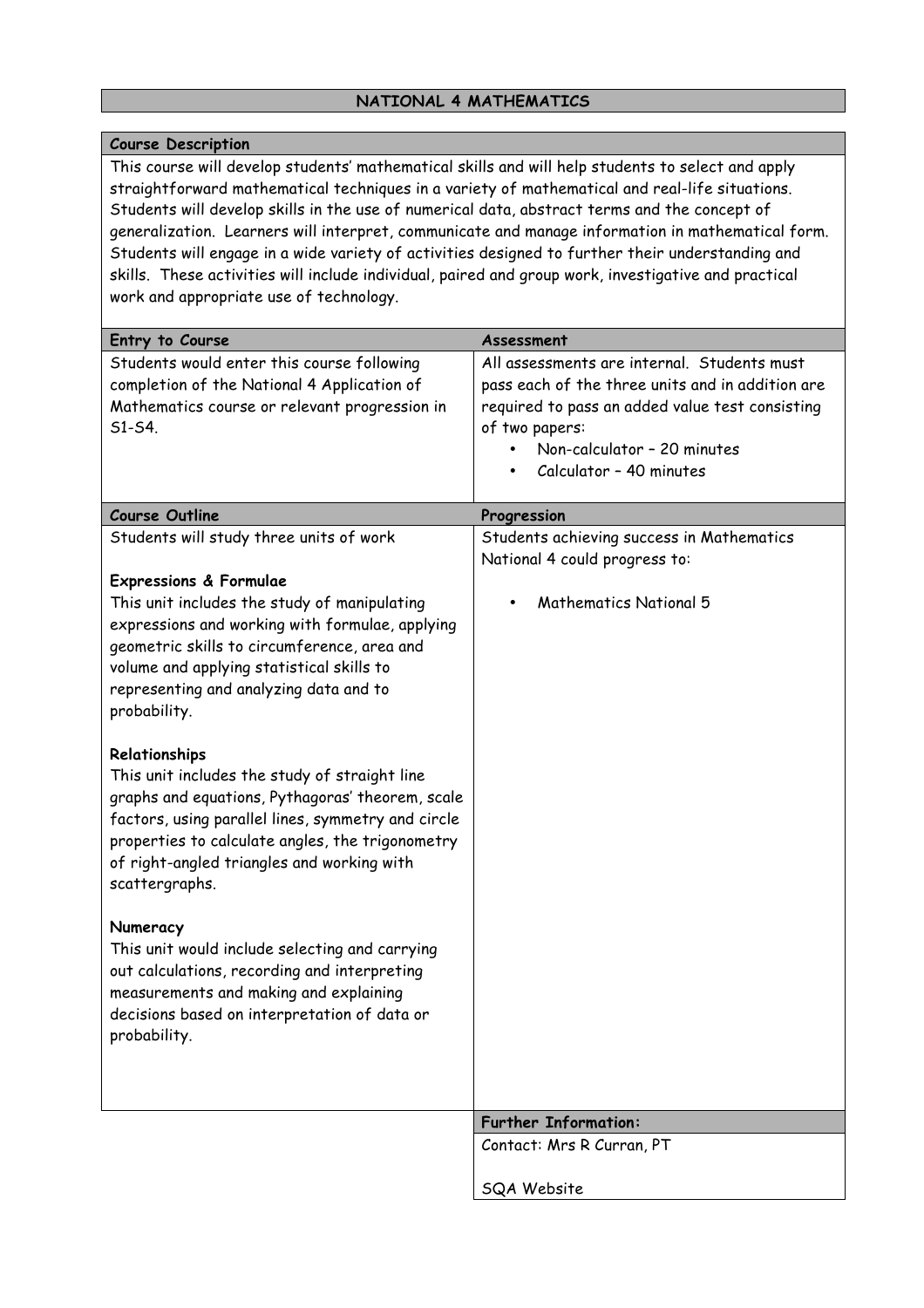## **NATIONAL 5 MATHEMATICS**

| <b>Course Description</b>                                                                                                                                                                                                                                                                              |                                                                                                                                        |
|--------------------------------------------------------------------------------------------------------------------------------------------------------------------------------------------------------------------------------------------------------------------------------------------------------|----------------------------------------------------------------------------------------------------------------------------------------|
| This course will develop students' mathematical skills and will help students to select and apply<br>mathematical techniques in a variety of mathematical and real-life situations. Students will develop<br>skills in the manipulation of abstract terms and generalization. Learners will interpret, |                                                                                                                                        |
| communicate and manage information in mathematical form and engage in a wide variety of                                                                                                                                                                                                                |                                                                                                                                        |
| activities designed to further their understanding and skills.                                                                                                                                                                                                                                         |                                                                                                                                        |
|                                                                                                                                                                                                                                                                                                        |                                                                                                                                        |
| Entry to Course                                                                                                                                                                                                                                                                                        | Assessment                                                                                                                             |
| Students would enter this course following<br>completion of the National 4 Mathematics<br>Course or relevant progress in their CfE<br>Mathematics experiences and outcomes in their                                                                                                                    | Students are required to pass an external exam<br>consisting of two papers:<br>Non-calculator - 75 minutes<br>Calculator - 110 minutes |
| broad general education in S1-S3.                                                                                                                                                                                                                                                                      |                                                                                                                                        |
|                                                                                                                                                                                                                                                                                                        | Some students who are not ready for the exam<br>may be entered for individual stand alone S5<br>units.                                 |
| <b>Course Outline</b>                                                                                                                                                                                                                                                                                  | Progression                                                                                                                            |
| Students will study three units of work<br><b>Expressions &amp; Formulae</b>                                                                                                                                                                                                                           | Students achieving success in Mathematics<br>National 5 could progress to:                                                             |
| This unit includes the study of surds and indices,                                                                                                                                                                                                                                                     | Mathematics Higher<br>٠                                                                                                                |
| manipulating expressions, using formulae and                                                                                                                                                                                                                                                           | Other qualifications in Mathematics or                                                                                                 |
| algebraic fractions.                                                                                                                                                                                                                                                                                   | related areas                                                                                                                          |
|                                                                                                                                                                                                                                                                                                        | Further study, employment and/or<br>$\bullet$                                                                                          |
| Relationships<br>This unit includes the study of the equations of                                                                                                                                                                                                                                      | training                                                                                                                               |
| straight lines, linear equations and inequations,<br>function, quadratics, trigonometrical graphs and                                                                                                                                                                                                  |                                                                                                                                        |
| equations and the converse of Pythagoras'<br>theorem.                                                                                                                                                                                                                                                  |                                                                                                                                        |
| <b>Applications</b>                                                                                                                                                                                                                                                                                    |                                                                                                                                        |
| This unit includes the study of the sine and<br>cosine rules, vectors, fractions and percentages<br>and analyzing statistical data.                                                                                                                                                                    |                                                                                                                                        |
|                                                                                                                                                                                                                                                                                                        |                                                                                                                                        |
|                                                                                                                                                                                                                                                                                                        |                                                                                                                                        |
|                                                                                                                                                                                                                                                                                                        |                                                                                                                                        |
|                                                                                                                                                                                                                                                                                                        |                                                                                                                                        |
|                                                                                                                                                                                                                                                                                                        | <b>Further Information:</b>                                                                                                            |
|                                                                                                                                                                                                                                                                                                        | Contact: Mrs R Curran, PT                                                                                                              |
|                                                                                                                                                                                                                                                                                                        | SQA Website                                                                                                                            |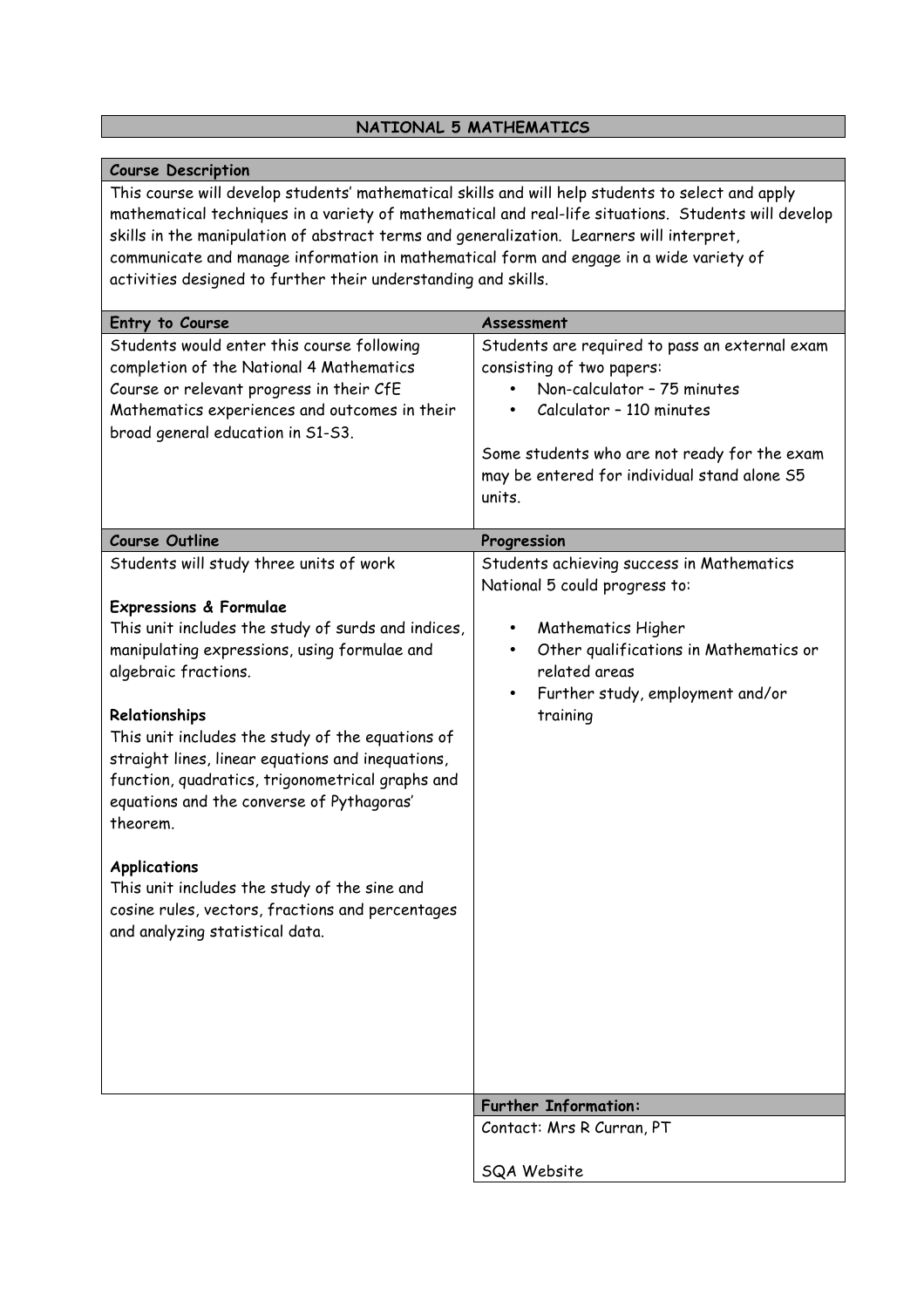#### **HIGHER MATHEMATICS**

#### **Course Description**

The Higher Mathematics Course enables learners to select and apply mathematical techniques in a variety of mathematical situations. Learners interpret, communicate and manage information in mathematical form.

| Entry to Course                                                                                                                                                                                                                                                                                                                                                                                                                                                                                                                                                                                                                                                                                                                                                                                                                                                                                                                                                                                                                                                                                                             | Assessment                                                                                                                                                                                                            |
|-----------------------------------------------------------------------------------------------------------------------------------------------------------------------------------------------------------------------------------------------------------------------------------------------------------------------------------------------------------------------------------------------------------------------------------------------------------------------------------------------------------------------------------------------------------------------------------------------------------------------------------------------------------------------------------------------------------------------------------------------------------------------------------------------------------------------------------------------------------------------------------------------------------------------------------------------------------------------------------------------------------------------------------------------------------------------------------------------------------------------------|-----------------------------------------------------------------------------------------------------------------------------------------------------------------------------------------------------------------------|
| Maths at National 5 preferably an A or B<br>pass                                                                                                                                                                                                                                                                                                                                                                                                                                                                                                                                                                                                                                                                                                                                                                                                                                                                                                                                                                                                                                                                            | Students are required to pass an external exam<br>consisting of two papers:<br>Non-calculator - 90 minutes<br>Calculator - 105 minutes<br>Some students who are not ready for the exam                                |
|                                                                                                                                                                                                                                                                                                                                                                                                                                                                                                                                                                                                                                                                                                                                                                                                                                                                                                                                                                                                                                                                                                                             | may be entered for individual stand alone Higher<br>units.                                                                                                                                                            |
| <b>Course Outline</b>                                                                                                                                                                                                                                                                                                                                                                                                                                                                                                                                                                                                                                                                                                                                                                                                                                                                                                                                                                                                                                                                                                       | Progression                                                                                                                                                                                                           |
| Students will study three units of work.<br><b>Mathematics: Expressions and Functions</b><br>The general aim of this Unit is to develop<br>knowledge and skills that involve the<br>manipulation of expressions, the use of vectors<br>and the study of mathematical functions. The<br>Outcomes cover aspects of algebra, geometry<br>and trigonometry, and also skills in mathematical<br>reasoning and modelling.<br><b>Mathematics: Relationships and Calculus</b><br>The general aim of this Unit is to develop<br>knowledge and skills that involve solving<br>equations and to introduce both differential<br>calculus and integral calculus. The Outcomes<br>cover aspects of algebra, trigonometry, calculus,<br>and also skills in mathematical reasoning and<br>modelling.<br><b>Mathematics: Applications</b><br>The general aim of this Unit is to develop<br>knowledge and skills that involve geometric<br>applications, applications of sequences and<br>applications of calculus. The Outcomes cover<br>aspects of algebra, geometry, calculus, and also<br>skills in mathematical reasoning and modelling. | This Course or its Units may provide progression<br>to:<br>Advanced Higher Mathematics<br>٠<br>Other qualifications in Mathematics or<br>٠<br>related areas<br>Further study, employment and/or training<br>$\bullet$ |
|                                                                                                                                                                                                                                                                                                                                                                                                                                                                                                                                                                                                                                                                                                                                                                                                                                                                                                                                                                                                                                                                                                                             |                                                                                                                                                                                                                       |
|                                                                                                                                                                                                                                                                                                                                                                                                                                                                                                                                                                                                                                                                                                                                                                                                                                                                                                                                                                                                                                                                                                                             | <b>Further Information:</b>                                                                                                                                                                                           |
|                                                                                                                                                                                                                                                                                                                                                                                                                                                                                                                                                                                                                                                                                                                                                                                                                                                                                                                                                                                                                                                                                                                             | Contact: Mrs R Curran, PT                                                                                                                                                                                             |
|                                                                                                                                                                                                                                                                                                                                                                                                                                                                                                                                                                                                                                                                                                                                                                                                                                                                                                                                                                                                                                                                                                                             | SQA Website                                                                                                                                                                                                           |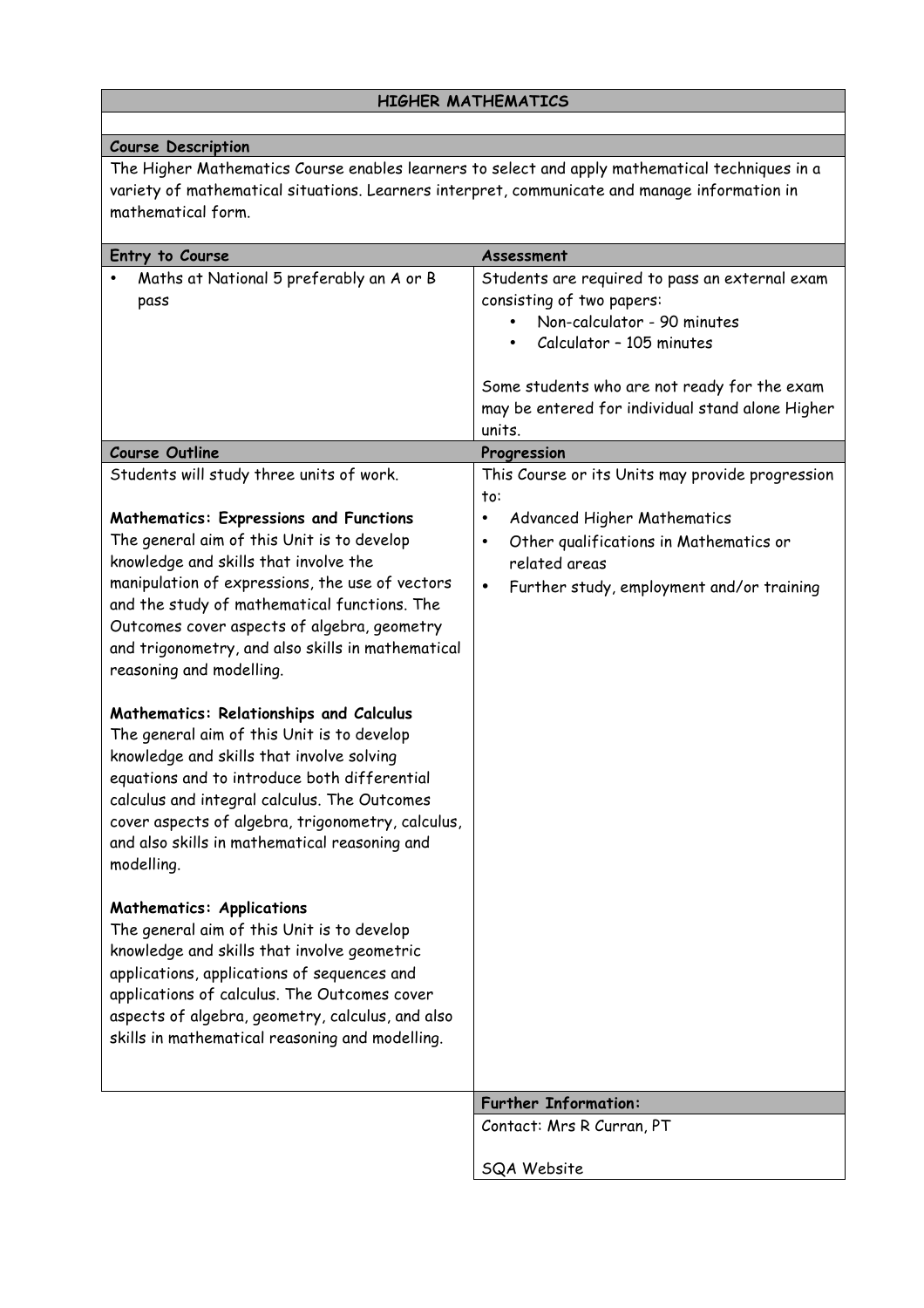## **ADVANCED HIGHER MATHEMATICS**

| <b>Course Description</b>                                                                                                                                                                                                                                                                                                                                                                                                                                                                                                                                                                                                                                                                                                                                        |                                                                                                                                                                                                                                                                                         |
|------------------------------------------------------------------------------------------------------------------------------------------------------------------------------------------------------------------------------------------------------------------------------------------------------------------------------------------------------------------------------------------------------------------------------------------------------------------------------------------------------------------------------------------------------------------------------------------------------------------------------------------------------------------------------------------------------------------------------------------------------------------|-----------------------------------------------------------------------------------------------------------------------------------------------------------------------------------------------------------------------------------------------------------------------------------------|
| Advanced Higher Mathematics builds on your mathematical skills, knowledge and understanding and<br>enables you to integrate your knowledge of different aspects of the subject. The course offers<br>depth and breadth of mathematical experience and provides a sound basis for progression to<br>further study or employment in the areas of mathematical and physical sciences, computer science<br>engineering, biological and social sciences, medicine, accounting, business and management.                                                                                                                                                                                                                                                               |                                                                                                                                                                                                                                                                                         |
| Entry to Course                                                                                                                                                                                                                                                                                                                                                                                                                                                                                                                                                                                                                                                                                                                                                  | Assessment                                                                                                                                                                                                                                                                              |
| Higher Grade Mathematics preferably an A<br>or B pass                                                                                                                                                                                                                                                                                                                                                                                                                                                                                                                                                                                                                                                                                                            | Students are required to pass an external exam<br>The new format with timing(s) has not yet been<br>published.<br>Some students who are not ready for the exam<br>may be entered for individual stand alone<br>Advanced Higher units.                                                   |
| <b>Course Outline</b>                                                                                                                                                                                                                                                                                                                                                                                                                                                                                                                                                                                                                                                                                                                                            | Progression                                                                                                                                                                                                                                                                             |
| Students will study three units of work.<br>Methods in Algebra and Calculus<br>The outcomes in this unit cover partial<br>fractions, standard procedures for both<br>differential calculus and integral calculus, as well<br>as methods for solving both first order and<br>second order differential equations. The<br>importance of logical thinking and proof is<br>emphasised throughout.<br>Applications of Algebra and Calculus<br>The outcomes in this unit cover the binomial<br>theorem, the algebra of complex numbers,<br>properties of functions, and rates of change.<br>Aspects of sequences and series are introduced,<br>including summations, proved by induction. The<br>importance of logical thinking and proof is<br>emphasised throughout. | Successful completion of this course may lead<br>to:<br>Degree/HND/HNC<br>$\bullet$<br>Employment in science and mathematics;<br>$\bullet$<br>computing and ICT; construction;<br>engineering; finance; health and medicine;<br>manufacturing industries; transport and<br>distribution |
| Geometry, Proof and Systems of Equations<br>The outcomes in this unit cover matrices,<br>vectors, solving systems of equations, the<br>geometry of complex numbers, as well as<br>processes of rigorous proof. The importance of<br>logical thinking and proof is emphasised<br>throughout.                                                                                                                                                                                                                                                                                                                                                                                                                                                                      |                                                                                                                                                                                                                                                                                         |
|                                                                                                                                                                                                                                                                                                                                                                                                                                                                                                                                                                                                                                                                                                                                                                  | <b>Further Information:</b>                                                                                                                                                                                                                                                             |
|                                                                                                                                                                                                                                                                                                                                                                                                                                                                                                                                                                                                                                                                                                                                                                  | Contact: Mrs R Curran, PT                                                                                                                                                                                                                                                               |
|                                                                                                                                                                                                                                                                                                                                                                                                                                                                                                                                                                                                                                                                                                                                                                  | SQA Website                                                                                                                                                                                                                                                                             |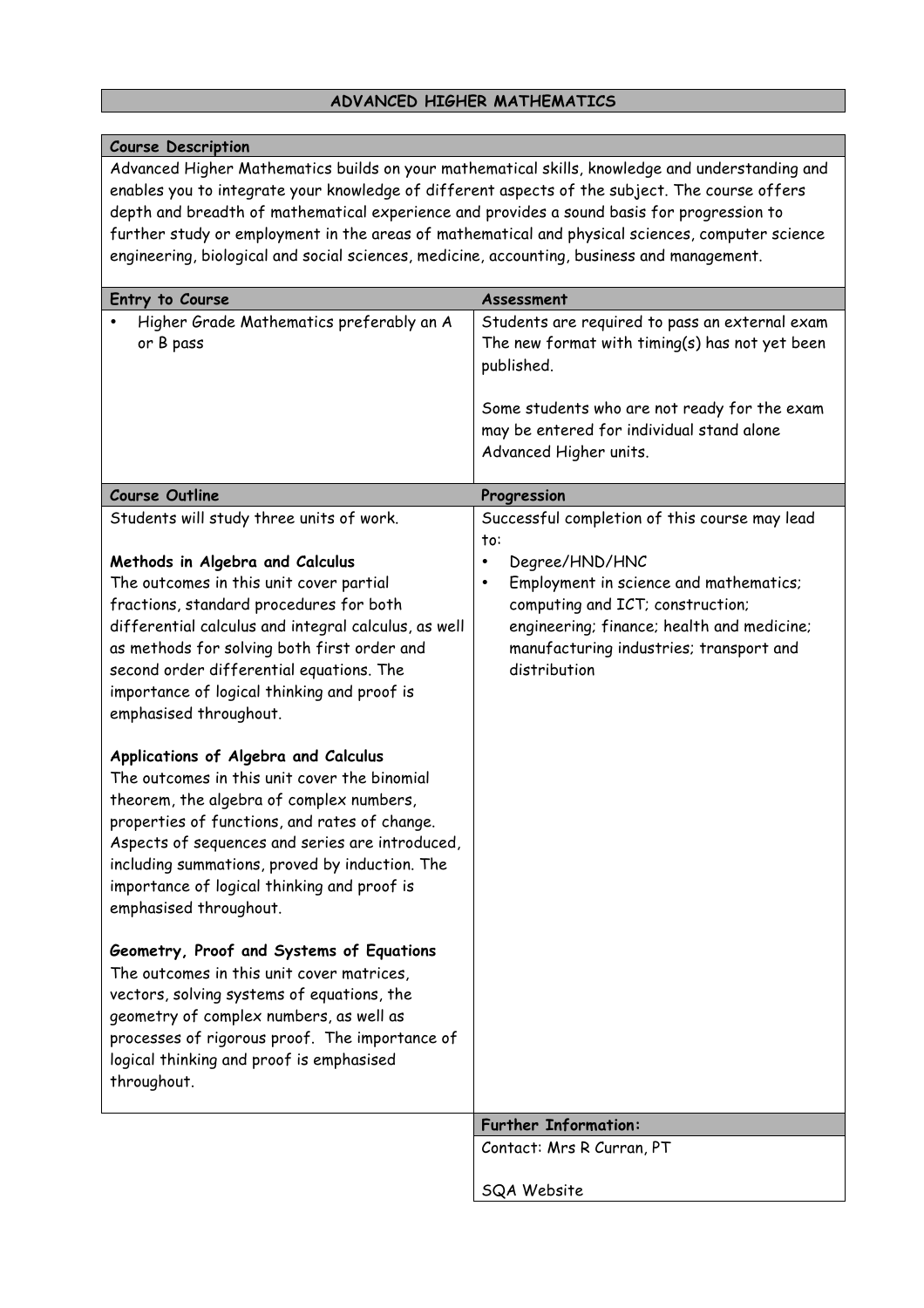## **BUSINESS & TECHNOLOGIES**

#### **NATIONAL 5 ACCOUNTING & FINANCE**

#### **Course Description**

This course enables learners to develop an awareness of the important function accounting performs in industry and society. Students will learn how to record transactions financially and present information in a way which is required in the financial industry. Students will develop accuracy in the preparation, presentation, interpretation and analysis of accounting information and apply a systematic approach to solving financial problems. Problem-solving and IT skills will be developed as coursework is undertaken using spreadsheet. It is important to practise layouts, so good memory and common sense really help develop accounting skills.

The starting point for this course is National 5. There is no National 4 level, so students must be prepared to show commitment to the subject.

| Entry to Course                                    | Assessment                                            |
|----------------------------------------------------|-------------------------------------------------------|
| It would be advantageous if students have N5       | Coursework - a series of tasks are undertaken in      |
| Business Management and at least N4 Maths.         | closed book conditions with spreadsheet and           |
|                                                    | marked externally by the SQA (50 marks)               |
| Due to the reflective and demanding nature of      |                                                       |
| the course, it lends itself to S5 & S6 pupils. S4  | Final exam - 2 hour written exam, marked by the       |
| pupils who show commitment and have the ability    | SQA (130 marks)                                       |
| will be considered by the PT.                      |                                                       |
| <b>Course Outline</b>                              | Progression                                           |
| The course combines practical and theoretical      | Successful completion of this course may lead         |
| aspects of learning related to accounting and will | to:                                                   |
| allow learners to use ICT when completing both     | Higher Accounting<br>$\bullet$                        |
| computer and paper-based tasks.                    | National 5 or Higher Business Management<br>$\bullet$ |
|                                                    | National 5 or Higher Administration & IT<br>$\bullet$ |
| Accounting relates to many aspects of everyday     |                                                       |
| life and therefore gives learners experiences      |                                                       |
| which are topical and which develop skills for     |                                                       |
| learning, life and work. The course encourages     |                                                       |
| learners to think logically and to apply           |                                                       |
| accounting principles in their everyday lives,     |                                                       |
| thereby supporting their personal financial        |                                                       |
| awareness.                                         |                                                       |
| Units undertaken are:                              |                                                       |
|                                                    |                                                       |
| Preparing Financial Information                    |                                                       |
| Preparing Management Accounting                    |                                                       |
| Information                                        |                                                       |
| Analysing Accounting Information                   |                                                       |
|                                                    |                                                       |
|                                                    |                                                       |
|                                                    | <b>Further Information:</b>                           |
|                                                    | Contact: Ms K Warman, PT                              |
|                                                    |                                                       |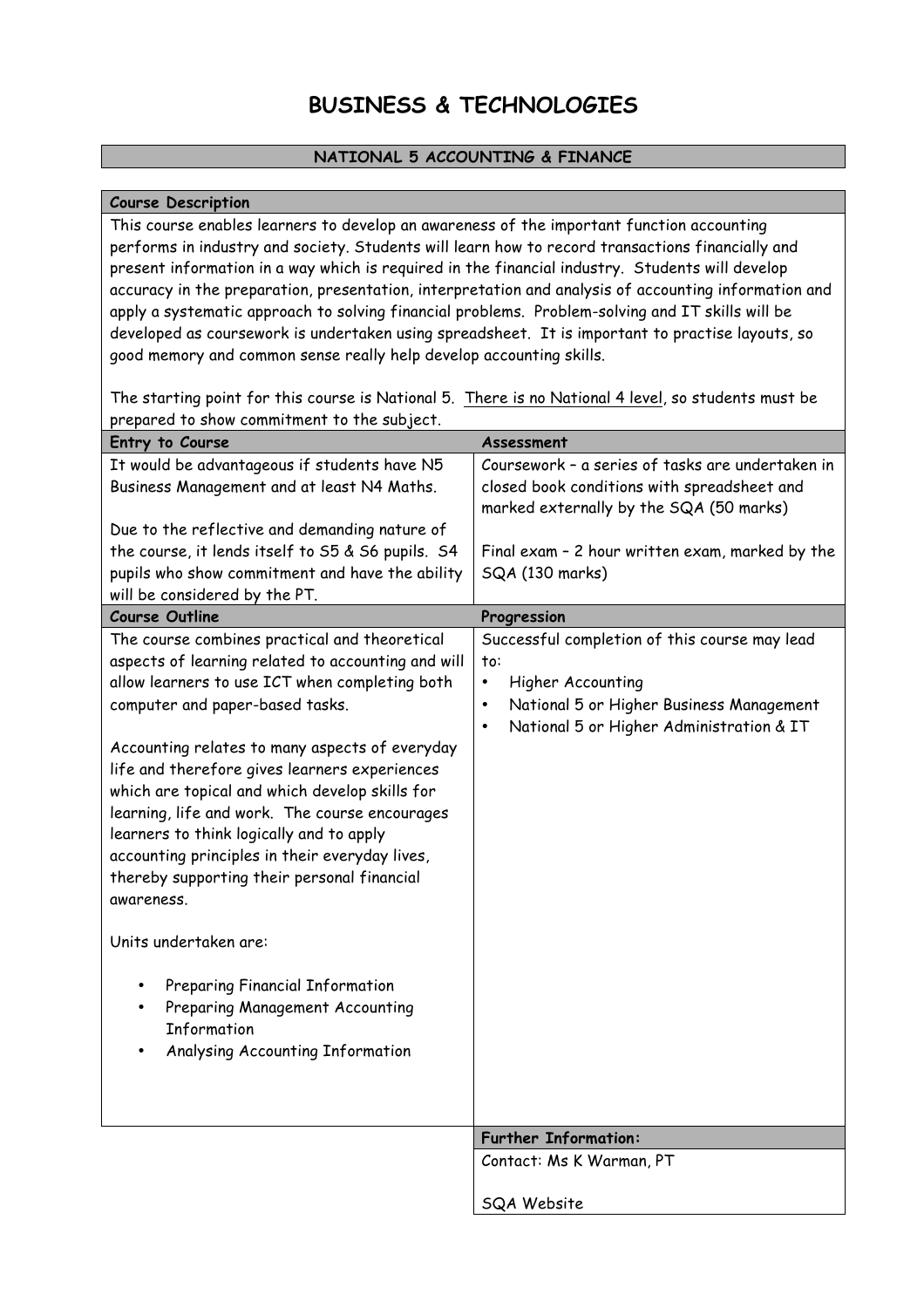#### **NATIONAL 4/5 ADMINISTRATION & IT**

#### **Course Description**

Students will continue to develop their IT and organisational skills to the best of their ability. Students will be guided by their subject teacher to the level which would best suit their needs. In addition to the high level of practical skills required, students will be engaged with workplace standards with regards to security, health and safety, customer care, sources of information, file management, corporate image and benefits of electronic communication. Events management is undertake by students – planning, organising and evaluating. This is a course which can be developed into a career or can be used as a lifeskill, but is very useful to have – as students will learn how to use IT effectively.

| Entry to Course                                                                                  | Assessment                                                         |
|--------------------------------------------------------------------------------------------------|--------------------------------------------------------------------|
| Completion of the S3 Broad General Education                                                     | Assessments are carried out internally for the 3                   |
| Administration & IT course at a satisfactory                                                     | units for N4:                                                      |
| level is a pre-requisite for entry.                                                              |                                                                    |
|                                                                                                  | <b>Administrative Practices</b><br>$\bullet$                       |
| This course is available to Senior pupils as a one-<br>year course dependent on literacy skills, | IT Solutions for Administrators<br>Communication in Administration |
| practical ability and negotiation with PT.                                                       |                                                                    |
|                                                                                                  | At National 4, unit passes and the Added Value                     |
|                                                                                                  | Unit must be successfully completed to obtain a                    |
|                                                                                                  | pass.                                                              |
|                                                                                                  | At National 5, a 3-hour assignment determines                      |
|                                                                                                  | the final grade awarded (70 marks; marked by                       |
|                                                                                                  | SQA)                                                               |
|                                                                                                  | A final 2 hour practical exam (50 marks; marked                    |
|                                                                                                  | by SQA).                                                           |
| <b>Course Outline</b>                                                                            | Progression                                                        |
| Pupils will learn both generic and subject-                                                      | Progression is possible between National 4 and                     |
| specific IT skills, using word processing,                                                       | 5.                                                                 |
| database, spreadsheet and desk top publishing                                                    |                                                                    |
| software. Technology, including the internet,                                                    | National 5 would be beneficial if a pupil is                       |
| will be used to organise, manage and                                                             | considering Higher Administration and IT.                          |
| communicate findings.                                                                            |                                                                    |
| Pupils will develop the ability to organise and                                                  |                                                                    |
| support events (including meetings); use problem                                                 |                                                                    |
| solving skills in the context of administration;                                                 |                                                                    |
| and learn about the skills, qualities and                                                        |                                                                    |
| attributes required of administrators.                                                           |                                                                    |
|                                                                                                  |                                                                    |
|                                                                                                  |                                                                    |
|                                                                                                  | <b>Further Information:</b>                                        |
|                                                                                                  | Contact: Mrs K Warman, PT                                          |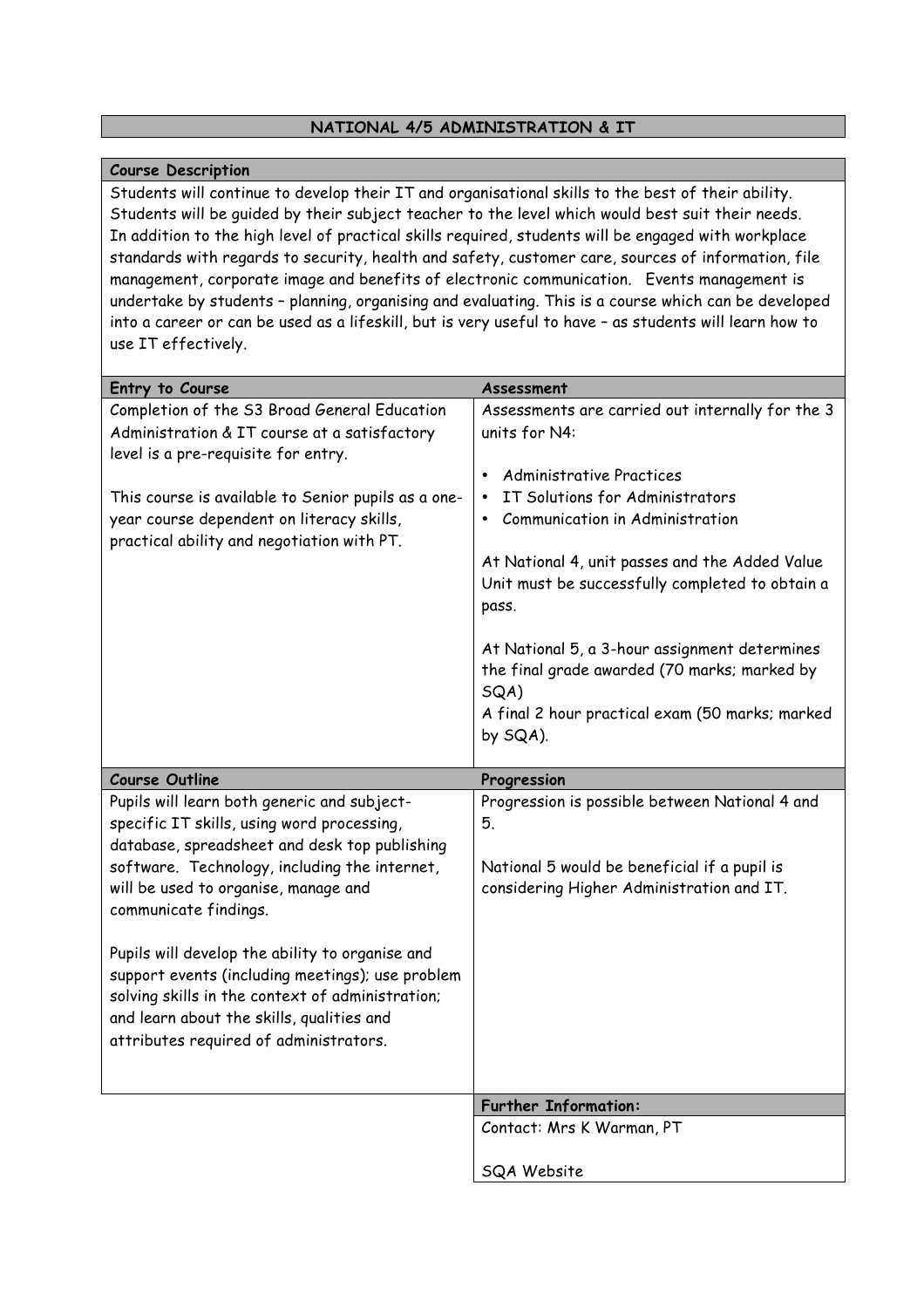## **HIGHER ADMINISTRATION & IT**

| <b>Course Description</b>                                                                                                                                                                                                                                                                                                                                                                                                                                                                                                                                                                    |                                                                                                                                                          |  |
|----------------------------------------------------------------------------------------------------------------------------------------------------------------------------------------------------------------------------------------------------------------------------------------------------------------------------------------------------------------------------------------------------------------------------------------------------------------------------------------------------------------------------------------------------------------------------------------------|----------------------------------------------------------------------------------------------------------------------------------------------------------|--|
| This course develops learners' advanced administrative and IT skills and enables them to contribute<br>to the effective functioning of organisations in supervisory administrative positions. It is also a<br>very useful course to enhance lifeskills, as students learn how to record information effectively,<br>how to use good communication skills and develop good file management.                                                                                                                                                                                                   |                                                                                                                                                          |  |
| Entry to Course                                                                                                                                                                                                                                                                                                                                                                                                                                                                                                                                                                              | Assessment                                                                                                                                               |  |
| Administration at National 5 and English at<br>National 5.<br>Available to senior pupils as a one-year<br>course, dependent on literacy skills,<br>practical ability and on negotiation with the<br>PT.                                                                                                                                                                                                                                                                                                                                                                                      | External SQA assessment of the course<br>consists of a written examination and a practical<br>assignment which is completed in class (marked<br>by SQA). |  |
| <b>Course Outline</b>                                                                                                                                                                                                                                                                                                                                                                                                                                                                                                                                                                        |                                                                                                                                                          |  |
| Students can expect to advance their knowledge<br>and understanding of administration procedures<br>in the workplace and its importance.<br>They will develop a range of advanced IT skills<br>for processing and managing information.<br>Students will also develop a range of skills to<br>communicate complex information effectively,<br>making appropriate use of IT. Skills will also be<br>advanced in managing the organisation of events.<br>The units undertaken are:<br>Administrative Theory and Practice<br>IT Solutions for Administrators<br>Communication in Administration | Progression<br>Successful completion of this course may lead<br>to:<br>Degree/HND/HNC<br>$\bullet$                                                       |  |
|                                                                                                                                                                                                                                                                                                                                                                                                                                                                                                                                                                                              | <b>Further Information:</b>                                                                                                                              |  |
|                                                                                                                                                                                                                                                                                                                                                                                                                                                                                                                                                                                              | Contact: Ms K Warman, PT                                                                                                                                 |  |
|                                                                                                                                                                                                                                                                                                                                                                                                                                                                                                                                                                                              | SQA Website                                                                                                                                              |  |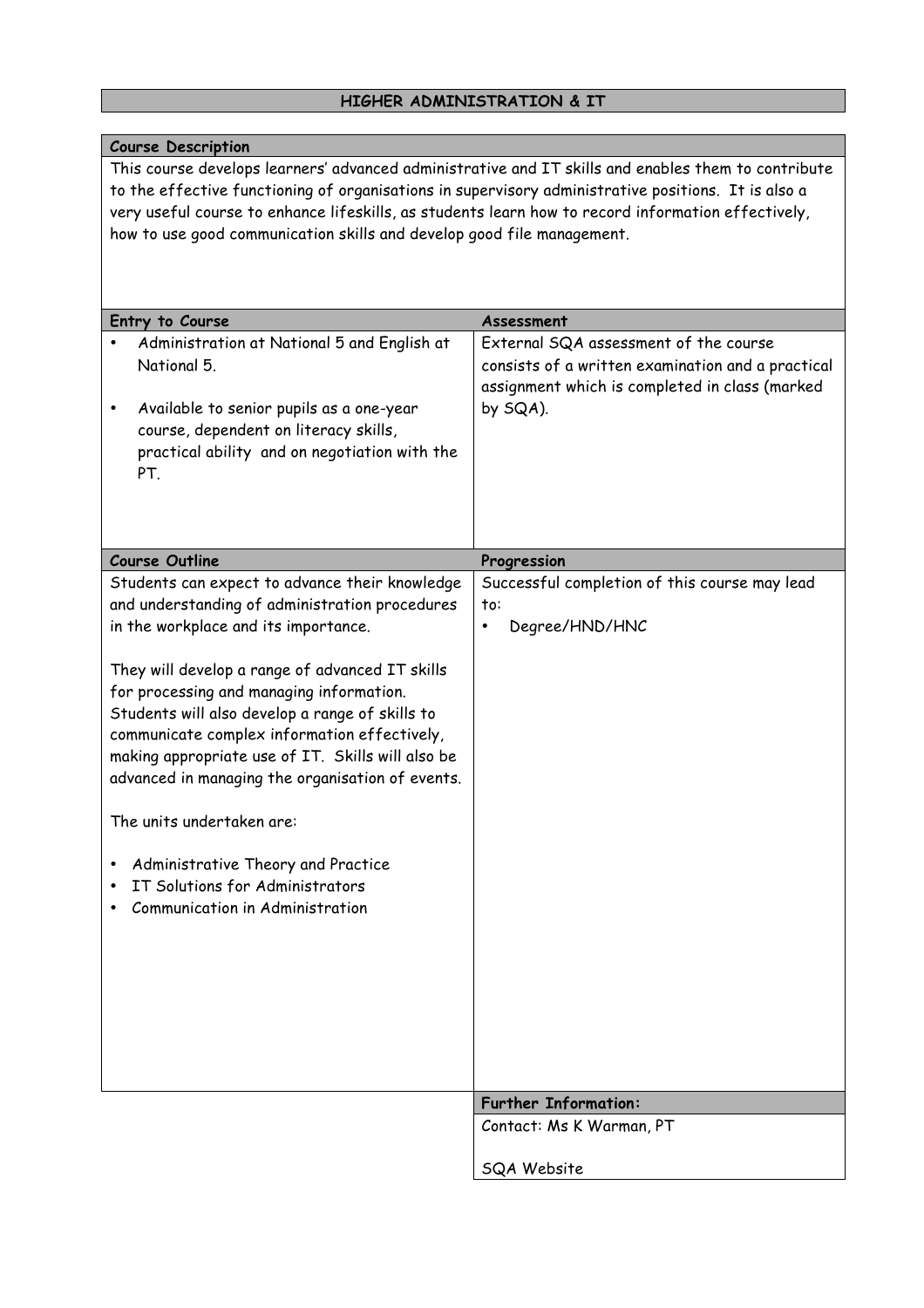#### **NATIONAL 4/5 BUSINESS**

#### **Course Description**

Students will build on themes such as enterprise and the understanding of different types of business and how they operate. We will learn how enterprise helps business development and study key business concepts.

We will explore management of human resources, finances, marketing and operations - all critical to the smooth running of any business. Everyone comes into contact with business everyday as consumers.

Students will be using relevant software during the course, both for research and presentation purposes.

| Entry to Course                                | Assessment                                                                          |
|------------------------------------------------|-------------------------------------------------------------------------------------|
| Good literacy skills are essential as pupils   | For National 4, there are Unit Assessments and                                      |
| are required to analyse and evaluate           | an Added Value Unit.                                                                |
| business scenarios.                            |                                                                                     |
|                                                | For National 5, there is an Assignment                                              |
| This course is available to Senior pupils as a | undertaken in class and marked by the SQA                                           |
| one-year course dependent on literacy skills   | (1,300 words and 30 marks) and final 2-hour                                         |
| and negotiation with PT.                       | exam (90 marks and marked by the SQA)                                               |
|                                                |                                                                                     |
|                                                |                                                                                     |
| <b>Course Outline</b>                          | Progression                                                                         |
| For National 4, there are 2 units:             | Progression is possible between National 4 and<br>5.                                |
| <b>Business in Action</b>                      |                                                                                     |
| <b>Influences on Business</b>                  | National 5 would be useful for student's<br>considering Higher Business Management. |
| An Added Value Unit - Business Assignment (set |                                                                                     |
| by SQA).                                       |                                                                                     |
|                                                |                                                                                     |
| For National 5, there are 3 units:             |                                                                                     |
| <b>Understanding Business</b>                  |                                                                                     |
| Management of People and Finance               |                                                                                     |
| Management of Marketing & Operations           |                                                                                     |
|                                                |                                                                                     |
|                                                |                                                                                     |
|                                                |                                                                                     |
|                                                |                                                                                     |
|                                                |                                                                                     |
|                                                |                                                                                     |
|                                                | <b>Further Information:</b>                                                         |
|                                                | Contact: Mrs K Warman, PT                                                           |
|                                                |                                                                                     |
|                                                | <b>SQA Website</b>                                                                  |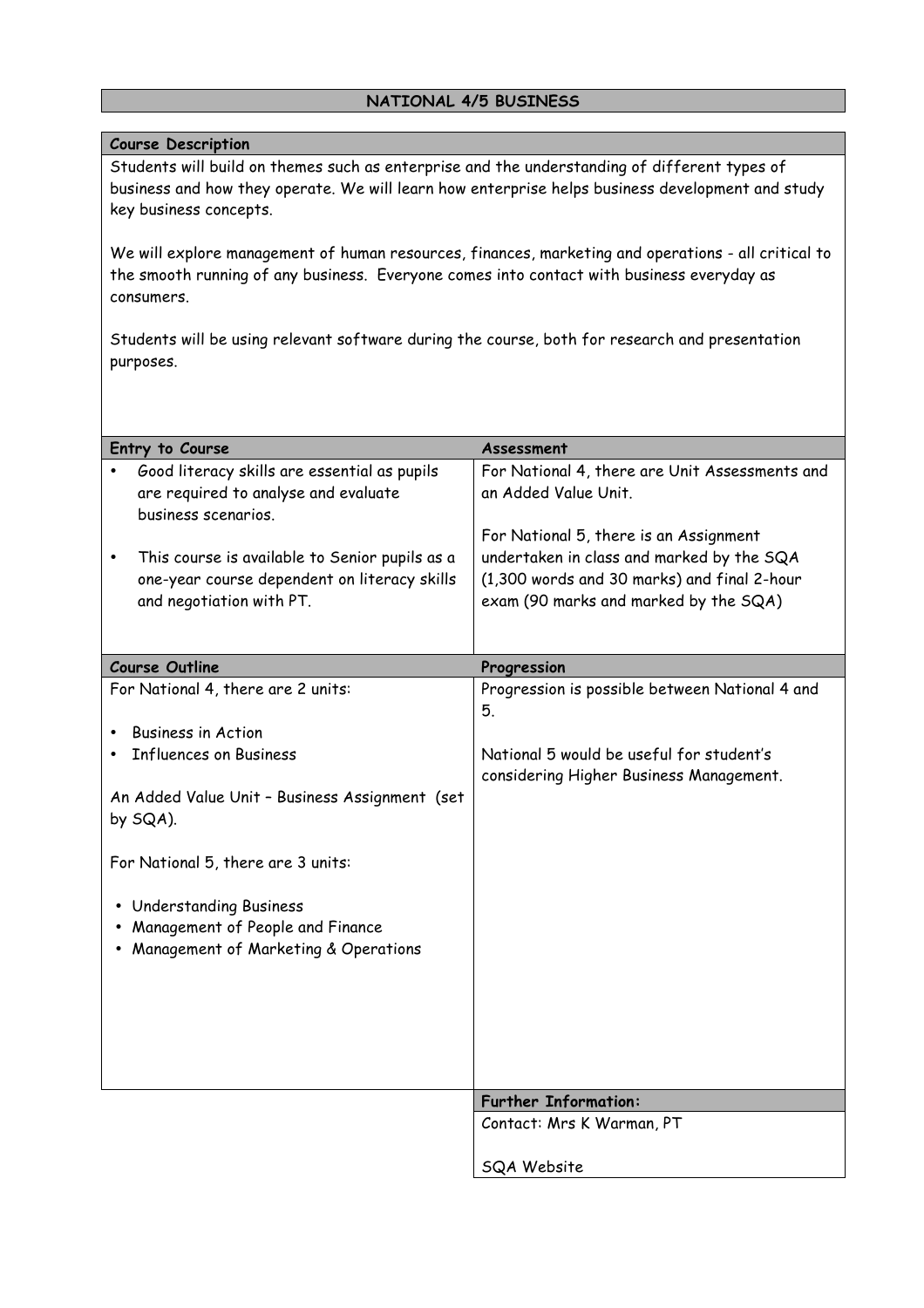### **HIGHER BUSINESS MANAGEMENT**

| <b>Course Description</b>                                                                                                                                                                                                                                                                                                                                                                                                                                                                                                                                                                                                                                                                                                                                                                                                                                                                                                                                                     |                                                                                                                                      |
|-------------------------------------------------------------------------------------------------------------------------------------------------------------------------------------------------------------------------------------------------------------------------------------------------------------------------------------------------------------------------------------------------------------------------------------------------------------------------------------------------------------------------------------------------------------------------------------------------------------------------------------------------------------------------------------------------------------------------------------------------------------------------------------------------------------------------------------------------------------------------------------------------------------------------------------------------------------------------------|--------------------------------------------------------------------------------------------------------------------------------------|
| Business Management is a subject which is at the very heart of contemporary society - everyone<br>comes into contact with business everyday as consumers, employees or employers. What businesses<br>do affects everyone in society and has an impact on how they live their lives.<br>The study of Business Management at higher level enables students to understand the role and<br>operation of business (also considering ethics and sustainability), to develop analytical and decision-<br>making skills and to apply these skills to business situations. This should benefit all pupils whether<br>or not they go on to follow a career in business.                                                                                                                                                                                                                                                                                                                 |                                                                                                                                      |
| Entry to Course                                                                                                                                                                                                                                                                                                                                                                                                                                                                                                                                                                                                                                                                                                                                                                                                                                                                                                                                                               | Assessment                                                                                                                           |
| Business Management at National 5 and<br>English at National 5<br>Available to senior pupils as a one-year<br>٠<br>course, dependent on literacy skills and<br>negotiation with PT.                                                                                                                                                                                                                                                                                                                                                                                                                                                                                                                                                                                                                                                                                                                                                                                           | External SQA assessment of the course<br>consists of a written examination and<br>coursework undertaken in class (marked by<br>SQA). |
| <b>Course Outline</b>                                                                                                                                                                                                                                                                                                                                                                                                                                                                                                                                                                                                                                                                                                                                                                                                                                                                                                                                                         | Progression                                                                                                                          |
| The units undertaken are:<br><b>Understanding Business</b><br>Marketing and Operations<br>People and Finance<br>٠<br>Students are encouraged to keep up-to-date<br>with current business and economic<br>developments.<br>At N5 level, students only study small<br>businesses as far as private limited companies.<br>In Higher, students examine how businesses<br>grow and become public limited companies and<br>multi-nationals.<br>IT is used for research purposes, but students<br>are also encouraged to use IT to enhance<br>communication and present information in a<br>comprehensive way.<br>At the end of this course you will have an<br>understanding of how businesses operate and<br>why they take the action they do. Along the<br>way, you will gain transferrable skills that you<br>will take with you to Further Education, into<br>business itself or to enhance your general<br>lifeskills, allowing you to make informed<br>decisions and choices. | Successful completion of this course may lead<br>to:<br>Advanced Higher Business Management<br>$\bullet$<br>Degree/HND/HNC<br>٠      |
|                                                                                                                                                                                                                                                                                                                                                                                                                                                                                                                                                                                                                                                                                                                                                                                                                                                                                                                                                                               | <b>Further Information:</b>                                                                                                          |
|                                                                                                                                                                                                                                                                                                                                                                                                                                                                                                                                                                                                                                                                                                                                                                                                                                                                                                                                                                               | Contact: Mrs K Warman, PT                                                                                                            |
|                                                                                                                                                                                                                                                                                                                                                                                                                                                                                                                                                                                                                                                                                                                                                                                                                                                                                                                                                                               | SQA Website                                                                                                                          |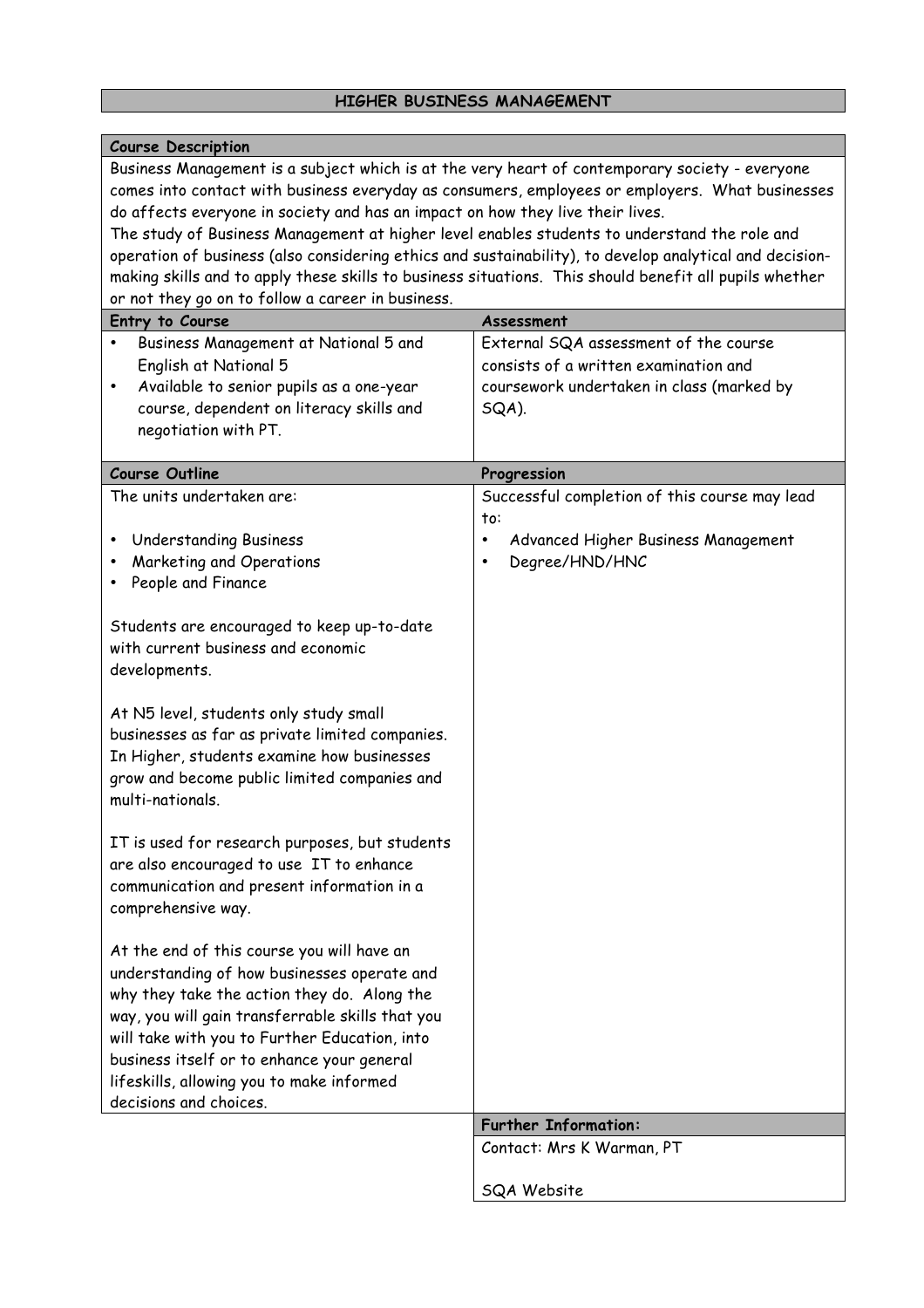## **ADVANCED HIGHER BUSINESS MANAGEMENT**

| <b>Course Description</b>                                                                                                                                                                                                                                                                                      |                                                                                                        |
|----------------------------------------------------------------------------------------------------------------------------------------------------------------------------------------------------------------------------------------------------------------------------------------------------------------|--------------------------------------------------------------------------------------------------------|
| This course will appeal to learners who have an enguiring, logical and analytical mind and have the<br>ability to think laterally, critically and creatively. It will also interest learners who enjoy taking an<br>active part in discussing current business issues with their teachers/lecturers and peers. |                                                                                                        |
| Entry to Course                                                                                                                                                                                                                                                                                                | Assessment                                                                                             |
| Business Management at Higher and English<br>at Higher<br>Available to senior pupils as a one-year<br>$\bullet$<br>course, dependent on literacy skills and<br>negotiation with PT                                                                                                                             | Project - undertaken in class and sent to SQA<br>to be marked (40 marks)<br>SQA examination (80 marks) |
|                                                                                                                                                                                                                                                                                                                |                                                                                                        |
| <b>Course Outline</b>                                                                                                                                                                                                                                                                                          | Progression                                                                                            |
| The three mandatory units undertaken are:<br>The External Business Environment                                                                                                                                                                                                                                 | Successful completion of this course may lead<br>to:<br>Degree/HND/HNC<br>$\bullet$                    |
| Increasing knowledge about external influences<br>on organisations at multi-national and global<br>level.                                                                                                                                                                                                      |                                                                                                        |
| <b>Internal Business Enviroment</b><br>Expanding knowledge about traditional and<br>contemporary management practices.                                                                                                                                                                                         |                                                                                                        |
| <b>Evaluating Business Information</b><br>Studying different ranges of information which<br>would allow learners to become competent and<br>confident in business analysis and evaluation.                                                                                                                     |                                                                                                        |
|                                                                                                                                                                                                                                                                                                                |                                                                                                        |
|                                                                                                                                                                                                                                                                                                                |                                                                                                        |
|                                                                                                                                                                                                                                                                                                                |                                                                                                        |
|                                                                                                                                                                                                                                                                                                                | <b>Further Information:</b>                                                                            |
|                                                                                                                                                                                                                                                                                                                | Contact: Mrs K Warman, PT                                                                              |
|                                                                                                                                                                                                                                                                                                                | SQA Website                                                                                            |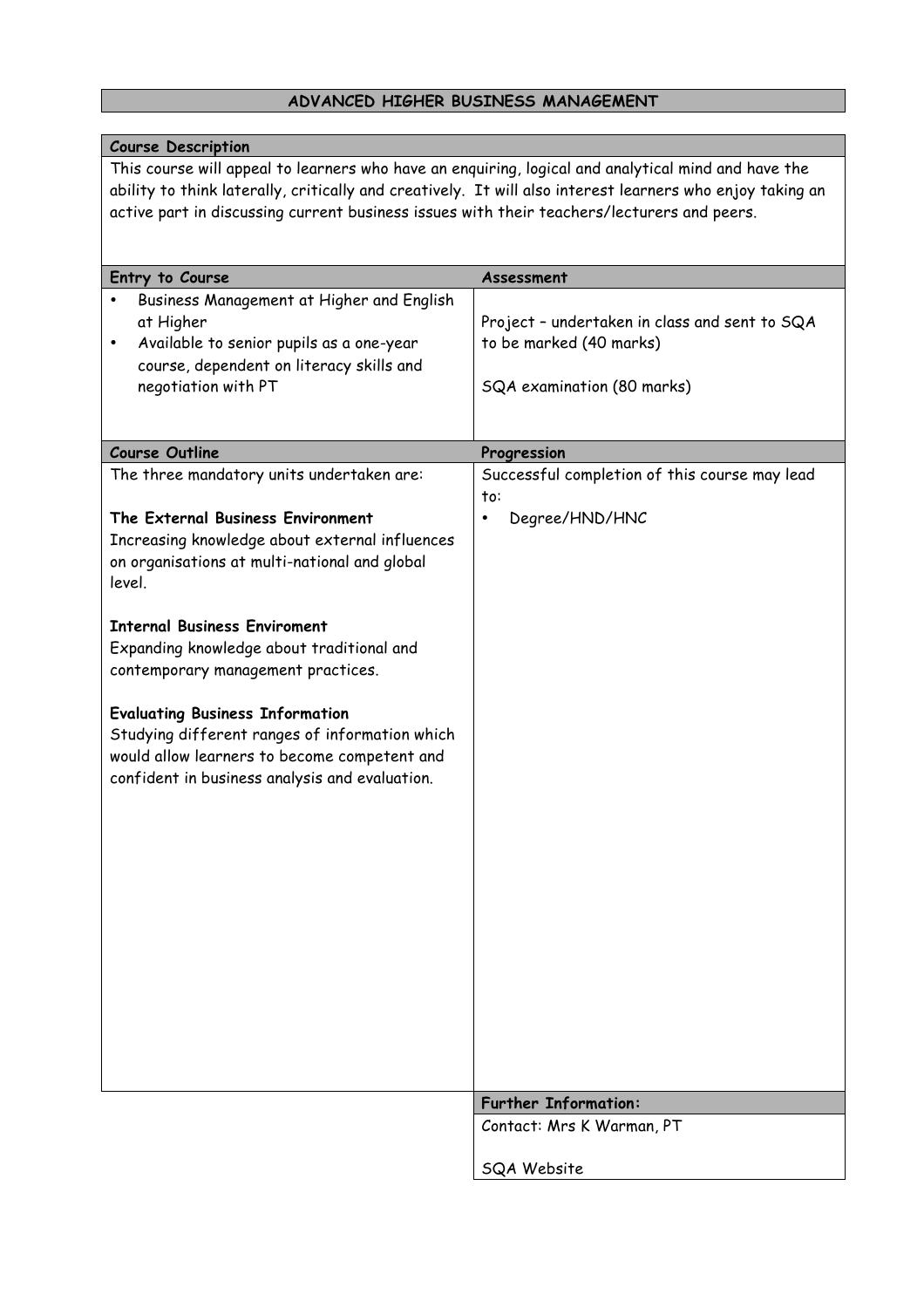#### **NATIONAL 4/5 COMPUTING SCIENCE**

#### **Course Description**

Computing Science is the study of computers and computing systems and not in the traditional form of thinking of computing as computers. Computing is everywhere in your home, car, and in workplaces. From Amstrad to Apple, and from sensor to server, you will learn how computers works and begin the journey to becoming an engineer of computing. 35% of jobs are at risk of total computerisation and 90% of the remaining jobs will have a large element of digital technology in the next 20 years and your ability to be able to use computing to your advantage will futureproof yourself and advance your field.

Students will develop their problem solving abilities (SSD - Software Design and Development) and develop an understanding how emerging innovative technologies can have an impact on society and the environment. Industry standard programming languages are used, therefore developing 'ready for industry' skills.

Information system design and development (ISSD) teaches learners the facinating world of 'big data' through database design and website creation. Students complete several projects throughout the year and immerse themselves in theory around the subject with activities that are followed on at home.

| Entry to Course                                     | Assessment                                        |
|-----------------------------------------------------|---------------------------------------------------|
| Students must have either knowledge of this         | In National 4 there are 2 Unit Assessments and    |
| subject from S3 or evidence of experience of        | an Added Value Unit that students must pass.      |
| prgramming languages. A good level of numeracy      |                                                   |
| skill is linked closely with students ability to    | In National 5 there is a Question Paper, which is |
| succeed with the SDD unit.                          | worth 69% of total marks, and a Coursework        |
|                                                     | Assignment, worth 31% of total marks.             |
| This course is available to Senior pupils as a one- |                                                   |
| year course dependent on literacy and numeracy      | N5 pupils have the option of switching to N4      |
| skills.                                             | after the first unit assessment dependant on      |
|                                                     | their progress.                                   |
|                                                     |                                                   |
| <b>Course Outline</b>                               | Progression                                       |
| National 4 comprises an Added Value Unit            | Progression is possible between National 4 and    |
| together with 2 others:                             | 5.                                                |
|                                                     |                                                   |
| Software Design and Development                     | National 5 would be necessary if a student is     |
| (programming skills)                                | considering undertaking Higher.                   |
| Information System Design & Development             |                                                   |
| (databases and web design)                          | Continued development of mathematics in line      |
|                                                     | with development in Computing Science is          |
| In National 5, the above 2 units are looked at in   | recommended to support success at Higher and      |
| greater detail and in more complexity.              | Advanced Higher levels.                           |
|                                                     |                                                   |
|                                                     | <b>Further Information:</b>                       |
|                                                     |                                                   |
|                                                     | Contact: Mrs K Warman, PT                         |
|                                                     | SQA Website                                       |
|                                                     |                                                   |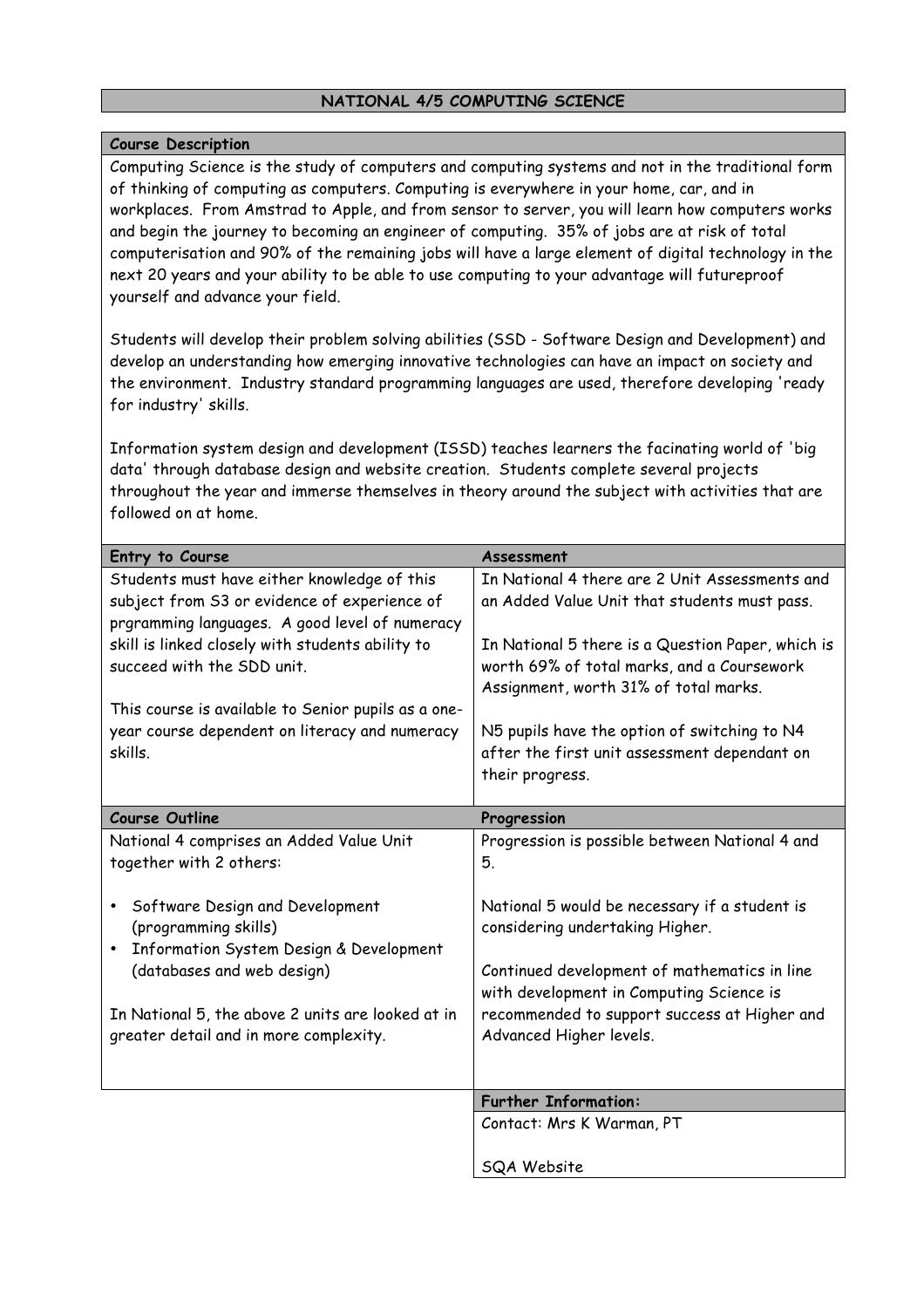#### **HIGHER COMPUTING SCIENCE**

#### **Course Description**

Students continue to develop from the National 5 curriculum with computational thinking skills and more complex programming challenges being given. Skills in analysis, design and modeling will be advanced with developing, implementing and testing digital solutions across a range of contemporary contexts. The course takes account of modern technologies and development methodologies related to software development and information systems and teaches pupils industry processes to follow.

Software Design and Development problems are of greater depth and pupils develop independence to research solutions often with mathematical solutions to problems. Students will learn how processors function at the finest levels and appreciate how early pioneers of computing science developed their solutions using historical languages.

Those students interested in future technologies will enjoy working with database language over the internet and developing their advanced web design skills with an emphasis on server side technologies and style languages. The skills taught are fundamental to professional web design careers.

| Entry to Course                                                                                                                                                                                                                                                              | Assessment                                                                                                                                              |
|------------------------------------------------------------------------------------------------------------------------------------------------------------------------------------------------------------------------------------------------------------------------------|---------------------------------------------------------------------------------------------------------------------------------------------------------|
| Computing Science at National 5<br>Where pupils have strong programming<br>experience alternative course entry<br>requirements will be considered.                                                                                                                           | Similar to N5, in Higher there is a Question<br>Paper, which is worth 69% of total marks, and an<br>Coursework Assignment, worth 31% of total<br>marks. |
| <b>Course Outline</b>                                                                                                                                                                                                                                                        | Progression                                                                                                                                             |
| Software Design and Development<br>Software design with developement of problem<br>solving skills in Python or similar language.<br>Computer architecture theory with appreciation<br>of assembly language.                                                                  | Successful completion of this course may lead<br>to:<br>Advanced Higher Computing Studies<br>$\bullet$<br>Degree/HND/HNC<br>$\bullet$                   |
| Information Systems Design and Development<br>Development of advanced information system<br>including database and website driven solutions.<br>Pupils will expand their knowledge of additional<br>languages such as PHP, SQL, and Javascript to<br>solve complex problems. | Junior programming job roles<br>$\bullet$<br>Digital self employment opportunities<br>$\bullet$                                                         |
|                                                                                                                                                                                                                                                                              | <b>Further Information:</b>                                                                                                                             |
|                                                                                                                                                                                                                                                                              | Contact: Mrs K Warman, PT                                                                                                                               |
|                                                                                                                                                                                                                                                                              | <b>SQA Website</b>                                                                                                                                      |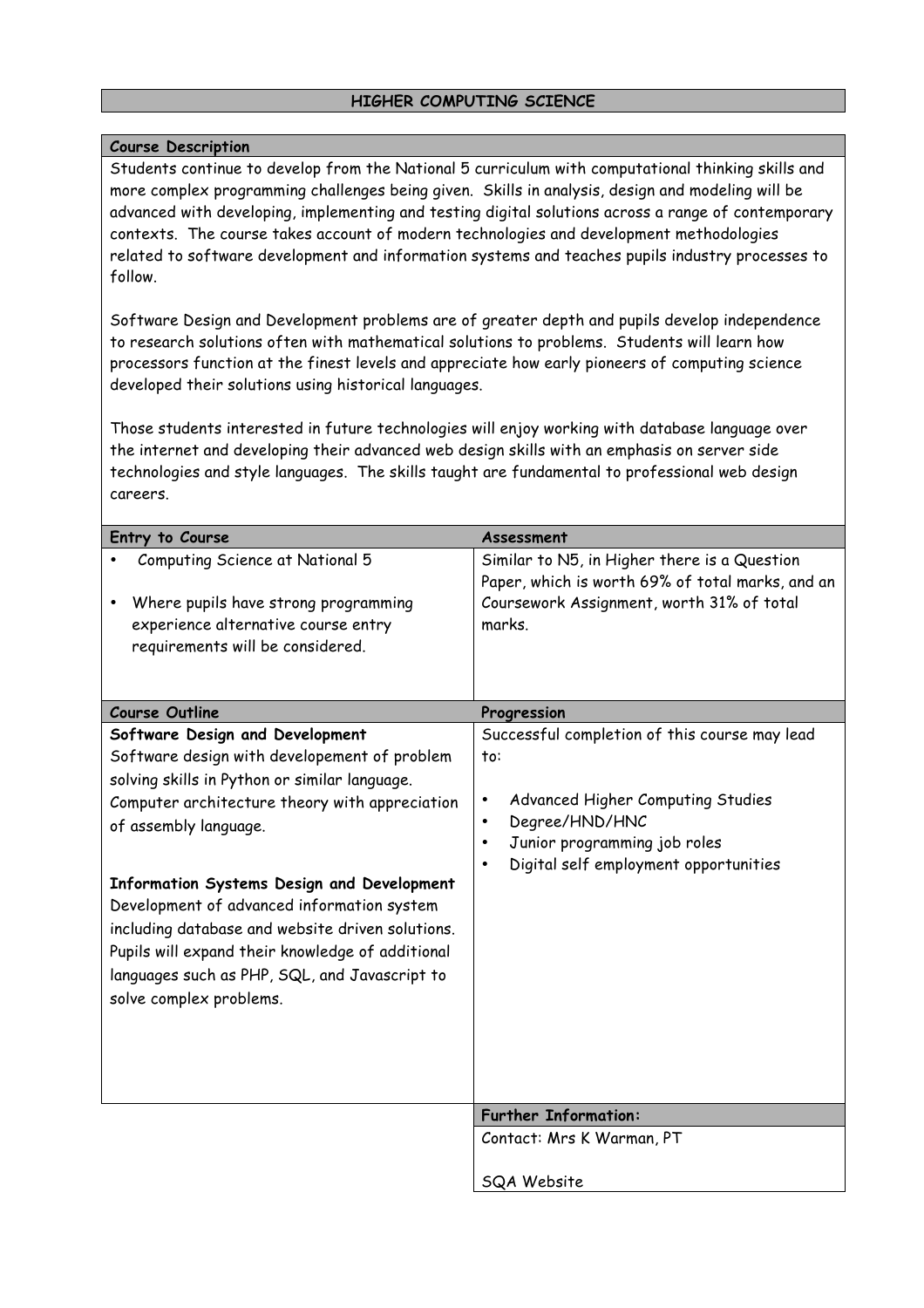#### **ADVANCED HIGHER COMPUTING SCIENCE**

#### **Course Description**

Students continue to develop from the Higher curriculum by developing independent programming skills and developing a professional project to solve a real work problem for a local organisation. Research led learning and a self directed project allow pupils to delve into areas of interest and direct their learning. Common projects choices involve working with local businesses, app development, games programming, web technolologies and big data.

Pupils will develop an advanced understanding of core computing principles that can support entry to computing science careers and education pathways. Students learn advanced programming, development and research skills, and will understand the role and impact of contemporary computing technologies.

| Entry to Course                                                                                                                                                                                                                                                                                                                                                                                                                                                                                                                                                                                                                                                                                                        | Assessment                                            |
|------------------------------------------------------------------------------------------------------------------------------------------------------------------------------------------------------------------------------------------------------------------------------------------------------------------------------------------------------------------------------------------------------------------------------------------------------------------------------------------------------------------------------------------------------------------------------------------------------------------------------------------------------------------------------------------------------------------------|-------------------------------------------------------|
| Computing Science at Higher (>=B).                                                                                                                                                                                                                                                                                                                                                                                                                                                                                                                                                                                                                                                                                     | Students must pass two internally assessed            |
| Where pupils have strong programming                                                                                                                                                                                                                                                                                                                                                                                                                                                                                                                                                                                                                                                                                   | units.                                                |
| experience alternative course entry                                                                                                                                                                                                                                                                                                                                                                                                                                                                                                                                                                                                                                                                                    | Professional Project 60%<br>$\bullet$                 |
| requirements will be considered.                                                                                                                                                                                                                                                                                                                                                                                                                                                                                                                                                                                                                                                                                       | Question Paper - 40%                                  |
|                                                                                                                                                                                                                                                                                                                                                                                                                                                                                                                                                                                                                                                                                                                        |                                                       |
|                                                                                                                                                                                                                                                                                                                                                                                                                                                                                                                                                                                                                                                                                                                        |                                                       |
| <b>Course Outline</b>                                                                                                                                                                                                                                                                                                                                                                                                                                                                                                                                                                                                                                                                                                  | Progression                                           |
| Software Design and Development                                                                                                                                                                                                                                                                                                                                                                                                                                                                                                                                                                                                                                                                                        | Successful completion of this course may lead         |
| This Unit explores a range of advanced concepts                                                                                                                                                                                                                                                                                                                                                                                                                                                                                                                                                                                                                                                                        | to:                                                   |
| and processes relating to software design and                                                                                                                                                                                                                                                                                                                                                                                                                                                                                                                                                                                                                                                                          |                                                       |
| development, including the use of standard                                                                                                                                                                                                                                                                                                                                                                                                                                                                                                                                                                                                                                                                             | Degrees in Computing Science and similar<br>$\bullet$ |
| algorithms, structured data types and a range of                                                                                                                                                                                                                                                                                                                                                                                                                                                                                                                                                                                                                                                                       | subjects                                              |
| programming constructs. Students will develop                                                                                                                                                                                                                                                                                                                                                                                                                                                                                                                                                                                                                                                                          | HND/HNC<br>$\bullet$                                  |
| skills in, developing well-structured, complex                                                                                                                                                                                                                                                                                                                                                                                                                                                                                                                                                                                                                                                                         | Junior programming job roles<br>$\bullet$             |
| modular programs through practical tasks, using                                                                                                                                                                                                                                                                                                                                                                                                                                                                                                                                                                                                                                                                        | Digital self employment opportunities<br>$\bullet$    |
| appropriate programming languages.                                                                                                                                                                                                                                                                                                                                                                                                                                                                                                                                                                                                                                                                                     |                                                       |
| Information Systems Design and Development<br>This Unit explores a range of advanced concepts<br>and processes relating to the design and<br>development of complex information systems.<br>Students will develop skills in developing and<br>implementing complex information systems<br>through practical tasks using appropriate<br>development tools. Students will develop their<br>independent learning skills by investigating a<br>contemporary development, describing its<br>purpose, features and applications, a related<br>technical challenge or current area of<br>development, examining its legal and/or ethical<br>implications, and evaluating its environmental,<br>economic and/or social impact. |                                                       |
|                                                                                                                                                                                                                                                                                                                                                                                                                                                                                                                                                                                                                                                                                                                        | <b>Further Information:</b>                           |
|                                                                                                                                                                                                                                                                                                                                                                                                                                                                                                                                                                                                                                                                                                                        | Contact: Mrs K Warman, PT                             |
|                                                                                                                                                                                                                                                                                                                                                                                                                                                                                                                                                                                                                                                                                                                        | SQA Website                                           |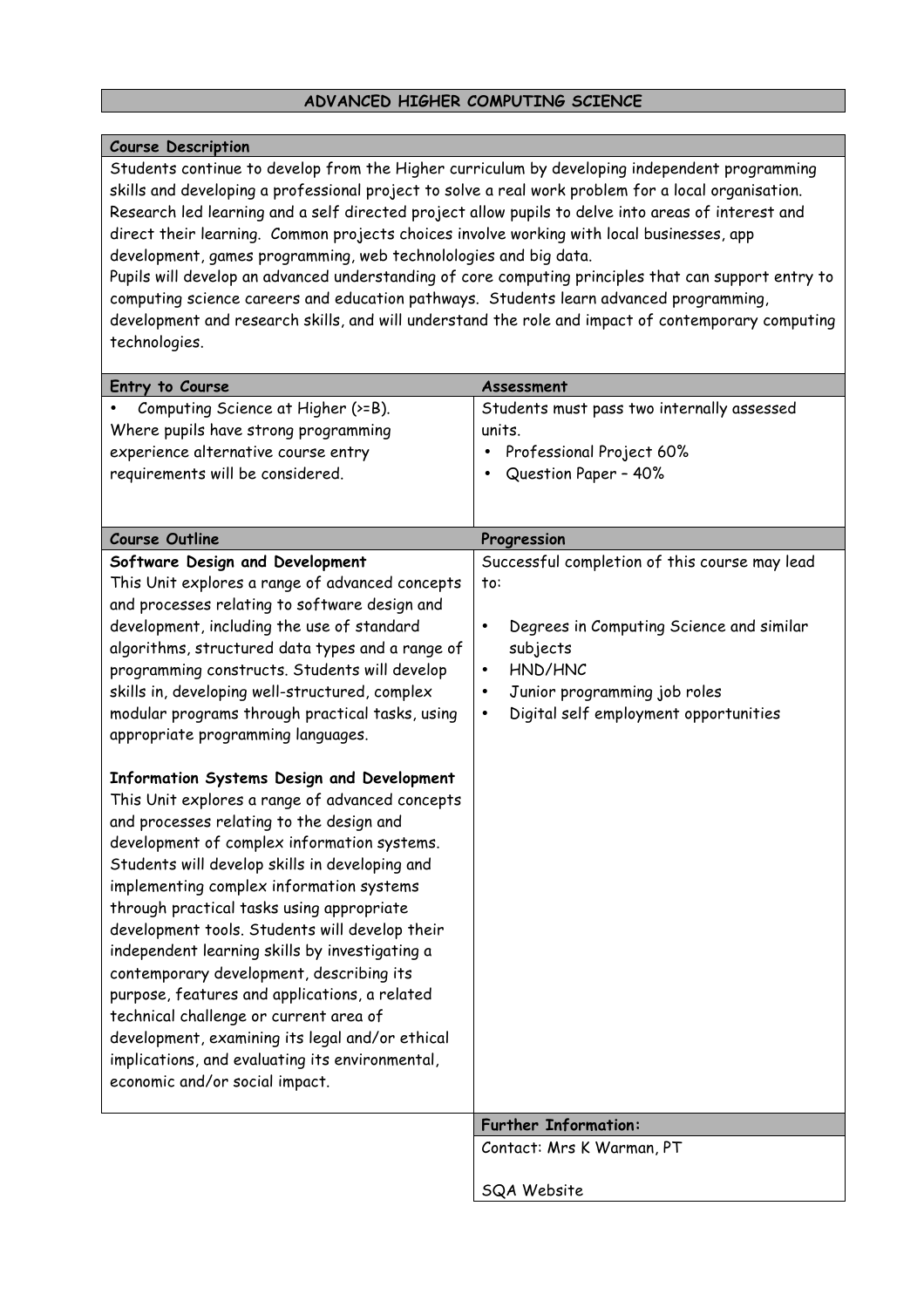#### **NATIONAL 4/5 DESIGN & MANUFACTURE**

#### **Course Description**

The Course provides a broad practical introduction to design, materials and manufacturing processes. It provides opportunities for learners to gain skills in both designing and in communicating design proposals. It allows learners to explore the properties and uses of materials and to make models and prototypes of products. The Course is practical, exploratory & experiential in nature. It combines elements of creativity and designing for aesthetic or visual impact with a requirement to consider a product's function and performance. It helps the learner appreciate the tensions that exist between factors such as aesthetics, function, economics and the environment.

- Skills in design and manufacturing models, prototypes and products
- Knowledge and understanding of manufacturing processes and materials
- Understanding the impact of design & manufacturing technologies on our environment & society

| Entry to Course                                                                                  | Assessment                                |
|--------------------------------------------------------------------------------------------------|-------------------------------------------|
| Completion of Broad General Education in a                                                       | Two internally assessed units plus Value  |
| relevant subject.                                                                                | Added at National 4.                      |
|                                                                                                  |                                           |
|                                                                                                  | Two internally assessed units plus an     |
|                                                                                                  | Assignment & Question Paper at National 5 |
| <b>Course Outline</b>                                                                            | Progression                               |
| . Evaluating existing products and using a range of                                              | This Course or its Units may provide      |
| research techniques.                                                                             | progression to:                           |
| . Applying a range of basic idea generation techniques.                                          | • Other SQA qualifications in Design and  |
| . Writing a simple specification with some aspects of<br>complex detail.                         | Manufacture or related areas eg Higher    |
| . Applying a range of creative design skills when refining                                       | Design and Manufacture.                   |
| and resolving straightforward product design tasks                                               | • Further study, employment or training   |
| . Using graphic techniques to visually represent design                                          |                                           |
| solutions in simple, straightforward and some new                                                |                                           |
| contexts.                                                                                        |                                           |
| • Using a range of simple modeling & manufacturing                                               |                                           |
| techniques to represent design ideas in three                                                    |                                           |
| dimensions.                                                                                      |                                           |
| • Planning a simple manufacturing process.<br>· Selecting and using a range of tools, equipment, |                                           |
| software & materials in designing, making & testing                                              |                                           |
| models, prototypes and products.                                                                 |                                           |
| · Evaluation of own design proposals & associated                                                |                                           |
| manufacturing practicalities, and applying suggestions                                           |                                           |
| for improvement.                                                                                 |                                           |
| . Knowledge and understanding of the impact of a range                                           |                                           |
| of design and manufacturing technologies on our                                                  |                                           |
| environment and society.<br>. Knowledge and understanding of a range of factors                  |                                           |
| that influence the design & manufacture of artifacts                                             |                                           |
| and products.                                                                                    |                                           |
| • Knowledge and understanding of a range of                                                      |                                           |
| manufacturing processes and the properties and uses                                              |                                           |
| of materials.                                                                                    |                                           |
|                                                                                                  | <b>Further Information:</b>               |
|                                                                                                  | Contact: Mr S Woodrow, PT                 |
|                                                                                                  | SQA Website                               |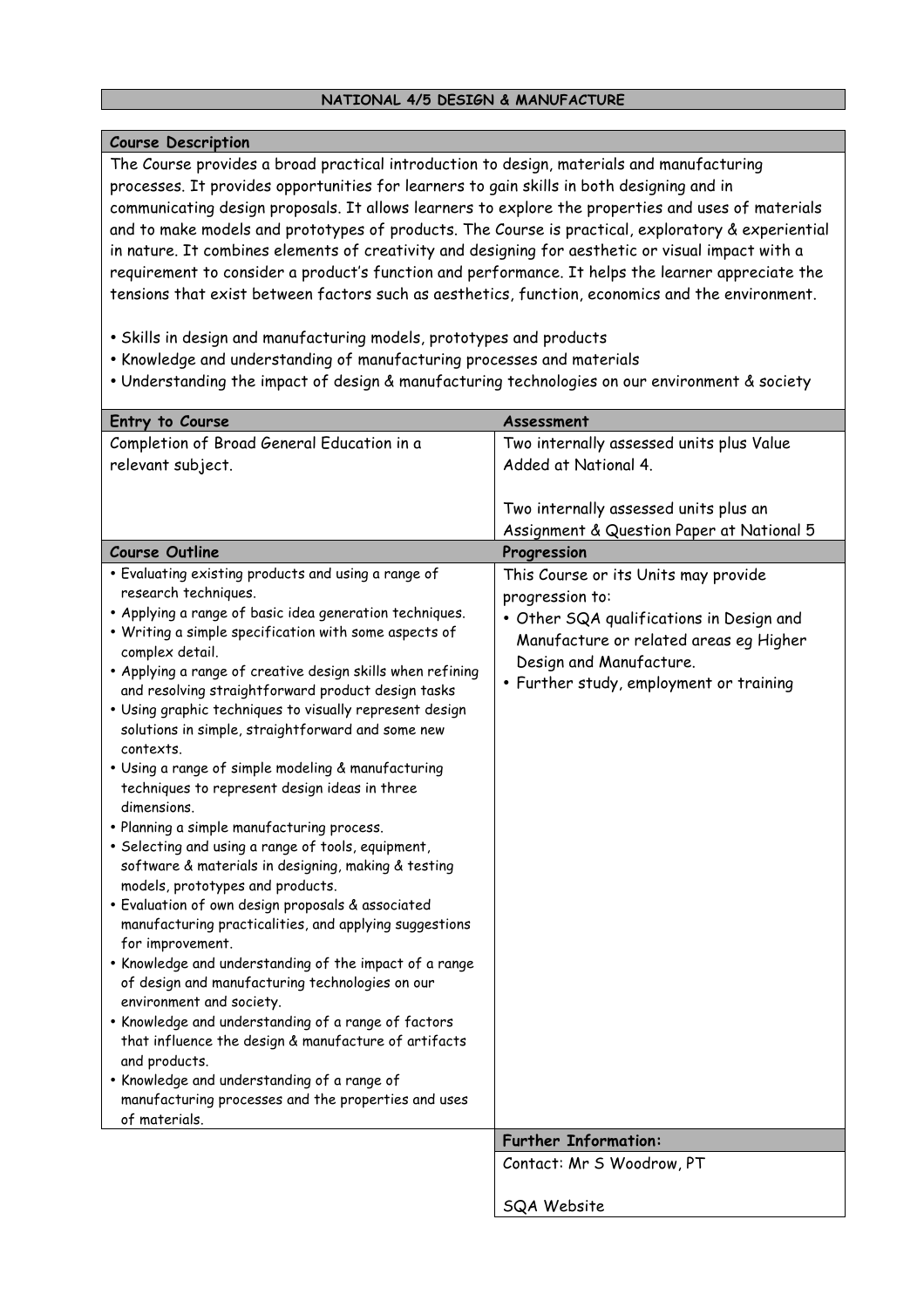#### **HIGHER DESIGN & MANUFACTURE**

#### **Course Description**

The Higher Design and Manufacture Course at this level develops learners' research skills, idea generation techniques, and ability to read drawings and diagrams. Learners also gain the ability to communicate design ideas and practical details, to evaluate and apply both tangible and subjective feedback, and to devise, plan and develop practical solutions to design opportunities.

| Entry to Course                                                                                                                                                                                                                                                                                                                                                                                                                                                                                                                                                                                                                                                                                                  | Assessment                                                                                                                          |
|------------------------------------------------------------------------------------------------------------------------------------------------------------------------------------------------------------------------------------------------------------------------------------------------------------------------------------------------------------------------------------------------------------------------------------------------------------------------------------------------------------------------------------------------------------------------------------------------------------------------------------------------------------------------------------------------------------------|-------------------------------------------------------------------------------------------------------------------------------------|
| Design & Manufacture at National 5.                                                                                                                                                                                                                                                                                                                                                                                                                                                                                                                                                                                                                                                                              | External SQA assessment of the course                                                                                               |
| Art & Design at National 5.                                                                                                                                                                                                                                                                                                                                                                                                                                                                                                                                                                                                                                                                                      | consists of a written examination.                                                                                                  |
|                                                                                                                                                                                                                                                                                                                                                                                                                                                                                                                                                                                                                                                                                                                  |                                                                                                                                     |
| <b>Course Outline</b>                                                                                                                                                                                                                                                                                                                                                                                                                                                                                                                                                                                                                                                                                            | Progression                                                                                                                         |
| Design and Manufacture: Design<br>This Unit covers the processes of product<br>design from brief to resolved design proposals<br>and specification. It helps learners develop skills<br>in initiating, developing, articulating and<br>communicating design proposals for products. It<br>allows them to gain skills and experience in<br>evaluating design proposals in order to refine,<br>improve and resolve them. It allows them to                                                                                                                                                                                                                                                                         | Successful completion of this course may lead<br>to:<br>Degree/HND/HNC<br>$\bullet$<br>Further employment or training.<br>$\bullet$ |
| develop an appreciation of design concepts and<br>the various factors that influence the design<br>and manufacture of products.                                                                                                                                                                                                                                                                                                                                                                                                                                                                                                                                                                                  |                                                                                                                                     |
| Design and Manufacture: Materials &<br>Manufacturing<br>This Unit covers the processes of product<br>design from design proposals to prototype. It<br>allows learners to gain skills in planning and<br>making models and prototypes. It helps learners<br>to 'close the design loop' by manufacturing a set<br>of design ideas. It allows them to develop an<br>appreciation of manufacturing practicalities. It<br>allows them to strengthen an appreciation of the<br>various factors that influence the design and<br>manufacture of products. It allows learners to<br>consider the manufacturing techniques and<br>processes that would apply to a design proposal<br>in an industrial/commercial context. |                                                                                                                                     |
|                                                                                                                                                                                                                                                                                                                                                                                                                                                                                                                                                                                                                                                                                                                  | <b>Further Information:</b>                                                                                                         |
|                                                                                                                                                                                                                                                                                                                                                                                                                                                                                                                                                                                                                                                                                                                  | Contact: Mr S Woodrow, PT                                                                                                           |
|                                                                                                                                                                                                                                                                                                                                                                                                                                                                                                                                                                                                                                                                                                                  | SQA Website                                                                                                                         |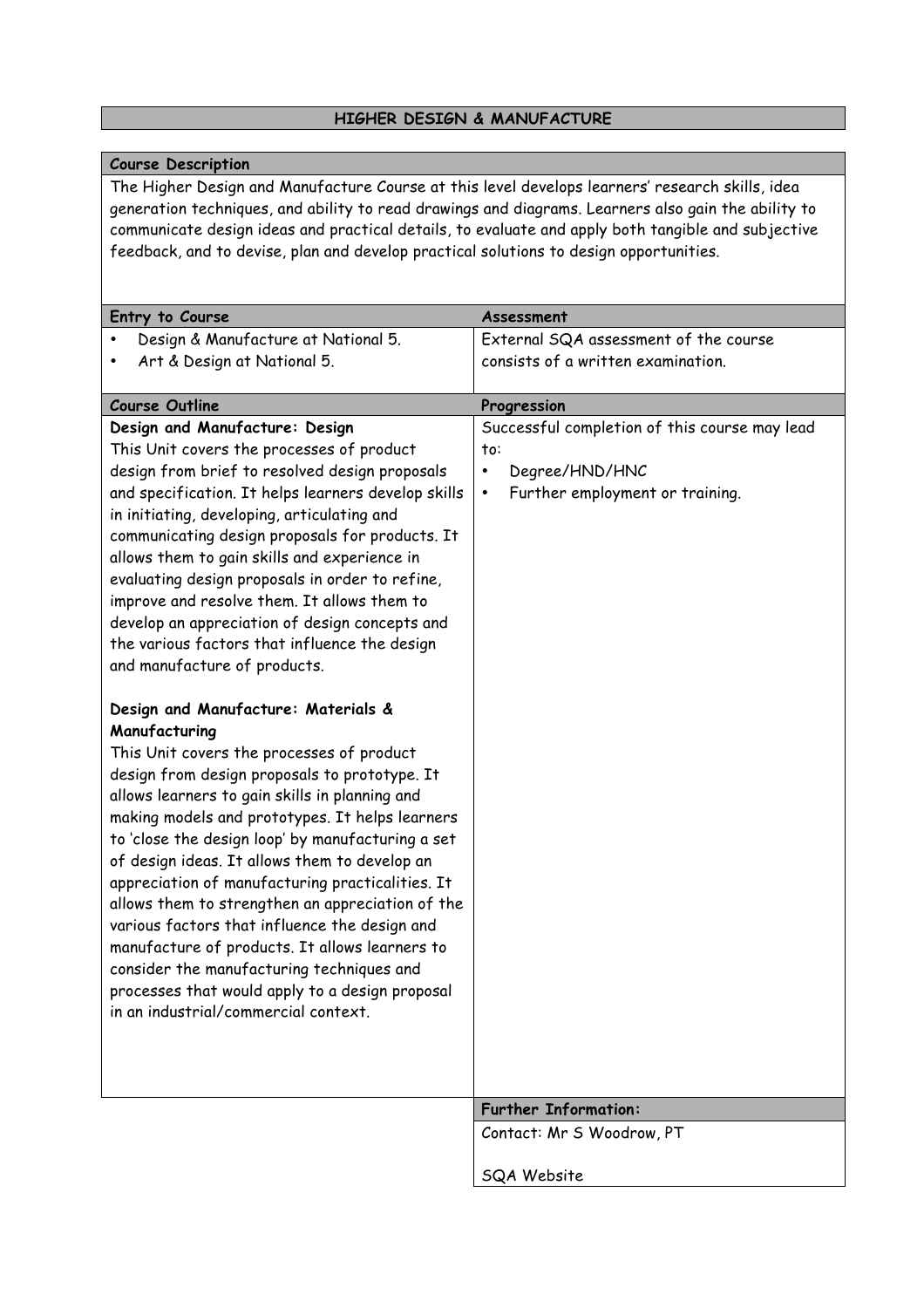#### **NATIONAL 5 ENGINEERING SCIENCE**

#### **Course Description**

SQA's Engineering Science qualifications develop a range of technological skills, including skills in analysis and problem solving, design skills, skills in the use of equipment and materials, and skills in evaluating products and systems. The Courses bring together elements of science, technology, and mathematics, apply these to real-world challenges, and build challenging, coherent and enjoyable journeys for learners through all levels. With insights into the opportunities and challenges in engineering, the Courses provide a strong basis for further study or a career in any branch of engineering.

| Entry to Course                                                                                                                                                                                                                                                                                                                                                                                                                                                                                                        | Assessment                                                                                                                                                                                                                                                                     |
|------------------------------------------------------------------------------------------------------------------------------------------------------------------------------------------------------------------------------------------------------------------------------------------------------------------------------------------------------------------------------------------------------------------------------------------------------------------------------------------------------------------------|--------------------------------------------------------------------------------------------------------------------------------------------------------------------------------------------------------------------------------------------------------------------------------|
| Maths at National 5 and/or Physics at                                                                                                                                                                                                                                                                                                                                                                                                                                                                                  | External SQA assessment of the course                                                                                                                                                                                                                                          |
| National 5.                                                                                                                                                                                                                                                                                                                                                                                                                                                                                                            | consists of a written examination.                                                                                                                                                                                                                                             |
|                                                                                                                                                                                                                                                                                                                                                                                                                                                                                                                        |                                                                                                                                                                                                                                                                                |
| <b>Course Outline</b>                                                                                                                                                                                                                                                                                                                                                                                                                                                                                                  | Progression                                                                                                                                                                                                                                                                    |
| <b>Engineering Contexts and Challenges</b><br>This Unit provides a broad context for the<br>Course. It contributes to developing a deep<br>understanding of engineering concepts by<br>exploring a range of engineering problems with<br>some complex features, and their solutions. This<br>Unit allows the learner to explore some existing<br>and emerging technologies and challenges, and to<br>consider implications relating to the<br>environment, sustainable development, and<br>economic and social issues. | This Course or its units may provide progression<br>to:<br>Other qualifications in Engineering Science or<br>$\bullet$<br>related areas<br>Engineering Science or other technological<br>$\bullet$<br>subjects at Higher<br>Further study, employment or training<br>$\bullet$ |
| <b>Electronics and Control</b><br>This Unit explores an appropriate range of key<br>concepts and devices used in electronic control<br>systems, including analogue, digital and<br>programmable systems. Skills in problem solving<br>and evaluating are developed through simulation,<br>practical projects and investigative tasks in a<br>range of contexts.                                                                                                                                                        |                                                                                                                                                                                                                                                                                |
| <b>Mechanisms and Structures</b><br>This Unit develops a deepening understanding of<br>mechanisms and structures. Skills in problem<br>solving and evaluating are developed through<br>simulation, practical projects and investigative<br>tasks in a range of contexts.                                                                                                                                                                                                                                               |                                                                                                                                                                                                                                                                                |
|                                                                                                                                                                                                                                                                                                                                                                                                                                                                                                                        | <b>Further Information:</b>                                                                                                                                                                                                                                                    |
|                                                                                                                                                                                                                                                                                                                                                                                                                                                                                                                        | Contact: Mr S Woodrow, PT                                                                                                                                                                                                                                                      |
|                                                                                                                                                                                                                                                                                                                                                                                                                                                                                                                        |                                                                                                                                                                                                                                                                                |
|                                                                                                                                                                                                                                                                                                                                                                                                                                                                                                                        | SQA Website                                                                                                                                                                                                                                                                    |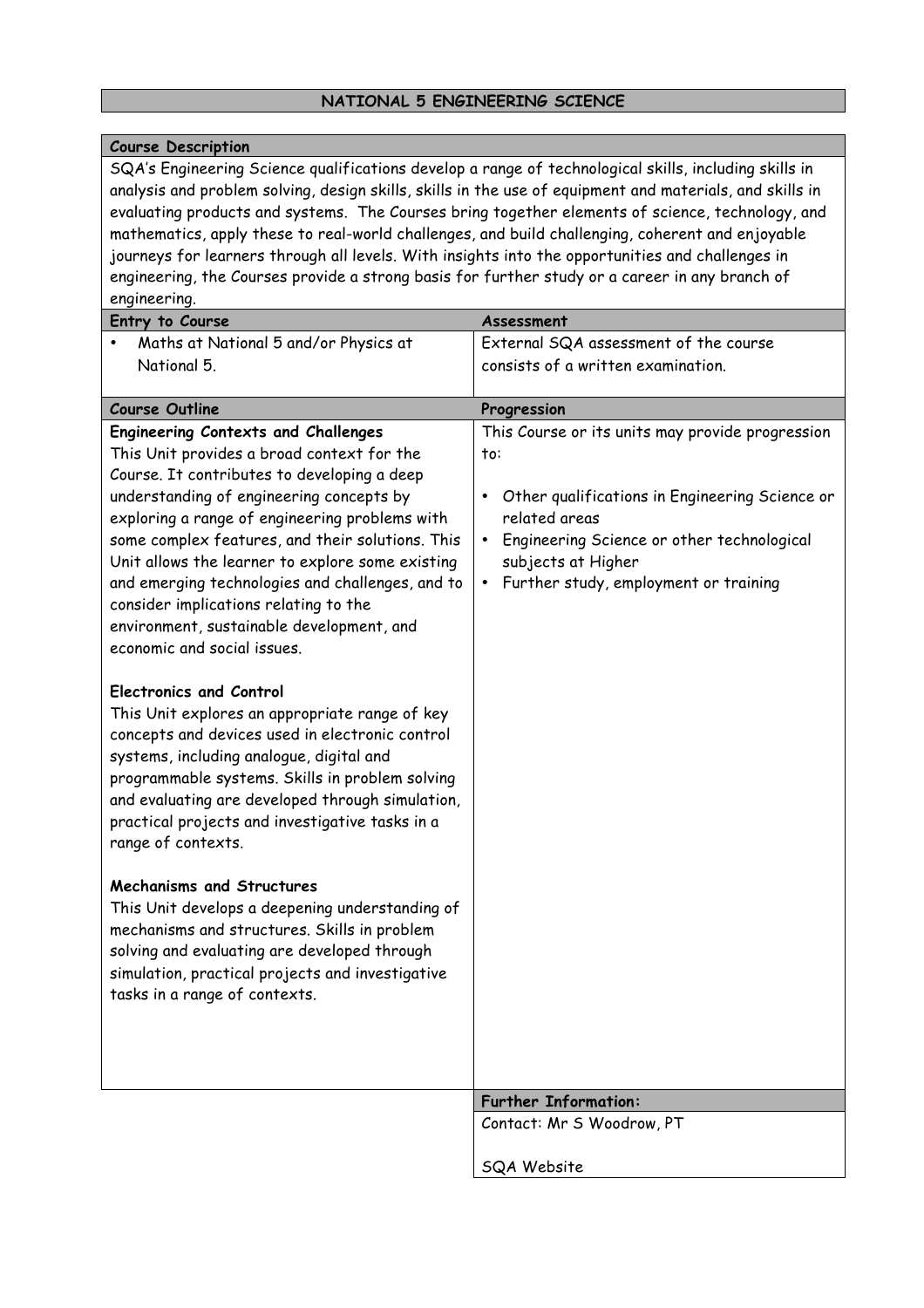#### **NATIONAL 4/5 FASHION & TEXTILE TECHNOLOGY**

#### **Course Description** The main purpose of the Course is to develop the practical skills, construction techniques and knowledge and understanding which support fashion/textile-related activities. The knowledge, understanding and skills that learners acquire by successfully completing the Course will be valuable for learning, for life and for the world of work. This Course is practical and experiential. Learners will plan, make and evaluate fashion/textile items. **Entry to Course Assessment** Entry into this course is at the discretion of the centre, although creative courses would be beneficial. Internally assessed units plus Value Added at National 4. External SQA assessment of the course consists of a written examination. **Course Outline Progression Fashion and Textile Technology: Textile Technologies** Learners develop detailed knowledge and skills related to textile technologies. This includes the characteristics and properties of a range of textiles and their uses. Learners will have the opportunity to make detailed fashion/textile items, to an appropriate standard of quality, using a pattern and a range of textile construction techniques. **Fashion and Textile Technology: Fashion/Textile Item Development** Learners explore fashion/textile trends and the fashion/textile item development process. They will work with given briefs to develop solutions for detailed fashion/textile items based on those trends. Learners will plan and make detailed fashion/textile items, to an appropriate standard of quality, that take into account fashion/textile trends. **Fashion and Textile Technology: Fashion and Textile Choices** Learners develop and apply their knowledge and understanding of a range of factors affecting the fashion and textile choices of consumers. Learners will investigate the fashion/textile choices of consumers and develop solutions for items to meet these choices. They will make and evaluate detailed fashion/textile items, with a focus on factors that affect fashion and textile choice. The Unit also provides learners with the opportunity to select, set up, adjust and use equipment and tools safely and correctly. This Course or its Units may provide progression to: • Higher Fashion and Textile Technology Course • 30Other SQA qualifications in health and wellbeing, technologies or related areas • Further education and employment or training **Further Information: THERE IS A FEE FOR THS COURSE FOR THE MATERIALS USED** Contact: Mr S Woodrow, PT SQA Website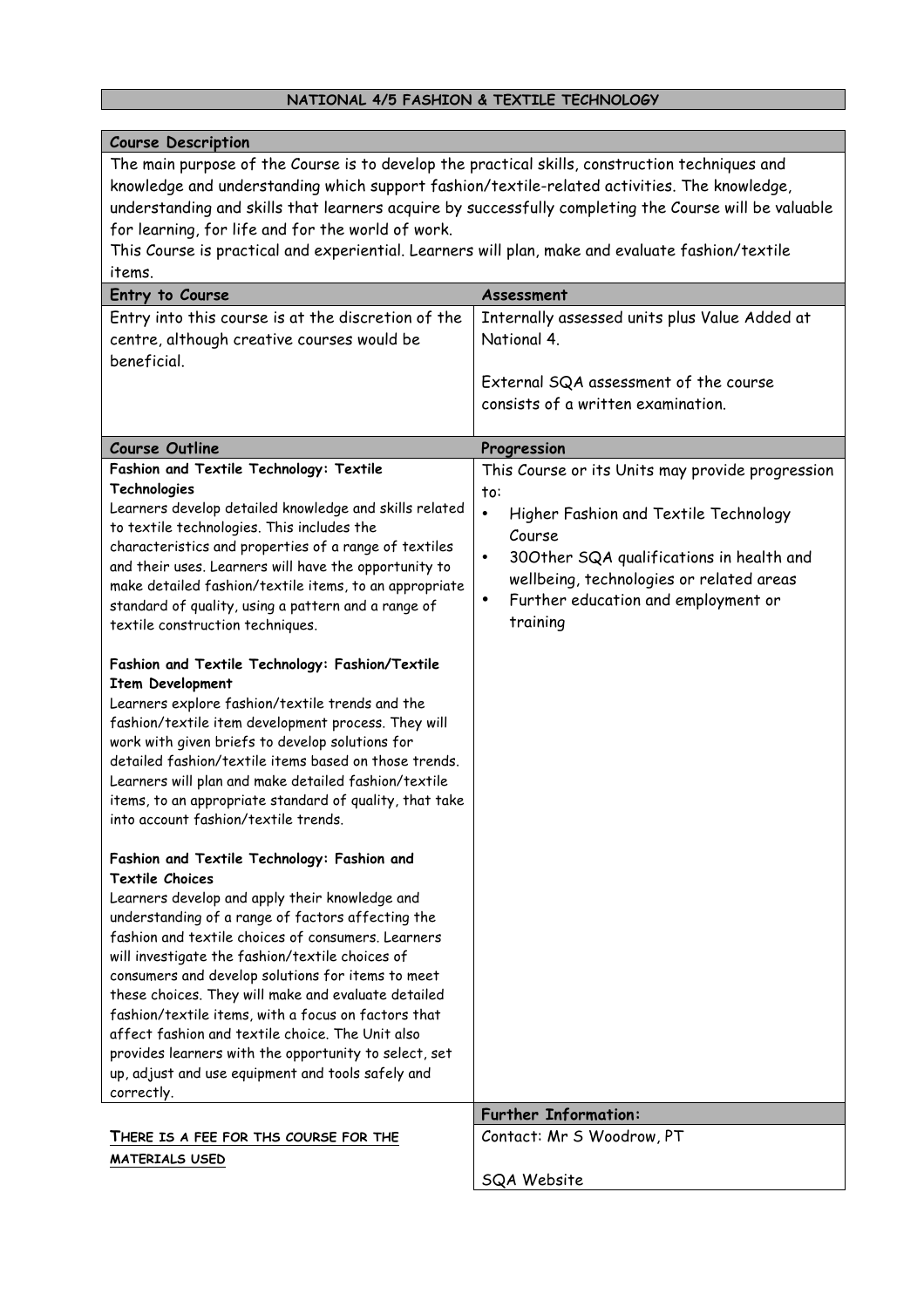#### **NATIONAL 4/5 GRAPHIC COMMUNICATION**

#### **Course Description**

The aims of this course are to enable learners to:

- Develop skills in graphic communication techniques, including the use of equipment, materials and software
- Extend and apply knowledge and understanding of graphic communication standards, protocols and conventions, where these apply
- Develop an understanding of the impact of graphic communication technologies on our environment and society

On completing the course, learners will have developed skills in 2D and 3D graphics, as well as pictorial graphics. They will be able to apply these skills in order to produce graphics that require visual impact and graphics that transmit information.

| Entry to Course                                                                                                                                                                                                                                                                                                                                                                                                                        | Assessment                                                                                                                                                                                                                                                                         |
|----------------------------------------------------------------------------------------------------------------------------------------------------------------------------------------------------------------------------------------------------------------------------------------------------------------------------------------------------------------------------------------------------------------------------------------|------------------------------------------------------------------------------------------------------------------------------------------------------------------------------------------------------------------------------------------------------------------------------------|
| Completion of a Broad General Education in a<br>related subject<br>Completion of a relevant course<br>At the discretion of the Principal Teacher<br>D&T                                                                                                                                                                                                                                                                                | The following units must all be completed to a<br>prescribed tolerance & standard:<br>2D Graphic Communication<br>$\bullet$<br>3D and Pictorial Graphic Communication<br>$\bullet$<br><b>Graphic Communication Assignment</b><br>$\bullet$<br>External exam for National 5.        |
| <b>Course Outline</b>                                                                                                                                                                                                                                                                                                                                                                                                                  | Progression                                                                                                                                                                                                                                                                        |
| The main things you will learn:<br>Produce and interpret pictorial sketches,<br>٠<br>pictorial drawings and 3D models<br>Produce pictorial and 3D colour illustrations<br>Create pictorial or 3D promotional displays<br>Produce and interpret 2D sketches and<br>$\bullet$<br>drawings<br>Produce preliminary 2D colour designs and<br>illustrations for single-page promotional<br>displays<br>Create 2D promotional graphic layouts | This Course or its units may provide progression<br>to:<br>Other qualifications in Graphic Communication<br>$\bullet$<br>or related areas<br>Graphic Communication or other technological<br>$\bullet$<br>subjects at Higher<br>Further study, employment or training<br>$\bullet$ |
|                                                                                                                                                                                                                                                                                                                                                                                                                                        | <b>Further Information:</b>                                                                                                                                                                                                                                                        |
|                                                                                                                                                                                                                                                                                                                                                                                                                                        | Contact: Mr S Woodrow, PT                                                                                                                                                                                                                                                          |
|                                                                                                                                                                                                                                                                                                                                                                                                                                        | <b>SQA Website</b>                                                                                                                                                                                                                                                                 |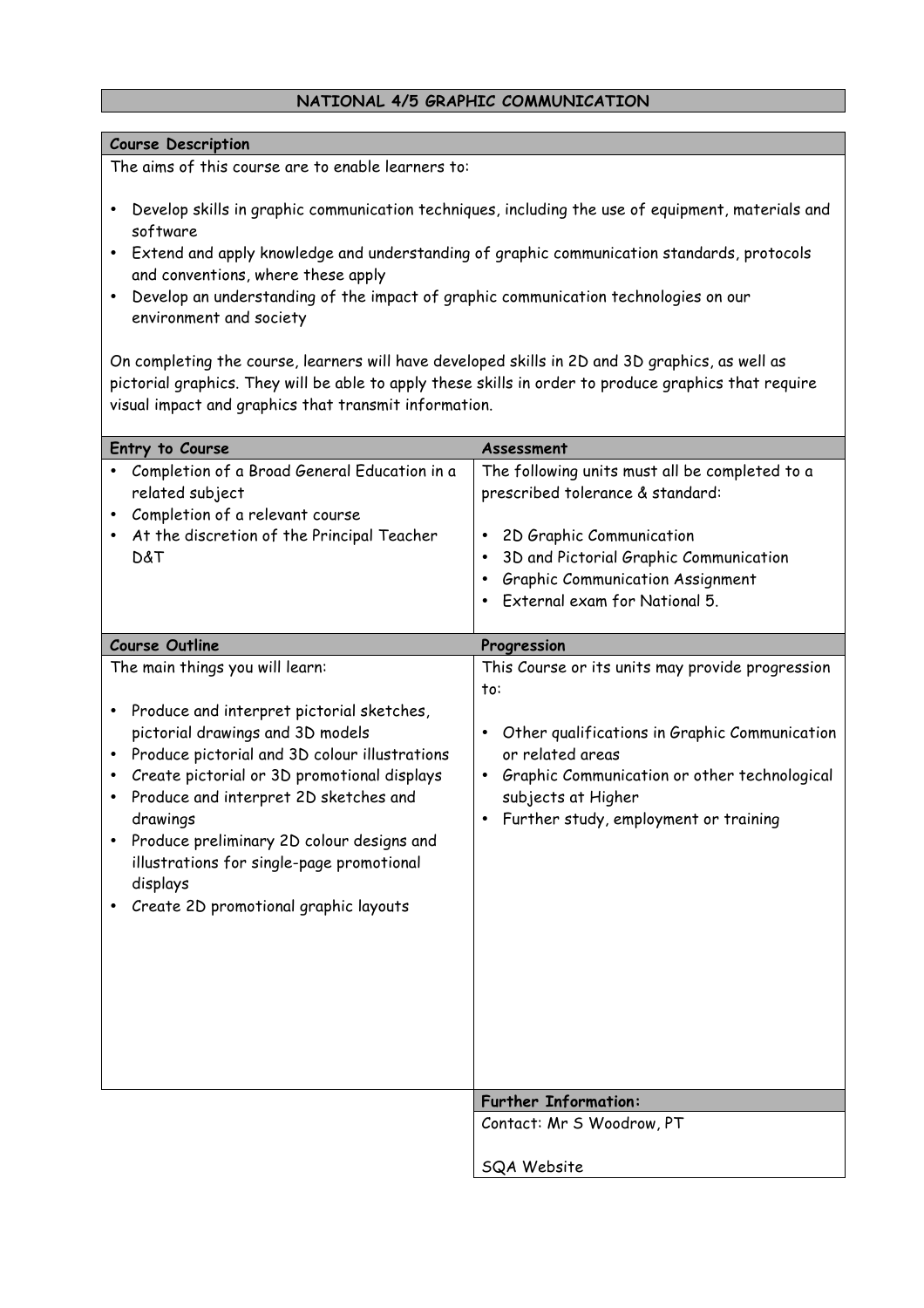## **HIGHER GRAPHIC COMMUNICATION**

| <b>Course Description</b>                                                                                                                                                                                                                                                                                                                                                                                                                                                                                                                                                                                                                                                                                                                                      |                                                                                                                                                                                                                                |  |
|----------------------------------------------------------------------------------------------------------------------------------------------------------------------------------------------------------------------------------------------------------------------------------------------------------------------------------------------------------------------------------------------------------------------------------------------------------------------------------------------------------------------------------------------------------------------------------------------------------------------------------------------------------------------------------------------------------------------------------------------------------------|--------------------------------------------------------------------------------------------------------------------------------------------------------------------------------------------------------------------------------|--|
| Learners initiate and develop their own ideas graphically. It allows them to develop skills in reading<br>and interpreting graphics produced by others and to continue to develop graphic awareness in often<br>complex graphic situations, expanding their visual literacy. The Course is practical, exploratory and<br>experiential in nature. It combines elements of creativity and communicating for visual impact with<br>elements of protocol and an appreciation of the importance of graphic communication standards,<br>where these are appropriate.<br>The Course allows learners to engage with technologies. It allows learners to consider the impact<br>that graphic communication technologies have on our environment and society.            |                                                                                                                                                                                                                                |  |
| Entry to Course                                                                                                                                                                                                                                                                                                                                                                                                                                                                                                                                                                                                                                                                                                                                                | Assessment                                                                                                                                                                                                                     |  |
| Entry into S5:<br>Graph Comm at National 5.                                                                                                                                                                                                                                                                                                                                                                                                                                                                                                                                                                                                                                                                                                                    | External SQA assessment of the course<br>consists of a written examination and an<br>assignment.                                                                                                                               |  |
| Entry into S6:<br>Graph Comm at National 5 or<br>Design & Manufacture at National 5 or<br>Art & Design at National 5<br>٠<br>Other relevant technological, graphic courses or                                                                                                                                                                                                                                                                                                                                                                                                                                                                                                                                                                                  |                                                                                                                                                                                                                                |  |
| similar at teacher's discretion.                                                                                                                                                                                                                                                                                                                                                                                                                                                                                                                                                                                                                                                                                                                               |                                                                                                                                                                                                                                |  |
| <b>Course Outline</b>                                                                                                                                                                                                                                                                                                                                                                                                                                                                                                                                                                                                                                                                                                                                          | Progression                                                                                                                                                                                                                    |  |
| 2D Graphic Communication<br>This Unit helps learners to develop their creativity<br>and presentation skills within a 2D graphic<br>communication context. It will allow learners to<br>initiate, plan, develop and communicate ideas<br>graphically, using two-dimensional graphic techniques.<br>Learners will develop a number of skills and attributes<br>within a 2D graphic communication context, including<br>spatial awareness, visual literacy, and the ability to<br>interpret given drawings, diagrams and other<br>graphics. Learners will evaluate the effectiveness of<br>their own and given graphic communications to meet<br>their purpose.<br>3D and Pictorial Graphic Communication<br>This Unit helps learners to develop their creativity | Successful completion of this course may lead<br>to:<br>Advanced Higher Graphic Communication.<br>$\bullet$<br>Higher Design & Manufacture<br>٠<br>Degree/HND/HNC<br>$\bullet$<br>Further training or employment.<br>$\bullet$ |  |
| and presentation skills within a 3D and pictorial<br>graphic communication context. It will allow learners<br>to initiate, plan, develop and communicate ideas<br>graphically, using two-dimensional graphic techniques.<br>Learners will develop a number of skills and attributes<br>within a 3D graphic communication context, including<br>spatial awareness, visual literacy, and the ability to<br>interpret given drawings, diagrams and other<br>graphics. Learners will evaluate the effectiveness of<br>their own and given graphic communications to meet<br>their purpose.                                                                                                                                                                         |                                                                                                                                                                                                                                |  |
|                                                                                                                                                                                                                                                                                                                                                                                                                                                                                                                                                                                                                                                                                                                                                                | <b>Further Information:</b>                                                                                                                                                                                                    |  |
|                                                                                                                                                                                                                                                                                                                                                                                                                                                                                                                                                                                                                                                                                                                                                                | Contact: Mr S Woodrow, PT                                                                                                                                                                                                      |  |
|                                                                                                                                                                                                                                                                                                                                                                                                                                                                                                                                                                                                                                                                                                                                                                | SQA Website                                                                                                                                                                                                                    |  |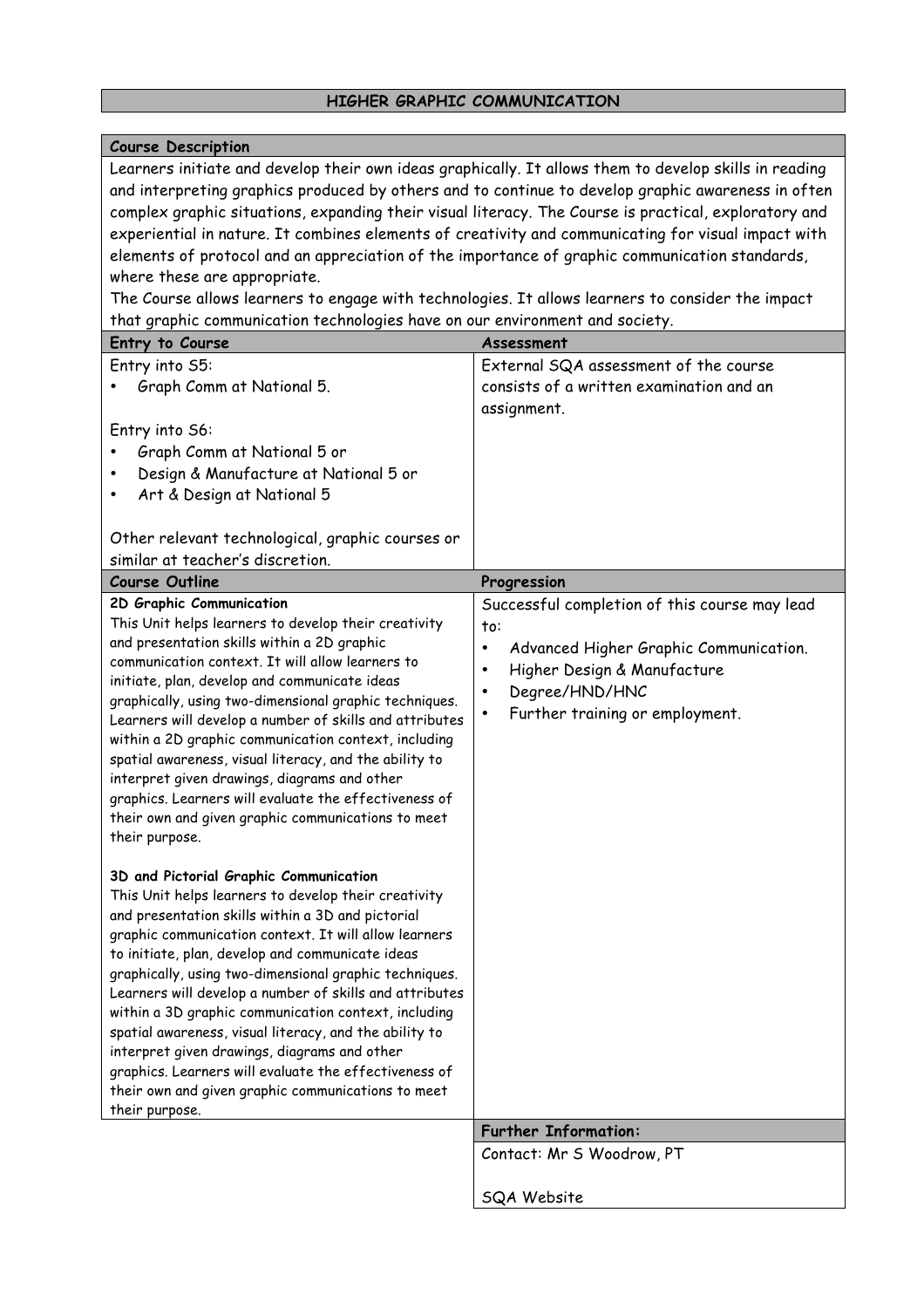## **NATIONAL 4/5 HOSPITALITY: PRACTICAL CAKE CRAFT**

| <b>Course Description</b>                                                                                       |                                                  |  |
|-----------------------------------------------------------------------------------------------------------------|--------------------------------------------------|--|
| This Course is designed for those wishing to acquire cake-baking and cake-finishing skills and to               |                                                  |  |
| develop and demonstrate innovativeness in these areas. An interest in the creative and artistic                 |                                                  |  |
| aspect of the Course would be an important consideration.                                                       |                                                  |  |
| Entry to Course                                                                                                 | Assessment                                       |  |
| Entry into this course is at the discretion of the                                                              | Units are assessed internally by your teacher in |  |
| centre                                                                                                          | accordance to SQA guidelines for N4.             |  |
|                                                                                                                 |                                                  |  |
|                                                                                                                 | Assignment is internally assessed by your        |  |
|                                                                                                                 | teacher and Externally moderated by the SQA      |  |
|                                                                                                                 |                                                  |  |
| <b>Course Outline</b>                                                                                           | Progression                                      |  |
| The Course, which is practical and experiential in                                                              | Further Education (HNC/HND/ Degree) or           |  |
| nature, develops a range of cakebaking and cake-                                                                | Employment in                                    |  |
| finishing skills in hospitality-related contexts. It                                                            |                                                  |  |
| enables learners to develop, consolidate and                                                                    | Hospitality                                      |  |
| demonstrate creative techniques in the production of                                                            | Catering                                         |  |
| cakes and other baked items. It develops the thinking<br>skills of understanding, analysing and evaluating, and |                                                  |  |
| creating. Aspects of numeracy, employability skills,                                                            |                                                  |  |
| and the ability to work safely and hygienically are                                                             |                                                  |  |
| similarly developed. This Course has two mandatory                                                              |                                                  |  |
| Units. Both Units form a coherent whole, with                                                                   |                                                  |  |
| learners' skills and related knowledge and                                                                      |                                                  |  |
| understanding being systematically developed                                                                    |                                                  |  |
| throughout the Course.                                                                                          |                                                  |  |
|                                                                                                                 |                                                  |  |
| <b>Cake Baking</b><br>The purpose of this Unit is to enable learners to                                         |                                                  |  |
| develop the ability to bake a range of cakes and other                                                          |                                                  |  |
| items safely and hygienically. In the production of a                                                           |                                                  |  |
| range of cakes and other baked items, learners will                                                             |                                                  |  |
| demonstrate specialist skills, techniques and                                                                   |                                                  |  |
| processes. To promote personalisation and choice, this                                                          |                                                  |  |
| Unit provides opportunities to investigate baking                                                               |                                                  |  |
| trends and allows learners to apply this knowledge in a                                                         |                                                  |  |
| range of practical contexts.                                                                                    |                                                  |  |
| <b>Cake Finishing</b>                                                                                           |                                                  |  |
| The purpose of this Unit is to enable learners to                                                               |                                                  |  |
| develop the ability to finish a range of cakes and                                                              |                                                  |  |
| other baked items safely and hygienically. In the                                                               |                                                  |  |
| finishing processes learners will apply specialised                                                             |                                                  |  |
| skills and creative techniques. To promote                                                                      |                                                  |  |
| personalisation and choice, this Unit allows                                                                    |                                                  |  |
| opportunities to investigate trends in cake finishing                                                           |                                                  |  |
| and allows learners to apply this knowledge in a range                                                          |                                                  |  |
| of practical contexts.                                                                                          |                                                  |  |
|                                                                                                                 | <b>Further Information:</b>                      |  |
| THERE IS A FEE FOR THS COURSE FOR THE                                                                           | Contact: Mr S Woodrow, PT                        |  |
| INGREDIENTS SUPPLIED AND PUPILS MAY BE                                                                          |                                                  |  |
| REQUIRED TO BRING INGREDIENTS                                                                                   | SQA Website                                      |  |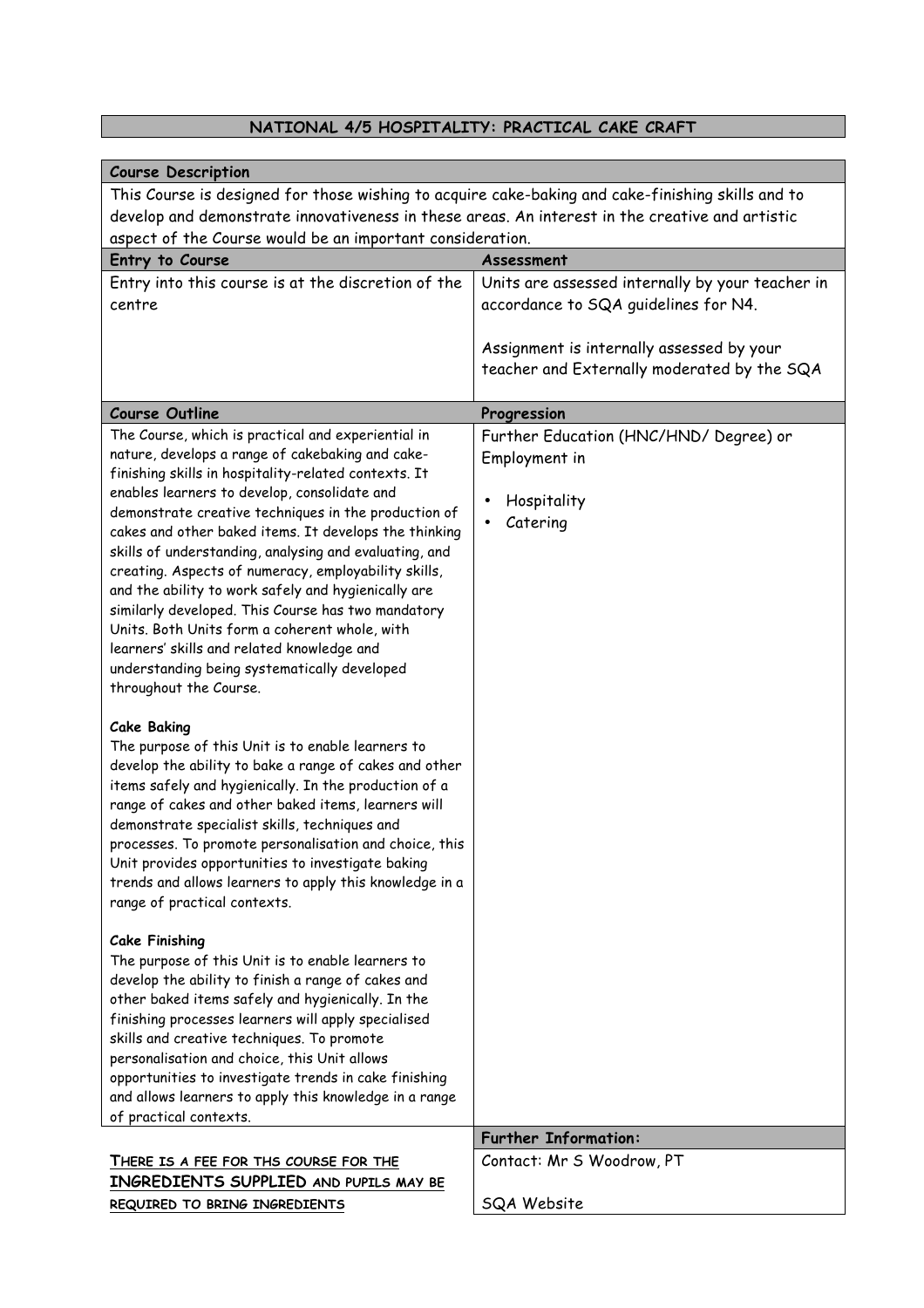#### **NATIONAL 4/5 HOSPITALITY: PRACTICAL COOKERY**

#### Course Description

The general aim of this Course is to develop organizational and planning skills, food preparation techniques and follow cookery processes, in the context of producing dishes with minimal guidance. Learners will also develop an understanding on the importance of safety and hygiene and follow safe and hygienic practices at all times.

Learners who complete this Unit will be able to:

• Use cookery skills, with minimal guidance, to prepare ingredients, follow cookery processes with minimal guidance, to produce dishes and be able to plan, prepare and organize themselves throughout.

| Entry to Course                                                                                                                                                                                                                                                                                                                                                                                                                                                                             | Assessment                                                                                                                                                                                                                                                                                                                                                                                                                                                 |
|---------------------------------------------------------------------------------------------------------------------------------------------------------------------------------------------------------------------------------------------------------------------------------------------------------------------------------------------------------------------------------------------------------------------------------------------------------------------------------------------|------------------------------------------------------------------------------------------------------------------------------------------------------------------------------------------------------------------------------------------------------------------------------------------------------------------------------------------------------------------------------------------------------------------------------------------------------------|
| Entry to this Unit is at the discretion of the<br>centre. However, learners would normally be<br>expected to have attained the skills and<br>knowledge required by the following or by<br>equivalent qualifications or experience:<br>53 Broad General Education Hospitality<br>course.<br>National 3 Hospitality: Practical Cookery<br>Course or relevant component Units                                                                                                                  | The following is a list of methods which could be<br>used for assessment and gathering necessary<br>evidence:<br>Questioning - written, oral.<br>$\bullet$<br>Observation of learners carrying out<br>practical activities.<br>Presentations, group discussions, peer-/self-<br>٠<br>assessment.<br>Matching exercises, various forms of e-<br>assessment.<br>Working logs/portfolios of evidence.                                                         |
| Course Outline                                                                                                                                                                                                                                                                                                                                                                                                                                                                              | Progression                                                                                                                                                                                                                                                                                                                                                                                                                                                |
| The Units covered include:<br>Elementary Food Hygiene: This is<br>٠<br>certificated by The Royal Environmental<br>Health Institute Scotland.<br>Cookery Skills, Techniques and Processes.<br>Understanding and Using Ingredients.<br>Organisational Skills for Cooking<br>Added Value Unit - Producing a Meal - this<br>will be an externally set Practical Exam which<br>involves the preparation, cooking, serving and<br>garnishing of a 2 Course Meal within a 90<br>minute time frame. | This Course or its components may provide<br>progression to:<br>National 5 Hospitality: Practical Cookery<br>$\bullet$<br>Course or relevant component Units<br>A Pass at National 5 level could lead to<br>$\bullet$<br>entrance for Higher Health & Food<br>Technology<br>Further study, employment and/or training<br>Other progression pathways are also possible<br>including progression to other qualifications<br>at the same or different levels. |
|                                                                                                                                                                                                                                                                                                                                                                                                                                                                                             | <b>Further Information:</b>                                                                                                                                                                                                                                                                                                                                                                                                                                |
| THERE IS A FEE FOR THS COURSE FOR THE<br>INGREDIENTS SUPPLIED                                                                                                                                                                                                                                                                                                                                                                                                                               | Contact: Mr S Woodrow, PT<br><b>SQA Website</b>                                                                                                                                                                                                                                                                                                                                                                                                            |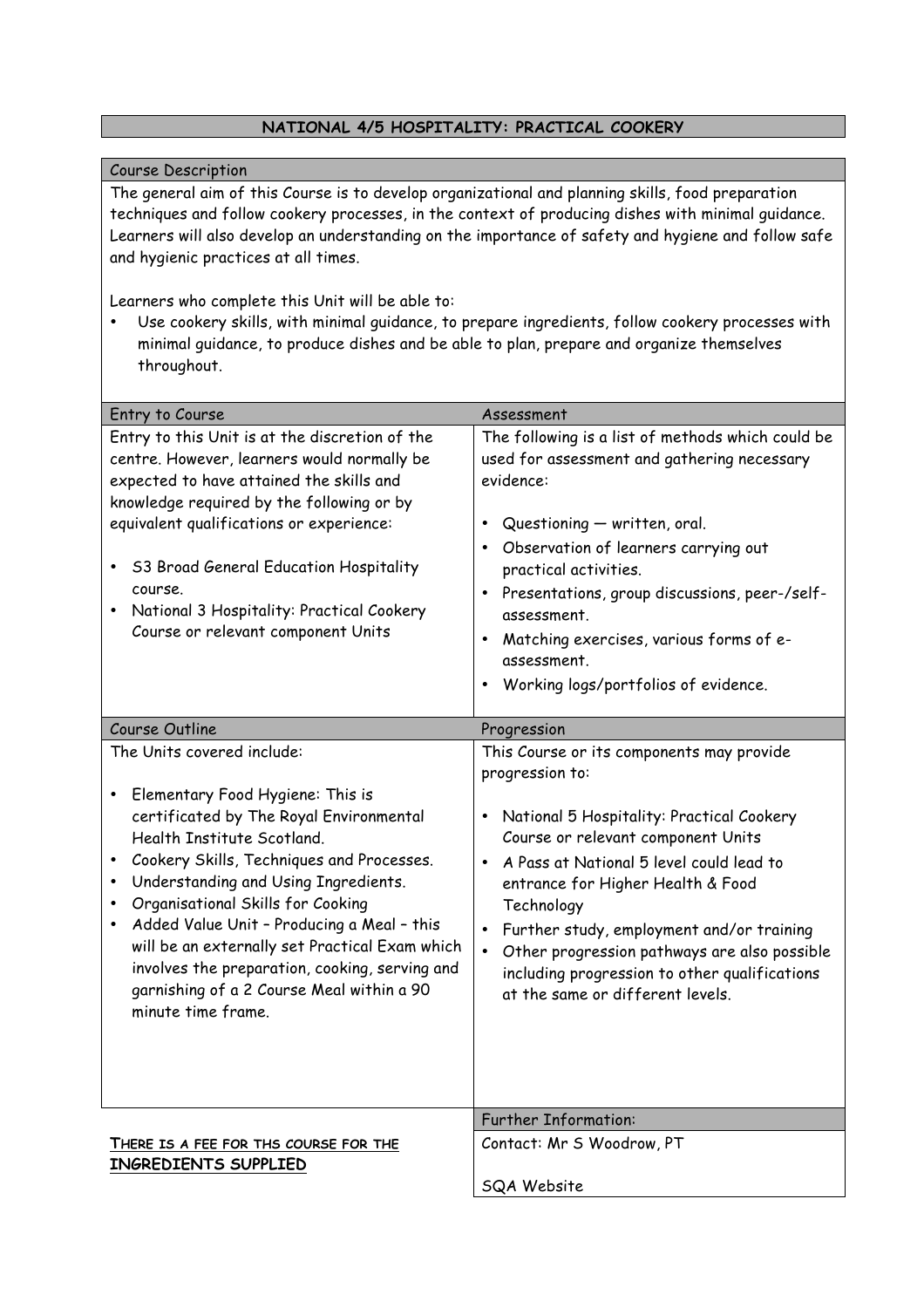#### **NATIONAL 4/5 PRACTICAL METALWORKING**

#### Course Description

The aims of the Course are to enable learners to develop:

- Skills in metalworking techniques
- Skills in measuring out and marking metal sections and sheet materials
- Safe working practices in workshop environments
- Practical creativity and problem-solving skills
- An understanding of sustainability issues in a practical metalworking context

| Entry to Course                                         | Assessment                                                |
|---------------------------------------------------------|-----------------------------------------------------------|
| Completion of a Broad general Education in a            | The following units must all be completed to a            |
| related practical subject.                              | prescribed tolerance and standard.                        |
| Completion of a relevant course.                        | <b>Bench Skills</b><br>$\bullet$                          |
| At the discretion of the Principal Teacher              | <b>Machine Processes</b><br>٠                             |
| D&T                                                     | Fabrication and Thermal Joining<br>$\bullet$              |
|                                                         | Added Value Unit                                          |
| Course Outline                                          | Progression                                               |
| The main things you will learn:                         | May include:                                              |
| Using, with guidance, a range of metalworking           |                                                           |
| tools, equipment and materials safely and               | Next National in hierarchy for metalworking.<br>$\bullet$ |
| correctly for straightforward and familiar              | Skills for Work.<br>$\bullet$                             |
| metalworking tasks.                                     | Employment, apprenticeship or work training.<br>٠         |
| Reading and interpreting simple drawings and<br>٠       |                                                           |
| diagrams in familiar contexts.                          |                                                           |
| Measuring and marking out metal sections and            |                                                           |
| sheet materials in preparation                          |                                                           |
| straightforward cutting and forming tasks.              |                                                           |
| Practical creativity in the context of simple<br>٠      |                                                           |
| and familiar metalworking tasks.                        |                                                           |
| Following, with guidance, given stages of a             |                                                           |
| practical problem-solving approach                      |                                                           |
| metalworking tasks.                                     |                                                           |
| Applying knowledge and understanding of                 |                                                           |
| safe working practices in a workshop                    |                                                           |
| environment as they relate to simple and                |                                                           |
| familiar tasks.                                         |                                                           |
| Knowledge of the basic properties and uses<br>$\bullet$ |                                                           |
| of common metals and metalworking                       |                                                           |
| materials.                                              |                                                           |
| Knowledge of sustainability issues in a                 |                                                           |
| practical metalworking context.                         |                                                           |
|                                                         |                                                           |
|                                                         |                                                           |
|                                                         | <b>Further Information:</b>                               |
| THERE IS A FEE FOR THS COURSE FOR THE                   | Contact: Mr S Woodrow, PT                                 |
| <b>MATERIALS SUPPLIED</b>                               |                                                           |
|                                                         | SQA Website                                               |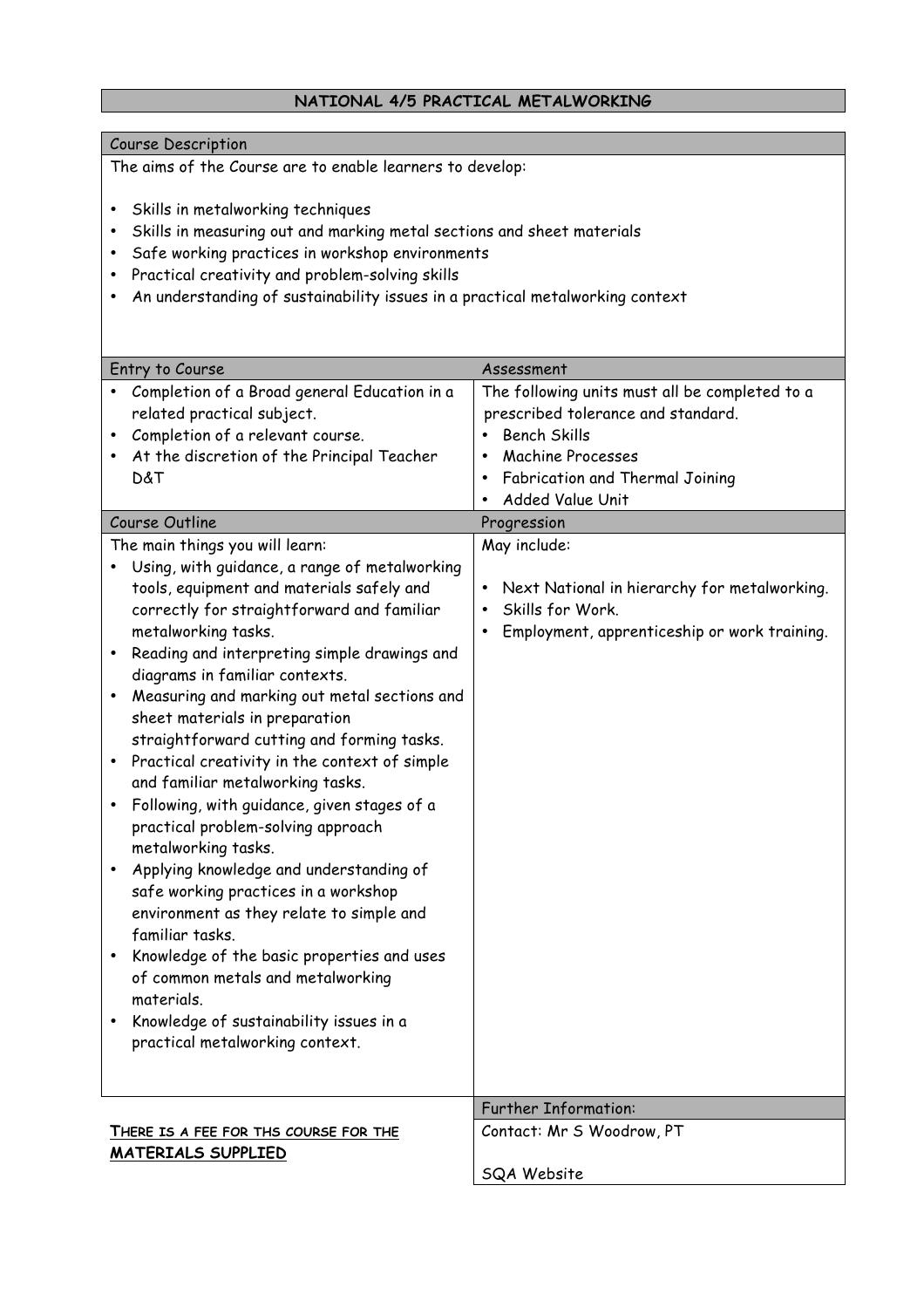#### **NATIONAL 4/5 PRACTICAL WOODWORKING**

#### Course Description

The aims of this course are to develop skills & knowledge in:

- Woodworking processes & techniques
- Material identification and uses
- Safe practices
- Creativity and problem solving
- Numeracy, enterprise and citizenship

The course consists of units in which previous skills are reinforced and new skills introduced and developed.

|                                       | Entry to Course                                                         | Assessment                                                |
|---------------------------------------|-------------------------------------------------------------------------|-----------------------------------------------------------|
|                                       | Completion of a Broad General Education in a                            | The following units must all be completed to a            |
|                                       | related practical subject                                               | prescribed tolerance & standard:                          |
|                                       | Completion of a relevant course                                         | Carcase construction<br>$\bullet$                         |
|                                       | At the discretion of the Principal Teacher                              | Flat frame construction<br>$\bullet$                      |
|                                       | D&T                                                                     | Machining and Finishing<br>$\bullet$                      |
|                                       |                                                                         | Final Project<br>$\bullet$                                |
|                                       |                                                                         |                                                           |
|                                       | Course Outline                                                          | Progression                                               |
|                                       | The main things you will learn:                                         | May include:                                              |
| ٠                                     | How to read project drawings and obtain part                            | Next National in hierarchy for woodworking.<br>$\bullet$  |
|                                       | dimensions.                                                             | Skills for Work<br>$\bullet$                              |
|                                       | To adjust and use safely a range of tools,<br>hand and machine.         | Employment, apprenticeship or work training.<br>$\bullet$ |
|                                       | Measure and mark out common materials.                                  |                                                           |
| $\bullet$                             | To cut and shape materials, some with                                   |                                                           |
|                                       | complex features.                                                       |                                                           |
|                                       | To plan tasks.                                                          |                                                           |
|                                       | To contribute by suggesting improvements to                             |                                                           |
|                                       | given tasks.                                                            |                                                           |
|                                       | Common properties and uses of common<br>materials in use.               |                                                           |
|                                       | The importance of sustainability in a practical<br>woodworking context. |                                                           |
|                                       | To work in a manner which is safe for all.                              |                                                           |
|                                       |                                                                         |                                                           |
|                                       |                                                                         |                                                           |
|                                       |                                                                         |                                                           |
|                                       |                                                                         |                                                           |
|                                       |                                                                         |                                                           |
|                                       |                                                                         |                                                           |
|                                       |                                                                         | <b>Further Information:</b>                               |
| THERE IS A FEE FOR THS COURSE FOR THE |                                                                         | Contact: Mr S Woodrow, PT                                 |
|                                       | <b>MATERIALS SUPPLIED</b>                                               |                                                           |
|                                       |                                                                         | <b>SQA Website</b>                                        |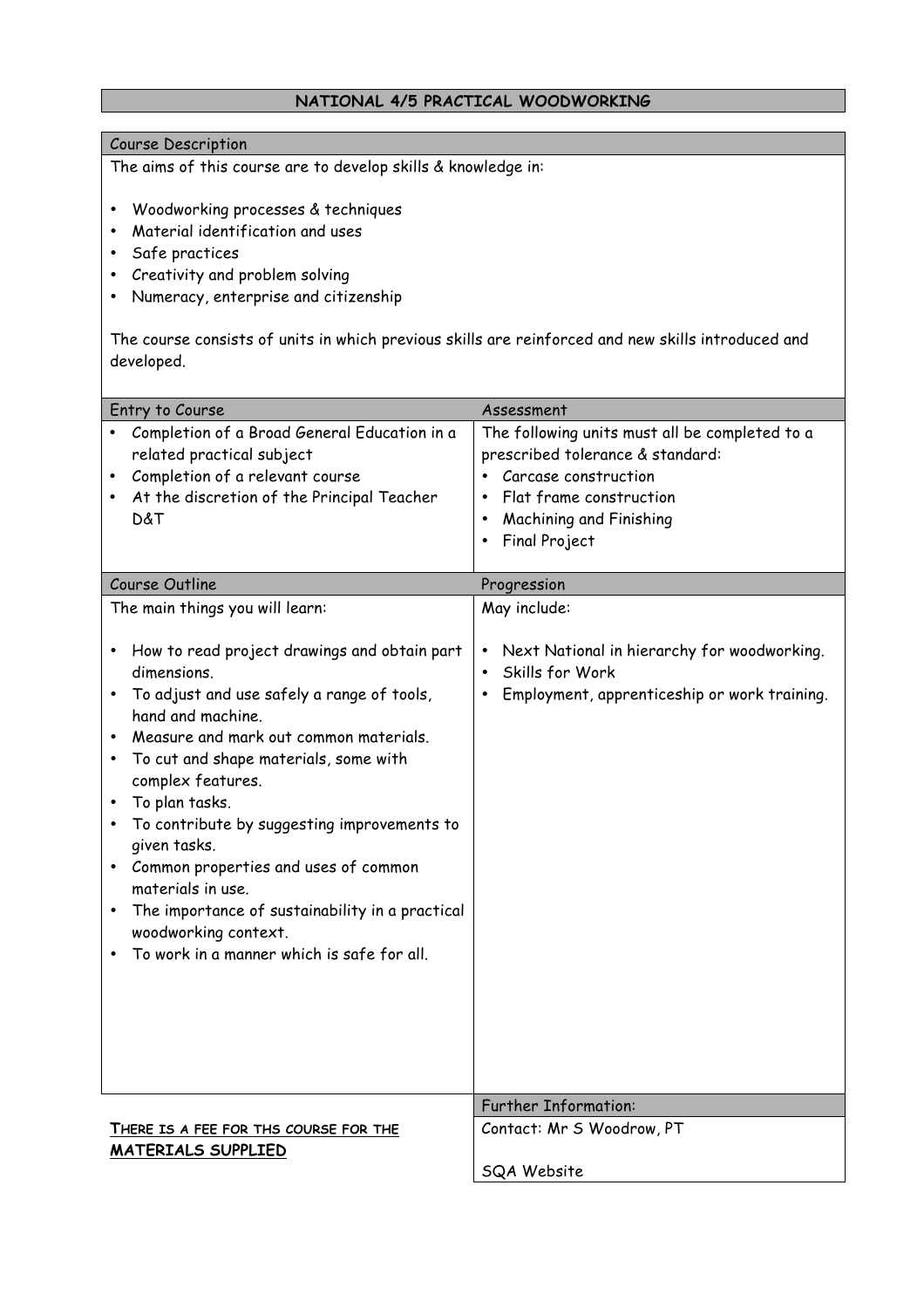# **EXPRESSIVE**

### **NATIONAL 3 ART & DESIGN**

### **Course Description**

This course provides opportunities for learners to experiment with art and design materials; be imaginative and creative; present basic facts and ideas; and apply practical skills in response to given expressive and design tasks.

It combines practical experiences in expressive and design activities along with developing a basic knowledge and understanding of artists and designers' practice.

| Entry to Course                                                                                                                                                                                                                                                                                                                                                                                                                                                    | Assessment                                                                                          |
|--------------------------------------------------------------------------------------------------------------------------------------------------------------------------------------------------------------------------------------------------------------------------------------------------------------------------------------------------------------------------------------------------------------------------------------------------------------------|-----------------------------------------------------------------------------------------------------|
| You will have completed Art and Design in S3.                                                                                                                                                                                                                                                                                                                                                                                                                      | National 3 units are internally assessed. There is<br>no Added Value unit or external exam at NAT3. |
| <b>Course Outline</b>                                                                                                                                                                                                                                                                                                                                                                                                                                              | Progression                                                                                         |
| <b>Expressive Activity</b><br>Consider some of the things that inspire<br>artists and how they use art materials,<br>techniques and technology.<br>Pupils will select, use and experiment with<br>٠<br>art materials, techniques and /or technology.<br>Produce art work at a basic level in response<br>to chosen stimuli for an expressive art<br>activity.                                                                                                      | Successful completion of National 3 could<br>provide progress to:<br>Art & Design National 4        |
| Design Activity<br>Consider some of the things that inspire<br>designers and how they use design materials,<br>techniques and technology.<br>Pupils will develop their personal design ideas<br>in 2D and/or 3D work, select use and<br>experiment with materials, techniques<br>and/or technology at a basic level when<br>producing design work in response to a<br>design brief.<br>Pupils will reflect on and evaluate their own<br>and other designers' work. |                                                                                                     |
|                                                                                                                                                                                                                                                                                                                                                                                                                                                                    | <b>Further Information:</b>                                                                         |
|                                                                                                                                                                                                                                                                                                                                                                                                                                                                    | Contact: Mrs N Watson, PT                                                                           |
|                                                                                                                                                                                                                                                                                                                                                                                                                                                                    | <b>SQA Website</b>                                                                                  |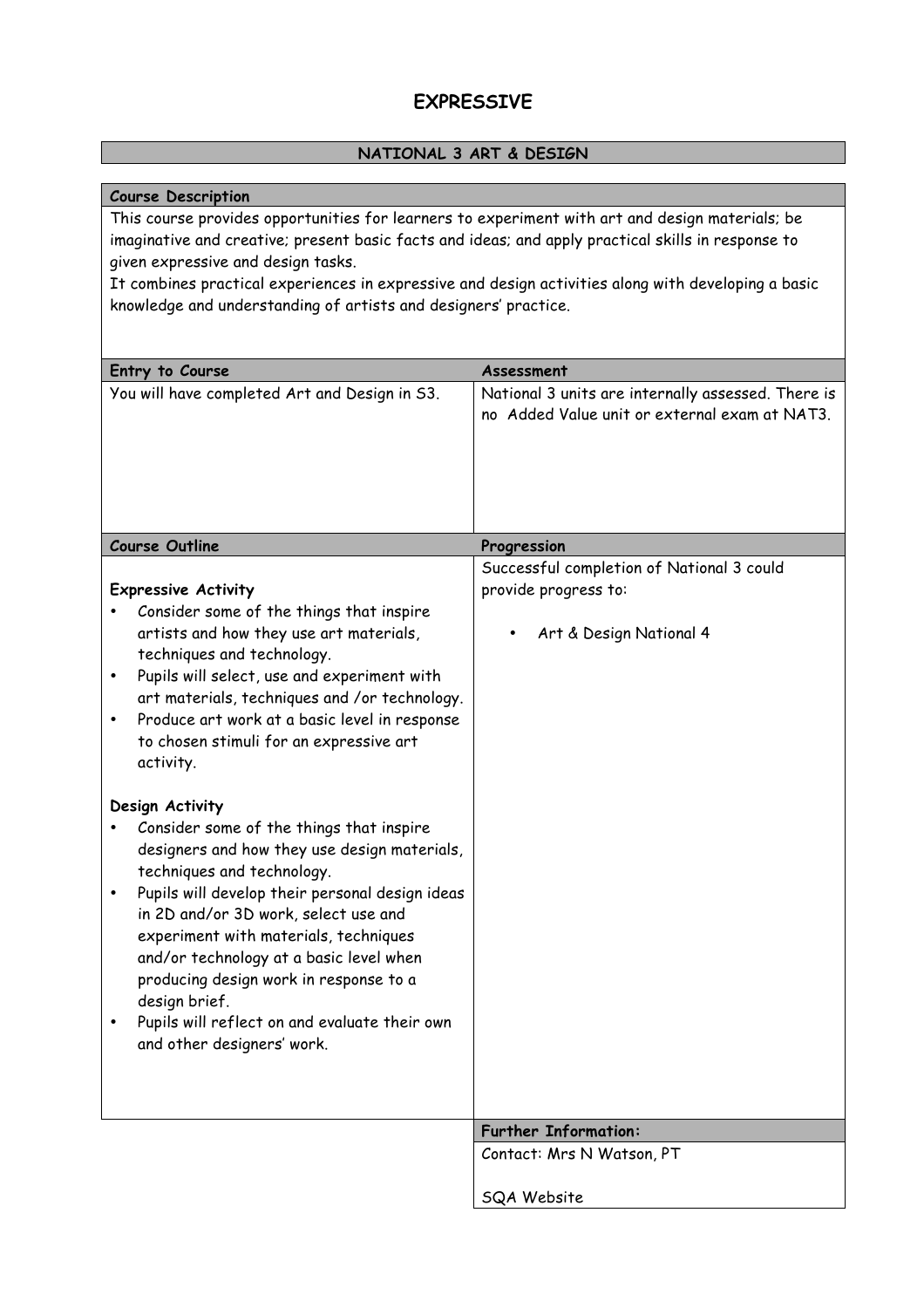# **NATIONAL 4/5 ART & DESIGN**

#### **Course Description**

Learners will begin by focusing on the investigation and experimental development of creative ideas. The ideas should be informed and influenced by aspects of the candidates' understanding of how artists and designers create their work and the things which influenced them.

Candidates will be working to an agreed theme/brief and will have had some involvement in choosing the context and scope for their art and design work.

Learners will provide evidence of reflecting on their work and creative options and choices. They will show their ability to identify creative choices, to reach decisions and to use problem solving skills while developing their ideas; helping them communicate their ideas about their subject or theme.

| Entry to Course                                                                                                                                                                                                                                                                                                                                                                                                                                                                                           | Assessment                                                                                                                                                                                                                                                                                                                                                                                                                                                                                       |
|-----------------------------------------------------------------------------------------------------------------------------------------------------------------------------------------------------------------------------------------------------------------------------------------------------------------------------------------------------------------------------------------------------------------------------------------------------------------------------------------------------------|--------------------------------------------------------------------------------------------------------------------------------------------------------------------------------------------------------------------------------------------------------------------------------------------------------------------------------------------------------------------------------------------------------------------------------------------------------------------------------------------------|
| You will have completed Art and Design in S3.<br>Pupils will not be placed at their levels until they have<br>worked through the units. Decisions on working levels<br>will be based on the quality of both written and<br>practical work produced by the pupils.<br>Pupils in S5 and S6, who have not studied Art and<br>Design since S2 may undertake the Nat4 or Nat5<br>course following a discussion with Mrs Watson. You<br>will be entered at the appropriate level once have<br>begun the course. | National 4 units and the further Added Value<br>portfolio are internally assessed. There is no external<br>exam at NAT4. At National 5 level, pupils complete a<br>portfolio of work consisting of both Expressive and<br>Design work.<br>The hand in date for this is the end of the Spring<br>Term. The folios will then be submitted to the SQA<br>for assessment.<br>Expressive Unit -100 marks<br>$\bullet$<br>Design Unit<br>$-100$ marks<br>$\bullet$<br>External written exam - 50 marks |
| <b>Course Outline</b>                                                                                                                                                                                                                                                                                                                                                                                                                                                                                     | Progression                                                                                                                                                                                                                                                                                                                                                                                                                                                                                      |
| <b>Expressive Activity</b><br>Identifying and investigating themes.<br>Research artists' working practices, describing<br>$\bullet$<br>how social and cultural influences affect the<br>artists' work.<br>Reflecting on and evaluating their own and other<br>$\bullet$<br>artists' work.<br>Analytical drawing from first hand sources.<br>$\bullet$<br>Developing media handling skills.<br>$\bullet$<br>Developing and resolving personal ideas<br>$\bullet$<br>imaginatively in 2D/3D.                | Successful completion of National 4 will provide<br>progress to:<br>Art & Design National 5<br>Successful completion of National 5 will provide<br>progress to:<br>Art & Design Higher                                                                                                                                                                                                                                                                                                           |
| Design Activity<br>Identifying and investigating themes.<br>Research into designers' working practices,<br>$\bullet$<br>describing how social and cultural influences<br>affect the designers' work.<br>Reflecting on and evaluating their own and other<br>$\bullet$<br>designers' work.<br>Investigating requirements, constraints and<br>٠<br>problems.<br>Considering ideas towards a solution.<br>Developing skills, making informed choices and<br>evaluation.                                      |                                                                                                                                                                                                                                                                                                                                                                                                                                                                                                  |
|                                                                                                                                                                                                                                                                                                                                                                                                                                                                                                           | <b>Further Information:</b>                                                                                                                                                                                                                                                                                                                                                                                                                                                                      |
|                                                                                                                                                                                                                                                                                                                                                                                                                                                                                                           | Contact: Mrs N Watson, PT                                                                                                                                                                                                                                                                                                                                                                                                                                                                        |
|                                                                                                                                                                                                                                                                                                                                                                                                                                                                                                           | <b>SQA Website</b>                                                                                                                                                                                                                                                                                                                                                                                                                                                                               |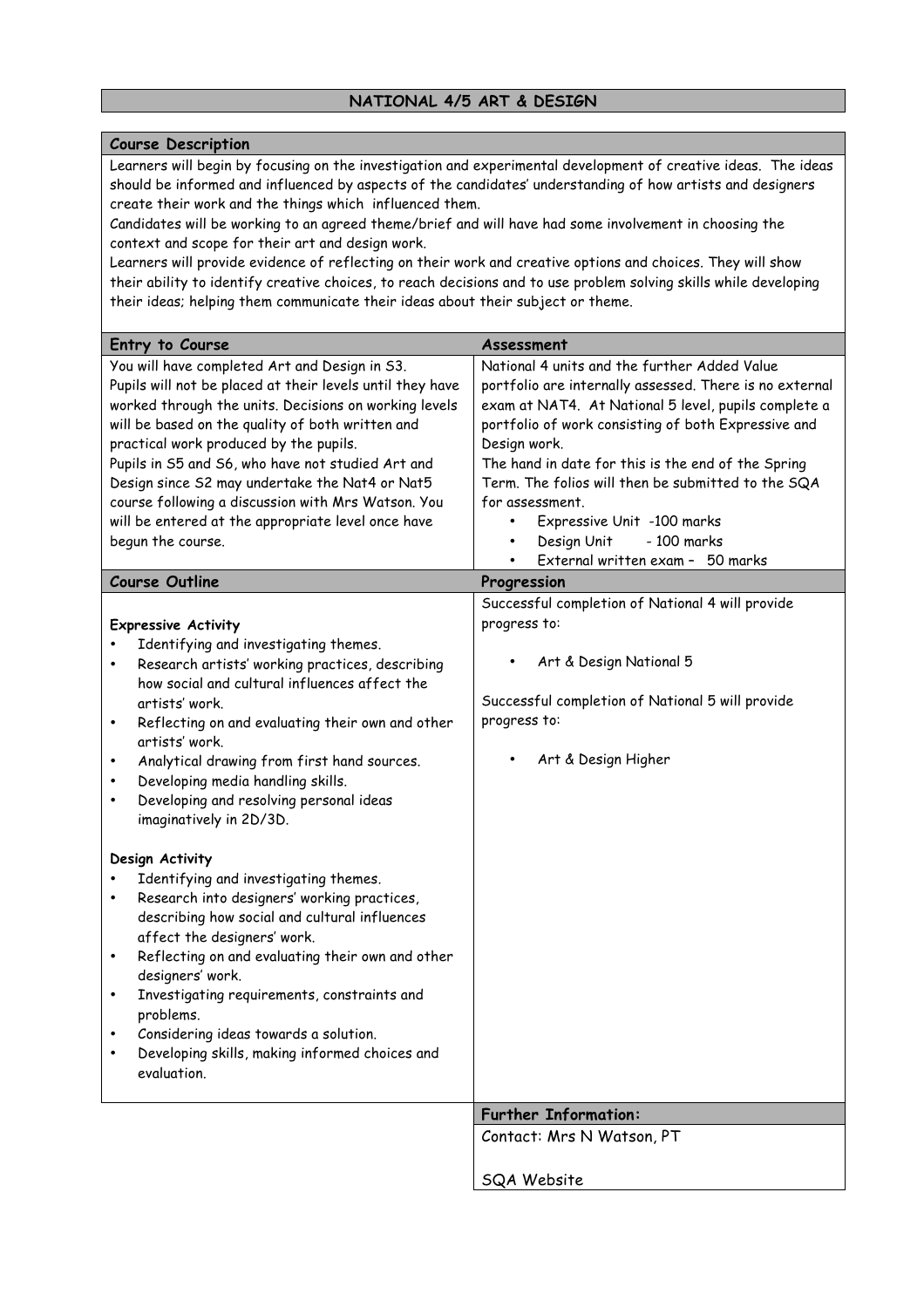# **NATIONAL 4/5 ART & DESIGN**

#### **Course Description**

Learners will begin by focusing on the investigation and experimental development of creative ideas. The ideas should be informed and influenced by aspects of the candidates' understanding of how artists and designers create their work and the things which influenced them.

Candidates will be working to an agreed theme/brief and will have had some involvement in choosing the context and scope for their art and design work.

Learners will provide evidence of reflecting on their work and creative options and choices. They will show their ability to identify creative choices, to reach decisions and to use problem solving skills while developing their ideas; helping them communicate their ideas about their subject or theme.

| Entry to Course                                                         | Assessment                                              |
|-------------------------------------------------------------------------|---------------------------------------------------------|
| You will have completed Art and Design in S3.                           | National 4 units and the further Added Value            |
| Pupils will not be placed at their levels until they have               | portfolio are internally assessed. There is no external |
| worked through the units. Decisions on working levels                   | exam at NAT4. At National 5 level, pupils complete a    |
| will be based on the quality of both written and                        | portfolio of work consisting of both Expressive and     |
| practical work produced by the pupils.                                  | Design work.                                            |
| Pupils in S5 and S6, who have not studied Art and                       | The hand in date for this is the end of the Spring      |
| Design since S2 may undertake the Nat4 or Nat5                          | Term. The folios will then be submitted to the SQA      |
| course following a discussion with Mrs Watson. You                      | for assessment.                                         |
| will be entered at the appropriate level once have                      | Expressive Unit -100 marks<br>$\bullet$                 |
| begun the course.                                                       | Design Unit<br>- 100 marks<br>$\bullet$                 |
|                                                                         | External written exam - 50 marks                        |
| <b>Course Outline</b>                                                   | Progression                                             |
|                                                                         | Successful completion of National 4 will provide        |
| <b>Expressive Activity</b>                                              | progress to:                                            |
| Identifying and investigating themes.                                   |                                                         |
| Research artists' working practices, describing                         | Art & Design National 5                                 |
| how social and cultural influences affect the                           |                                                         |
| artists' work.                                                          | Successful completion of National 5 will provide        |
| Reflecting on and evaluating their own and other<br>$\bullet$           | progress to:                                            |
| artists' work.                                                          |                                                         |
| Analytical drawing from first hand sources.<br>$\bullet$                | Art & Design Higher                                     |
| Developing media handling skills.<br>$\bullet$                          |                                                         |
| Developing and resolving personal ideas<br>٠<br>imaginatively in 2D/3D. |                                                         |
|                                                                         |                                                         |
| Design Activity                                                         |                                                         |
| Identifying and investigating themes.                                   |                                                         |
| Research into designers' working practices,<br>$\bullet$                |                                                         |
| describing how social and cultural influences                           |                                                         |
| affect the designers' work.                                             |                                                         |
| Reflecting on and evaluating their own and other<br>$\bullet$           |                                                         |
| designers' work.                                                        |                                                         |
| Investigating requirements, constraints and<br>$\bullet$                |                                                         |
| problems.                                                               |                                                         |
| Considering ideas towards a solution.                                   |                                                         |
| Developing skills, making informed choices and                          |                                                         |
| evaluation.                                                             |                                                         |
|                                                                         |                                                         |
|                                                                         |                                                         |
|                                                                         | <b>Further Information:</b>                             |
|                                                                         | Contact: Mrs N Watson, PT                               |
|                                                                         |                                                         |
|                                                                         | <b>SQA Website</b>                                      |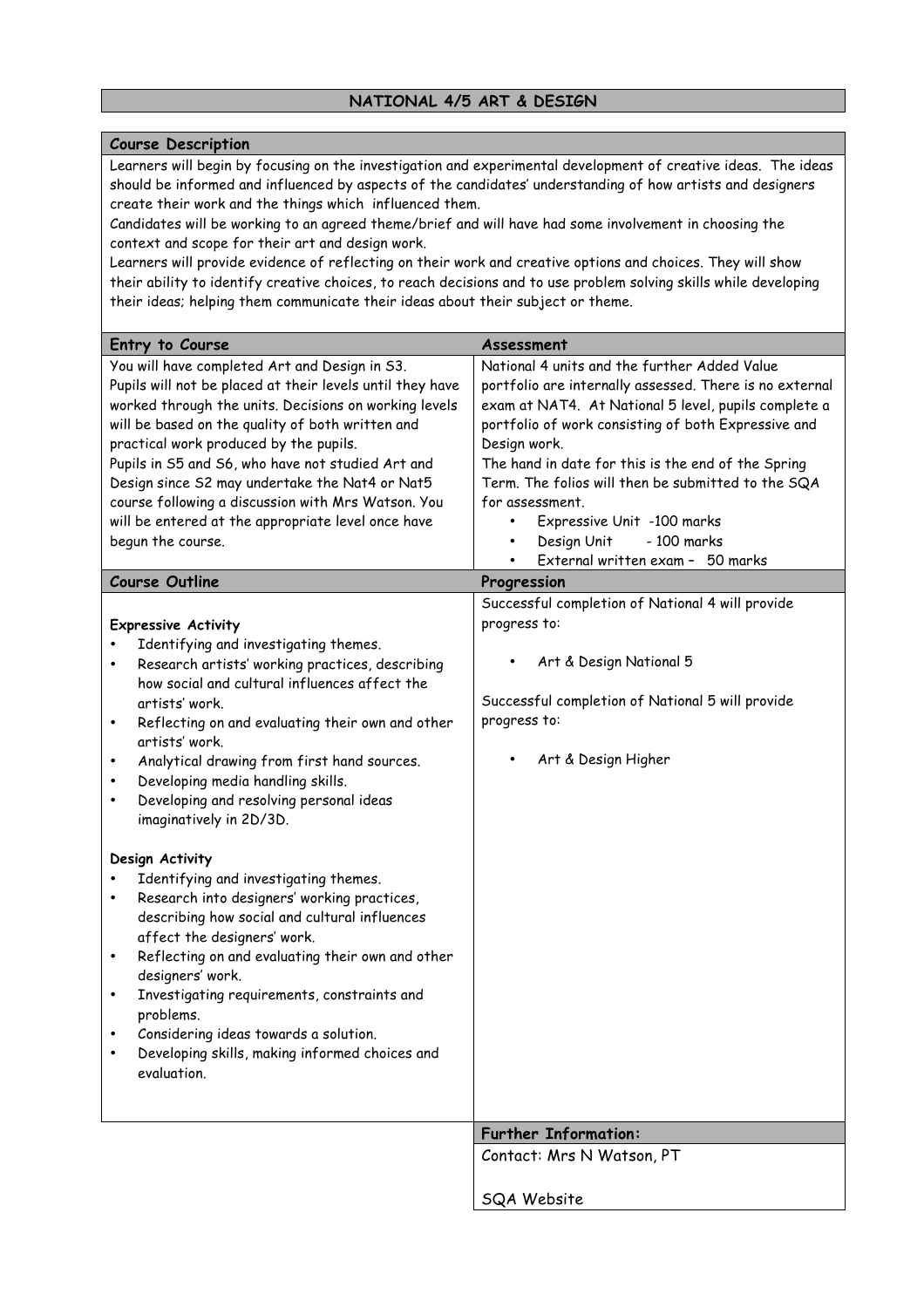# **HIGHER ART & DESIGN**

| <b>Course Description</b>                                                                                                                                                                                                                                                                                                                                                                                                                                                                                                                                                                                                                                                                                                                                                                                                                                                                                                                                                                                                                                                                                                                                                                                                                                               |                                                                                                                                                                                                                                                                                                                                                                                       |
|-------------------------------------------------------------------------------------------------------------------------------------------------------------------------------------------------------------------------------------------------------------------------------------------------------------------------------------------------------------------------------------------------------------------------------------------------------------------------------------------------------------------------------------------------------------------------------------------------------------------------------------------------------------------------------------------------------------------------------------------------------------------------------------------------------------------------------------------------------------------------------------------------------------------------------------------------------------------------------------------------------------------------------------------------------------------------------------------------------------------------------------------------------------------------------------------------------------------------------------------------------------------------|---------------------------------------------------------------------------------------------------------------------------------------------------------------------------------------------------------------------------------------------------------------------------------------------------------------------------------------------------------------------------------------|
| The purpose of the Course is to provide a broad practical experience of Art and Design and related critical<br>activity. The Course provides opportunities for learners to be inspired and creatively challenged as they<br>explore how to visually represent and communicate their personal thoughts, ideas and feelings through their<br>work. Learners will analyse the factors influencing artists' and designers' work and practice. They will use this<br>understanding when developing and producing their own creative and personal expressive and design work.                                                                                                                                                                                                                                                                                                                                                                                                                                                                                                                                                                                                                                                                                                 |                                                                                                                                                                                                                                                                                                                                                                                       |
| Entry to Course                                                                                                                                                                                                                                                                                                                                                                                                                                                                                                                                                                                                                                                                                                                                                                                                                                                                                                                                                                                                                                                                                                                                                                                                                                                         | Assessment                                                                                                                                                                                                                                                                                                                                                                            |
| National 5 Art and Design Course or relevant<br>component Units.<br><b>Course Outline</b>                                                                                                                                                                                                                                                                                                                                                                                                                                                                                                                                                                                                                                                                                                                                                                                                                                                                                                                                                                                                                                                                                                                                                                               | At Higher pupils complete a portfolio of work<br>consisting of both an Expressive and Design folio of<br>work. The hand in date is the end of the Spring Term.<br>This folio will then be submitted to the SQA for<br>assessment.<br>Expressive unit - 100 marks<br>Design unit - 100 marks<br>External written exam - 60 marks<br>Progression                                        |
| <b>Expressive Activity</b>                                                                                                                                                                                                                                                                                                                                                                                                                                                                                                                                                                                                                                                                                                                                                                                                                                                                                                                                                                                                                                                                                                                                                                                                                                              | Successful completion of this course may lead                                                                                                                                                                                                                                                                                                                                         |
| This folio of work helps learners to develop<br>their personal thoughts and ideas in visual form.<br>Learners will develop critical understanding of<br>artists' working practices and the social and<br>cultural influences affecting their work. After<br>selecting stimuli and producing investigative<br>studies, pupils will develop and refine their<br>expressive ideas and artwork. They will<br>experiment with and use a range of materials,<br>techniques and/or technology in 2D and/or 3D<br>formats in response to the stimuli.<br>Design Activity<br>In this unit learners will plan research and<br>develop work in response to a design brief. They<br>will further develop their creativity, problem-<br>solving and critical thinking skills as they<br>consider complex design opportunities and work<br>to resolve design issues and contraints. They will<br>develop and refine their ideas by experimenting<br>with and using a range of materials, techniques<br>and/or technology in 2D and/or 3D formats.<br>Learners will evaluate their own and other work<br>in both expressive and design folios.<br>The written critical understanding of both<br>artists' and designers' work will inform the<br>written external in the May exam diet. | towards:<br>Advanced Higher Art & Design<br>$\bullet$<br>Portfolio Preparation Course<br>$\bullet$<br>HNC/HND/Degree<br>$\bullet$<br>Higher Art & Design is required for some<br>$\bullet$<br>Architecture and other interior & exterior<br>spatial design courses.<br>24 SCQF Credit points to support<br>$\bullet$<br>application to other further and higher<br>education courses. |
|                                                                                                                                                                                                                                                                                                                                                                                                                                                                                                                                                                                                                                                                                                                                                                                                                                                                                                                                                                                                                                                                                                                                                                                                                                                                         | <b>Further Information:</b>                                                                                                                                                                                                                                                                                                                                                           |
|                                                                                                                                                                                                                                                                                                                                                                                                                                                                                                                                                                                                                                                                                                                                                                                                                                                                                                                                                                                                                                                                                                                                                                                                                                                                         | Contact: Mrs N Watson, PT                                                                                                                                                                                                                                                                                                                                                             |
|                                                                                                                                                                                                                                                                                                                                                                                                                                                                                                                                                                                                                                                                                                                                                                                                                                                                                                                                                                                                                                                                                                                                                                                                                                                                         | SQA Website                                                                                                                                                                                                                                                                                                                                                                           |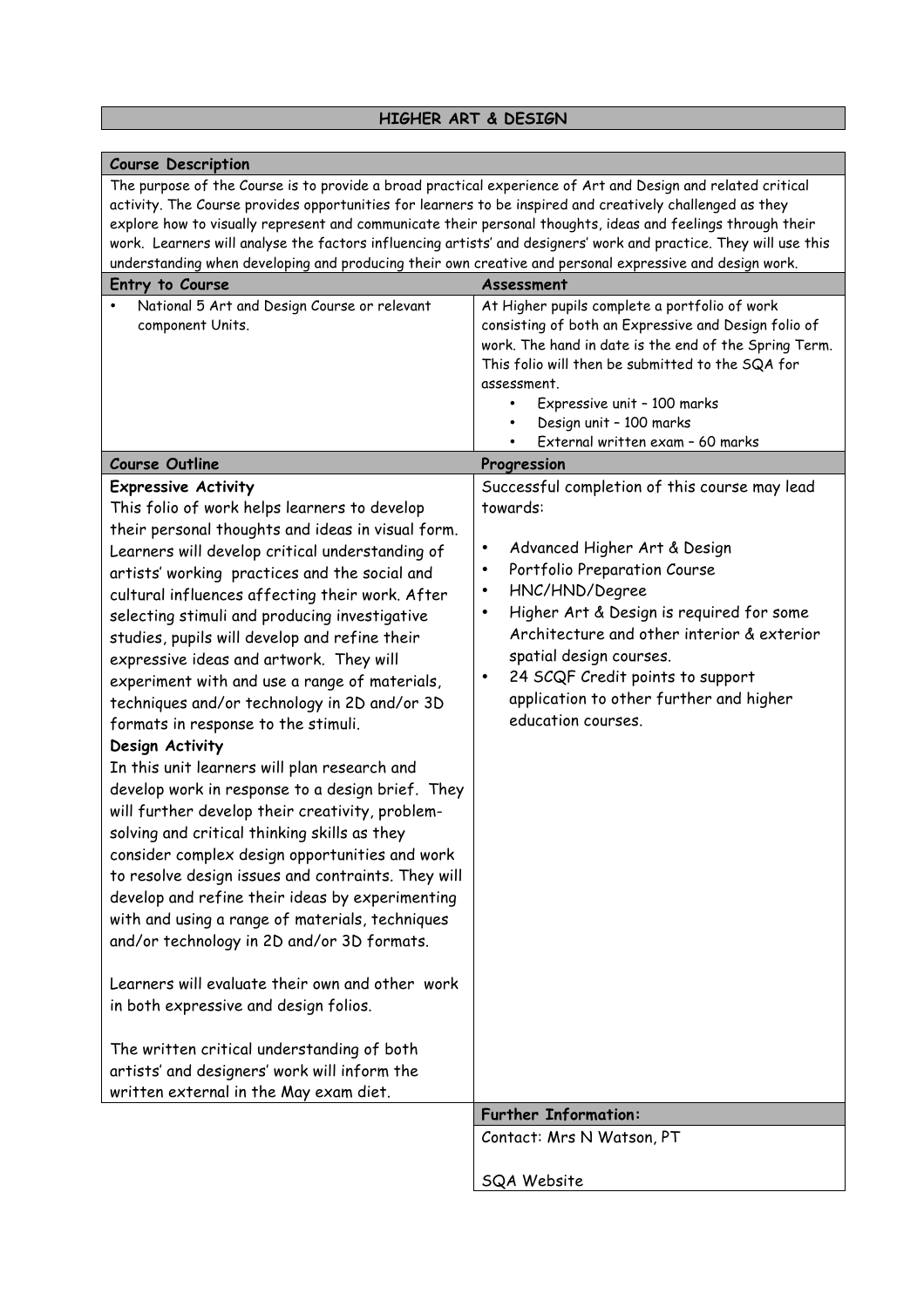### **ADVANCED HIGHER ART & DESIGN**

#### **Course Description**

In this course learners will engage in a creative and personally selected Expressive or Design enquiry. They will explore the creative potential of their selected expressive stimuli and experiment using materials, advanced techniques and/or technology to communicate and express their ideas in 2D and/or 3D formats.

The course provides opportunities for personalisation and choice by allowing learners to select creative and challenging contexts for self-directed learning. It will allow learners to broaden and extend their creativity and critical thinking skills and to work independently in an area of personal interest. This distinct focus on sustained self-directed learning is part of the course's unique contribution to the learners' creative development.

Learners will choose to work in the area of either Design or Expressive and will choose artists or designers which they will research in order to inform their own area of study. This will form the basis for the compulsory written unit.

| Entry to Course                                                                                                                                                                                                                                                                                                                                                                                                                                                                                                                                                                                                                                                                                                                                                                                                                                                                                                                                                                                                                                    | Assessment                                                                                                                                                                                                                                                                                                                                                                                                                      |
|----------------------------------------------------------------------------------------------------------------------------------------------------------------------------------------------------------------------------------------------------------------------------------------------------------------------------------------------------------------------------------------------------------------------------------------------------------------------------------------------------------------------------------------------------------------------------------------------------------------------------------------------------------------------------------------------------------------------------------------------------------------------------------------------------------------------------------------------------------------------------------------------------------------------------------------------------------------------------------------------------------------------------------------------------|---------------------------------------------------------------------------------------------------------------------------------------------------------------------------------------------------------------------------------------------------------------------------------------------------------------------------------------------------------------------------------------------------------------------------------|
| Higher Art and Design.                                                                                                                                                                                                                                                                                                                                                                                                                                                                                                                                                                                                                                                                                                                                                                                                                                                                                                                                                                                                                             | The portfolio will be marked out of 100 and will be<br>submitted to the SQA for external assessement.<br>The course award is graded A to D.<br>Initial starting point and resolved pieces of<br>artwork and design - 60 marks.<br>Supporting contextual research-30 marks and<br>evaluation - 10 marks.                                                                                                                         |
| <b>Course Outline</b>                                                                                                                                                                                                                                                                                                                                                                                                                                                                                                                                                                                                                                                                                                                                                                                                                                                                                                                                                                                                                              | Progression                                                                                                                                                                                                                                                                                                                                                                                                                     |
| Learners will choose to work in the area of either<br>Design or Expressive and will choose artists or<br>designers which they will research in order to inform<br>their own area of study. This will form the basis for<br>the compulsory written unit. Progression onto the<br>portfolio will follow the completion of the unit.<br>The practical & written elements of the portfolio are:<br>. The ability to identify the development potential in<br>their work.<br>. Confident and highly skilled use of a variety of art<br>materials, equipment, advanced techniques and/or<br>technology.<br>· Applied understanding of artists'/designers' work<br>and practice informed by in-depth research.<br>· Personal creativity through the development of<br>progressive lines of expressive/design enquiry.<br>· Advanced visual problem solving, planning and<br>evaluation skills.<br>. The ability to create highly refined outcomes in 2D<br>and/or 3D formats.<br>. The ability to review, edit and present their work<br>for assessement. | Successful completion of this course may lead<br>towards:<br>Portfolio Preparation Course<br>HNC/HND/Degree courses<br>Some Architecture and other interior & exterior<br>$\bullet$<br>spatial design courses may require a portfolio.<br>The Advance Higher course will enable pupils to<br>create a portfolio.<br>32 SCQF Credit points to support application to<br>$\bullet$<br>other further and higher education courses. |
|                                                                                                                                                                                                                                                                                                                                                                                                                                                                                                                                                                                                                                                                                                                                                                                                                                                                                                                                                                                                                                                    | <b>Further Information:</b>                                                                                                                                                                                                                                                                                                                                                                                                     |
|                                                                                                                                                                                                                                                                                                                                                                                                                                                                                                                                                                                                                                                                                                                                                                                                                                                                                                                                                                                                                                                    | Contact: Mrs N Watson or SQA Website                                                                                                                                                                                                                                                                                                                                                                                            |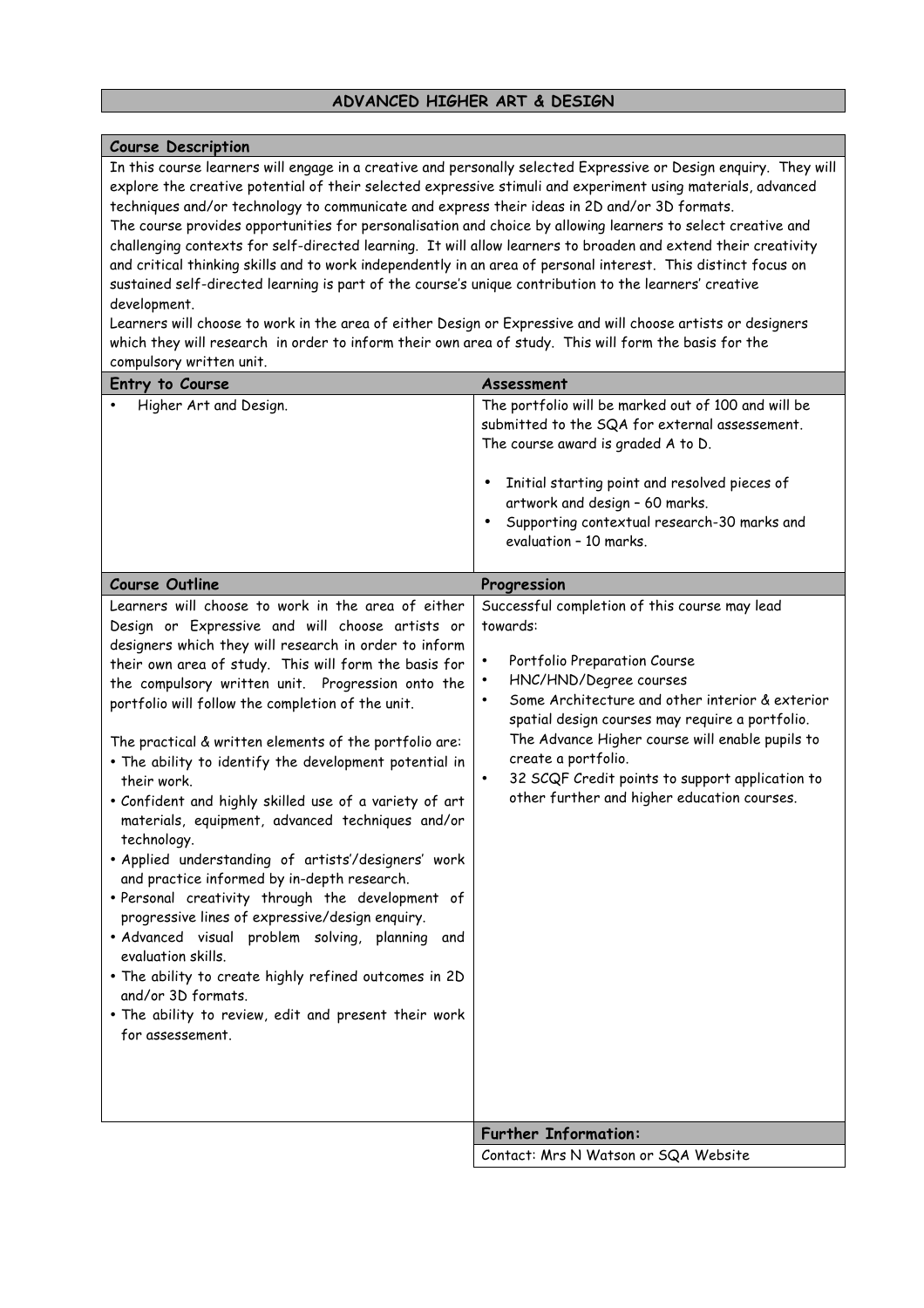# **NATIONAL 4/5 DRAMA**

| <b>Course Description</b>                                                                                                                                                                                                                                                                                                                                                                                                                                                                                                                                                                                                                                                                                                                                                                                                                                                                                      |                                                                                                                                                                                                                                                                                                                                                                                                                                                                                                                                                                                                                                                                                                                                                                                              |
|----------------------------------------------------------------------------------------------------------------------------------------------------------------------------------------------------------------------------------------------------------------------------------------------------------------------------------------------------------------------------------------------------------------------------------------------------------------------------------------------------------------------------------------------------------------------------------------------------------------------------------------------------------------------------------------------------------------------------------------------------------------------------------------------------------------------------------------------------------------------------------------------------------------|----------------------------------------------------------------------------------------------------------------------------------------------------------------------------------------------------------------------------------------------------------------------------------------------------------------------------------------------------------------------------------------------------------------------------------------------------------------------------------------------------------------------------------------------------------------------------------------------------------------------------------------------------------------------------------------------------------------------------------------------------------------------------------------------|
| All pupils taking this course will gain basic skills in a wide variety of production skills expertise: lighting and<br>sound using IT; costume; make-up and hair; set design; prop-making and acting.<br>In March learners will be practically assessed in the National 4/5 Added Value unit and/or the National 4/5<br>Production Skills unit through the successful completion of a performance that will allow them to demonstrate<br>and apply the skills they have learned. To complete this assessment a final written evaluation has to be<br>completed in the SQA exams.                                                                                                                                                                                                                                                                                                                               |                                                                                                                                                                                                                                                                                                                                                                                                                                                                                                                                                                                                                                                                                                                                                                                              |
| Entry to Course                                                                                                                                                                                                                                                                                                                                                                                                                                                                                                                                                                                                                                                                                                                                                                                                                                                                                                | Assessment                                                                                                                                                                                                                                                                                                                                                                                                                                                                                                                                                                                                                                                                                                                                                                                   |
| Some prior experience and understanding of drama<br>and the skills involved with a willingness to participate<br>in the practical application of skills.                                                                                                                                                                                                                                                                                                                                                                                                                                                                                                                                                                                                                                                                                                                                                       | Practical performance and a written evaluation the<br>drama skills process. An additional opportunity for<br>Nat 4 candidates to be assessed for the Nat 5<br>Production skills unit. The unit assessment is a<br>pass/fail and internally assessed.<br>Nat 4<br>Practical performance (application of practical skills)<br>Added Value written/recorded evaluation of the<br>process.<br>Nat 5<br>Practical performance is 60% of final mark<br>Section 1 - performance (50 marks)<br>Section 2 - preparation for performance (10 marks)<br>Written exam is 40% of final grade:<br>Section 1 - assesses the candidate's ability to<br>evaluate their own work and the work of others<br>Section 2 - assesses the candidate's ability to<br>respond to stimuli and create their own piece of |
|                                                                                                                                                                                                                                                                                                                                                                                                                                                                                                                                                                                                                                                                                                                                                                                                                                                                                                                |                                                                                                                                                                                                                                                                                                                                                                                                                                                                                                                                                                                                                                                                                                                                                                                              |
| <b>Course Outline</b>                                                                                                                                                                                                                                                                                                                                                                                                                                                                                                                                                                                                                                                                                                                                                                                                                                                                                          | drama suitable for performance.<br>Progression                                                                                                                                                                                                                                                                                                                                                                                                                                                                                                                                                                                                                                                                                                                                               |
| Drama Skills<br>This unit will also introduce production skills and final<br>performance of devised drama. In preparation for<br>Section 2 of the written paper<br><b>Production Skills</b><br>This unit drama will introduce the text for the final<br>added value unit and will include a<br>presentation/performance. This will help pupils<br>finalise their final choice for which skills they wish to<br>develop for their final exam. Pupils will be given the<br>opportunity to see and experience the use of<br>professional performance arts as part of the course.<br>Added Value Unit<br>This will include a final performance in front of an<br>audience and will be externally moderated. The<br>written paper called Preparation for Performance is<br>when the students discuss their research and<br>development of the play and how they will present<br>their ideas during the performance. | Successful completion of National 4 will provide<br>progress to:<br>Drama National 5<br>Successful completion of National 5 will provide<br>progress to:<br>Drama Higher (or units within Higher) or National<br>units in Performance/Technology.                                                                                                                                                                                                                                                                                                                                                                                                                                                                                                                                            |
| Evaluation of process and preparation for exam.                                                                                                                                                                                                                                                                                                                                                                                                                                                                                                                                                                                                                                                                                                                                                                                                                                                                | <b>Further Information:</b>                                                                                                                                                                                                                                                                                                                                                                                                                                                                                                                                                                                                                                                                                                                                                                  |
|                                                                                                                                                                                                                                                                                                                                                                                                                                                                                                                                                                                                                                                                                                                                                                                                                                                                                                                | Contact: Mrs G Dearness, PT                                                                                                                                                                                                                                                                                                                                                                                                                                                                                                                                                                                                                                                                                                                                                                  |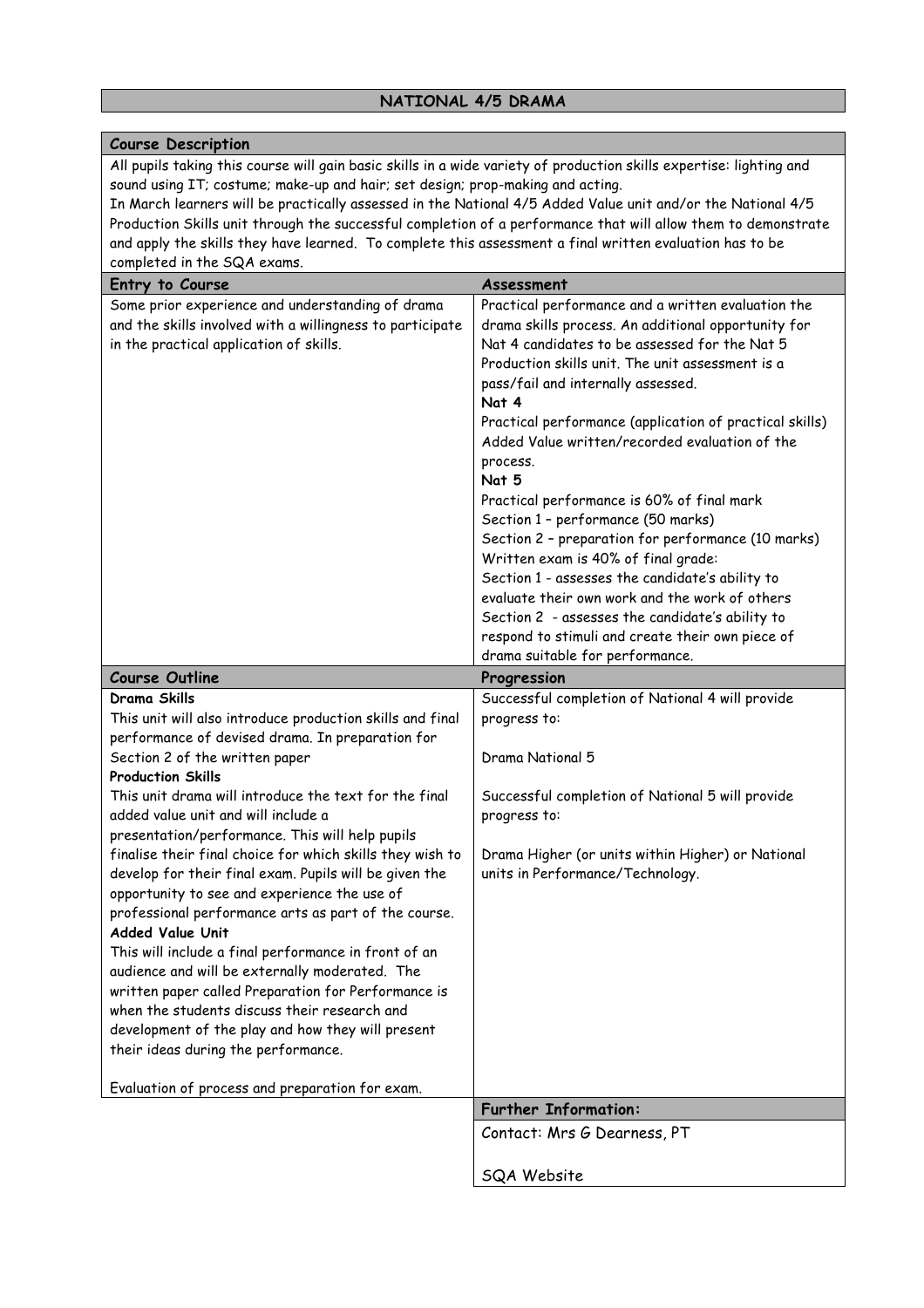### **HIGHER DRAMA**

#### **Course Description**

The Higher Drama Course develops skills in creating and presenting drama. Learners develop and use complex drama skills and production skills to present drama. This Course is practical and experiential. The aims of the Course are to enable learners to:

- Generate and communicate thoughts and ideas when creating drama
- Develop a knowledge and understanding of the complex social and cultural influences on drama
- Develop complex skills in presenting drama
- Develop knowledge and understanding of complex production skills when presenting drama
- Explore form, structure, genre and style

| Entry to Course                                                                                                                                                                                                                                                                                                                                                                                                                                                                                                                                                                                                                                                                                                                                                                                                                                                                                                                                                                                                                                                                                                                                                                                                                                                                                                                                                    | Assessment                                                                                                                                                                                                                                                                                                                                                                                                                           |
|--------------------------------------------------------------------------------------------------------------------------------------------------------------------------------------------------------------------------------------------------------------------------------------------------------------------------------------------------------------------------------------------------------------------------------------------------------------------------------------------------------------------------------------------------------------------------------------------------------------------------------------------------------------------------------------------------------------------------------------------------------------------------------------------------------------------------------------------------------------------------------------------------------------------------------------------------------------------------------------------------------------------------------------------------------------------------------------------------------------------------------------------------------------------------------------------------------------------------------------------------------------------------------------------------------------------------------------------------------------------|--------------------------------------------------------------------------------------------------------------------------------------------------------------------------------------------------------------------------------------------------------------------------------------------------------------------------------------------------------------------------------------------------------------------------------------|
| National 5 A or B pass in Drama<br>A good pass in English at National 5 and an<br>interest in Theatre with a willingness to<br>participate in drama.<br>Note - if pupils do not have an A or B pass at National<br>5 then this course can be sat over two years or pupils<br>may sit internal units only.                                                                                                                                                                                                                                                                                                                                                                                                                                                                                                                                                                                                                                                                                                                                                                                                                                                                                                                                                                                                                                                          | • Internal assessment of units (for candidates not<br>sitting full course)<br>• Externally assessed practical assessment<br>· SQA Examination - written paper<br>• Section A - Theatre Production Text in Context<br>• Section B Theatre Production Application<br>• Section C - Performance analysis (of a production<br>the candidate has seen live or a recorded<br>performance that has been performed in the past<br>two years) |
| <b>Course Outline</b>                                                                                                                                                                                                                                                                                                                                                                                                                                                                                                                                                                                                                                                                                                                                                                                                                                                                                                                                                                                                                                                                                                                                                                                                                                                                                                                                              | Progression                                                                                                                                                                                                                                                                                                                                                                                                                          |
| Drama Skills Unit<br>In this Unit, learners will explore and develop complex<br>drama skills and ways of communicating thoughts and<br>ideas to an audience. They will learn how to respond to<br>text, including stimuli. They will also learn how to<br>develop character in a range of ways and develop<br>understanding of form, structure, genre and style<br>when creating and presenting drama. Learners will<br>develop knowledge and understanding of the social<br>and cultural influences on drama. They will also learn<br>how to evaluate their own progress and that of other<br>learners.<br><b>Drama: Production Skills Unit</b><br>In this Unit, learners will develop complex production<br>skills. They will use these skills to<br>enhance drama when presenting. Learners will use<br>problem-solving skills in order to<br>generate ideas for presenting drama.<br><b>Added Value Unit</b><br>This will include a final performance. Actors have two<br>pieces, designers set design + one other area. This is<br>in front of an audience and will be externally<br>assessed. The written element, Preparation for<br>Performance is where the students discuss their<br>research and development of the play and how they<br>will present their ideas during the performance.<br>Evaluation of process and preparation for written<br>exam. | Successful completion of this course may lead to:<br>Advanced Higher Drama<br>National Progression Awards<br>Degree/HND/HNC<br>$\bullet$<br>Employment in Theatre studies, musical theatre<br>$\bullet$<br>and/or technical theatre.                                                                                                                                                                                                 |
|                                                                                                                                                                                                                                                                                                                                                                                                                                                                                                                                                                                                                                                                                                                                                                                                                                                                                                                                                                                                                                                                                                                                                                                                                                                                                                                                                                    | <b>Further Information:</b>                                                                                                                                                                                                                                                                                                                                                                                                          |
|                                                                                                                                                                                                                                                                                                                                                                                                                                                                                                                                                                                                                                                                                                                                                                                                                                                                                                                                                                                                                                                                                                                                                                                                                                                                                                                                                                    | Contact: Mrs G Dearness, PT                                                                                                                                                                                                                                                                                                                                                                                                          |
|                                                                                                                                                                                                                                                                                                                                                                                                                                                                                                                                                                                                                                                                                                                                                                                                                                                                                                                                                                                                                                                                                                                                                                                                                                                                                                                                                                    | SQA Website                                                                                                                                                                                                                                                                                                                                                                                                                          |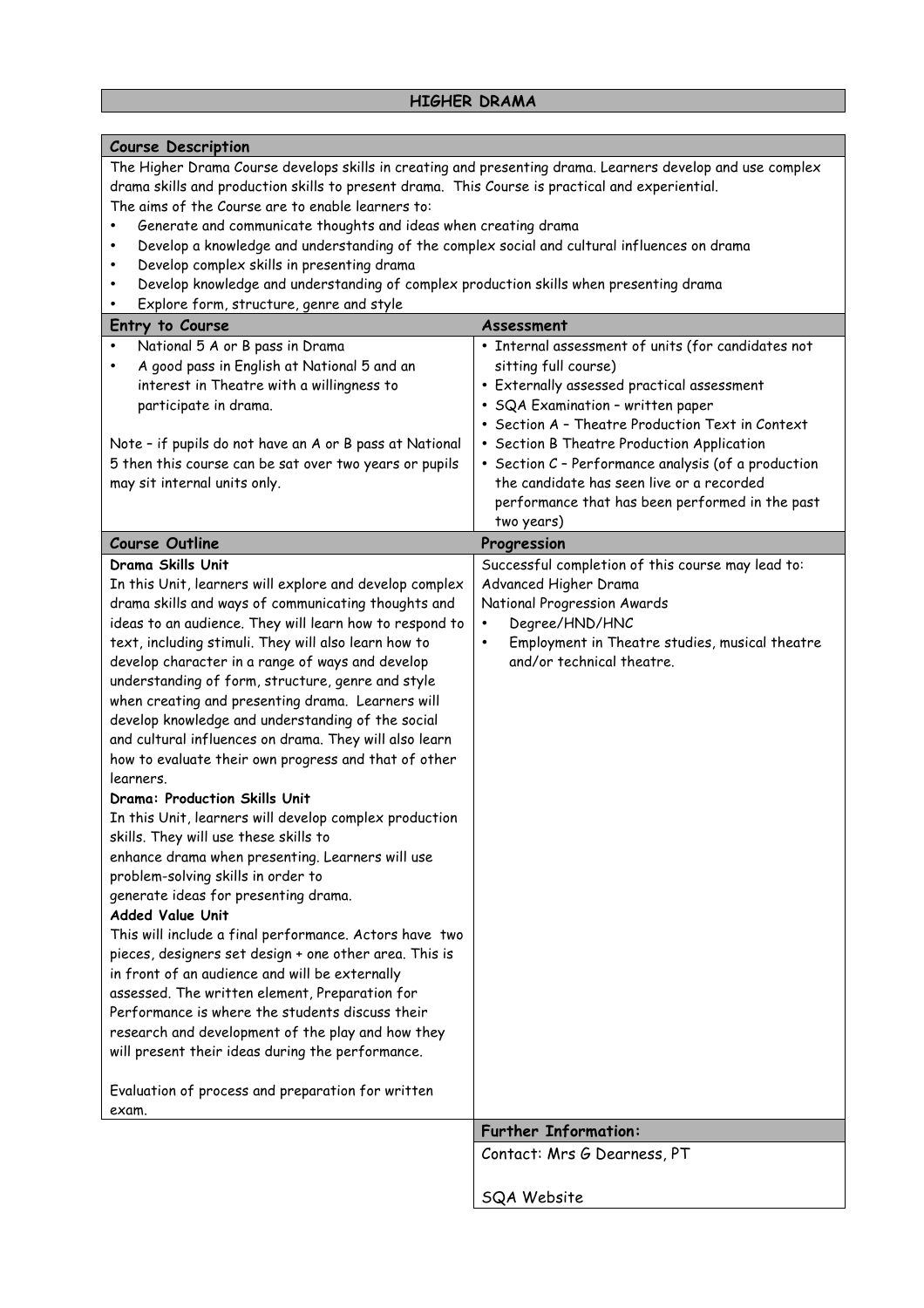#### **ADVANCED HIGHER DRAMA**

#### **Course Description**

The Advanced Higher Drama Course develops skills in creating and presenting drama. Learners develop and use complex drama skills and production skills to present their own drama. Research and write a dissertation This Course is practical and experiential.

The aims of the Course are to enable learners to:

- Generate and communicate their own thoughts and ideas when creating drama
- Develop a knowledge and understanding of the complex social and cultural influences on drama and theatre practitioners
- Develop complex skills in presenting drama
- Develop knowledge and understanding of complex production skills when presenting drama
- Evaluate live theatre performances

| Entry to Course                                                                                                                                                                                                                                                                                                                                                                                                                                                                                                                                                                                                                                                                                                                             | Assessment                                                                                                                                                                                     |
|---------------------------------------------------------------------------------------------------------------------------------------------------------------------------------------------------------------------------------------------------------------------------------------------------------------------------------------------------------------------------------------------------------------------------------------------------------------------------------------------------------------------------------------------------------------------------------------------------------------------------------------------------------------------------------------------------------------------------------------------|------------------------------------------------------------------------------------------------------------------------------------------------------------------------------------------------|
| A or B pass in Higher Drama<br>A good pass in English at Higher and an interest<br>in Theatre with a willingness to participate in<br>drama.<br>Note - if pupils do not have an A or B pass at Higher<br>then this course can be pupils may sit internal units                                                                                                                                                                                                                                                                                                                                                                                                                                                                              | Internal assessment of units (for candidates not<br>$\bullet$<br>sitting full course)<br>Externally assessed practical assessment<br>$\bullet$<br>Dissertation, externally marked<br>$\bullet$ |
| only.                                                                                                                                                                                                                                                                                                                                                                                                                                                                                                                                                                                                                                                                                                                                       |                                                                                                                                                                                                |
| <b>Course Outline</b>                                                                                                                                                                                                                                                                                                                                                                                                                                                                                                                                                                                                                                                                                                                       | Progression                                                                                                                                                                                    |
| Drama Skills Unit<br>In this Unit, learners will research theatre<br>practitioners, explore and develop complex drama<br>skills and ways of communicating thoughts and ideas<br>to an audience. They will learn how to respond to text,<br>including stimuli. They will write their own play, direct<br>it and perform the play in front of an audience. They<br>will then evaluate the process.<br>Drama: Production Skills Unit<br>In this Unit, learners will research practitioners and<br>develop complex production skills. They will use these<br>skills to enhance drama when presenting. Learners will<br>use problem-solving skills in order to generate ideas<br>for presenting drama. They will evaluate a live<br>performance. | Successful completion of this course may lead to:<br>Degree/HND/HNC<br>$\bullet$<br>Employment in Theatre studies, musical theatre<br>$\bullet$<br>and/or technical theatre.                   |
| <b>Added Value Unit</b><br>This will include a final performance. Actors have two<br>pieces, designers set design + two other area. This is<br>performed in front of an audience and will be<br>externally assessed. The written element, Preparation<br>for Performance is where the students discuss their<br>research and development of the play and how they<br>will present their ideas during the performance.<br>Research and write a dissertation topic of their<br>choice.                                                                                                                                                                                                                                                        |                                                                                                                                                                                                |
|                                                                                                                                                                                                                                                                                                                                                                                                                                                                                                                                                                                                                                                                                                                                             | <b>Further Information:</b>                                                                                                                                                                    |
|                                                                                                                                                                                                                                                                                                                                                                                                                                                                                                                                                                                                                                                                                                                                             | Contact: Mrs G Dearness, PT                                                                                                                                                                    |
|                                                                                                                                                                                                                                                                                                                                                                                                                                                                                                                                                                                                                                                                                                                                             | <b>SQA Website</b>                                                                                                                                                                             |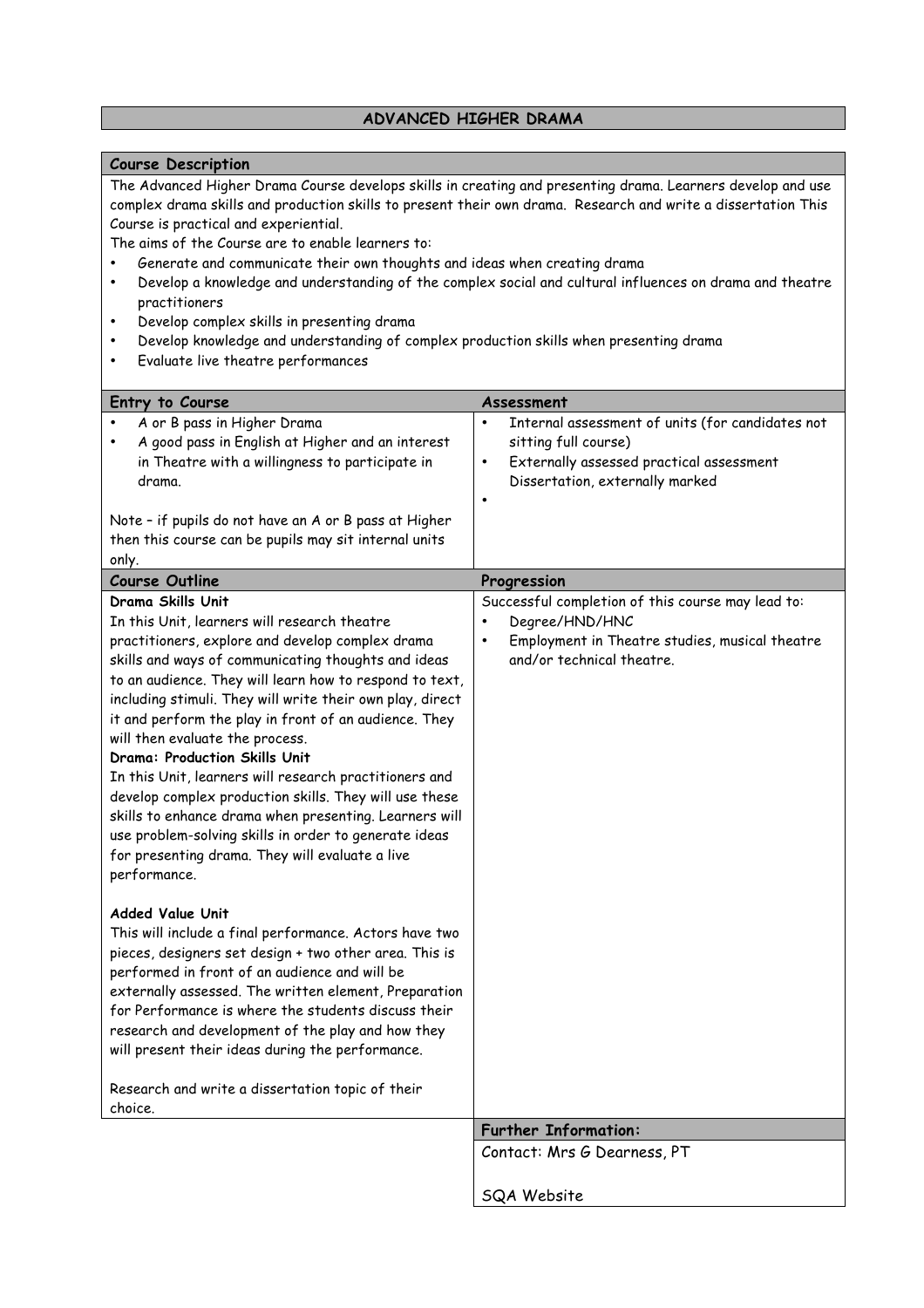### **NATIONAL 4/5 MUSIC**

### **Course Description**

This course will develop pupils' skills in Performing, Composing and Understanding Music. Pupils will learn to how to understand music of different styles. You will develop skills on your preferred instruments by performing, inventing and appreciating music in a variety of styles. You will engage in a wide variety of activities which will include both individual and ensemble work. Participation in extra-curricular activities (ie Choirs, Windband, and String Groups etc) is strongly encouraged to further your understanding and skills.

| Entry to Course                                                                                                                                                                                                        | Assessment                                                                                                                                                                                                                                                                                                                                   |
|------------------------------------------------------------------------------------------------------------------------------------------------------------------------------------------------------------------------|----------------------------------------------------------------------------------------------------------------------------------------------------------------------------------------------------------------------------------------------------------------------------------------------------------------------------------------------|
| Completion of BGE Phase with Music as an                                                                                                                                                                               | Performing                                                                                                                                                                                                                                                                                                                                   |
| elected subject in S3.                                                                                                                                                                                                 | A Recital Performance to visiting examiner around<br>February/March of at least equivalent of Associated<br>Board Grade 3. The first instrument must have a<br>prepared programme of 2-6 minutes, the second<br>instrument must have a programme of 2-6 minutes<br>with a total of 8 mins. Each instrument is worth 25%<br>of overall grade. |
|                                                                                                                                                                                                                        | Listening<br>Listening exam at National 5 (45 mins) in May/June -<br>identifying concepts covered in coursework. The<br>listening element is worth 35% of overall grade.                                                                                                                                                                     |
|                                                                                                                                                                                                                        | Composing<br>An assignment that is worth 15% of overall grade.                                                                                                                                                                                                                                                                               |
| <b>Course Outline</b>                                                                                                                                                                                                  | Progression                                                                                                                                                                                                                                                                                                                                  |
| The aims of the Course are to enable learners                                                                                                                                                                          | Successful completion of this course may lead                                                                                                                                                                                                                                                                                                |
| to:                                                                                                                                                                                                                    | to:                                                                                                                                                                                                                                                                                                                                          |
| Develop performing skills in solo and/or<br>group settings on their selected instruments<br>or on one instrument and voice.                                                                                            | Higher Grade Music                                                                                                                                                                                                                                                                                                                           |
| Perform challenging music with sufficient<br>$\bullet$<br>accuracy while maintaining the musical flow.                                                                                                                 | National & vocational qualification at college                                                                                                                                                                                                                                                                                               |
| Create original music using compositional<br>$\bullet$<br>methods and music concepts creatively.                                                                                                                       | Employment in performing arts                                                                                                                                                                                                                                                                                                                |
| When composing, arranging or improvising<br>broaden their knowledge and understanding<br>of music and musical literacy by listening to<br>music and identifying a range of music signs,<br>symbols and music concepts. |                                                                                                                                                                                                                                                                                                                                              |
| Critically reflect on and evaluate their own<br>work and that of others.                                                                                                                                               |                                                                                                                                                                                                                                                                                                                                              |
|                                                                                                                                                                                                                        | <b>Further Information:</b>                                                                                                                                                                                                                                                                                                                  |
|                                                                                                                                                                                                                        | Contact: Mrs R Harvey, PT                                                                                                                                                                                                                                                                                                                    |
|                                                                                                                                                                                                                        | SQA Website                                                                                                                                                                                                                                                                                                                                  |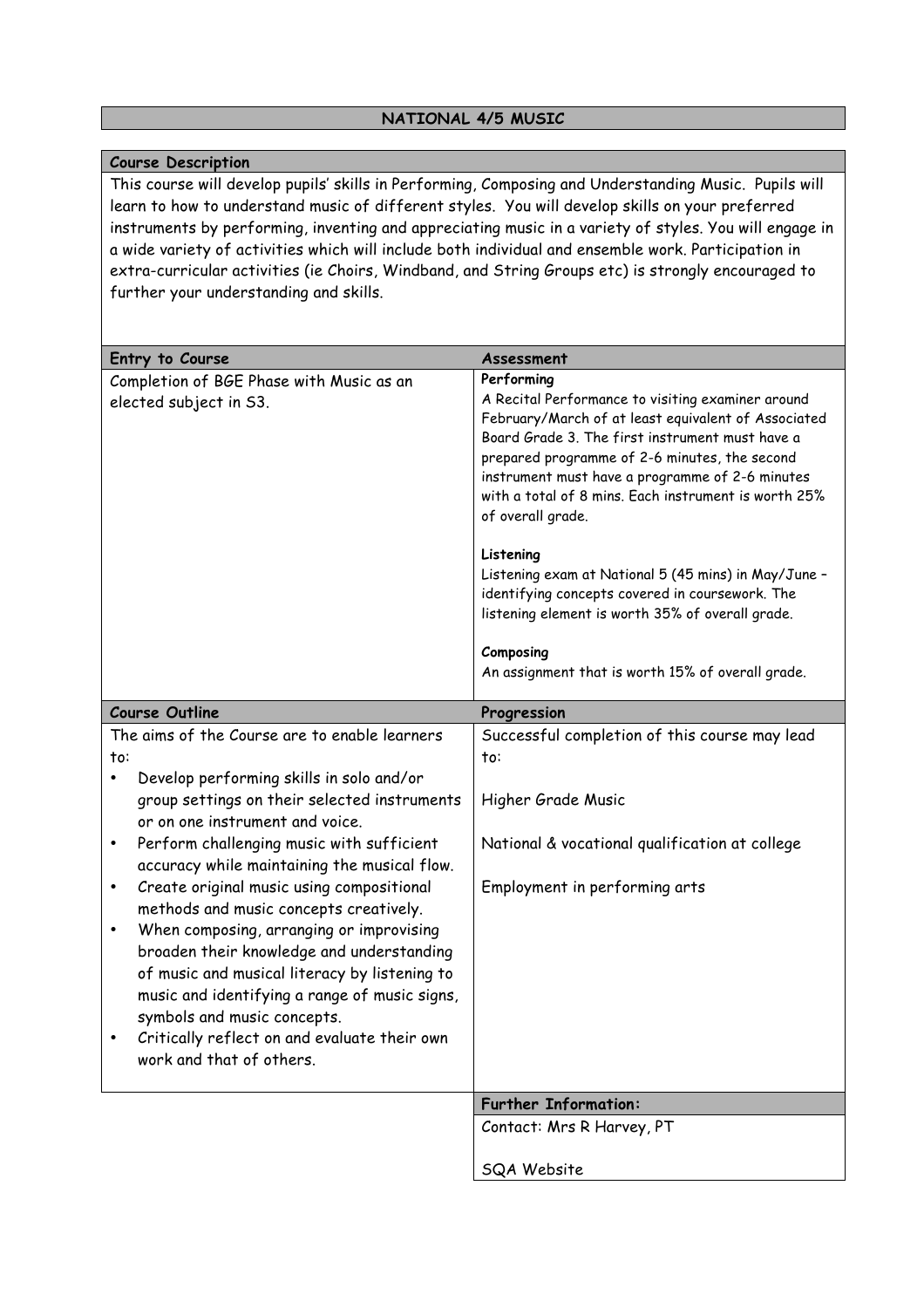# **NATIONAL 5 MUSIC TECHNOLOGY**

### **Course Description**

This course enables learners to develop basic skills in the use of music technology hardware and software to capture and manipulate audio.

Learning will be based around short demonstrations, followed by hands - on activities for the learners with the production of short radio programmes and podcasts.

The Course also enables learners to use music technology creatively in sound production and to develop an understanding of a range of 20th and 21st century music styles and genres - including ragtime, swing, skiffle, synth pop, electronica, dance music, rap, jazz, blues, rock and disco.

| Entry to Course                                                                                                                                                                                                                                 | Assessment                                                                                                                                                                                                                               |
|-------------------------------------------------------------------------------------------------------------------------------------------------------------------------------------------------------------------------------------------------|------------------------------------------------------------------------------------------------------------------------------------------------------------------------------------------------------------------------------------------|
| Entry to this course is at the discretion of the<br>centre.<br>Candidates should have achieved the BGE level 4<br>or the National 4 Music Technology course or<br>equivalent qualifications and/or experience prior<br>to starting this course. | Assignment<br>This is worth 70% of overall grade.<br><b>Question Paper</b><br>Exam at National 5 (approx 1 hour) in May/June<br>- identifying concepts covered in coursework.<br>The listening element is worth 30% of overall<br>grade. |
| <b>Course Outline</b>                                                                                                                                                                                                                           | Progression                                                                                                                                                                                                                              |
| The aims of the Course are to enable learners<br>to:                                                                                                                                                                                            | Successful completion of this course may lead<br>to:                                                                                                                                                                                     |
| Develop skills in the analysis of music in the<br>$\bullet$                                                                                                                                                                                     | Higher Music Technology                                                                                                                                                                                                                  |
| context of a range of 20th and 21st century<br>musical styles and genres.                                                                                                                                                                       | National & vocational qualification at college                                                                                                                                                                                           |
| Develop an understanding of aspects of the<br>music industry, including a basic awareness of<br>implications of intellectual property rights.                                                                                                   | Employment in performing arts                                                                                                                                                                                                            |
| Develop skills in the use of music technology<br>$\bullet$<br>hardware and software to capture and<br>manipulate audio.                                                                                                                         |                                                                                                                                                                                                                                          |
| Use music technology creatively in sound<br>production in a range of contexts.                                                                                                                                                                  |                                                                                                                                                                                                                                          |
| Critically reflect on their own work and that<br>of others.                                                                                                                                                                                     |                                                                                                                                                                                                                                          |
|                                                                                                                                                                                                                                                 | <b>Further Information:</b>                                                                                                                                                                                                              |
|                                                                                                                                                                                                                                                 | Contact: Mrs R Harvey, PT                                                                                                                                                                                                                |
|                                                                                                                                                                                                                                                 | SQA Website                                                                                                                                                                                                                              |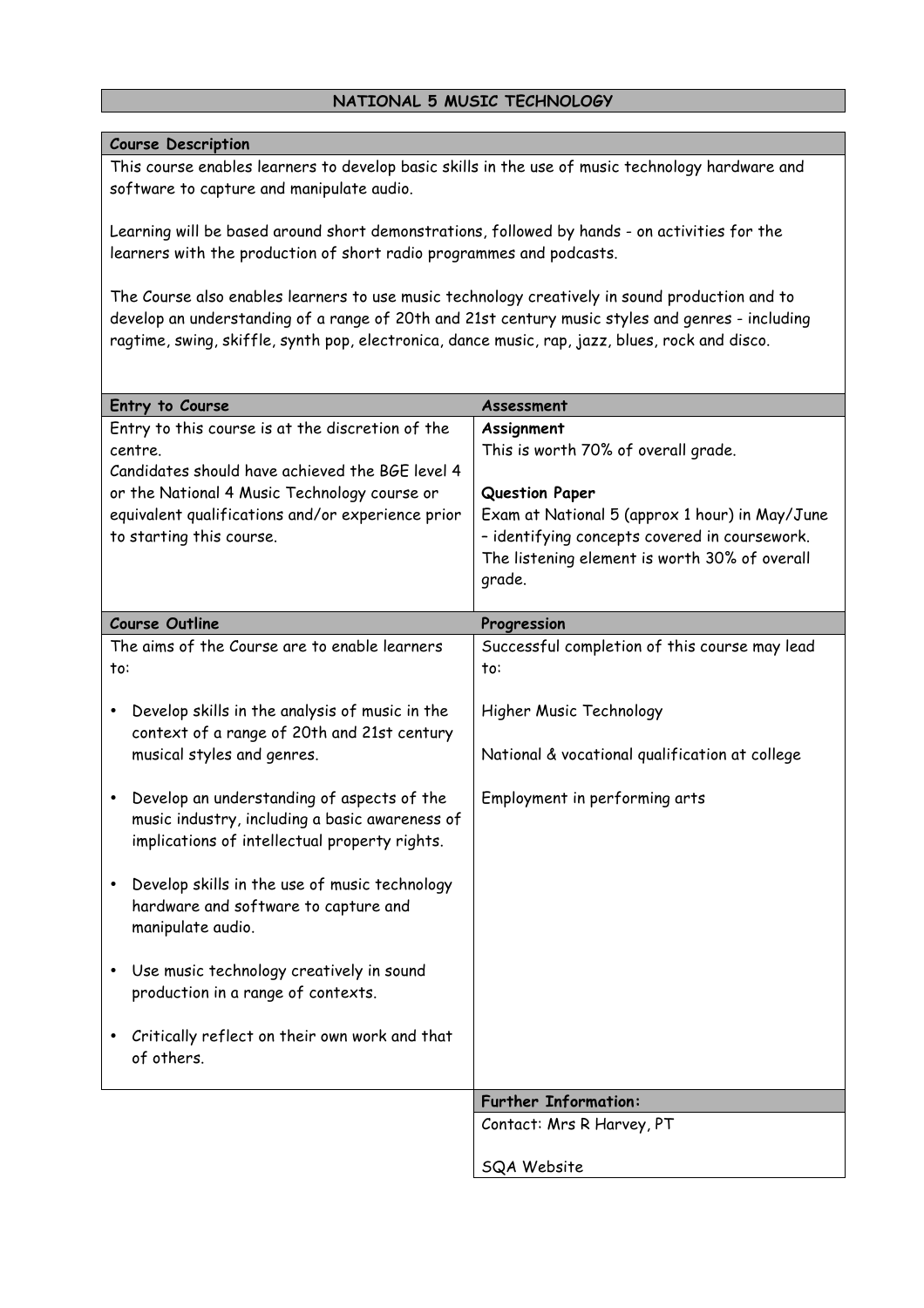# **Course Description**

The Higher Music Course provides a broad practical experience of performing and creating music and develops related knowledge and understanding of music. Learners develop their skills and creative capabilities as musicians, and gain the skills they need to perform and create music and to confidently discriminate between music concepts and styles. Participation in extra-curricular activities (ie Choirs, Windband, and String Groups etc) is strongly encouraged to further your understanding and skills.

| Entry to Course                                                                                                                                                                                                                                                                                                                                                                                                                                                                                                                                                                                                                                                                                                                | Assessment                                                                                                                                                                                                                                                                                                                                                                                                                                                                                                                                                                                       |
|--------------------------------------------------------------------------------------------------------------------------------------------------------------------------------------------------------------------------------------------------------------------------------------------------------------------------------------------------------------------------------------------------------------------------------------------------------------------------------------------------------------------------------------------------------------------------------------------------------------------------------------------------------------------------------------------------------------------------------|--------------------------------------------------------------------------------------------------------------------------------------------------------------------------------------------------------------------------------------------------------------------------------------------------------------------------------------------------------------------------------------------------------------------------------------------------------------------------------------------------------------------------------------------------------------------------------------------------|
| National 5 Music preferably A or B pass                                                                                                                                                                                                                                                                                                                                                                                                                                                                                                                                                                                                                                                                                        | Performing<br>A Recital Performance to visiting examiner in<br>Feb/March of at least equivalent of Associated<br>Board Grade 4. The performance time on either<br>of the two selected instruments, or instrument<br>and voice, must be a minimum of four minutes<br>within the overall 12-minute programme. Each<br>instrument is worth 25% of overall grade.<br>Listening<br>Listening exam (50 mins) in May/June -<br>identifying concepts covered in coursework. The<br>listening element is worth 35% of overall grade.<br>Composing<br>An assignment that is worth 15% of overall<br>grade. |
| <b>Course Outline</b>                                                                                                                                                                                                                                                                                                                                                                                                                                                                                                                                                                                                                                                                                                          | Progression                                                                                                                                                                                                                                                                                                                                                                                                                                                                                                                                                                                      |
| The aims of the Course are to enable learners<br>to:<br>Develop performing skills in solo and/or<br>۰<br>group settings on their selected instruments<br>or on one instrument and voice.<br>Perform challenging music with sufficient<br>$\bullet$<br>accuracy while maintaining the musical flow.<br>Create original music using compositional<br>$\bullet$<br>methods and music concepts creatively.<br>When composing, arranging or improvising<br>$\bullet$<br>broaden their knowledge and understanding<br>of music and musical literacy by listening to<br>music and identifying a range of music signs,<br>symbols and music concepts.<br>Critically reflect on and evaluate their own<br>٠<br>work and that of others. | Successful completion of this course may lead<br>to:<br>Advanced Higher Music<br>$\bullet$<br>Degree/HNC/HND<br>٠<br>Employment in Performing Arts<br>$\bullet$                                                                                                                                                                                                                                                                                                                                                                                                                                  |
|                                                                                                                                                                                                                                                                                                                                                                                                                                                                                                                                                                                                                                                                                                                                | <b>Further Information:</b>                                                                                                                                                                                                                                                                                                                                                                                                                                                                                                                                                                      |
|                                                                                                                                                                                                                                                                                                                                                                                                                                                                                                                                                                                                                                                                                                                                | Contact: Mrs R Harvey, PT                                                                                                                                                                                                                                                                                                                                                                                                                                                                                                                                                                        |
|                                                                                                                                                                                                                                                                                                                                                                                                                                                                                                                                                                                                                                                                                                                                | SQA Website                                                                                                                                                                                                                                                                                                                                                                                                                                                                                                                                                                                      |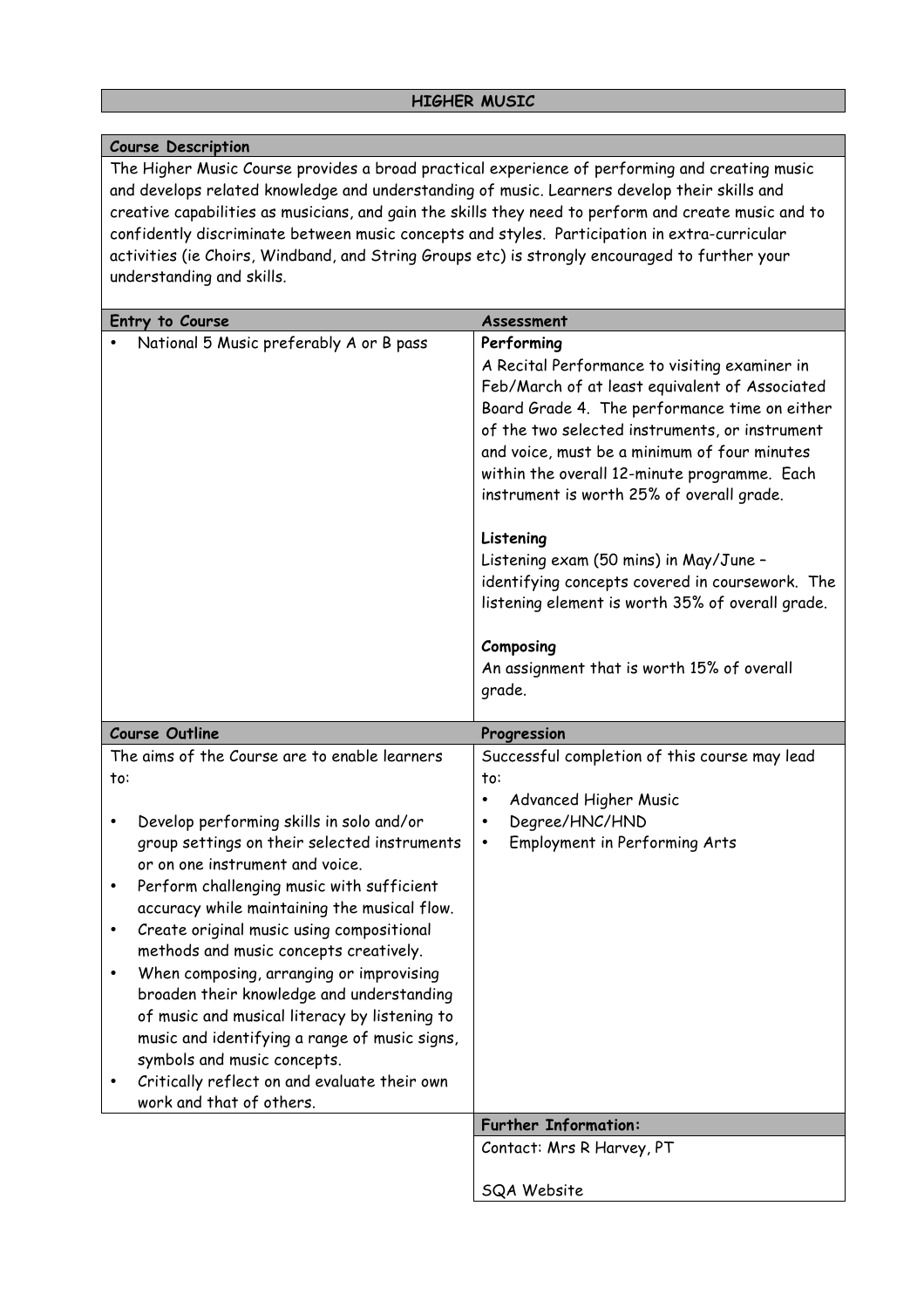### **ADVANCED HIGHER MUSIC**

### **Course Description**

The course provides you with the opportunity to develop musical versatility and particular areas of interest. Flexibility within the overall structure allows you to select a stimulating course, well matched to your individual interests and needs. It also allows you to develop the skills and knowledge if you wish to proceed to further study and/or follow a career in music. Participation in extra-curricular activities (ie Choirs, Windband, and String Groups etc) is strongly encouraged to further your understanding and skills.

| Entry to Course                                                                                                                                                                                                                                                                                                                                                                                                                                                                                                                                                                                                                                                                         | Assessment                                                                                                                                                                                                                                                                                                                                                                                                                                                                                   |
|-----------------------------------------------------------------------------------------------------------------------------------------------------------------------------------------------------------------------------------------------------------------------------------------------------------------------------------------------------------------------------------------------------------------------------------------------------------------------------------------------------------------------------------------------------------------------------------------------------------------------------------------------------------------------------------------|----------------------------------------------------------------------------------------------------------------------------------------------------------------------------------------------------------------------------------------------------------------------------------------------------------------------------------------------------------------------------------------------------------------------------------------------------------------------------------------------|
| Higher Grade Music at A or B<br>English at Higher Level would be a distinct<br>advantage                                                                                                                                                                                                                                                                                                                                                                                                                                                                                                                                                                                                | Performing<br>A Recital Performance to visiting examiner in<br>May of at least equivalent of Associated Board<br>Grade 5. The performance time on either of the<br>two selected instruments, or instrument and<br>voice, must be a minimum of six minutes within<br>the overall 18-minute programme. Each<br>instrument is worth 30 marks.<br>Listening<br>Listening exam (60 mins) in May/June -<br>identifying concepts covered in coursework. The<br>listening element is worth 40 marks. |
| <b>Course Outline</b>                                                                                                                                                                                                                                                                                                                                                                                                                                                                                                                                                                                                                                                                   | Progression                                                                                                                                                                                                                                                                                                                                                                                                                                                                                  |
| The aims of the Course are to enable learners<br>to:<br>Develop performing skills in solo and/or<br>group settings on their selected instruments<br>or on one instrument and voice.<br>Perform challenging music with sufficient<br>٠<br>accuracy while maintaining the musical flow.<br>Create original music using compositional<br>methods and music concepts creatively.<br>When composing, arranging or improvising<br>٠<br>broaden their knowledge and understanding<br>of music and musical literacy by listening to<br>music and identifying a range of music signs,<br>symbols and music concepts.<br>Critically reflect on and evaluate their own<br>work and that of others. | Successful completion of this course may lead<br>to:<br>Degree/HND/HNC<br>$\bullet$<br>Employment in Performing Arts<br>٠                                                                                                                                                                                                                                                                                                                                                                    |
|                                                                                                                                                                                                                                                                                                                                                                                                                                                                                                                                                                                                                                                                                         | <b>Further Information:</b><br>Contact: Mrs R Harvey, PT                                                                                                                                                                                                                                                                                                                                                                                                                                     |
|                                                                                                                                                                                                                                                                                                                                                                                                                                                                                                                                                                                                                                                                                         |                                                                                                                                                                                                                                                                                                                                                                                                                                                                                              |
|                                                                                                                                                                                                                                                                                                                                                                                                                                                                                                                                                                                                                                                                                         | <b>SQA Website</b>                                                                                                                                                                                                                                                                                                                                                                                                                                                                           |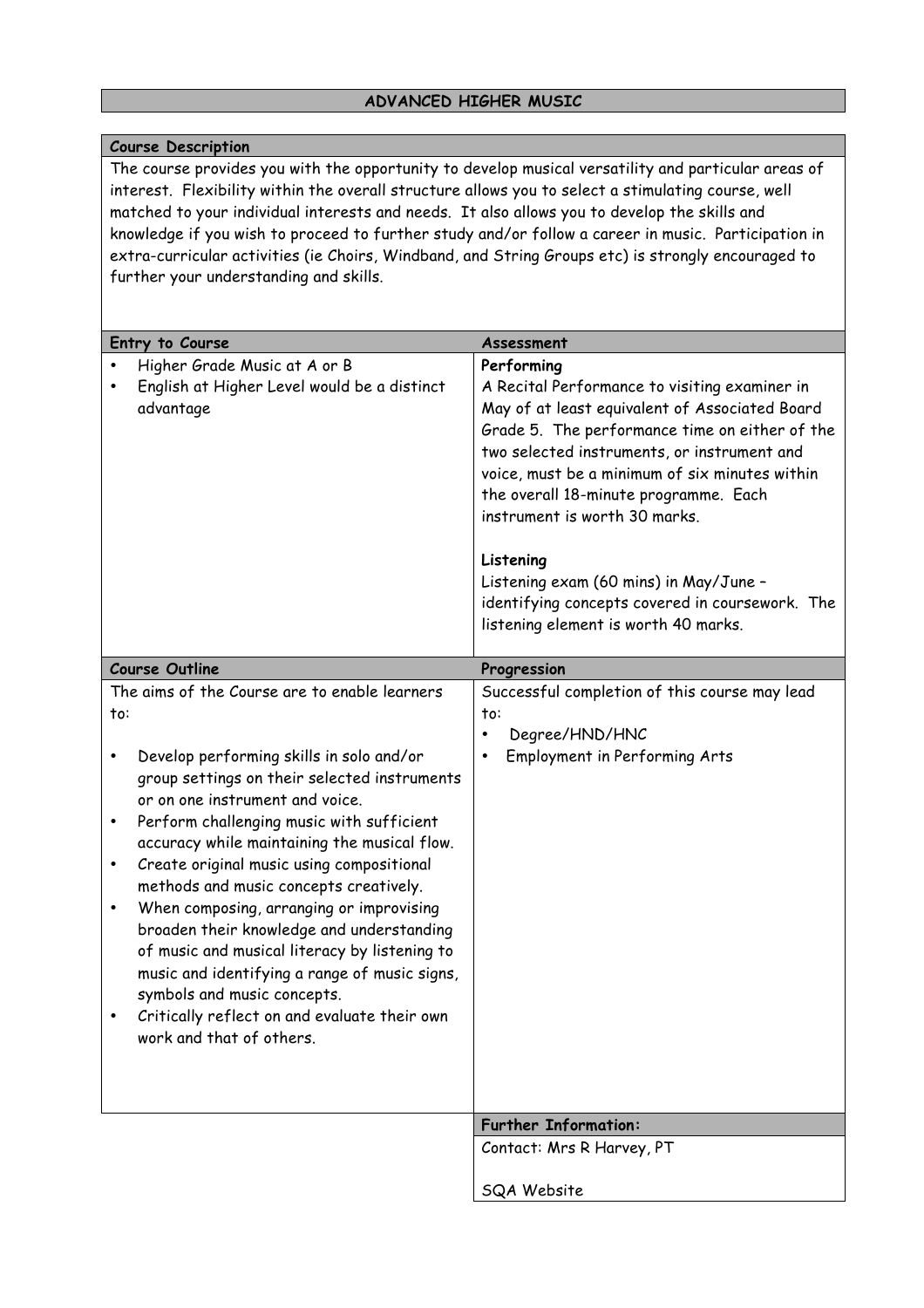# **HIGHER PHOTOGRAPHY**

### **Course Description**

Higher Photography will give you the opportunity to improve your practical and analytical skills and to develop a greater understanding of image making. It will develop your creativity and will provide you with the opportunity to reflect upon and interpret the world around you.

The course culminates in a self directed folio which allows you to demonstrate your creativity and applied photography skills in a new and appropriately challenging context. A mandatory payment of £10 will be requested to cover most costs leading up to the final prints. A final shoot of 12 images will be printed out at the cost of the pupil. This will normally be around £10.

| Entry to Course                                                                                                                                                                                                                                                                                                                                                                                                                                                                                               | Assessment                                                                                                                                                                                                                                                                                                                                                                                                                                                                              |
|---------------------------------------------------------------------------------------------------------------------------------------------------------------------------------------------------------------------------------------------------------------------------------------------------------------------------------------------------------------------------------------------------------------------------------------------------------------------------------------------------------------|-----------------------------------------------------------------------------------------------------------------------------------------------------------------------------------------------------------------------------------------------------------------------------------------------------------------------------------------------------------------------------------------------------------------------------------------------------------------------------------------|
| A pass at Nat 5 English or Art and Design,                                                                                                                                                                                                                                                                                                                                                                                                                                                                    | The hand in date for the Photography Project is                                                                                                                                                                                                                                                                                                                                                                                                                                         |
| as there are analytical and evaluative                                                                                                                                                                                                                                                                                                                                                                                                                                                                        | the end of the Spring Term. This folio will then                                                                                                                                                                                                                                                                                                                                                                                                                                        |
| written elements to the course.                                                                                                                                                                                                                                                                                                                                                                                                                                                                               | be submitted to SQA for assessment. The                                                                                                                                                                                                                                                                                                                                                                                                                                                 |
| A keen interest in photography and use of a<br>$\bullet$                                                                                                                                                                                                                                                                                                                                                                                                                                                      | Photography Project will include:                                                                                                                                                                                                                                                                                                                                                                                                                                                       |
| good camera would be benefitial, although                                                                                                                                                                                                                                                                                                                                                                                                                                                                     |                                                                                                                                                                                                                                                                                                                                                                                                                                                                                         |
| the school cameras can be used within the                                                                                                                                                                                                                                                                                                                                                                                                                                                                     | Research & Investigation                                                                                                                                                                                                                                                                                                                                                                                                                                                                |
| school premises.                                                                                                                                                                                                                                                                                                                                                                                                                                                                                              | Development & Production work                                                                                                                                                                                                                                                                                                                                                                                                                                                           |
|                                                                                                                                                                                                                                                                                                                                                                                                                                                                                                               | Evaluation                                                                                                                                                                                                                                                                                                                                                                                                                                                                              |
| <b>Course Outline</b>                                                                                                                                                                                                                                                                                                                                                                                                                                                                                         | Progression                                                                                                                                                                                                                                                                                                                                                                                                                                                                             |
| This is a folio based course with all work being                                                                                                                                                                                                                                                                                                                                                                                                                                                              |                                                                                                                                                                                                                                                                                                                                                                                                                                                                                         |
| sent away to SQA for assessment                                                                                                                                                                                                                                                                                                                                                                                                                                                                               | preparation for those young people who are                                                                                                                                                                                                                                                                                                                                                                                                                                              |
|                                                                                                                                                                                                                                                                                                                                                                                                                                                                                                               | considering a career in Photography.                                                                                                                                                                                                                                                                                                                                                                                                                                                    |
| Camera Techniques - an introduction to                                                                                                                                                                                                                                                                                                                                                                                                                                                                        |                                                                                                                                                                                                                                                                                                                                                                                                                                                                                         |
|                                                                                                                                                                                                                                                                                                                                                                                                                                                                                                               |                                                                                                                                                                                                                                                                                                                                                                                                                                                                                         |
|                                                                                                                                                                                                                                                                                                                                                                                                                                                                                                               |                                                                                                                                                                                                                                                                                                                                                                                                                                                                                         |
|                                                                                                                                                                                                                                                                                                                                                                                                                                                                                                               |                                                                                                                                                                                                                                                                                                                                                                                                                                                                                         |
|                                                                                                                                                                                                                                                                                                                                                                                                                                                                                                               |                                                                                                                                                                                                                                                                                                                                                                                                                                                                                         |
|                                                                                                                                                                                                                                                                                                                                                                                                                                                                                                               |                                                                                                                                                                                                                                                                                                                                                                                                                                                                                         |
|                                                                                                                                                                                                                                                                                                                                                                                                                                                                                                               |                                                                                                                                                                                                                                                                                                                                                                                                                                                                                         |
|                                                                                                                                                                                                                                                                                                                                                                                                                                                                                                               |                                                                                                                                                                                                                                                                                                                                                                                                                                                                                         |
|                                                                                                                                                                                                                                                                                                                                                                                                                                                                                                               |                                                                                                                                                                                                                                                                                                                                                                                                                                                                                         |
|                                                                                                                                                                                                                                                                                                                                                                                                                                                                                                               |                                                                                                                                                                                                                                                                                                                                                                                                                                                                                         |
|                                                                                                                                                                                                                                                                                                                                                                                                                                                                                                               |                                                                                                                                                                                                                                                                                                                                                                                                                                                                                         |
|                                                                                                                                                                                                                                                                                                                                                                                                                                                                                                               |                                                                                                                                                                                                                                                                                                                                                                                                                                                                                         |
|                                                                                                                                                                                                                                                                                                                                                                                                                                                                                                               |                                                                                                                                                                                                                                                                                                                                                                                                                                                                                         |
|                                                                                                                                                                                                                                                                                                                                                                                                                                                                                                               |                                                                                                                                                                                                                                                                                                                                                                                                                                                                                         |
|                                                                                                                                                                                                                                                                                                                                                                                                                                                                                                               |                                                                                                                                                                                                                                                                                                                                                                                                                                                                                         |
| photography skills in a challenging context.                                                                                                                                                                                                                                                                                                                                                                                                                                                                  |                                                                                                                                                                                                                                                                                                                                                                                                                                                                                         |
|                                                                                                                                                                                                                                                                                                                                                                                                                                                                                                               |                                                                                                                                                                                                                                                                                                                                                                                                                                                                                         |
|                                                                                                                                                                                                                                                                                                                                                                                                                                                                                                               |                                                                                                                                                                                                                                                                                                                                                                                                                                                                                         |
|                                                                                                                                                                                                                                                                                                                                                                                                                                                                                                               |                                                                                                                                                                                                                                                                                                                                                                                                                                                                                         |
|                                                                                                                                                                                                                                                                                                                                                                                                                                                                                                               |                                                                                                                                                                                                                                                                                                                                                                                                                                                                                         |
|                                                                                                                                                                                                                                                                                                                                                                                                                                                                                                               |                                                                                                                                                                                                                                                                                                                                                                                                                                                                                         |
| photography, how to use camera settings and<br>take interesting shots.<br>Image Making - analyse factors that influence<br>photographers and their work then produce<br>images in a similar style using a range of camera<br>techniques and processes.<br>Contextual Imagery - produce personal and<br>creative images then evaluate use of imaging<br>techniques.<br>Project - Pupils are encouraged to make<br>personal choices and produce a creative, self-<br>directed folio, which demonstrates applied | Higher Photography would be excellent<br>It is an ideal way of building a portfolio for<br>college. Likewise, those considering Art school<br>would find it invaluable in enhancing their<br>portfolio.<br>Photography can lend itself well to various<br>employment opportunities such as;<br>Graphic design, Magazine editing, Advertising,<br>Film and TV, Teaching, Web design, Fashion and<br>many more<br><b>Further Information:</b><br>Contact: Mrs N Watson, PT<br>SQA Website |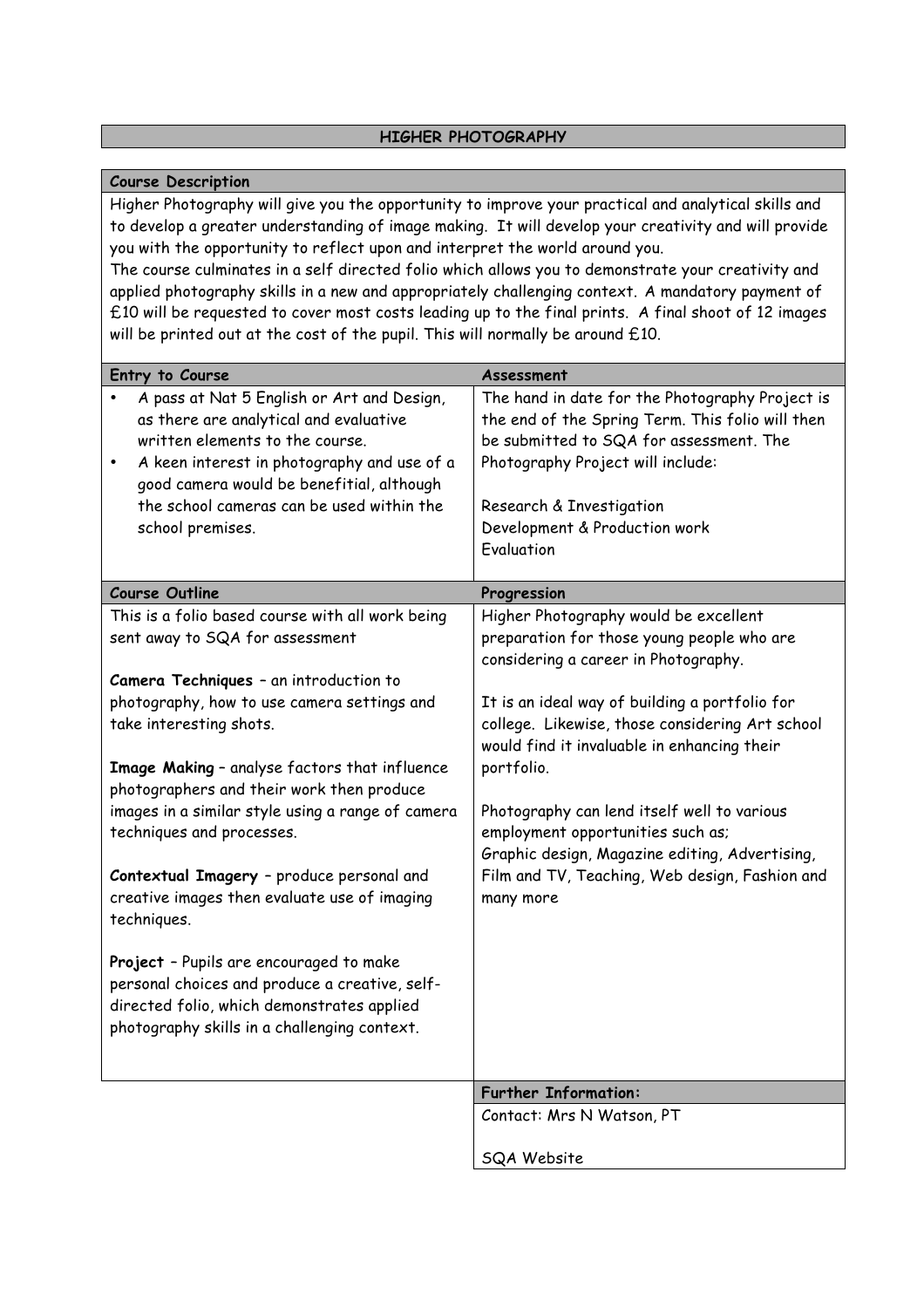# **NATIONAL 4 PHYSICAL EDUCATION**

### **Course Description**

In this course pupils will learn how to identify factors that are impacting on their performance in a variety of activities. They will learn how to improve these factors and how to monitor and evaluate their progress. This course focuses on the development of practical skills as well as thinking and interpersonal skills by giving pupils a variety of roles and responsibilities.

| Entry to Course                                                                                                                                                                                                                                                                                                                                                                                                                                                                                                                                                                                                                                                                                                                                                                                                                                                                                                                                                                                                     | Assessment                                                                                                                                                                                                                                                                                                                                                                                                                                                                                                                                                                                                  |
|---------------------------------------------------------------------------------------------------------------------------------------------------------------------------------------------------------------------------------------------------------------------------------------------------------------------------------------------------------------------------------------------------------------------------------------------------------------------------------------------------------------------------------------------------------------------------------------------------------------------------------------------------------------------------------------------------------------------------------------------------------------------------------------------------------------------------------------------------------------------------------------------------------------------------------------------------------------------------------------------------------------------|-------------------------------------------------------------------------------------------------------------------------------------------------------------------------------------------------------------------------------------------------------------------------------------------------------------------------------------------------------------------------------------------------------------------------------------------------------------------------------------------------------------------------------------------------------------------------------------------------------------|
| Ideally pupils should have completed the S3 BGE                                                                                                                                                                                                                                                                                                                                                                                                                                                                                                                                                                                                                                                                                                                                                                                                                                                                                                                                                                     | In order to achieve National 4, pupils will have to                                                                                                                                                                                                                                                                                                                                                                                                                                                                                                                                                         |
| course prior to starting National 4 PE.                                                                                                                                                                                                                                                                                                                                                                                                                                                                                                                                                                                                                                                                                                                                                                                                                                                                                                                                                                             | successfully complete all of the internally assessed<br>units:                                                                                                                                                                                                                                                                                                                                                                                                                                                                                                                                              |
| If pupils have not taken this course but have<br>shown commitment to participating in PE with<br>the appropriate attitude and work rate then<br>they will be considered for the course.                                                                                                                                                                                                                                                                                                                                                                                                                                                                                                                                                                                                                                                                                                                                                                                                                             | Practical Performance - pupils will be required to<br>$\bullet$<br>meet the specific National 4 criteria for<br>performance in a minimum of 2 physical activities<br>throughout the course.<br>FIP - pupils will be required to demonstrate their<br>$\bullet$<br>knowledge of all factors impacting on performance<br>as well as their ability to monitor and reflect on<br>progress.<br>Added Value - pupils will be required to meet the<br>$\bullet$<br>specific National 4 Added Value criteria for<br>performance by completing a challenging single<br>performance in an activity of their choosing. |
| <b>Course Outline</b>                                                                                                                                                                                                                                                                                                                                                                                                                                                                                                                                                                                                                                                                                                                                                                                                                                                                                                                                                                                               | Progression                                                                                                                                                                                                                                                                                                                                                                                                                                                                                                                                                                                                 |
| The course is spilt into 3 units of work:<br>Performance Skills - pupils will be expected<br>٠<br>to demonstrate and develop a range of<br>movement and performance skills in a variety<br>of activities throughout the course.<br>Factors Impacting on Performance - pupils<br>will be expected to: demonstrate their<br>knowledge of factors that can impact on<br>performance, develop their performance in a<br>number of physical activities and review their<br>development process. This unit makes up the<br>majority of the course and as a result<br>homework will be issued regularly and pupils<br>must complete their Factors Impacting on<br>Performance workbooks successfully in order<br>to pass the unit.<br>Added Value - pupils will be expected to plan<br>for and carry out a single performance in an<br>activity of their choosing. This performance<br>must be in a challenging context and show<br>pupils' application of the movement skills they<br>have developed throughout the year. | The course or its units may provide progression<br>to:<br>National 5 Physical Education Course or relevant<br>component Units.<br>Success at National 5 level could lead to<br>progression in Higher Physical Education.<br>Wellbeing Award (SCQF level 5)                                                                                                                                                                                                                                                                                                                                                  |
|                                                                                                                                                                                                                                                                                                                                                                                                                                                                                                                                                                                                                                                                                                                                                                                                                                                                                                                                                                                                                     | <b>Further Information:</b>                                                                                                                                                                                                                                                                                                                                                                                                                                                                                                                                                                                 |
|                                                                                                                                                                                                                                                                                                                                                                                                                                                                                                                                                                                                                                                                                                                                                                                                                                                                                                                                                                                                                     | Contact: Mr M Garson, PT                                                                                                                                                                                                                                                                                                                                                                                                                                                                                                                                                                                    |
|                                                                                                                                                                                                                                                                                                                                                                                                                                                                                                                                                                                                                                                                                                                                                                                                                                                                                                                                                                                                                     | SQA Website                                                                                                                                                                                                                                                                                                                                                                                                                                                                                                                                                                                                 |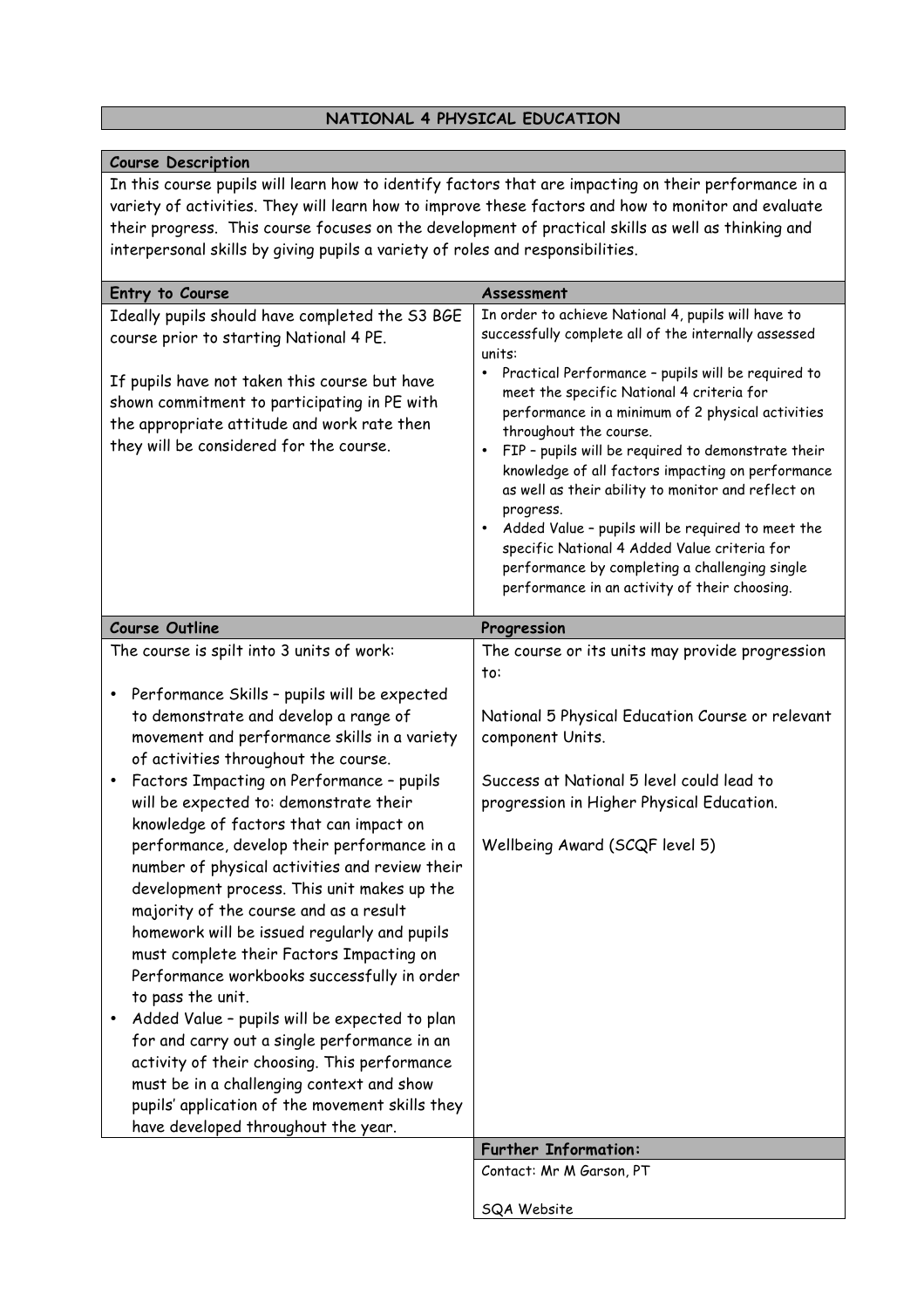# **NATIONAL 5 PHYSICAL EDUCATION**

# **Course Description**

In this course pupils will develop an understanding of the factors that impact on performance in a range of physical activities and the methods used to identify them. Pupils will be expected to use their understanding to plan and implement a training programme using a variety of approaches to improve their performance. Throughout the course, there will be a focus on practical skills where pupils will be expected to demonstrate a comprehensive range of performance skills.

| Entry to Course                                         | Assessment                                            |
|---------------------------------------------------------|-------------------------------------------------------|
| Ideally pupils will have completed the S3 BGE           | Portfolio. The purpose of the portfolio is to assess  |
| course or National 4 for senior pupils.                 | the candidate's knowledge and understanding of the    |
|                                                         | performance development process. The portfolio gives  |
| Entry is at the discretion of the centre and            | candidates an opportunity to demonstrate the          |
| attitude, effort and behaviour will all be taken        | following skills, knowledge and understanding:        |
|                                                         | • understanding factors that impact on performance    |
| into consideration. Continual participation and a       | · planning, developing and implementing approaches to |
| demonstration of commitment to the subject              | enhance personal performance                          |
| are essential for entry to this course.                 | · monitoring, recording and evaluating performance    |
|                                                         | development                                           |
|                                                         | • decision-making and problem-solving                 |
|                                                         | The portfolio has a total of 60 marks.                |
|                                                         | One-off Performance. The purpose of this              |
|                                                         | component is to assess the candidate's ability to     |
|                                                         | effectively perform in two different physical         |
|                                                         | activities. Each performance is a single event in a   |
|                                                         | challenging, competitive and/or demanding context.    |
|                                                         | The performance has a total of 60 marks. This is 50%  |
|                                                         | of the overall marks for the course assessment. Each  |
|                                                         | single performance event is marked out of 30.         |
| <b>Course Outline</b>                                   | Progression                                           |
| Pupils will learn how to select, demonstrate and adapt  | The course or its units may provide progression to:   |
| their skills in order to apply them in a variety of     |                                                       |
| contexts. A number of activities will be covered        | National 5 Physical Education Course or relevant      |
| throughout the course which can include the likes of    | component Units.                                      |
| volleyball, basketball and badminton. There will be     |                                                       |
| opportunities for pupils to choose the activity which   | Success at National 5 level could lead to progression |
| they are assessed in and to demonstrate the skills      | in Higher Physical Education.                         |
| they have acquired.                                     |                                                       |
| Factors Impacting on Performance - pupils will be       | Wellbeing Award (SCQF level 5)                        |
| expected to demonstrate their knowledge and             |                                                       |
| understanding of the physical, social, emotional and    |                                                       |
| mental factors which impact on performance.             |                                                       |
| Throughout the course pupils will gain an insight in to |                                                       |
| the variety of data collection methods and              |                                                       |
| approachers used in order to assess and develop         |                                                       |
| these factors.                                          |                                                       |
|                                                         |                                                       |
|                                                         | <b>Further Information:</b>                           |
|                                                         | Contact: Mr M Garson, PT                              |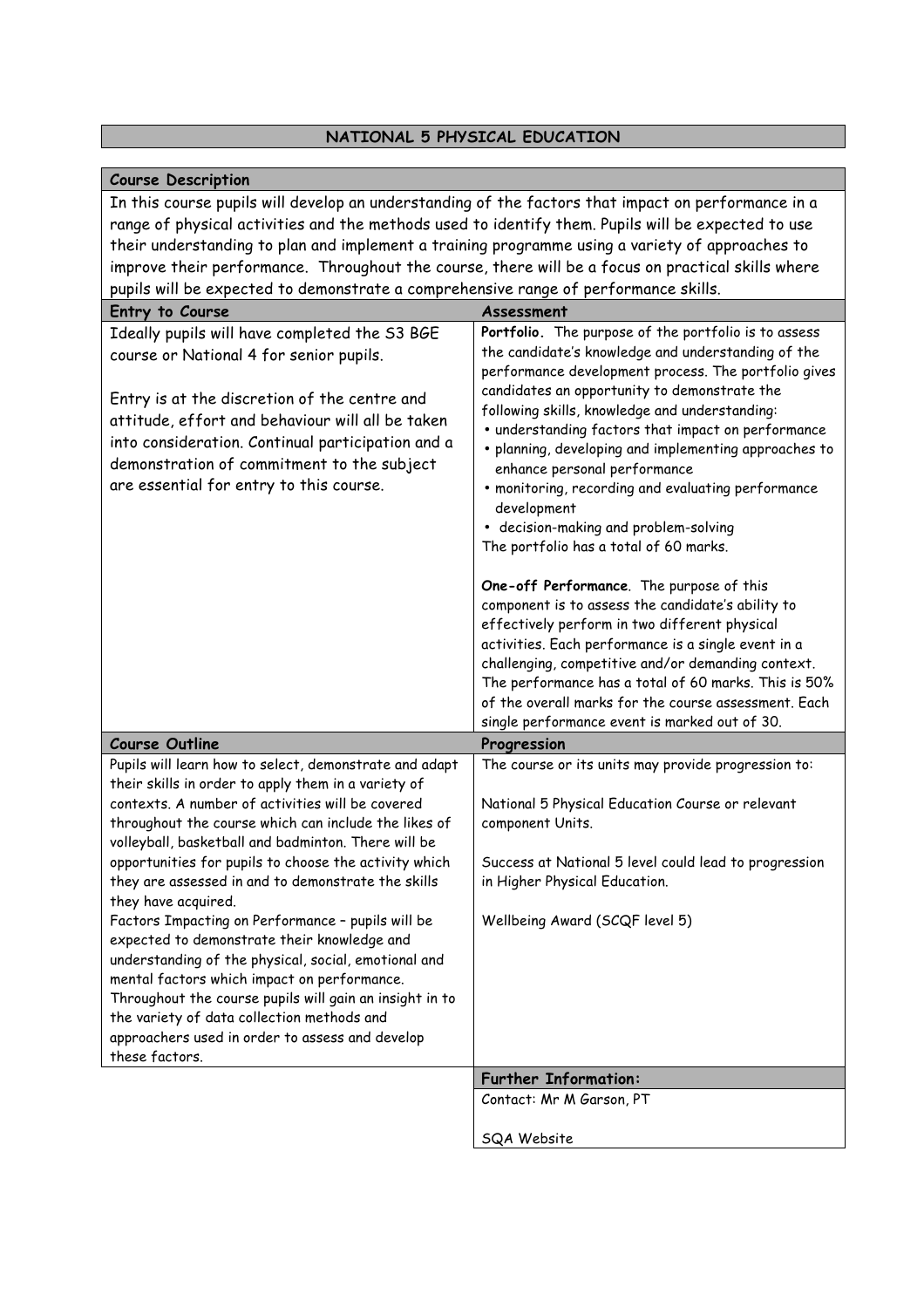# **HIGHER PHYSICAL EDUCATION**

| <b>Course Description</b>                                                                                                                                                                                                                                                                                                                                                                                                                                                                                                                                                                                                                                                                        |                                                                                                                                                                                                                                                                                                                                                                                                                                                                                                                                                                                                                                                                                                                                                                             |
|--------------------------------------------------------------------------------------------------------------------------------------------------------------------------------------------------------------------------------------------------------------------------------------------------------------------------------------------------------------------------------------------------------------------------------------------------------------------------------------------------------------------------------------------------------------------------------------------------------------------------------------------------------------------------------------------------|-----------------------------------------------------------------------------------------------------------------------------------------------------------------------------------------------------------------------------------------------------------------------------------------------------------------------------------------------------------------------------------------------------------------------------------------------------------------------------------------------------------------------------------------------------------------------------------------------------------------------------------------------------------------------------------------------------------------------------------------------------------------------------|
| The Higher Physical Education Course allows learners to develop and demonstrate a broad and<br>comprehensive range of complex movement and performance skills in challenging context. Pupils will<br>use different methods of data collection to analsye their performances and then use this<br>information to plan their next steps in a training programme. Candidates will be resposible for<br>creating their Personal Development Programme (PDP), utilsing relevant approaches and methods<br>to monitor their progress.                                                                                                                                                                  |                                                                                                                                                                                                                                                                                                                                                                                                                                                                                                                                                                                                                                                                                                                                                                             |
| Entry to Course                                                                                                                                                                                                                                                                                                                                                                                                                                                                                                                                                                                                                                                                                  | Assessment                                                                                                                                                                                                                                                                                                                                                                                                                                                                                                                                                                                                                                                                                                                                                                  |
| National 5 PE (preferably A or B pass)<br>$\bullet$<br>National 5 English (preferably A or B<br>pass)<br>Higher English<br>٠<br>An adequate level of practical<br>performance                                                                                                                                                                                                                                                                                                                                                                                                                                                                                                                    | One-Off Performance<br>The purpose of this component is to assess the<br>candidate's ability to effectively perform in different<br>physical activities. Each performance is a single event<br>in a challenging, competitive and/or demanding<br>context.<br>Question Paper<br>The purpose of this question paper is to assess the<br>learner's ability to integrate and apply knowledge and<br>understanding from different topics of the course. It<br>will give learners an opportunity to demonstrate the<br>following skills, knowledge and understanding:<br>· analysing factors that impact on performance<br>· explaining a range of approaches for developing<br>performance<br>· analysing the recording, monitoring and evaluation<br>of performance development |
|                                                                                                                                                                                                                                                                                                                                                                                                                                                                                                                                                                                                                                                                                                  |                                                                                                                                                                                                                                                                                                                                                                                                                                                                                                                                                                                                                                                                                                                                                                             |
|                                                                                                                                                                                                                                                                                                                                                                                                                                                                                                                                                                                                                                                                                                  |                                                                                                                                                                                                                                                                                                                                                                                                                                                                                                                                                                                                                                                                                                                                                                             |
| <b>Course Outline</b><br>The main aims of the Course are to enable<br>learners to develop, demonstrate and evaluate<br>performance:<br>· Develop a broad and comprehensive range of<br>complex movement and performance skills, and<br>demonstrate them safely and effectively<br>across a range of challenging contexts.<br>• Demonstrate and apply skills to make informed<br>decisions to effectively perform in physical<br>activities.<br>• Analyse factors that impact on performance.<br>. Understand how skills, techniques and<br>strategies combine to produce an effective<br>performance.<br>• Evaluate performance to enhance personal<br>effectiveness and the future development. | Progression<br>Successful completion of this course may lead to:<br>Degree/HND/HNC<br>Further study, employment and/or training.<br>$\bullet$                                                                                                                                                                                                                                                                                                                                                                                                                                                                                                                                                                                                                               |
|                                                                                                                                                                                                                                                                                                                                                                                                                                                                                                                                                                                                                                                                                                  | <b>Further Information:</b><br>Contact: Mr M Garson, PT                                                                                                                                                                                                                                                                                                                                                                                                                                                                                                                                                                                                                                                                                                                     |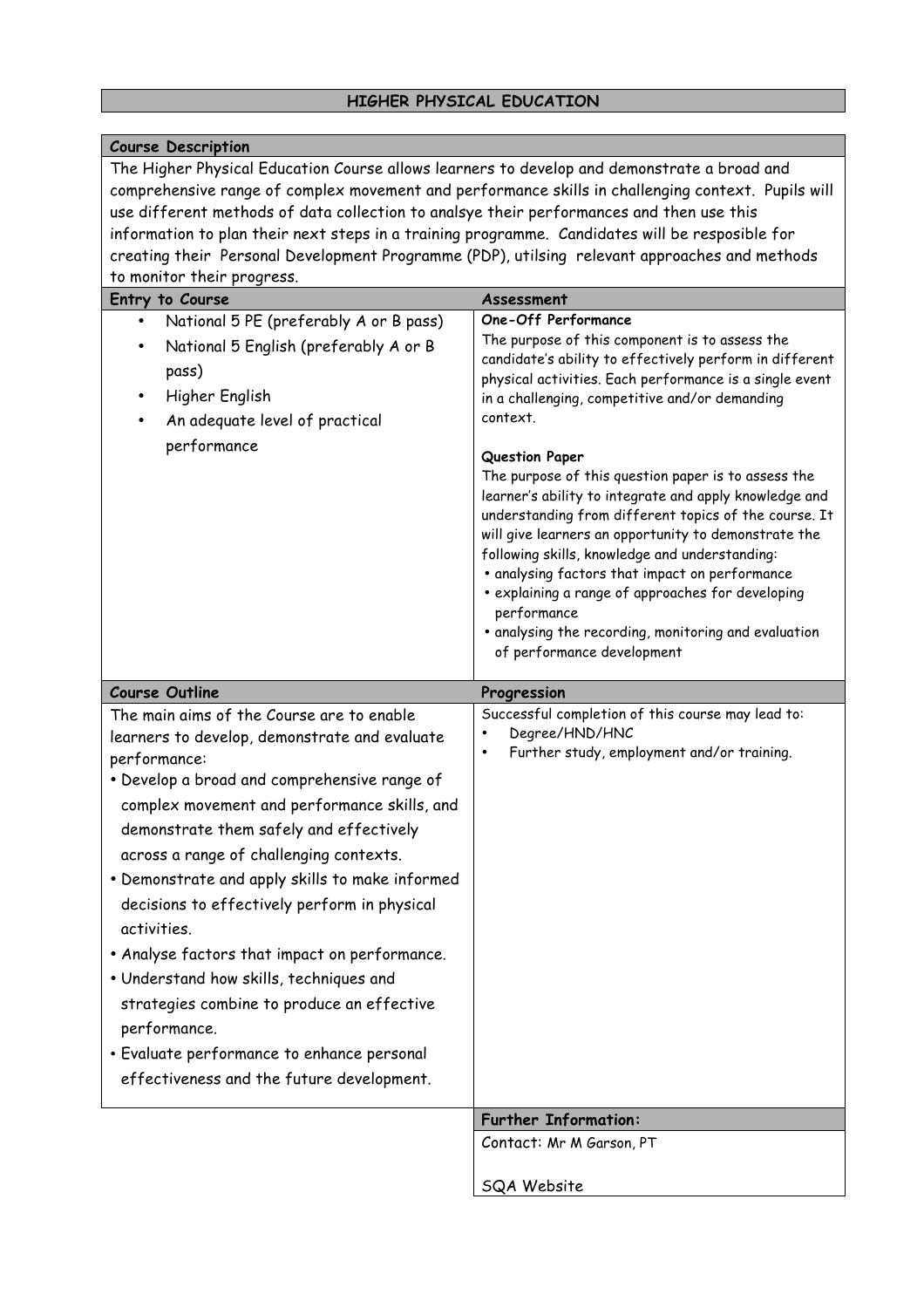### **ADVANCED HIGHER PHYSICAL EDUCATION**

#### **Course Description**

The Higher Physical Education Course allows learners to develop and demonstrate a broad and comprehensive range of complex movement and performance skills in challenging context. Pupils will use different methods of data collection to analsye their performances and then use this information to plan their next steps in a training programme. Candidates will be resposible for creating their Personal Development Programme (PDP), utilsing relevant approaches and methods to monitor their progress.

| Entry to Course                                                                                                                                                                                                                                                                                                                                                                                                                                                                                                                                                                                                                                                                  | Assessment                                                                                                                                                                                                                                                                                                                                                                                                                                                                                                                                                                           |
|----------------------------------------------------------------------------------------------------------------------------------------------------------------------------------------------------------------------------------------------------------------------------------------------------------------------------------------------------------------------------------------------------------------------------------------------------------------------------------------------------------------------------------------------------------------------------------------------------------------------------------------------------------------------------------|--------------------------------------------------------------------------------------------------------------------------------------------------------------------------------------------------------------------------------------------------------------------------------------------------------------------------------------------------------------------------------------------------------------------------------------------------------------------------------------------------------------------------------------------------------------------------------------|
| • National 5 PE                                                                                                                                                                                                                                                                                                                                                                                                                                                                                                                                                                                                                                                                  | One-Off Performance. The purpose of the                                                                                                                                                                                                                                                                                                                                                                                                                                                                                                                                              |
| • Higher PE (A or B pass)                                                                                                                                                                                                                                                                                                                                                                                                                                                                                                                                                                                                                                                        | performance is to assess the learner's ability to carry                                                                                                                                                                                                                                                                                                                                                                                                                                                                                                                              |
| • National 5 English (preferably A or B pass)                                                                                                                                                                                                                                                                                                                                                                                                                                                                                                                                                                                                                                    | out a single, high-level performance in one physical<br>activity in a challenging, demanding and/or                                                                                                                                                                                                                                                                                                                                                                                                                                                                                  |
| • Higher English                                                                                                                                                                                                                                                                                                                                                                                                                                                                                                                                                                                                                                                                 | competitive context. It will be worth 30 marks (30%                                                                                                                                                                                                                                                                                                                                                                                                                                                                                                                                  |
| • An adequate level of practical performance                                                                                                                                                                                                                                                                                                                                                                                                                                                                                                                                                                                                                                     | of the total marks available).                                                                                                                                                                                                                                                                                                                                                                                                                                                                                                                                                       |
|                                                                                                                                                                                                                                                                                                                                                                                                                                                                                                                                                                                                                                                                                  | Project. The purpose of the project is to assess the<br>learner's ability to integrate and apply skills,<br>knowledge and understanding from across the Units.<br>The project will have 70 marks (70% of the total<br>marks available). The project is designed to assess<br>learners' research and investigation skills, as well as<br>their ability to apply their knowledge and<br>understanding to performance development. This<br>research could be into a topic which impacts either on<br>the learner's performance, or the performance of<br>another person, team or group. |
| <b>Course Outline</b>                                                                                                                                                                                                                                                                                                                                                                                                                                                                                                                                                                                                                                                            | Progression                                                                                                                                                                                                                                                                                                                                                                                                                                                                                                                                                                          |
| The main purpose of the Course is to research<br>and analyse factors which underpin and impact<br>on performance, and use this knowledge to<br>develop their own performance or that of<br>others. To do this effectively, learners will<br>engage in research and undertake independent<br>investigative work, and develop skills of analysis,<br>evaluation, and communication. During the<br>Course, learners will also understand how to<br>develop consistency of performance in<br>challenging environments and become proficient<br>in their ability to analyse and apply strategies<br>and techniques to make appropriate decisions<br>about their personal performance. | Successful completion of this course may lead<br>to:<br>Higher National Diplomas in areas such as sports<br>science, sports coaching, or health and fitness<br>degrees in areas such as physical education,<br>physical activity and health, sport and exercise<br>science, health promotion, or sports psychology<br>further study, employment and/or training<br>related to personal training or health promotion                                                                                                                                                                  |
|                                                                                                                                                                                                                                                                                                                                                                                                                                                                                                                                                                                                                                                                                  | <b>Further Information:</b>                                                                                                                                                                                                                                                                                                                                                                                                                                                                                                                                                          |
|                                                                                                                                                                                                                                                                                                                                                                                                                                                                                                                                                                                                                                                                                  | Contact: Mr M Garson, PT                                                                                                                                                                                                                                                                                                                                                                                                                                                                                                                                                             |
|                                                                                                                                                                                                                                                                                                                                                                                                                                                                                                                                                                                                                                                                                  | SQA Website                                                                                                                                                                                                                                                                                                                                                                                                                                                                                                                                                                          |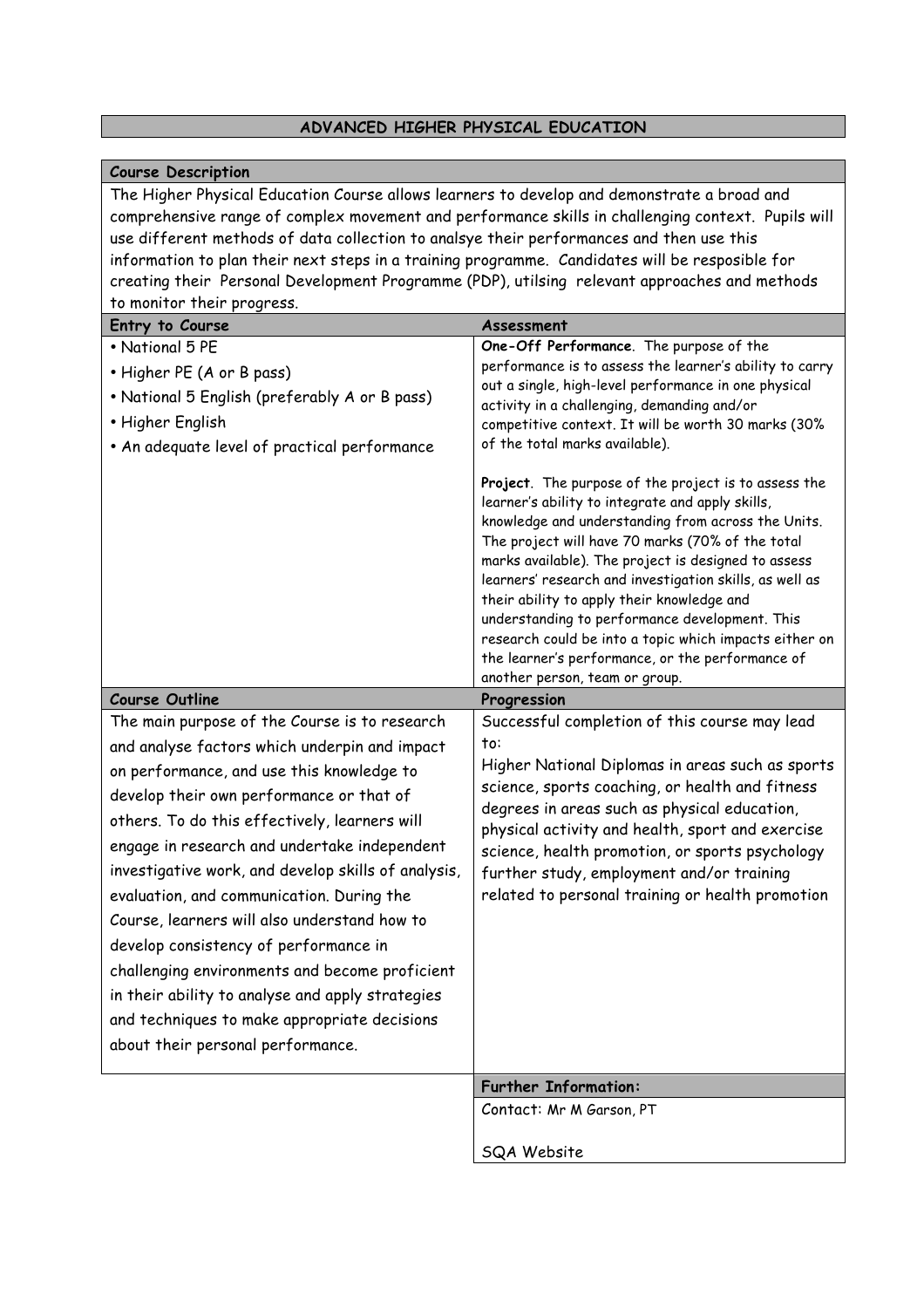# **MODERN LANGUAGES**

#### **NATIONAL 4/5 FRENCH/SPANISH**

#### **Course Description**

Pupils will continue to build on their knowledge of structures and vocabulary. They will study a wide range of topics and have the opportunity to progress at a pace suited to them. This year of study will pave the way for continued study of languages at Higher and beyond, but will also in itself, provide a solid grounding in language while embracing the themes of Health & Wellbeing, literacy and numeracy.

| Entry to Course                                                                                                                                                                                                                                                                                                                                                                                                                                                                                                                                                                                                                                                                                                                                                                                                                                                                                                 | Assessment                                                                                                                                                                                                                                                                                                                                                                                                                                                                                                                                                                |
|-----------------------------------------------------------------------------------------------------------------------------------------------------------------------------------------------------------------------------------------------------------------------------------------------------------------------------------------------------------------------------------------------------------------------------------------------------------------------------------------------------------------------------------------------------------------------------------------------------------------------------------------------------------------------------------------------------------------------------------------------------------------------------------------------------------------------------------------------------------------------------------------------------------------|---------------------------------------------------------------------------------------------------------------------------------------------------------------------------------------------------------------------------------------------------------------------------------------------------------------------------------------------------------------------------------------------------------------------------------------------------------------------------------------------------------------------------------------------------------------------------|
| Previous learning in S3 or before (level 2 or level<br>$3)$ .<br>It has to be noted noted that students can<br>embark on the course with little or no previous<br>experience of Spanish or French. However, hard-<br>work and commitment are required.                                                                                                                                                                                                                                                                                                                                                                                                                                                                                                                                                                                                                                                          | N5 Course Assessment:<br>· Final performance of talking, assessed and recorded<br>internally - 30 marks - scaled marks 30 = 25%<br>• Reading - 30 marks - scaled marks 30 = 25%<br>· Directed Writing - 20 marks - scaled marks 15 =<br>12.5%<br>• Listening - 20 marks - scaled marks 30 = 25%<br>• Assignment - Writing (completed in class and<br>submitted to the SQA for external marking) - 20<br>marks - scaled marks 15 = 12.5%<br>All assessment at N4 is pass/fail and includes the<br>Understanding Language, Using Language units and an<br>Added Value Unit. |
| <b>Course Outline</b>                                                                                                                                                                                                                                                                                                                                                                                                                                                                                                                                                                                                                                                                                                                                                                                                                                                                                           | Progression                                                                                                                                                                                                                                                                                                                                                                                                                                                                                                                                                               |
| The four main contexts of study are society, culture,<br>learning and employability. Learners will study a<br>variety of topics and have a wide choice of materials<br>to develop knowledge and understanding of language<br>and their skills for life and work.<br>Understanding Language<br>The purpose of this Unit is to provide learners with<br>the opportunity to develop reading and listening skills<br>in the modern language, and to develop their<br>knowledge and understanding of detailed language in<br>the contexts of society, learning, employability, and<br>culture.<br><b>Using Language</b><br>The purpose of this Unit is to provide learners with<br>the opportunity to develop talking and writing skills in<br>the modern language, and to develop their knowledge<br>and understanding of detailed language in the<br>contexts of society, learning, employability, and<br>culture. | This course or its units may provide progression to:<br>Other qualifications in Modern Languages or<br>$\bullet$<br>related areas.<br>Further study, employment or training.                                                                                                                                                                                                                                                                                                                                                                                              |
|                                                                                                                                                                                                                                                                                                                                                                                                                                                                                                                                                                                                                                                                                                                                                                                                                                                                                                                 | <b>Further Information:</b>                                                                                                                                                                                                                                                                                                                                                                                                                                                                                                                                               |
|                                                                                                                                                                                                                                                                                                                                                                                                                                                                                                                                                                                                                                                                                                                                                                                                                                                                                                                 | Contact: Mr B Pesci, PT                                                                                                                                                                                                                                                                                                                                                                                                                                                                                                                                                   |
|                                                                                                                                                                                                                                                                                                                                                                                                                                                                                                                                                                                                                                                                                                                                                                                                                                                                                                                 | SQA Website                                                                                                                                                                                                                                                                                                                                                                                                                                                                                                                                                               |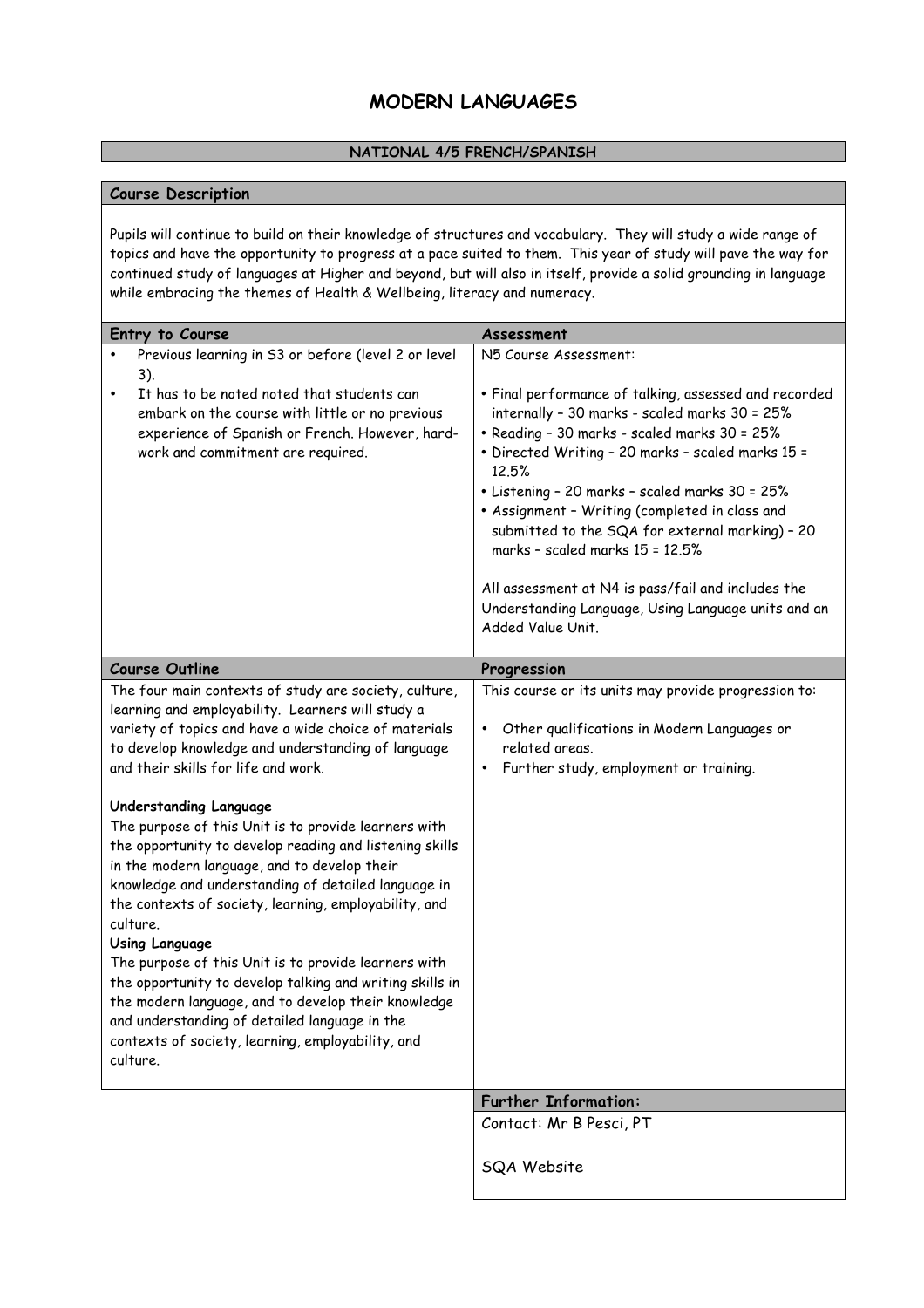# **HIGHER FRENCH/SPANISH**

| <b>Course Description</b>                                                                                                                                                                                                                                                                                                                                                                                                                                                                                                                                                          |                                                                                                                                                                                                                                                                                                                                                                                                                                                                                                                                                                                                                                                                                                                                                                                                                                                                                        |  |
|------------------------------------------------------------------------------------------------------------------------------------------------------------------------------------------------------------------------------------------------------------------------------------------------------------------------------------------------------------------------------------------------------------------------------------------------------------------------------------------------------------------------------------------------------------------------------------|----------------------------------------------------------------------------------------------------------------------------------------------------------------------------------------------------------------------------------------------------------------------------------------------------------------------------------------------------------------------------------------------------------------------------------------------------------------------------------------------------------------------------------------------------------------------------------------------------------------------------------------------------------------------------------------------------------------------------------------------------------------------------------------------------------------------------------------------------------------------------------------|--|
| Higher Modern Languages Courses enable learners to read, listen, talk and write in a modern language, and to<br>understand and use a modern language. Learners also develop language skills of translation, and apply knowledge<br>and understanding of a modern language.                                                                                                                                                                                                                                                                                                         |                                                                                                                                                                                                                                                                                                                                                                                                                                                                                                                                                                                                                                                                                                                                                                                                                                                                                        |  |
| Entry to Course                                                                                                                                                                                                                                                                                                                                                                                                                                                                                                                                                                    | Assessment                                                                                                                                                                                                                                                                                                                                                                                                                                                                                                                                                                                                                                                                                                                                                                                                                                                                             |  |
| National 5 in French/German (preferably A or B<br>pass)                                                                                                                                                                                                                                                                                                                                                                                                                                                                                                                            | Higher course assessment:<br>• Paper 1: reading & writing (40 marks)<br>• Paper 2: listening & writing (30marks)<br>• Performance: talking (30 marks)<br>Total marks 100 marks<br>It must be noted that changes to the Spanish and<br>French Higher courses will operate next year<br>(2018-19 session):<br>The current course assessment approach requires<br>candidates to complete internally assessed National<br>Units. These units have been withdrawn. Removing<br>unit assessments means that the SQA needs to<br>strengthen the course assessments to ensure that<br>the full content of the course is evaluated.<br>Next year, it is anticipated that the SQA will make<br>one or more of the following changes to the course<br>assessment:<br>• Extend the existing question paper<br>• Introduce a new question paper component<br>· Introduce a new coursework component |  |
| <b>Course Outline</b>                                                                                                                                                                                                                                                                                                                                                                                                                                                                                                                                                              | Progression                                                                                                                                                                                                                                                                                                                                                                                                                                                                                                                                                                                                                                                                                                                                                                                                                                                                            |  |
| The Course aims to enable learners to develop the<br>ability to:<br>• Read, listen, talk and write in a modern language.<br>• Understand and use a modern language.<br>• Develop the language skills of translation<br>• Apply knowledge and understanding of a modern<br>language.<br>The Course contributes towards the development of<br>literacy skills by providing learners with opportunities<br>to read, listen, talk and write in a modern language,<br>and to reflect on how this relates to English and<br>develop higher-order thinking skills used in<br>translation. | Successful completion of this course may lead to:<br>Degree/HND/HNC<br>Further study, employment and/or training.<br>٠                                                                                                                                                                                                                                                                                                                                                                                                                                                                                                                                                                                                                                                                                                                                                                 |  |
|                                                                                                                                                                                                                                                                                                                                                                                                                                                                                                                                                                                    | <b>Further Information:</b>                                                                                                                                                                                                                                                                                                                                                                                                                                                                                                                                                                                                                                                                                                                                                                                                                                                            |  |
|                                                                                                                                                                                                                                                                                                                                                                                                                                                                                                                                                                                    | Contact: Mr B Pesci, PT                                                                                                                                                                                                                                                                                                                                                                                                                                                                                                                                                                                                                                                                                                                                                                                                                                                                |  |
|                                                                                                                                                                                                                                                                                                                                                                                                                                                                                                                                                                                    | SQA Website                                                                                                                                                                                                                                                                                                                                                                                                                                                                                                                                                                                                                                                                                                                                                                                                                                                                            |  |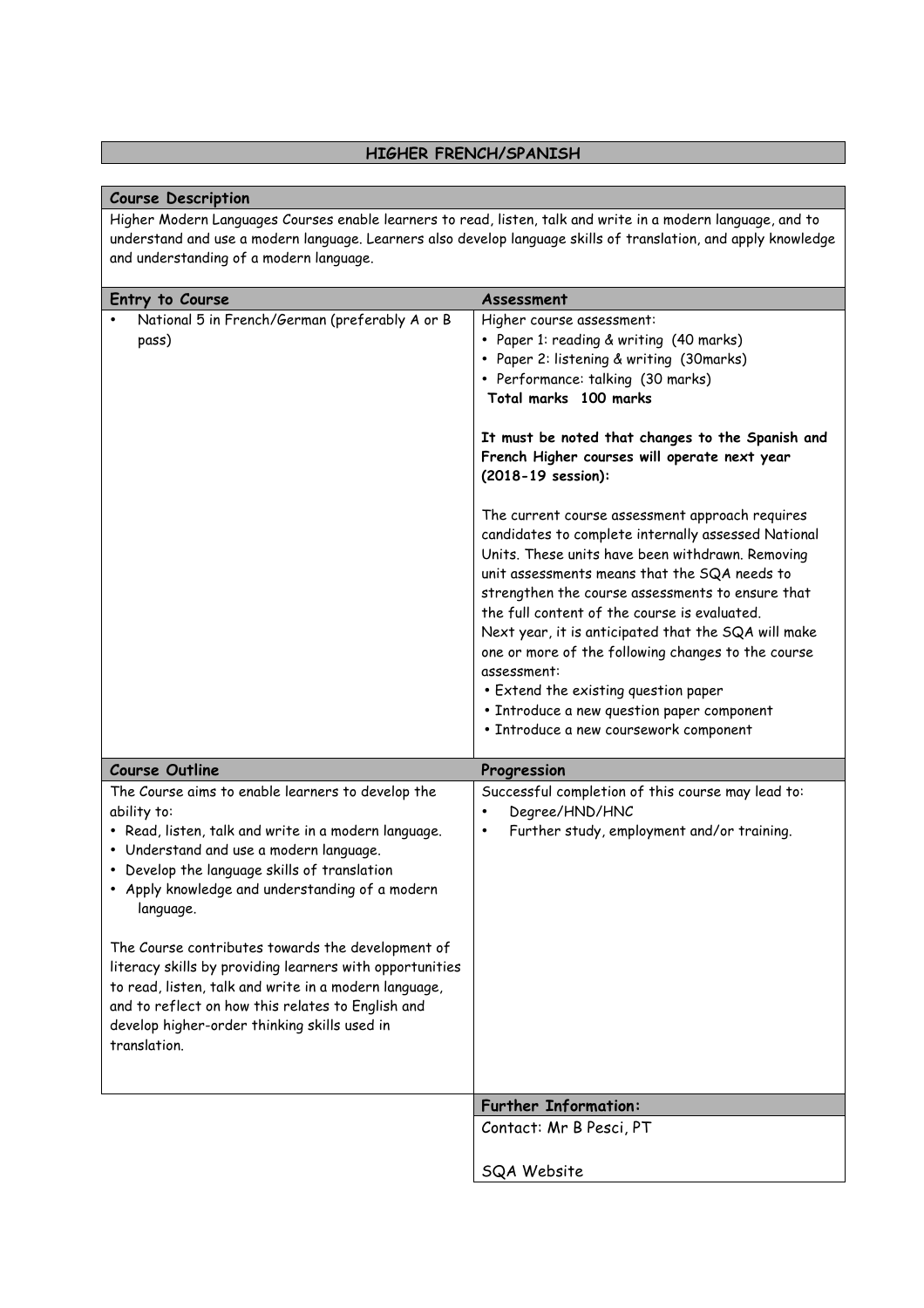# **ADVANCED HIGHER FRENCH**

| <b>Course Description</b>                                                                                                                                                                                                                                                                                                                                                                                                                                                                                                                                                                                                                                                                         |                                                                                                                                                                                                                                                     |  |
|---------------------------------------------------------------------------------------------------------------------------------------------------------------------------------------------------------------------------------------------------------------------------------------------------------------------------------------------------------------------------------------------------------------------------------------------------------------------------------------------------------------------------------------------------------------------------------------------------------------------------------------------------------------------------------------------------|-----------------------------------------------------------------------------------------------------------------------------------------------------------------------------------------------------------------------------------------------------|--|
| The study of a modern language is vital to success in disciplines such as business, marketing,<br>financial sectors, law, media, the arts, sport, and travel and tourism. Statistics prove that having a<br>level of competence in a language enhances employment prospects both at home and abroad<br>(particularly given that we live in a multilingual global context). It is worth noting that over 90% of<br>people who work in a world business context do not speak English as their first language.                                                                                                                                                                                       |                                                                                                                                                                                                                                                     |  |
| Entry to Course                                                                                                                                                                                                                                                                                                                                                                                                                                                                                                                                                                                                                                                                                   | Assessment                                                                                                                                                                                                                                          |  |
| Higher Grade in French                                                                                                                                                                                                                                                                                                                                                                                                                                                                                                                                                                                                                                                                            | Pupils are internally assessed in<br>Speaking/Writing/Listening and Reading<br>External Assessment:<br>• Speaking worth 25% (external assessor)<br>• Folio (essay) worth 15%<br>• Listening worth 15%<br>• Reading worth 25%<br>• Writing worth 20% |  |
| <b>Course Outline</b>                                                                                                                                                                                                                                                                                                                                                                                                                                                                                                                                                                                                                                                                             | Progression                                                                                                                                                                                                                                         |  |
| Advanced Higher Modern Languages Courses<br>develop advanced skills of reading, listening,<br>talking and writing, in order to understand and<br>use a modern language. Learners also develop<br>advanced language skills of translation, and apply<br>knowledge and understanding of a modern<br>language to a range of contexts:<br>Context(s)/topics studied:<br>Marriage/partnership/Marriage for all<br>Becoming an adult/"cutting the cord"<br>Living in a multi-cultural society/Immigration<br>and racism<br>Importance of language learning in education<br>Jobs/planning for the future/telework<br>Social issues (Poverty & unemployment)<br>European issues<br>Environmental problems | Successful completion of this course may lead<br>to:<br>Degree/HND/HNC<br>٠<br>Employment in arts, social science and<br>٠<br>religion; hospitality, catering and tourism;<br>languages; law etc.                                                   |  |
| <b>Extended Reading and viewing</b><br>Extended<br>reading/viewing<br>provides<br>the<br>opportunity to extend your linguistic experience<br>through literary texts, with or without the<br>related videos or films. Students must write<br>one essay of 1500 words.                                                                                                                                                                                                                                                                                                                                                                                                                              |                                                                                                                                                                                                                                                     |  |
|                                                                                                                                                                                                                                                                                                                                                                                                                                                                                                                                                                                                                                                                                                   | <b>Further Information:</b>                                                                                                                                                                                                                         |  |
|                                                                                                                                                                                                                                                                                                                                                                                                                                                                                                                                                                                                                                                                                                   | Contact: Mr B Pesci                                                                                                                                                                                                                                 |  |
|                                                                                                                                                                                                                                                                                                                                                                                                                                                                                                                                                                                                                                                                                                   | SQA Website                                                                                                                                                                                                                                         |  |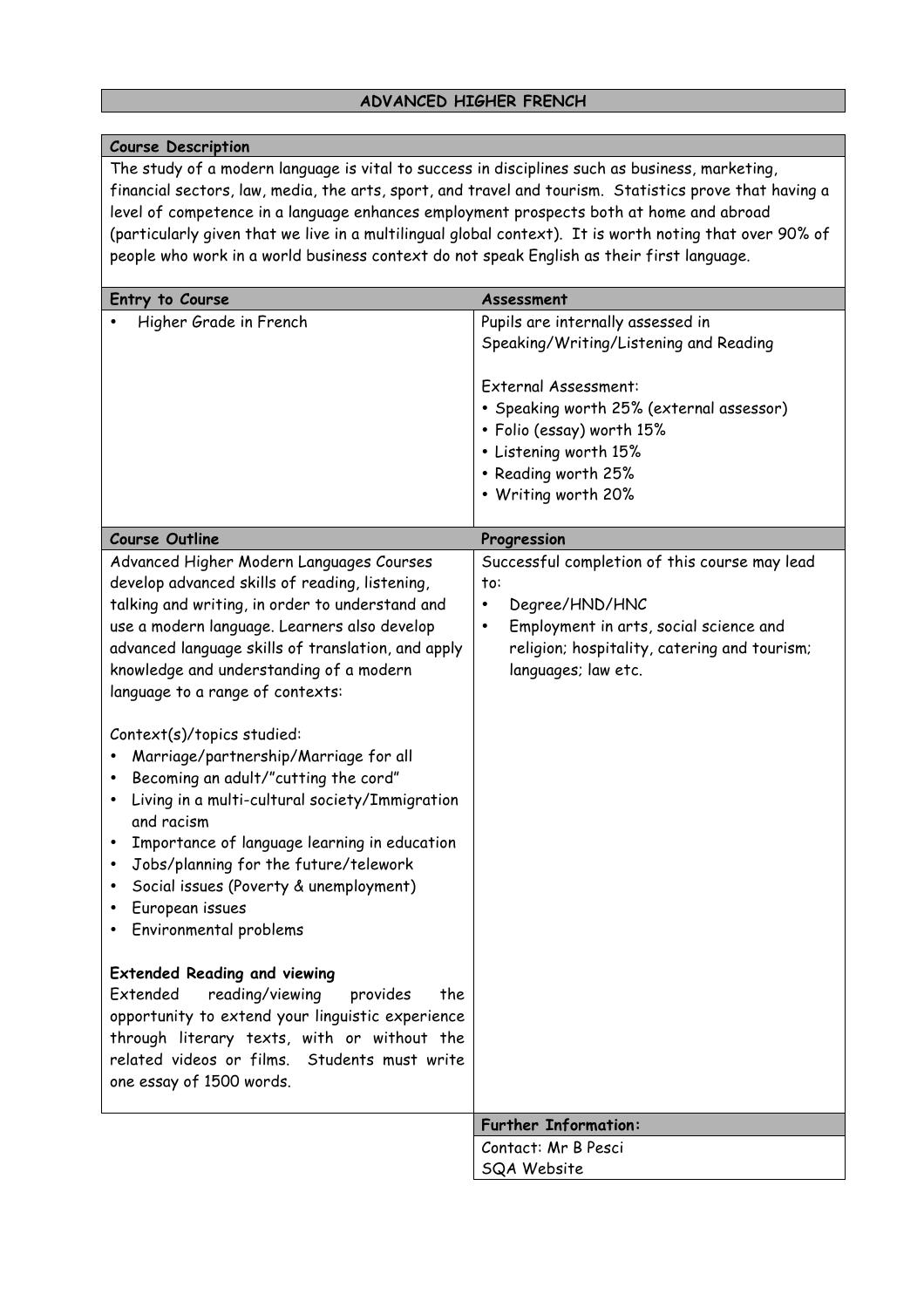# **SCIENCES**

# **NATIONAL 5 BIOLOGY**

| <b>Course Description</b>                                                                                                                                                                                                                                                                                                                                                                                                                                                                                                                                                         |                                                                                                                                                                                           |  |
|-----------------------------------------------------------------------------------------------------------------------------------------------------------------------------------------------------------------------------------------------------------------------------------------------------------------------------------------------------------------------------------------------------------------------------------------------------------------------------------------------------------------------------------------------------------------------------------|-------------------------------------------------------------------------------------------------------------------------------------------------------------------------------------------|--|
| The purpose of the National 5 course in Biology is to develop all learners' interest and enthusiasm<br>for the subject within a wide range of contexts. Skills including scientific inquiry and investigation<br>are developed throughout the course, using an applied biological approach. The aim of the course is<br>to enable learners to become scientifically literate within the field of biological science.                                                                                                                                                              |                                                                                                                                                                                           |  |
| Entry to Course                                                                                                                                                                                                                                                                                                                                                                                                                                                                                                                                                                   | Assessment                                                                                                                                                                                |  |
| Successful completion of the S3 Biology<br>course to the equivalent of National 4 level.<br>Successful completion of N4 Science on<br>discussion with PT and Class teacher.                                                                                                                                                                                                                                                                                                                                                                                                       | Assignment<br>SQA exam                                                                                                                                                                    |  |
| <b>Course Outline</b>                                                                                                                                                                                                                                                                                                                                                                                                                                                                                                                                                             | Progression                                                                                                                                                                               |  |
| The course has three mandatory units;<br>Cell Biology<br>Cell structure, transport across membranes,<br>DNA and protein synthesis, enzymes, genetic<br>engineering and respiration.<br>Multicellular Organisms<br>Cells, tissues, organs, stem cells, cell division,<br>control and communication, reproduction,<br>variation and inheritance, transport and<br>exchange systems.<br>Life on Earth<br>Photosynthesis, biodiversity, energy flow in<br>ecosystems, sampling techniques, measurement<br>of biotic and abiotic factors, adaptation, natural<br>selection, evolution. | A qualification in Biology at National 5 may<br>provide progression to:<br>1. Higher Biology/Higher Human Biology<br>2. Entry to further education<br>3. Related employment and training. |  |
|                                                                                                                                                                                                                                                                                                                                                                                                                                                                                                                                                                                   | <b>Further Information:</b>                                                                                                                                                               |  |
|                                                                                                                                                                                                                                                                                                                                                                                                                                                                                                                                                                                   | Contact: Dr E Johnston, PT                                                                                                                                                                |  |
|                                                                                                                                                                                                                                                                                                                                                                                                                                                                                                                                                                                   | SQA Website                                                                                                                                                                               |  |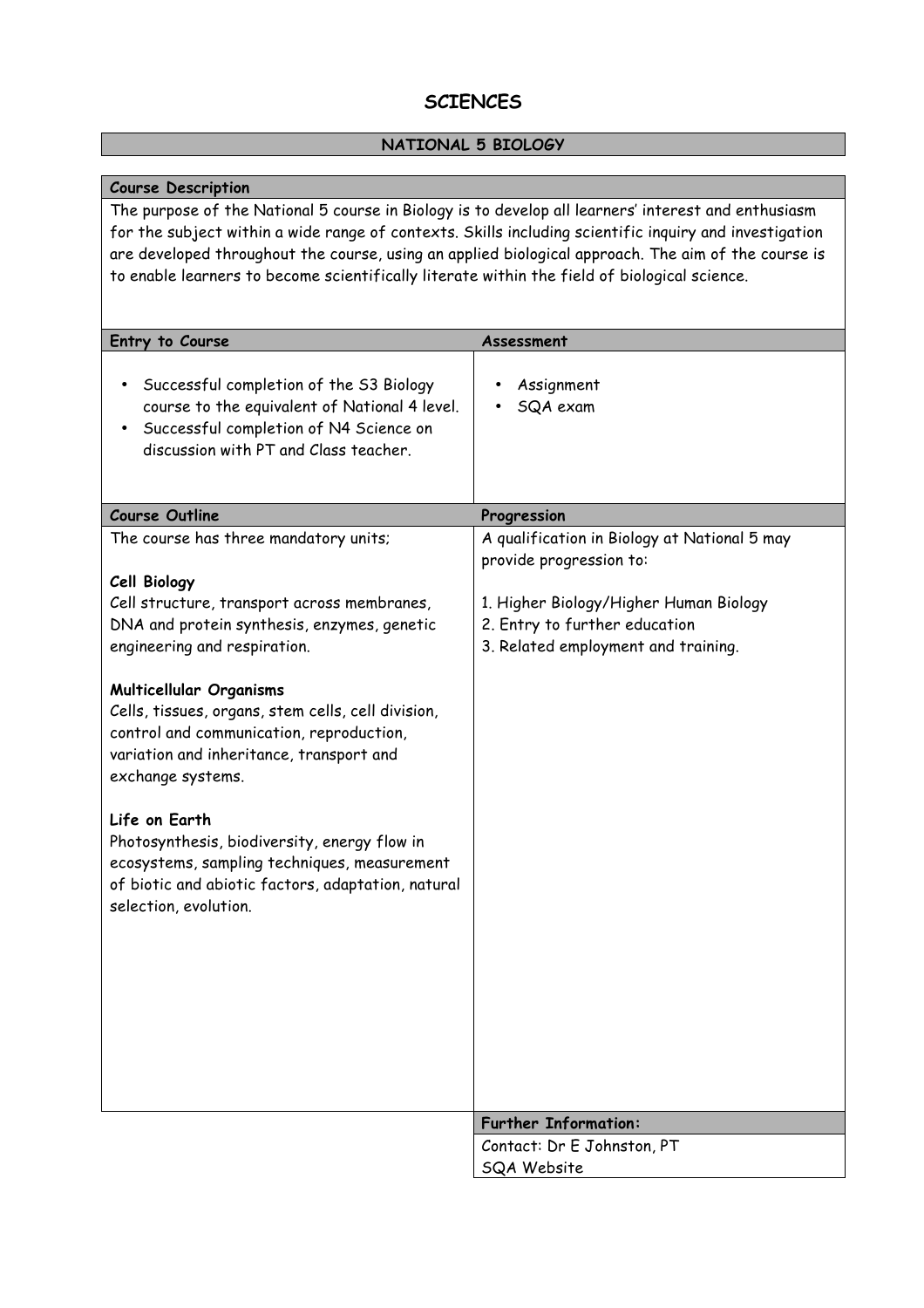| <b>Course Description</b>                                                                                                                                                                                                                                                                                                                                                                                                                                                                                                                                                                                                                                                |                                                                                                                                                                                                                                                                                 |  |
|--------------------------------------------------------------------------------------------------------------------------------------------------------------------------------------------------------------------------------------------------------------------------------------------------------------------------------------------------------------------------------------------------------------------------------------------------------------------------------------------------------------------------------------------------------------------------------------------------------------------------------------------------------------------------|---------------------------------------------------------------------------------------------------------------------------------------------------------------------------------------------------------------------------------------------------------------------------------|--|
| The Higher Biology Course offers a broad and up-to-date selection of concepts and ideas relevant<br>to the central position of life science within our society. Learners develop deeper understanding of<br>the underlying themes of biology - evolution and adaptation; structure and function; genotype and<br>niche – and the scale of topics ranges from molecular through to whole organism and beyond.                                                                                                                                                                                                                                                             |                                                                                                                                                                                                                                                                                 |  |
| Entry to Course                                                                                                                                                                                                                                                                                                                                                                                                                                                                                                                                                                                                                                                          | Assessment                                                                                                                                                                                                                                                                      |  |
| • National 5 Biology at grade A or B<br>• National 5 Biology grade C on discussion with<br>PT and Class teacher                                                                                                                                                                                                                                                                                                                                                                                                                                                                                                                                                          | • Assignment<br>• SQA Exam                                                                                                                                                                                                                                                      |  |
| <b>Course Outline</b>                                                                                                                                                                                                                                                                                                                                                                                                                                                                                                                                                                                                                                                    | Progression                                                                                                                                                                                                                                                                     |  |
| Biology: DNA and the Genome<br>This Unit explores the molecular basis of evolution<br>and biodiversity, while the unity of life is emphasised<br>in the study of gene expression. This approach<br>enables the development of both analytical thinking<br>and problem solving skills in context. An<br>understanding of gene expression, at the cellular<br>level, leads to the study of differentiation in<br>organisms. In addition, the Unit covers the evolution<br>and structure of the genome and genomics, including<br>personal genomics.                                                                                                                        | Successful completion of this course may lead<br>to:<br><b>AH Biology</b><br>٠<br>Degree/HND/HNC<br>Employment in land, animals and<br>$\bullet$<br>environment; health and medicine;<br>manufacturing industries; science and<br>mathematics; sports and leisure;<br>dentistry |  |
| <b>Biology: Metabolism and Survival</b><br>The Unit covers the key areas of metabolisms as<br>essential for life, maintaining metabolism, and<br>metabolism in microorganisms. Analytical thinking and<br>problem solving skills will be developed in context,<br>through investigation of how cellular respiration is<br>fundamental to metabolism and by examining the<br>stages of respiration. In whole organisms, it considers<br>adaptations for the maintenance of metabolism for<br>survival. It examines the importance of the<br>manipulation of metabolism in microorganisms, both in<br>the laboratory and in industry, including ethical<br>considerations. |                                                                                                                                                                                                                                                                                 |  |
| Biology: Sustainability and Interdependence<br>The Unit covers the key areas of the science of food<br>production, interrelationships and dependence, and<br>biodiversity. Analytical thinking and problem solving<br>skills will be developed contextually within these<br>topics. The importance of plant productivity and the<br>manipulation of genetic diversity to maintain food<br>security are emphasised. The Unit also covers<br>interrelationships and dependence, through symbiosis<br>and social behaviour. By studying biodiversity, the<br>Unit attempts to measure, catalogue, understand and<br>address the human impact, including mass extinction.    |                                                                                                                                                                                                                                                                                 |  |
|                                                                                                                                                                                                                                                                                                                                                                                                                                                                                                                                                                                                                                                                          | <b>Further Information:</b>                                                                                                                                                                                                                                                     |  |
|                                                                                                                                                                                                                                                                                                                                                                                                                                                                                                                                                                                                                                                                          | Dr E Johnston, PT                                                                                                                                                                                                                                                               |  |
|                                                                                                                                                                                                                                                                                                                                                                                                                                                                                                                                                                                                                                                                          | SQA Website                                                                                                                                                                                                                                                                     |  |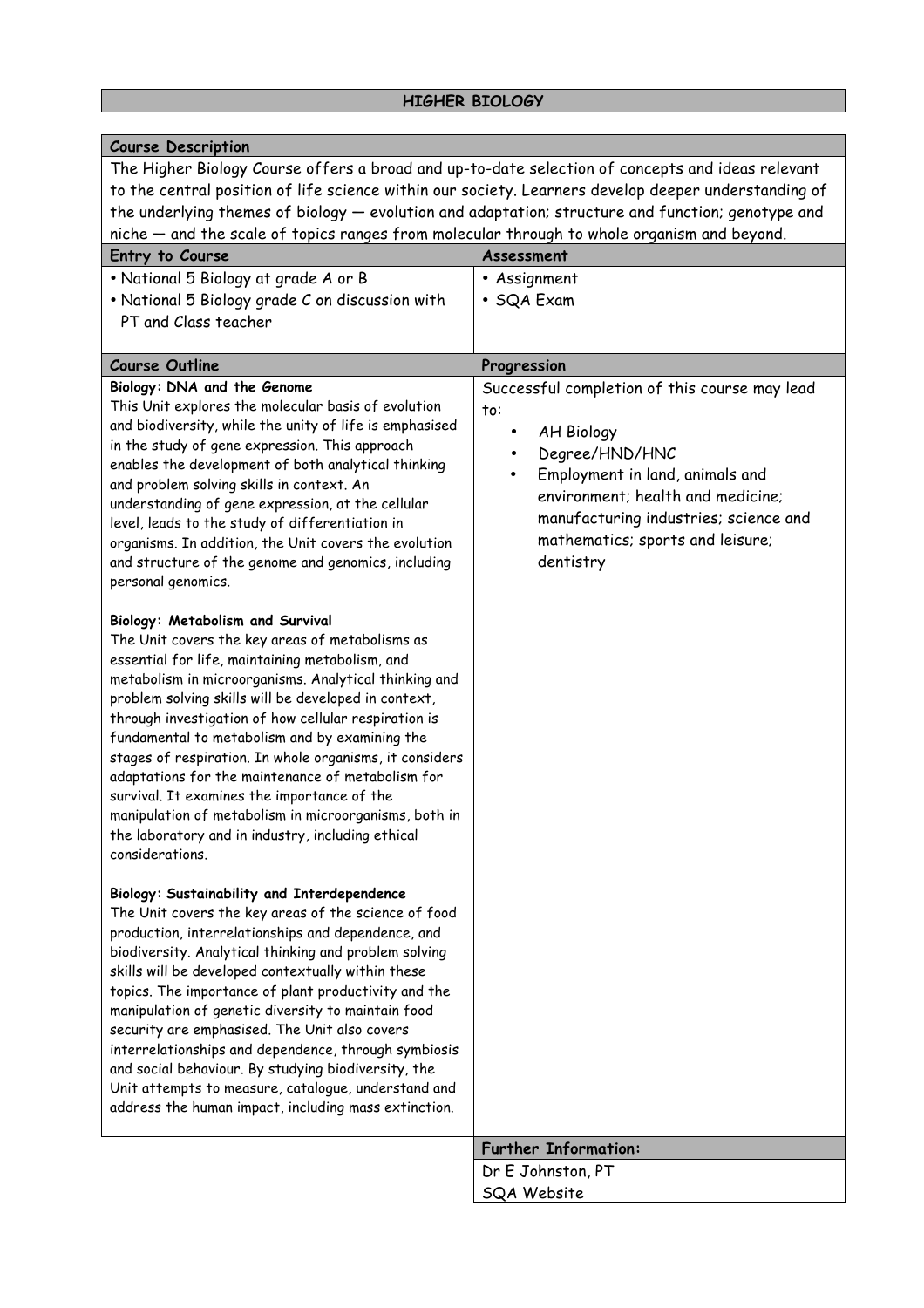# **ADVANCED HIGHER BIOLOGY**

| <b>Course Description</b>                                                                                                                                                                                                                                                                                                                                                                                                                                                                                                                                                                                                                                                                                                                                                       |                                            |
|---------------------------------------------------------------------------------------------------------------------------------------------------------------------------------------------------------------------------------------------------------------------------------------------------------------------------------------------------------------------------------------------------------------------------------------------------------------------------------------------------------------------------------------------------------------------------------------------------------------------------------------------------------------------------------------------------------------------------------------------------------------------------------|--------------------------------------------|
| Advanced Higher Biology covers a wide range of biological topics that build on concepts<br>developed in Higher Biology. The course content forms the basis for study in applied fields<br>of Biology and further study or employment in areas related to Biology. It also enables you to<br>develop understanding of the ways in which biological principles can be applied to the issues<br>facing the individual and society and fosters positive attitudes to others and the<br>environment. In addition, the course provides opportunities for you to improve your problem<br>solving and investigative skills and develop your practical abilities. This course is excellent<br>preparation for the demands of scientific degree courses.<br>Entry to Course<br>Assessment |                                            |
| • Higher Biology/Higher Human Biology at                                                                                                                                                                                                                                                                                                                                                                                                                                                                                                                                                                                                                                                                                                                                        | • End of Unit tests                        |
| Grade A or B                                                                                                                                                                                                                                                                                                                                                                                                                                                                                                                                                                                                                                                                                                                                                                    | • Assignment/Project                       |
| • Higher Biology/Higher Human Biology                                                                                                                                                                                                                                                                                                                                                                                                                                                                                                                                                                                                                                                                                                                                           | • SQA Exam                                 |
| Grade C on discussion with PT and Class                                                                                                                                                                                                                                                                                                                                                                                                                                                                                                                                                                                                                                                                                                                                         |                                            |
| Teacher                                                                                                                                                                                                                                                                                                                                                                                                                                                                                                                                                                                                                                                                                                                                                                         | Note - Subject to change for 2019-20       |
|                                                                                                                                                                                                                                                                                                                                                                                                                                                                                                                                                                                                                                                                                                                                                                                 |                                            |
| <b>Course Outline</b>                                                                                                                                                                                                                                                                                                                                                                                                                                                                                                                                                                                                                                                                                                                                                           | Progression                                |
| <b>Cells and Proteins</b>                                                                                                                                                                                                                                                                                                                                                                                                                                                                                                                                                                                                                                                                                                                                                       | Successful completion of this course may   |
| This unit builds on understanding of the genome<br>from Higher Biology and Higher Human Biology.                                                                                                                                                                                                                                                                                                                                                                                                                                                                                                                                                                                                                                                                                | lead to:                                   |
| Learners develop knowledge and understanding of                                                                                                                                                                                                                                                                                                                                                                                                                                                                                                                                                                                                                                                                                                                                 | • Degree/HND/HNC                           |
| proteomics, protein structure, binding and                                                                                                                                                                                                                                                                                                                                                                                                                                                                                                                                                                                                                                                                                                                                      | • Employment in land, animals and          |
| conformational change, membrane proteins,                                                                                                                                                                                                                                                                                                                                                                                                                                                                                                                                                                                                                                                                                                                                       | environment; health and medicine;          |
| detecting and amplifying a stimulus, communication                                                                                                                                                                                                                                                                                                                                                                                                                                                                                                                                                                                                                                                                                                                              | manufacturing industries; science and      |
| within multicellular organism and protein control                                                                                                                                                                                                                                                                                                                                                                                                                                                                                                                                                                                                                                                                                                                               | mathematics; sports and leisure; dentistry |
| of cell division. The study of protein is primarily a                                                                                                                                                                                                                                                                                                                                                                                                                                                                                                                                                                                                                                                                                                                           |                                            |
| laboratory based activity so the unit includes                                                                                                                                                                                                                                                                                                                                                                                                                                                                                                                                                                                                                                                                                                                                  |                                            |
| important laboratory techniques for biologists.                                                                                                                                                                                                                                                                                                                                                                                                                                                                                                                                                                                                                                                                                                                                 |                                            |
| <b>Organisms and Evolution</b>                                                                                                                                                                                                                                                                                                                                                                                                                                                                                                                                                                                                                                                                                                                                                  |                                            |
| This unit build on understanding of selection in the                                                                                                                                                                                                                                                                                                                                                                                                                                                                                                                                                                                                                                                                                                                            |                                            |
| context of evolution and immune response from                                                                                                                                                                                                                                                                                                                                                                                                                                                                                                                                                                                                                                                                                                                                   |                                            |
| Higher Biology and Higher Human Biology.                                                                                                                                                                                                                                                                                                                                                                                                                                                                                                                                                                                                                                                                                                                                        |                                            |
| Learners develop knowledge and understanding of                                                                                                                                                                                                                                                                                                                                                                                                                                                                                                                                                                                                                                                                                                                                 |                                            |
| evolution, variation and sexual reproduction, sex                                                                                                                                                                                                                                                                                                                                                                                                                                                                                                                                                                                                                                                                                                                               |                                            |
| and behaviour and parasitism. It covers the role                                                                                                                                                                                                                                                                                                                                                                                                                                                                                                                                                                                                                                                                                                                                |                                            |
| of sexual reproduction and parasitism in the<br>evolution of organisms. Biological variation is a                                                                                                                                                                                                                                                                                                                                                                                                                                                                                                                                                                                                                                                                               |                                            |
| central concept in this unit and is best observed in                                                                                                                                                                                                                                                                                                                                                                                                                                                                                                                                                                                                                                                                                                                            |                                            |
| the natural environment.                                                                                                                                                                                                                                                                                                                                                                                                                                                                                                                                                                                                                                                                                                                                                        |                                            |
|                                                                                                                                                                                                                                                                                                                                                                                                                                                                                                                                                                                                                                                                                                                                                                                 |                                            |
| <b>Investigative Biology</b><br>This unit builds on understanding of the scientific                                                                                                                                                                                                                                                                                                                                                                                                                                                                                                                                                                                                                                                                                             |                                            |
| method from Higher Biology/Human Biology.                                                                                                                                                                                                                                                                                                                                                                                                                                                                                                                                                                                                                                                                                                                                       |                                            |
| Learners will develop knowledge and understanding                                                                                                                                                                                                                                                                                                                                                                                                                                                                                                                                                                                                                                                                                                                               |                                            |
| of the principles and practice of investigative                                                                                                                                                                                                                                                                                                                                                                                                                                                                                                                                                                                                                                                                                                                                 |                                            |
| biology and its communication. The unit covers                                                                                                                                                                                                                                                                                                                                                                                                                                                                                                                                                                                                                                                                                                                                  |                                            |
| scientific principles and processes,                                                                                                                                                                                                                                                                                                                                                                                                                                                                                                                                                                                                                                                                                                                                            |                                            |
| experimentation and critical evaluation of                                                                                                                                                                                                                                                                                                                                                                                                                                                                                                                                                                                                                                                                                                                                      |                                            |
| biological research.                                                                                                                                                                                                                                                                                                                                                                                                                                                                                                                                                                                                                                                                                                                                                            | <b>Further Information:</b>                |
|                                                                                                                                                                                                                                                                                                                                                                                                                                                                                                                                                                                                                                                                                                                                                                                 | Dr E Johnston, PT                          |
|                                                                                                                                                                                                                                                                                                                                                                                                                                                                                                                                                                                                                                                                                                                                                                                 | <b>SQA Website</b>                         |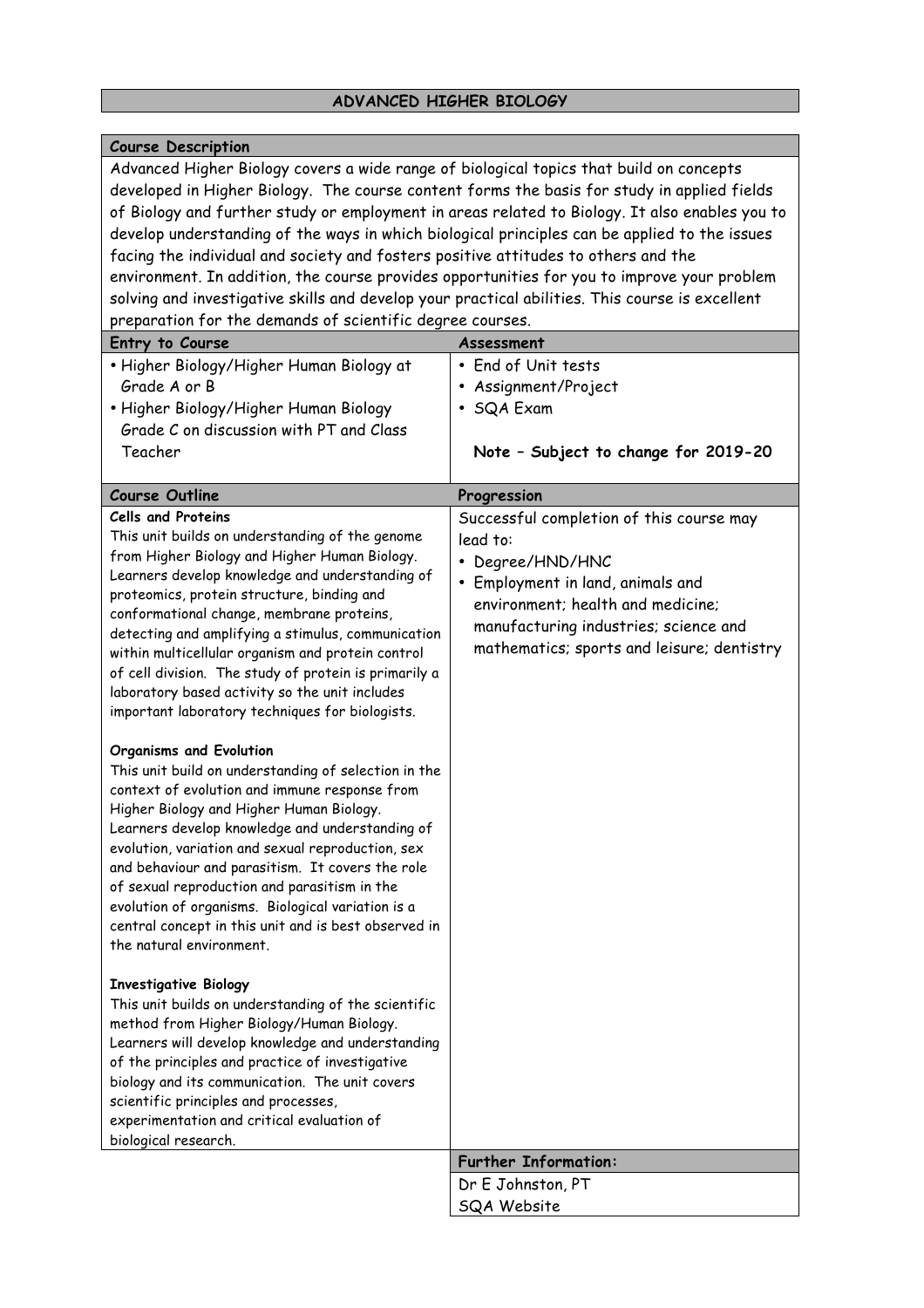### **HIGHER HUMAN BIOLOGY**

| <b>Course Description</b>                                                                                                                                                                                                                                                                                                                                                                                                                                                                                                                                                                                                                 |                                                         |
|-------------------------------------------------------------------------------------------------------------------------------------------------------------------------------------------------------------------------------------------------------------------------------------------------------------------------------------------------------------------------------------------------------------------------------------------------------------------------------------------------------------------------------------------------------------------------------------------------------------------------------------------|---------------------------------------------------------|
| This course develops learners' interest in and enthusiasm for human biology in a range of contexts.                                                                                                                                                                                                                                                                                                                                                                                                                                                                                                                                       |                                                         |
| Learners acquire a deeper understanding of cellular processes, physiological mechanisms, communication                                                                                                                                                                                                                                                                                                                                                                                                                                                                                                                                    |                                                         |
| between organisms, and the biology of populations as they apply to the human species.                                                                                                                                                                                                                                                                                                                                                                                                                                                                                                                                                     |                                                         |
| Entry to Course                                                                                                                                                                                                                                                                                                                                                                                                                                                                                                                                                                                                                           | Assessment                                              |
| · National 5 Biology at grade A or B                                                                                                                                                                                                                                                                                                                                                                                                                                                                                                                                                                                                      | • Assignment                                            |
| • National 5 Biology at grade C on discussion with PT                                                                                                                                                                                                                                                                                                                                                                                                                                                                                                                                                                                     | • SQA Exam                                              |
| and Class teacher                                                                                                                                                                                                                                                                                                                                                                                                                                                                                                                                                                                                                         |                                                         |
| <b>Course Outline</b>                                                                                                                                                                                                                                                                                                                                                                                                                                                                                                                                                                                                                     | Progression                                             |
| Human Biology: Human Cells                                                                                                                                                                                                                                                                                                                                                                                                                                                                                                                                                                                                                | Successful completion of this course may lead           |
| Stem cells, differentiation in somatic and germline                                                                                                                                                                                                                                                                                                                                                                                                                                                                                                                                                                                       | to:                                                     |
| cells, and the research and therapeutic value of                                                                                                                                                                                                                                                                                                                                                                                                                                                                                                                                                                                          |                                                         |
| stem cells and cancer cells. Division and                                                                                                                                                                                                                                                                                                                                                                                                                                                                                                                                                                                                 | Advanced Higher Biology<br>٠                            |
| differentiation in human cells, structure and                                                                                                                                                                                                                                                                                                                                                                                                                                                                                                                                                                                             | Other qualifications in Biology or related<br>$\bullet$ |
| function of DNA, gene expression and the genome.                                                                                                                                                                                                                                                                                                                                                                                                                                                                                                                                                                                          | areas                                                   |
| Analytical thinking and problem solving skills will be                                                                                                                                                                                                                                                                                                                                                                                                                                                                                                                                                                                    | Further study, employment and/or training<br>$\bullet$  |
| developed in context, through investigation of DNA,                                                                                                                                                                                                                                                                                                                                                                                                                                                                                                                                                                                       | in nursing, midwifery and paramedic                     |
| the expression of the genotype, and protein                                                                                                                                                                                                                                                                                                                                                                                                                                                                                                                                                                                               |                                                         |
| production, which allows study of mutations and                                                                                                                                                                                                                                                                                                                                                                                                                                                                                                                                                                                           |                                                         |
| genetic disorders. DNA technology is covered,<br>including sequencing and medical and forensic                                                                                                                                                                                                                                                                                                                                                                                                                                                                                                                                            |                                                         |
| applications. Metabolic pathways and their control,                                                                                                                                                                                                                                                                                                                                                                                                                                                                                                                                                                                       |                                                         |
| through enzymes, with emphasis on cellular                                                                                                                                                                                                                                                                                                                                                                                                                                                                                                                                                                                                |                                                         |
| respiration and the role of ATP.                                                                                                                                                                                                                                                                                                                                                                                                                                                                                                                                                                                                          |                                                         |
|                                                                                                                                                                                                                                                                                                                                                                                                                                                                                                                                                                                                                                           |                                                         |
| Human Biology: Physiology and Health<br>Reproduction covers hormonal control and the<br>biology of controlling fertility, including fertile<br>periods, treatments for infertility, contraception,<br>antenatal care and post-natal screening. The<br>Cardiovascular system, relevant tissues and<br>circulation and the pathology of cardiovascular<br>disease, including the impact on society and personal<br>lifestyle.<br>Human Biology: Neurobiology and Communication<br>The nervous system and communication and social<br>behaviour. The approach is more on function than<br>structure, and covers neural communication and the |                                                         |
| links between neurotransmitters and behaviour,<br>while considering personal and social citizenship.                                                                                                                                                                                                                                                                                                                                                                                                                                                                                                                                      |                                                         |
| Human Biology: Immunology and Public Health<br>The immune system and infectious diseases and<br>immunity. This Unit details the immune system's role<br>through allergic and defence responses. The Unit<br>emphasises the control of infectious diseases and<br>the principles of active immunisation and<br>vaccination.                                                                                                                                                                                                                                                                                                                |                                                         |
|                                                                                                                                                                                                                                                                                                                                                                                                                                                                                                                                                                                                                                           | <b>Further Information:</b>                             |
|                                                                                                                                                                                                                                                                                                                                                                                                                                                                                                                                                                                                                                           | Dr E Johnston, PT                                       |
|                                                                                                                                                                                                                                                                                                                                                                                                                                                                                                                                                                                                                                           | SQA Website                                             |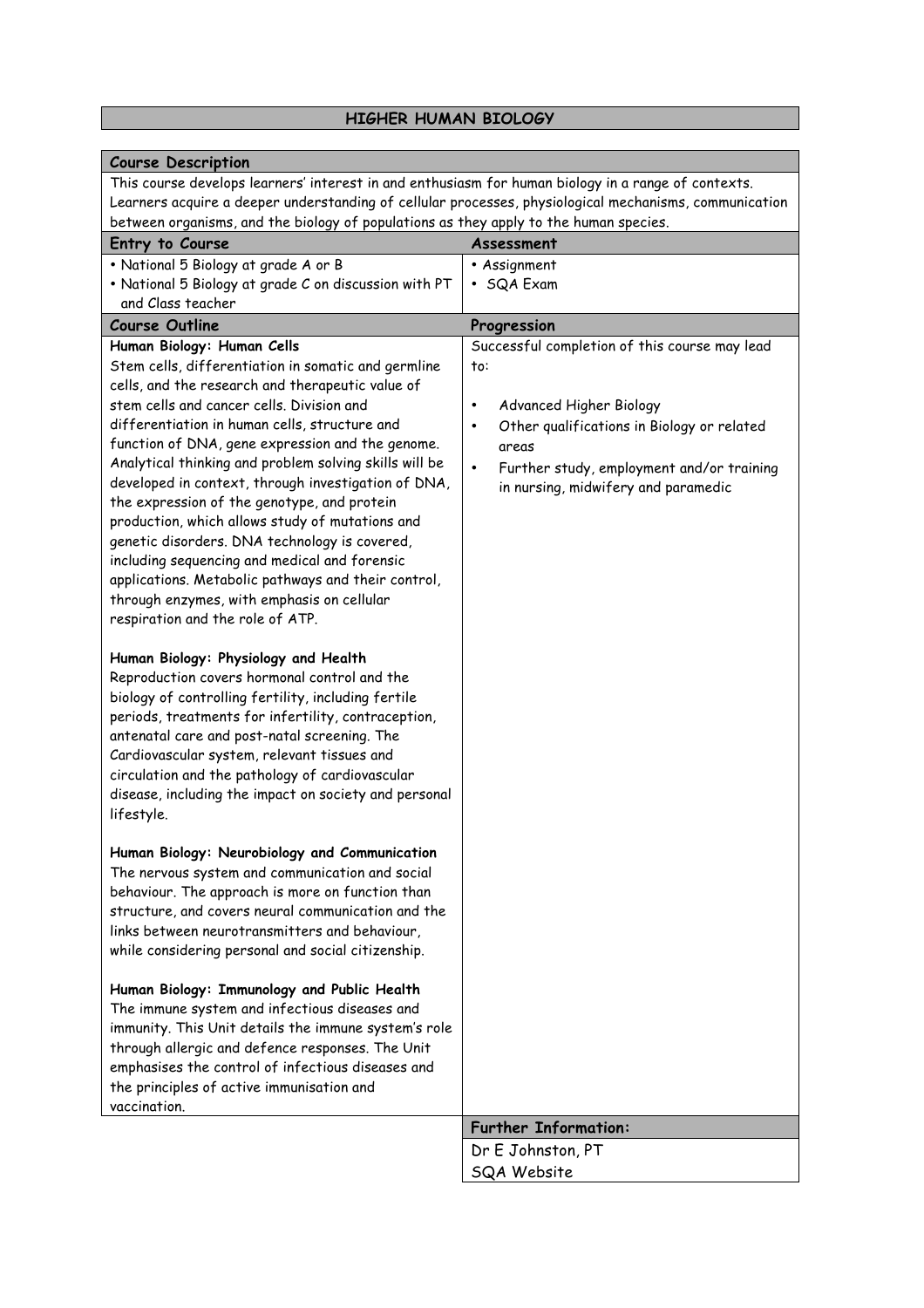# **NATIONAL 5 CHEMISTRY**

| <b>Course Description</b>                                                                                                                                                                                                                                                                                                                                                                                                                                                                                                                                 |                                                                                                                                                |
|-----------------------------------------------------------------------------------------------------------------------------------------------------------------------------------------------------------------------------------------------------------------------------------------------------------------------------------------------------------------------------------------------------------------------------------------------------------------------------------------------------------------------------------------------------------|------------------------------------------------------------------------------------------------------------------------------------------------|
| The purpose of the National 5 course in chemistry is to develop all learners' curiosity, interest and<br>enthusiasm for the subject through a wide range of contexts. The key skills of scientific inquiry<br>and investigation are integrated and developed throughout the course. The relevance of chemistry<br>is highlighted by the study of applications of chemical science in everyday life.<br>Entry to Course<br>· Successful completion of S3 Chemistry course<br>to equivalent of National 4 Level<br>· Successful completion of N4 Science on | Assessment<br>• Assignment<br>· SQA exam at end of course                                                                                      |
| discussion with PT and Class teacher.                                                                                                                                                                                                                                                                                                                                                                                                                                                                                                                     |                                                                                                                                                |
| <b>Course Outline</b>                                                                                                                                                                                                                                                                                                                                                                                                                                                                                                                                     | Progression                                                                                                                                    |
| <b>Chemical Changes and Structures</b><br>Rates of reaction, neutralisation reactions,<br>balancing chemical equations, concept of the<br>'mole', chemical formulae and chemical bonding.<br>Nature's Chemistry<br>Cycloalkanes, branched chained alkanes and<br>alkenes, straight chain alcohols and carboxylic<br>acids, energy from fuels.<br>Chemistry in Society<br>Bonding, reactions, uses of metals, plastics,<br>fertiliser manufacture, nuclear radiation,<br>monitoring the environment.                                                       | A qualification in National 5 chemistry may<br>provide progression to:<br>Higher Chemistry<br>Further education<br>Related employment/training |
|                                                                                                                                                                                                                                                                                                                                                                                                                                                                                                                                                           | <b>Further Information:</b>                                                                                                                    |
|                                                                                                                                                                                                                                                                                                                                                                                                                                                                                                                                                           | Dr E Johnston, PT                                                                                                                              |
|                                                                                                                                                                                                                                                                                                                                                                                                                                                                                                                                                           | <b>SQA Website</b>                                                                                                                             |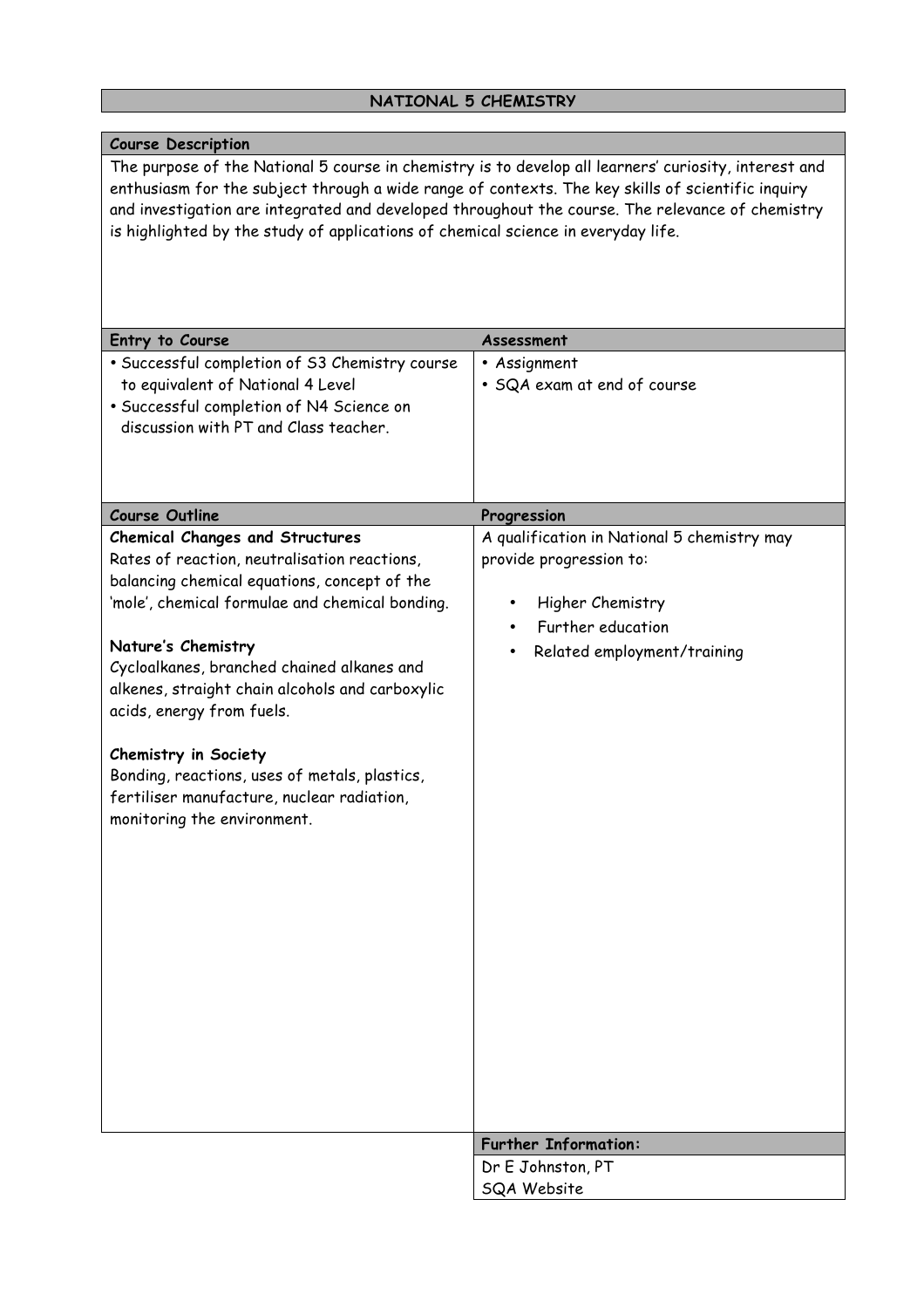#### **Course Description** The Higher Chemistry Course develops learners' curiosity, interest and enthusiasm for chemistry in a range of contexts. The skills of scientific inquiry and investigation are developed throughout the Course, and the relevance of chemistry is highlighted by the study of the applications of chemistry in everyday contexts. **Entry to Course Assessment** • National 5 Chemistry at Grade A or B • National 5 Chemistry at Grade C on discussion with PT and Class teacher • Assignment • SQA exam **Course Outline Progression Chemical Changes and Structure**  periodic trends, recognising underlying patterns and principles. Investigation into collision theory and the use of catalysts. Exploring the concept of electro- negativity and intra-molecular & intermolecular forces. The connection between bonding and a material's physical properties is investigated. Oxidation, reduction and redox is looked at, including oxidising and reducing agents. **Researching Chemistry** Development of key investigative skills and use of common chemistry apparatus and techniques. Using scientific literacy skills, learners will communicate results and conclusions, leading in to the assignment. **Nature's Chemistry**  Organic chemistry within the context of the chemistry of food and the chemistry of everyday consumer products, soaps, detergents, fragrances and skincare. The relationship between the structure of organic compounds, their physical and chemical properties and their uses are investigated. Key functional groups and types of organic reaction are covered. **Chemistry in Society** The principles of physical chemistry which allow a chemical process to be taken from the researcher's bench through to industrial production. Calculating quantities of reagents and products, Controlling reaction rates and percentage yield and the atom economy of processes. Develop skills to manipulate dynamic equilibria and predict enthalpy changes. The course is particularly suitable for students wishing to: • Study AH Chemistry • Continue to study chemistry or a course in which chemistry is a major component of the course, eg. medicine, chemical engineering or environment and health services. • The course will also be of benefit to those aiming for direct entry to chemistry related employment. **Further Information:** Dr E Johnston, PT

SQA Website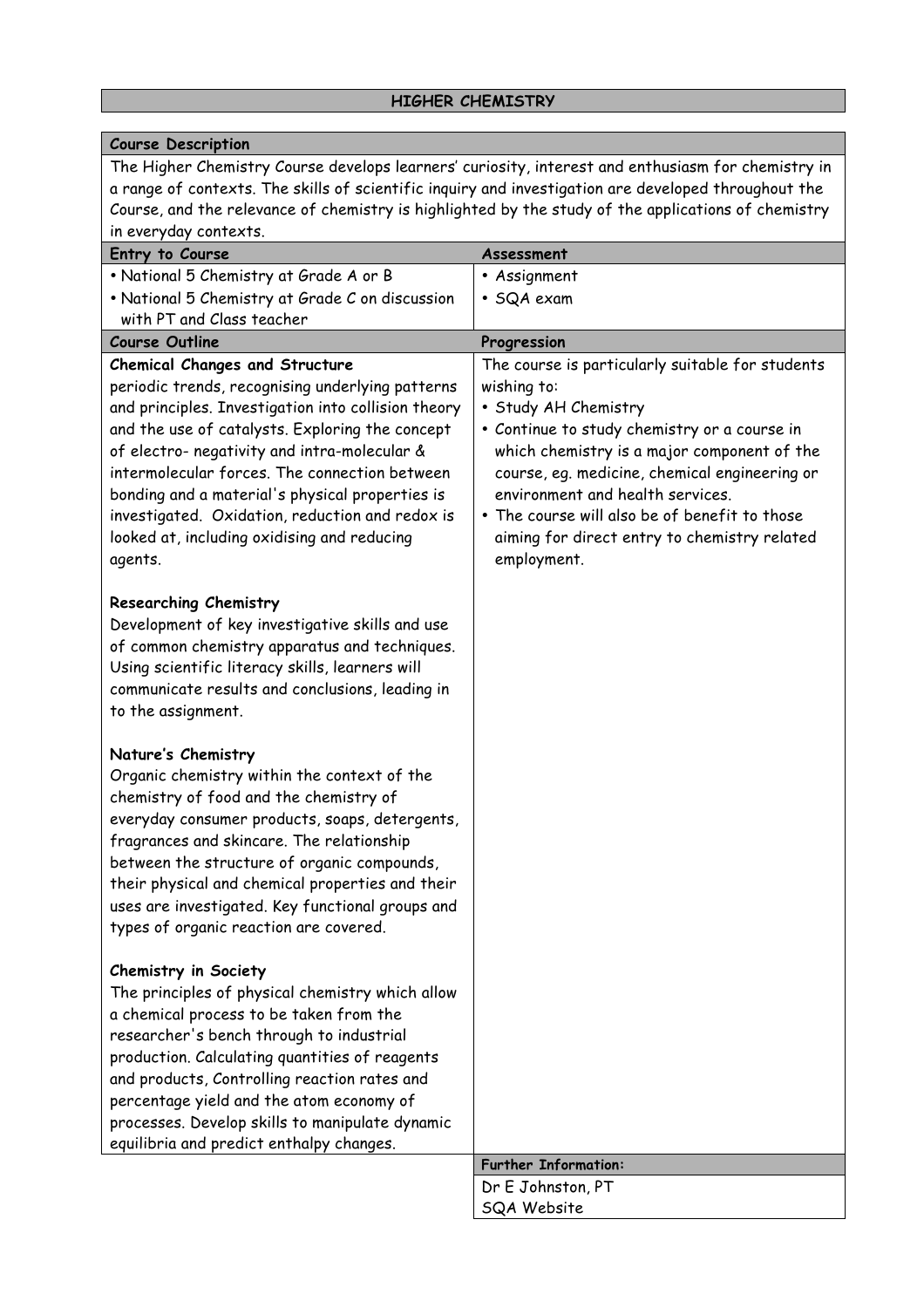# **ADVANCED HIGHER CHEMISTRY**

| <b>Course Description</b>                                                                                                                                                                                                   |                                                  |
|-----------------------------------------------------------------------------------------------------------------------------------------------------------------------------------------------------------------------------|--------------------------------------------------|
| The study of chemistry at Advanced Higher develops the knowledge and skills gained at Higher in relation to                                                                                                                 |                                                  |
| the physical and natural environments. The course is relevant, highlighting the importance of chemistry to<br>everyday life and creating a positive image of chemistry and its associated industries. Students will develop |                                                  |
| the skills necessary for independent study and research that will be of benefit in the world of work and                                                                                                                    |                                                  |
| further education.                                                                                                                                                                                                          |                                                  |
| Entry to Course                                                                                                                                                                                                             | Assessment                                       |
| . Higher Chemistry at Grade A or B                                                                                                                                                                                          | End of Unit tests                                |
| . Higher Chemistry Grade C on discussion with PT and                                                                                                                                                                        | • Assignment/Project                             |
| Class Teacher                                                                                                                                                                                                               | • SQA Exam                                       |
|                                                                                                                                                                                                                             |                                                  |
|                                                                                                                                                                                                                             | Note - Subject to change for 2019-20             |
| <b>Course Outline</b>                                                                                                                                                                                                       | Progression                                      |
| Inorganic and Physical Chemistry                                                                                                                                                                                            | The course is particularly suitable for students |
| Electromagnetic radiation is used in atomic                                                                                                                                                                                 | wishing to:                                      |
| spectroscopy to identify elements. Atomic structure,                                                                                                                                                                        | Continue to study chemistry or a course in       |
| atomic orbitals and electronic configuration related                                                                                                                                                                        | which chemistry is a major component of the      |
| to the periodic table. Using electron pair theory,                                                                                                                                                                          | course, eq. medicine, chemical engineering       |
| they will predict the shape of molecules and gain an                                                                                                                                                                        | environment and health services.                 |
| understanding of the physical and chemical properties                                                                                                                                                                       | The course will also be of benefit to those<br>٠ |
| of transition metals and their compounds and<br>investigate the quantitative component of chemical                                                                                                                          | aiming for direct entry to chemistry related     |
| equilibria. They will develop their understanding of                                                                                                                                                                        | employment.                                      |
| the factors which influence the feasibility of                                                                                                                                                                              |                                                  |
| chemical reactions and understand reaction kinetics                                                                                                                                                                         |                                                  |
| by exploring the order and mechanism of chemical                                                                                                                                                                            |                                                  |
| reaction.                                                                                                                                                                                                                   |                                                  |
|                                                                                                                                                                                                                             |                                                  |
| Organic Chemistry and Instrumental Analysis                                                                                                                                                                                 |                                                  |
| Structure of organic compounds, including aromatics                                                                                                                                                                         |                                                  |
| and amines, and draw on this to explain the physical                                                                                                                                                                        |                                                  |
| and chemical properties of the compounds. They will                                                                                                                                                                         |                                                  |
| consider the key organic reaction types and                                                                                                                                                                                 |                                                  |
| mechanisms and link these to the synthesis of organic                                                                                                                                                                       |                                                  |
| chemicals. They will discover the origin of colour in                                                                                                                                                                       |                                                  |
| organic compounds and how elemental analysis and                                                                                                                                                                            |                                                  |
| spectroscopic techniques are used to verify chemical<br>structure. They will study the use of medicines and                                                                                                                 |                                                  |
| the interactions of drugs.                                                                                                                                                                                                  |                                                  |
|                                                                                                                                                                                                                             |                                                  |
| <b>Researching Chemistry</b>                                                                                                                                                                                                |                                                  |
| Learners will gain understanding of calculations                                                                                                                                                                            |                                                  |
| involving balanced equations to develop practical skills                                                                                                                                                                    |                                                  |
| and to carry out research in Chemistry. They will                                                                                                                                                                           |                                                  |
| develop the key skills associated with a variety of                                                                                                                                                                         |                                                  |
| different practical techniques including related                                                                                                                                                                            |                                                  |
| calculations. Equipped with the knowledge of                                                                                                                                                                                |                                                  |
| chemistry apparatus, techniques and an understanding                                                                                                                                                                        |                                                  |
| of concepts, learners will identify, research, plan and                                                                                                                                                                     |                                                  |
| safely carry out a chemistry practical investigation of<br>their choice.                                                                                                                                                    |                                                  |
|                                                                                                                                                                                                                             | <b>Further Information:</b>                      |
|                                                                                                                                                                                                                             | Dr E Johnston, PT                                |
|                                                                                                                                                                                                                             | SQA Website                                      |
|                                                                                                                                                                                                                             |                                                  |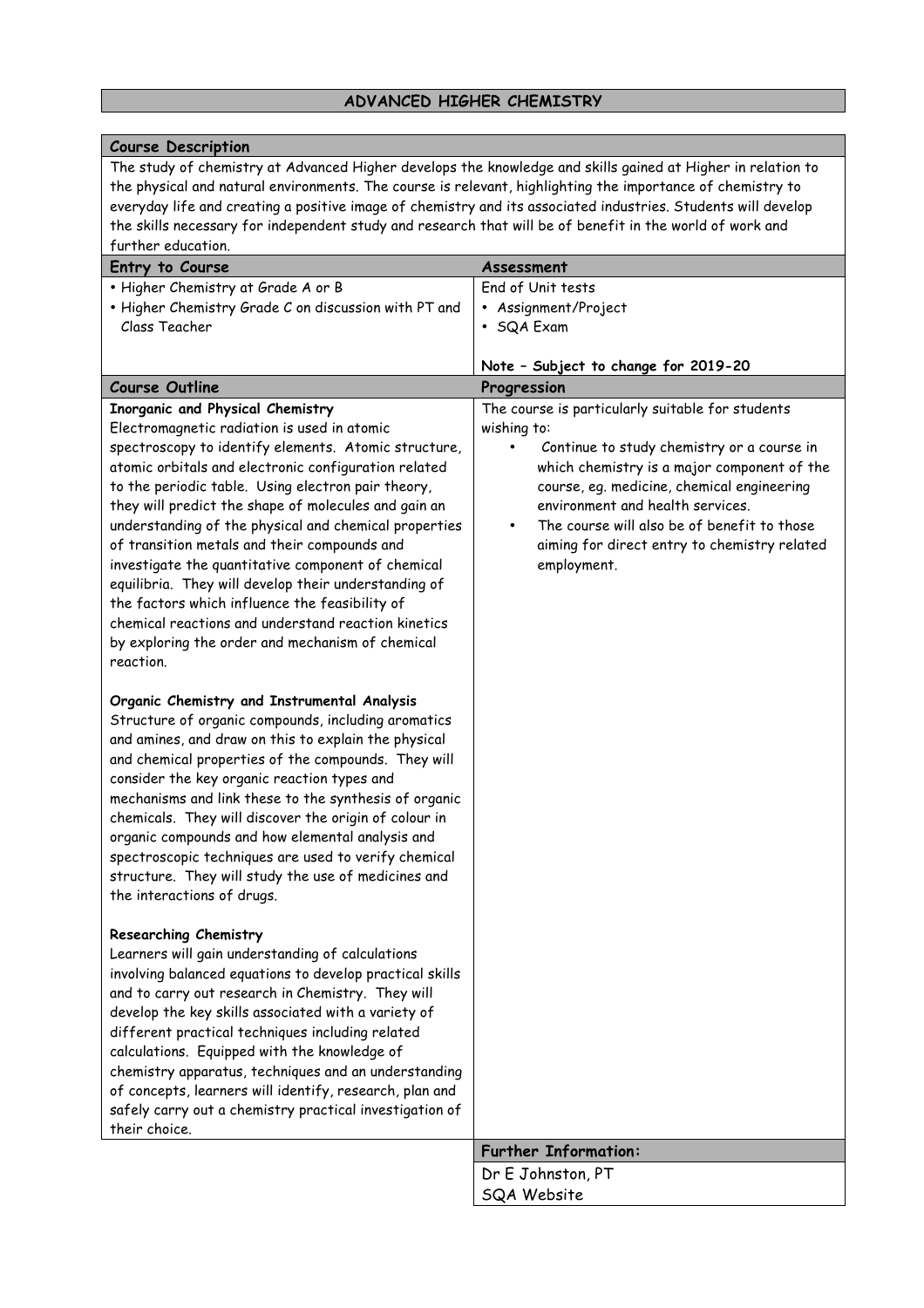# **NATIONAL 5 PHYSICS**

| <b>Course Description</b>                                                                             |                                                   |
|-------------------------------------------------------------------------------------------------------|---------------------------------------------------|
| The National 5 course in Physics gives all learners the opportunity to develop their interest in, and |                                                   |
| understanding of, the Laws of the Universe. The course focuses on investigative tasks, developing     |                                                   |
| the skills required to become creative, inventive and enterprising in a world where the skills and    |                                                   |
| knowledge developed by Physicists are in demand across all sectors of society today.                  |                                                   |
|                                                                                                       |                                                   |
|                                                                                                       |                                                   |
|                                                                                                       |                                                   |
| Entry to Course                                                                                       |                                                   |
|                                                                                                       | Assessment                                        |
| Successful completion of S3 Physics course<br>$\bullet$                                               | Assignment                                        |
| to equivalent of National 4 Level                                                                     | SQA Exam                                          |
| Successful completion of N4 Science on                                                                |                                                   |
| discussion with PT and Class teacher.                                                                 |                                                   |
|                                                                                                       |                                                   |
|                                                                                                       |                                                   |
| <b>Course Outline</b>                                                                                 | Progression                                       |
| The course has three units:                                                                           | A qualification in National 4 Physics may provide |
|                                                                                                       | progression to:                                   |
| <b>Electricity and Energy</b>                                                                         |                                                   |
| Energy transfer, heat and gas laws, analytical                                                        | <b>Higher Physics</b><br>٠                        |
| thinking and scientific inquiry, electrical                                                           | Further education                                 |
| circuits, power, specific heat capacity, kinetic                                                      |                                                   |
| theory.                                                                                               | Related training/employment                       |
|                                                                                                       |                                                   |
| <b>Waves and Radiation</b>                                                                            |                                                   |
|                                                                                                       |                                                   |
| Types and properties of waves, nuclear                                                                |                                                   |
| radiation, diffraction, light, electromagnetic                                                        |                                                   |
| spectrum.                                                                                             |                                                   |
|                                                                                                       |                                                   |
| <b>Dynamics and Space</b>                                                                             |                                                   |
| Velocity and acceleration, Newton's Laws of                                                           |                                                   |
| Motion, space exploration, cosmology.                                                                 |                                                   |
|                                                                                                       |                                                   |
|                                                                                                       |                                                   |
|                                                                                                       |                                                   |
|                                                                                                       |                                                   |
|                                                                                                       |                                                   |
|                                                                                                       |                                                   |
|                                                                                                       |                                                   |
|                                                                                                       |                                                   |
|                                                                                                       |                                                   |
|                                                                                                       |                                                   |
|                                                                                                       |                                                   |
|                                                                                                       |                                                   |
|                                                                                                       |                                                   |
|                                                                                                       |                                                   |
|                                                                                                       | <b>Further Information:</b>                       |
|                                                                                                       | Dr E Johnston, PT                                 |
|                                                                                                       | <b>SQA Website</b>                                |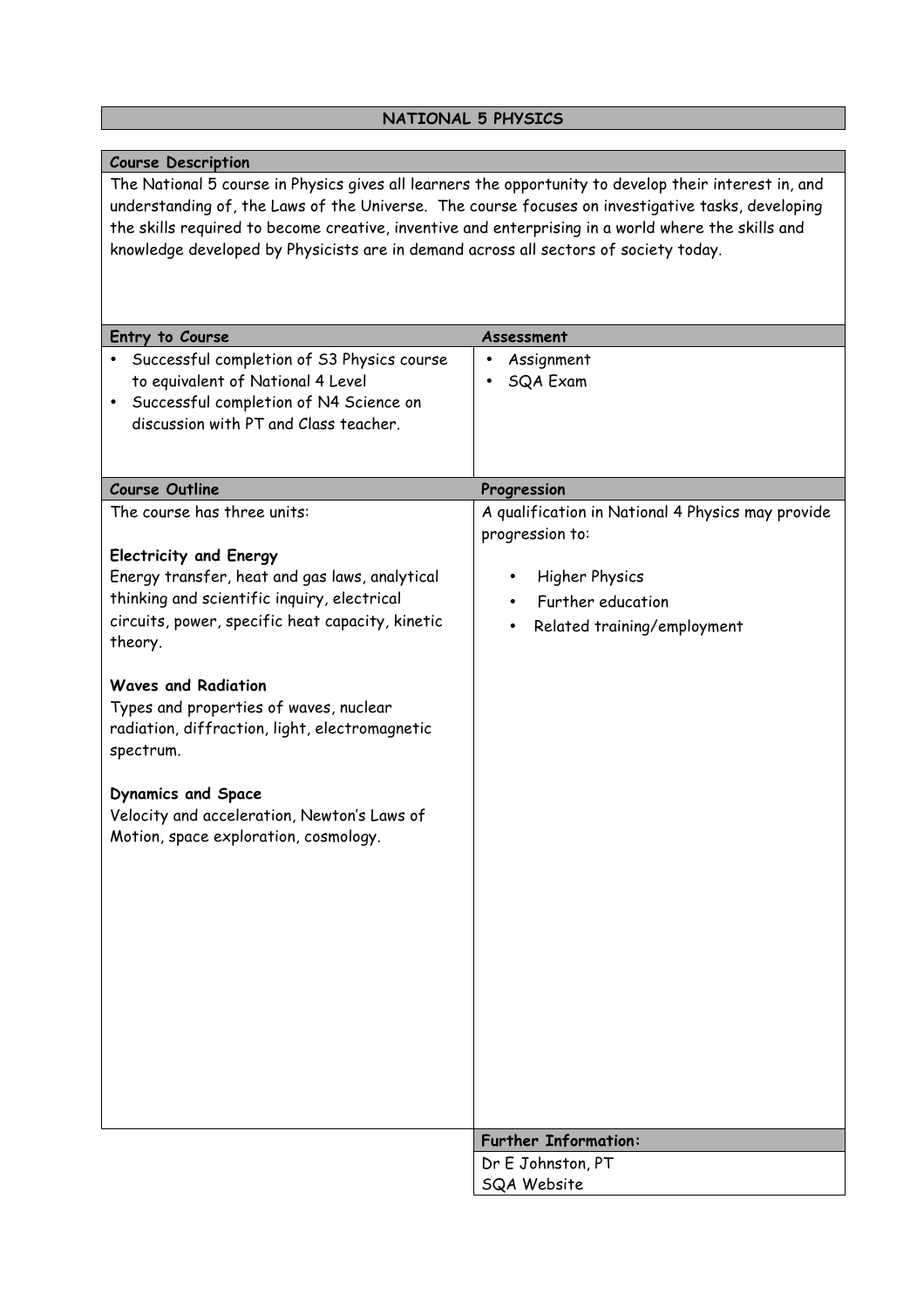# **HIGHER PHYSICS**

| <b>Course Description</b>                                                                          |                                                    |
|----------------------------------------------------------------------------------------------------|----------------------------------------------------|
| The Higher Physics Course develops learners' curiosity, interest and enthusiasm for physics in a   |                                                    |
| range of contexts. The skills of scientific inquiry and investigation are developed throughout the |                                                    |
| course, and the relevance of physics is highlighted by the study of the applications of physics in |                                                    |
| everyday contexts.                                                                                 |                                                    |
|                                                                                                    |                                                    |
|                                                                                                    |                                                    |
|                                                                                                    |                                                    |
| Entry to Course                                                                                    | Assessment                                         |
| • National 5 Physics and National 5 Mathematics                                                    | • Assignment                                       |
| at grade A or B                                                                                    | • SQA Exam                                         |
| . National 5 at Grade C on discussion with PT                                                      |                                                    |
| and Class Teacher                                                                                  |                                                    |
|                                                                                                    |                                                    |
|                                                                                                    |                                                    |
| <b>Course Outline</b>                                                                              | Progression                                        |
| Physics: Our Dynamic Universe                                                                      | Successful completion of this course may lead      |
| Kinematics, dynamics and space-time.                                                               | to:                                                |
|                                                                                                    |                                                    |
| Physics: Particles and Waves                                                                       | Study AH Physics<br>$\bullet$                      |
| Particles and waves.                                                                               | Further study of Physics at<br>$\bullet$           |
|                                                                                                    | HNC/HND/Degree level                               |
| <b>Physics: Electricity</b>                                                                        | Employment in areas involving physics<br>$\bullet$ |
| Electricity, and electrical storage and transfer.                                                  | such as construction, engineering, health          |
|                                                                                                    | and medicine, archaeology                          |
| <b>Researching Physics</b>                                                                         |                                                    |
| Development of skills relevant to undertaking                                                      |                                                    |
| research in Physics. Learners will collect and                                                     |                                                    |
| synthesize information from different sources,                                                     |                                                    |
| plan and undertake a practical investigation,                                                      |                                                    |
| analyse results and communicate information                                                        |                                                    |
| related to their findings.                                                                         |                                                    |
|                                                                                                    |                                                    |
|                                                                                                    |                                                    |
|                                                                                                    |                                                    |
|                                                                                                    |                                                    |
|                                                                                                    |                                                    |
|                                                                                                    |                                                    |
|                                                                                                    |                                                    |
|                                                                                                    |                                                    |
|                                                                                                    |                                                    |
|                                                                                                    |                                                    |
|                                                                                                    |                                                    |
|                                                                                                    |                                                    |
|                                                                                                    | <b>Further Information:</b>                        |
|                                                                                                    | Dr E Johnston, PT                                  |
|                                                                                                    | <b>SQA Website</b>                                 |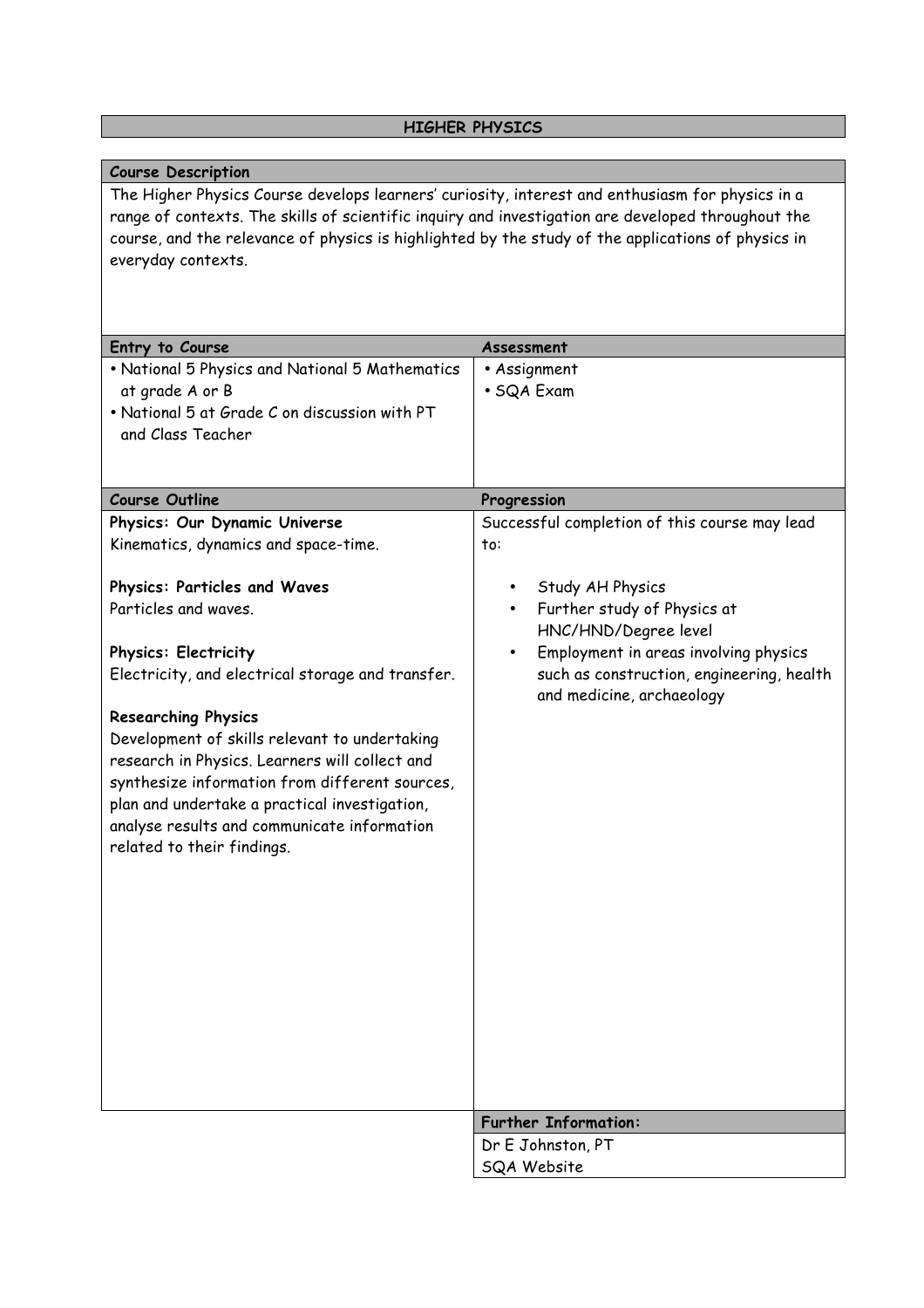# **ADVANCED HIGHER PHYSICS**

| <b>Course Description</b>                                                                              |                                                    |
|--------------------------------------------------------------------------------------------------------|----------------------------------------------------|
| This course is designed to provide you with a deeper understanding of the nature of Physics and its    |                                                    |
| applications. It builds on the skills, attitudes and abilities that you have developed at Higher level |                                                    |
| and provides a challenging experience for those who wish to study the subject in greater depth.        |                                                    |
| The study of Advanced Higher Physics encourages an interest in current developments and                |                                                    |
| applications of physics.                                                                               |                                                    |
| Entry to Course                                                                                        | Assessment                                         |
| Higher Physics and Higher Mathematics                                                                  | 3 unit tests internally assessed<br>$\bullet$      |
| Grade A-B                                                                                              | 1 practical assessment<br>$\bullet$                |
| Higher Physics and Higher Maths at                                                                     | <b>SQA Examination</b><br>$\bullet$                |
| Grade C on discussion with PT and Class                                                                | Project marked by SQA<br>$\bullet$                 |
| Teacher                                                                                                | Note - Subject to change for 2019-20               |
| <b>Course Outline</b>                                                                                  | Progression                                        |
|                                                                                                        | Successful completion of this course may lead      |
| <b>Rotational Motion and Astrophysics</b>                                                              | to:                                                |
| Concepts and principles involving angular motion.                                                      | Further study of Physics at<br>$\bullet$           |
| An astronomical perspective is developed                                                               | HNC/HND/Degree level                               |
| through a study of gravitation, leading to work                                                        | Employment in areas involving physics<br>$\bullet$ |
| on general relativity and stellar physics.                                                             | such as construction, engineering, health          |
|                                                                                                        | and medicine, archaeology                          |
| Quanta and Waves                                                                                       |                                                    |
| Introduces non-classical physics and considers                                                         |                                                    |
| the origin and composition of cosmic radiation.                                                        |                                                    |
| Simple harmonic motion is introduced and work                                                          |                                                    |
| on wave theory is developed.                                                                           |                                                    |
| Electromagnetism                                                                                       |                                                    |
| Electric and magnetic fields and capacitors and                                                        |                                                    |
| inductors used in DC and AC circuits.                                                                  |                                                    |
|                                                                                                        |                                                    |
| <b>Investigating Physics</b>                                                                           |                                                    |
| The unit offers opportunities for independent                                                          |                                                    |
| learning set within the context of experimental                                                        |                                                    |
| physics. Learners will identify, research, plan                                                        |                                                    |
| and carry out a physics investigation.                                                                 |                                                    |
|                                                                                                        |                                                    |
|                                                                                                        |                                                    |
|                                                                                                        |                                                    |
|                                                                                                        |                                                    |
|                                                                                                        |                                                    |
|                                                                                                        |                                                    |
|                                                                                                        |                                                    |
|                                                                                                        | <b>Further Information:</b>                        |
|                                                                                                        | Dr E Johnston, PT                                  |
|                                                                                                        | SQA Website                                        |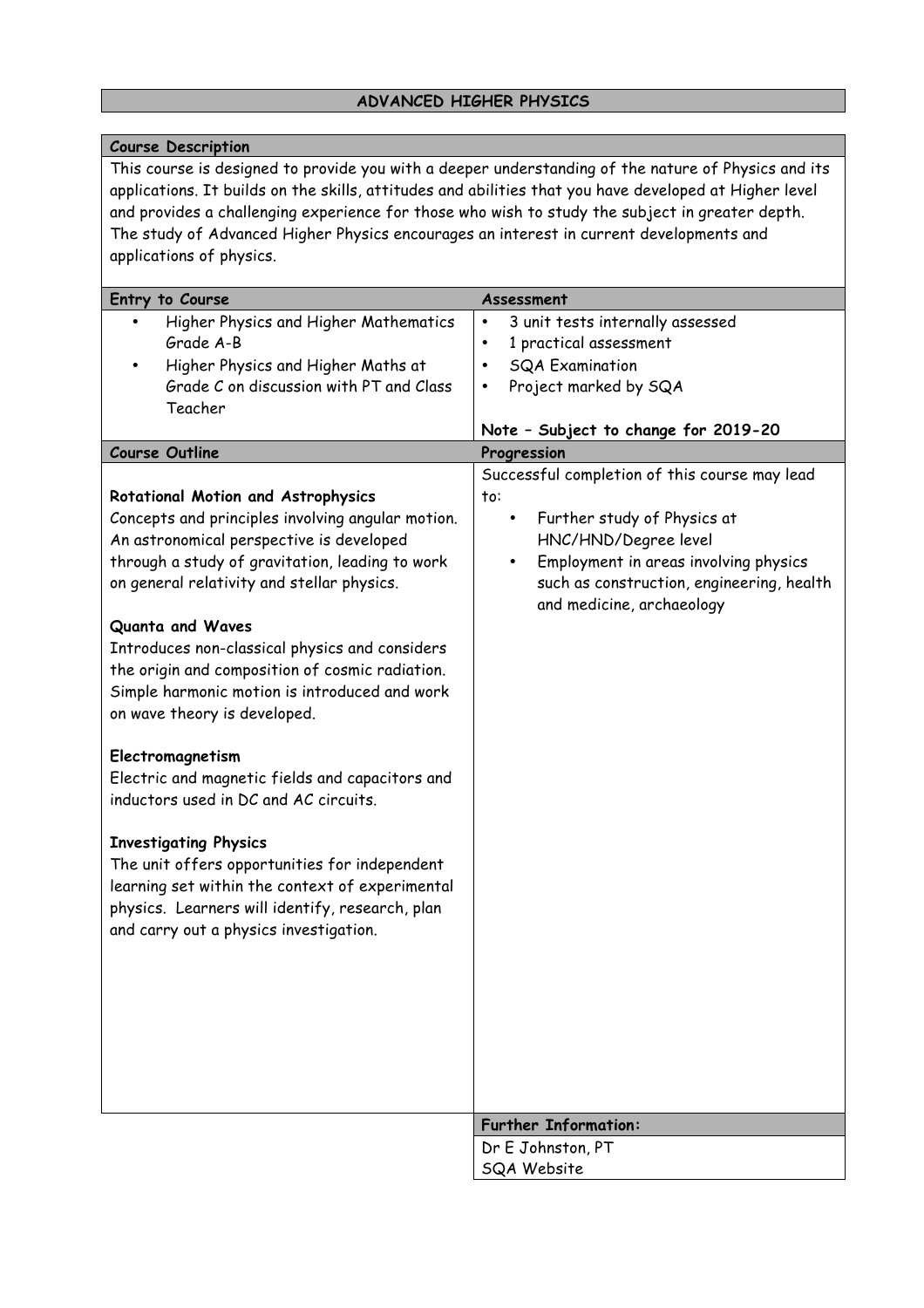# **NATIONAL 4 SCIENCE**

| <b>Course Description</b>                                                                                                                                                                                                                                                                                                                                                                                               |                                                                      |
|-------------------------------------------------------------------------------------------------------------------------------------------------------------------------------------------------------------------------------------------------------------------------------------------------------------------------------------------------------------------------------------------------------------------------|----------------------------------------------------------------------|
| The National 4 Science course is of value to those wishing to develop knowledge, understanding and<br>skills within Biology, Chemistry and Physics. It provides a skill set for progressing on to the<br>National 5 courses. It aims to develop scientific understanding with an emphasis on practical<br>activities. An investigative approach is used to develop knowledge and understanding of science key<br>areas. |                                                                      |
| Entry to Course                                                                                                                                                                                                                                                                                                                                                                                                         | Assessment                                                           |
| Successful completion of an S3 course in                                                                                                                                                                                                                                                                                                                                                                                | . SQA end of unit test for each of the three                         |
| Physics, Chemistry or Biology on discussion                                                                                                                                                                                                                                                                                                                                                                             | units.                                                               |
| with PT and Class teacher.                                                                                                                                                                                                                                                                                                                                                                                              | • Added Value Unit - Science assignment                              |
| <b>Course Outline</b>                                                                                                                                                                                                                                                                                                                                                                                                   | Progression                                                          |
| The course has three units:                                                                                                                                                                                                                                                                                                                                                                                             | A qualification in National 4 Science may provide<br>progression to: |
| Fragile Earth                                                                                                                                                                                                                                                                                                                                                                                                           |                                                                      |
| Your teacher will select two from:                                                                                                                                                                                                                                                                                                                                                                                      | National 5 Biology, Chemistry or Physics<br>٠                        |
| Energy<br>$\bullet$                                                                                                                                                                                                                                                                                                                                                                                                     | National 5 Lab skills<br>$\bullet$                                   |
| Metals<br>Water                                                                                                                                                                                                                                                                                                                                                                                                         | <b>Further Education</b><br>$\bullet$                                |
| Food                                                                                                                                                                                                                                                                                                                                                                                                                    | Related employment/training                                          |
| <b>Human Health</b>                                                                                                                                                                                                                                                                                                                                                                                                     |                                                                      |
| What is health?                                                                                                                                                                                                                                                                                                                                                                                                         |                                                                      |
| Threats to health                                                                                                                                                                                                                                                                                                                                                                                                       |                                                                      |
| Health claims<br>$\bullet$                                                                                                                                                                                                                                                                                                                                                                                              |                                                                      |
| <b>Applications of Science</b>                                                                                                                                                                                                                                                                                                                                                                                          |                                                                      |
| • Telecommunications                                                                                                                                                                                                                                                                                                                                                                                                    |                                                                      |
| • Materials                                                                                                                                                                                                                                                                                                                                                                                                             |                                                                      |
| • Risks and Safety                                                                                                                                                                                                                                                                                                                                                                                                      |                                                                      |
|                                                                                                                                                                                                                                                                                                                                                                                                                         | <b>Further Information:</b>                                          |
|                                                                                                                                                                                                                                                                                                                                                                                                                         | Dr E Johnston, PT                                                    |
|                                                                                                                                                                                                                                                                                                                                                                                                                         | <b>SQA Website</b>                                                   |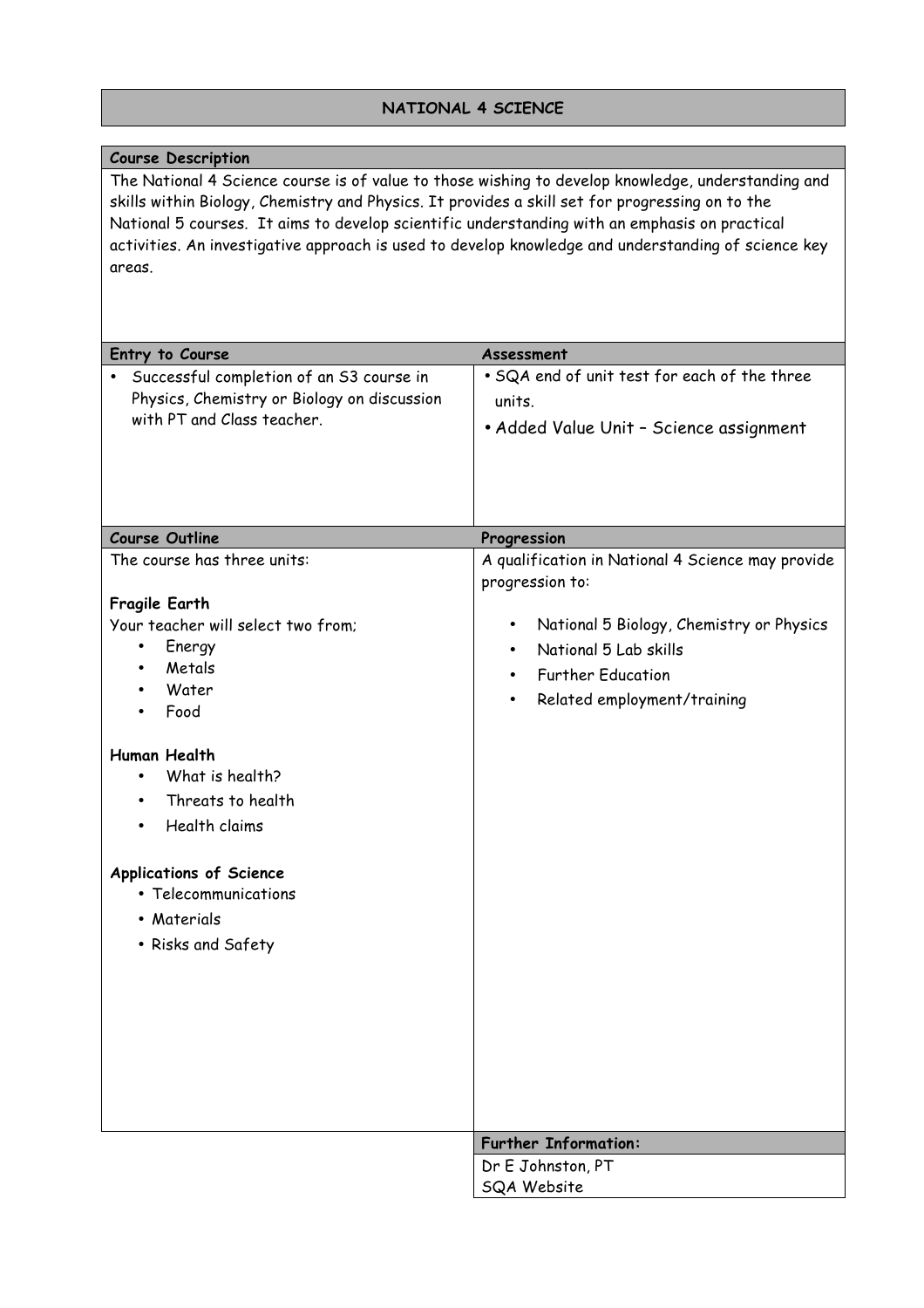# **SOCIAL SUBJECTS**

### **NATIONAL 4/5 GEOGRAPHY**

### **Course Description**

The study of Geography at National 4/5 levels gives you the opportunity to develop skills in investigative work and research. The purpose of Geography is to develop your understanding of our changing world and its human and physical processes. Opportunities for practical activities, including fieldwork, will be encouraged, so that you can interact with your environment.

| Entry to Course                                                                                                                                                                                                                                                                                                                                                                                                                                                                                                                                                                                                                                                                                                                                                                                                                                                                                                                                                                                                                                                                                                                                                                                                      | Assessment                                                                                                                                                                                                                                                                                                                                                                                                                                                                                                                                                                                                                                                                                                 |
|----------------------------------------------------------------------------------------------------------------------------------------------------------------------------------------------------------------------------------------------------------------------------------------------------------------------------------------------------------------------------------------------------------------------------------------------------------------------------------------------------------------------------------------------------------------------------------------------------------------------------------------------------------------------------------------------------------------------------------------------------------------------------------------------------------------------------------------------------------------------------------------------------------------------------------------------------------------------------------------------------------------------------------------------------------------------------------------------------------------------------------------------------------------------------------------------------------------------|------------------------------------------------------------------------------------------------------------------------------------------------------------------------------------------------------------------------------------------------------------------------------------------------------------------------------------------------------------------------------------------------------------------------------------------------------------------------------------------------------------------------------------------------------------------------------------------------------------------------------------------------------------------------------------------------------------|
| Completion of Geography Broad General                                                                                                                                                                                                                                                                                                                                                                                                                                                                                                                                                                                                                                                                                                                                                                                                                                                                                                                                                                                                                                                                                                                                                                                | At National 4:                                                                                                                                                                                                                                                                                                                                                                                                                                                                                                                                                                                                                                                                                             |
| Education to S3.                                                                                                                                                                                                                                                                                                                                                                                                                                                                                                                                                                                                                                                                                                                                                                                                                                                                                                                                                                                                                                                                                                                                                                                                     | 3 Unit Assessments plus Added Value Unit                                                                                                                                                                                                                                                                                                                                                                                                                                                                                                                                                                                                                                                                   |
|                                                                                                                                                                                                                                                                                                                                                                                                                                                                                                                                                                                                                                                                                                                                                                                                                                                                                                                                                                                                                                                                                                                                                                                                                      | (AVU). No final exam.                                                                                                                                                                                                                                                                                                                                                                                                                                                                                                                                                                                                                                                                                      |
|                                                                                                                                                                                                                                                                                                                                                                                                                                                                                                                                                                                                                                                                                                                                                                                                                                                                                                                                                                                                                                                                                                                                                                                                                      | At National 5:                                                                                                                                                                                                                                                                                                                                                                                                                                                                                                                                                                                                                                                                                             |
|                                                                                                                                                                                                                                                                                                                                                                                                                                                                                                                                                                                                                                                                                                                                                                                                                                                                                                                                                                                                                                                                                                                                                                                                                      | Final exam in May.                                                                                                                                                                                                                                                                                                                                                                                                                                                                                                                                                                                                                                                                                         |
| <b>Course Outline</b>                                                                                                                                                                                                                                                                                                                                                                                                                                                                                                                                                                                                                                                                                                                                                                                                                                                                                                                                                                                                                                                                                                                                                                                                | Progression                                                                                                                                                                                                                                                                                                                                                                                                                                                                                                                                                                                                                                                                                                |
| <b>Geography: Physical Environments</b><br>You will develop geographical skills and techniques in<br>the context of physical environments. You will develop<br>a detailed knowledge and understanding of the<br>processes and interactions at work within physical<br>environments. Key topics include: location of<br>landscape type; formation of key landscape features;<br>land use management and sustainability; and weather.<br>You will study a selection of landscape types from<br>contexts within Scotland and/or the UK. Landscape<br>types will be chosen from: glaciated upland; upland<br>limestone; coastal landscapes; and rivers and valleys.<br>Geography: Human Environments<br>You will develop geographical skills and techniques in<br>the context of human environments. You will develop a<br>detailed knowledge and understanding of the<br>processes and interactions at work within human<br>environments. You will study and compare developed<br>and developing countries drawn from a global context.<br>Key topics include: contrasts in development; world<br>population distribution and change; and issues in<br>changing urban and rural landscapes.<br>Geography: Global Issues | Successfully completing National 4 Geography<br>may lead into National 5 Geography.<br>Successfully completing National 5 may lead into<br>Higher Geography<br>$\bullet$<br>National or vocational qualification at college<br>$\bullet$<br>Ultimately employment in cartography,<br>$\bullet$<br>landscape architecture, climatology, leisure<br>and recreation, demography, meteorology,<br>ecology, nature conservation, environmental<br>management, rural development,<br>environmental education, surveying, estate<br>agency work, teaching, geographical<br>information, town and country planning,<br>geology, transport and distribution,<br>geophysics, travel and tourism,<br>hydromorphology. |
| You will develop skills in the use of numerical and<br>graphical information in the context of global issues.<br>You will develop a detailed knowledge and<br>understanding of significant global geographical<br>issues. Key topics include climate change; the impact<br>of human activity on the natural environment;<br>environmental hazards; trade and globalisation;<br>tourism and health. You will study major global issues                                                                                                                                                                                                                                                                                                                                                                                                                                                                                                                                                                                                                                                                                                                                                                                |                                                                                                                                                                                                                                                                                                                                                                                                                                                                                                                                                                                                                                                                                                            |
| and the strategies adopted to manage these.                                                                                                                                                                                                                                                                                                                                                                                                                                                                                                                                                                                                                                                                                                                                                                                                                                                                                                                                                                                                                                                                                                                                                                          |                                                                                                                                                                                                                                                                                                                                                                                                                                                                                                                                                                                                                                                                                                            |
|                                                                                                                                                                                                                                                                                                                                                                                                                                                                                                                                                                                                                                                                                                                                                                                                                                                                                                                                                                                                                                                                                                                                                                                                                      | <b>Further Information:</b>                                                                                                                                                                                                                                                                                                                                                                                                                                                                                                                                                                                                                                                                                |
|                                                                                                                                                                                                                                                                                                                                                                                                                                                                                                                                                                                                                                                                                                                                                                                                                                                                                                                                                                                                                                                                                                                                                                                                                      | Contact: Mrs S Hoggan-Nisbet, Acting PT                                                                                                                                                                                                                                                                                                                                                                                                                                                                                                                                                                                                                                                                    |
|                                                                                                                                                                                                                                                                                                                                                                                                                                                                                                                                                                                                                                                                                                                                                                                                                                                                                                                                                                                                                                                                                                                                                                                                                      | <b>SQA Website</b>                                                                                                                                                                                                                                                                                                                                                                                                                                                                                                                                                                                                                                                                                         |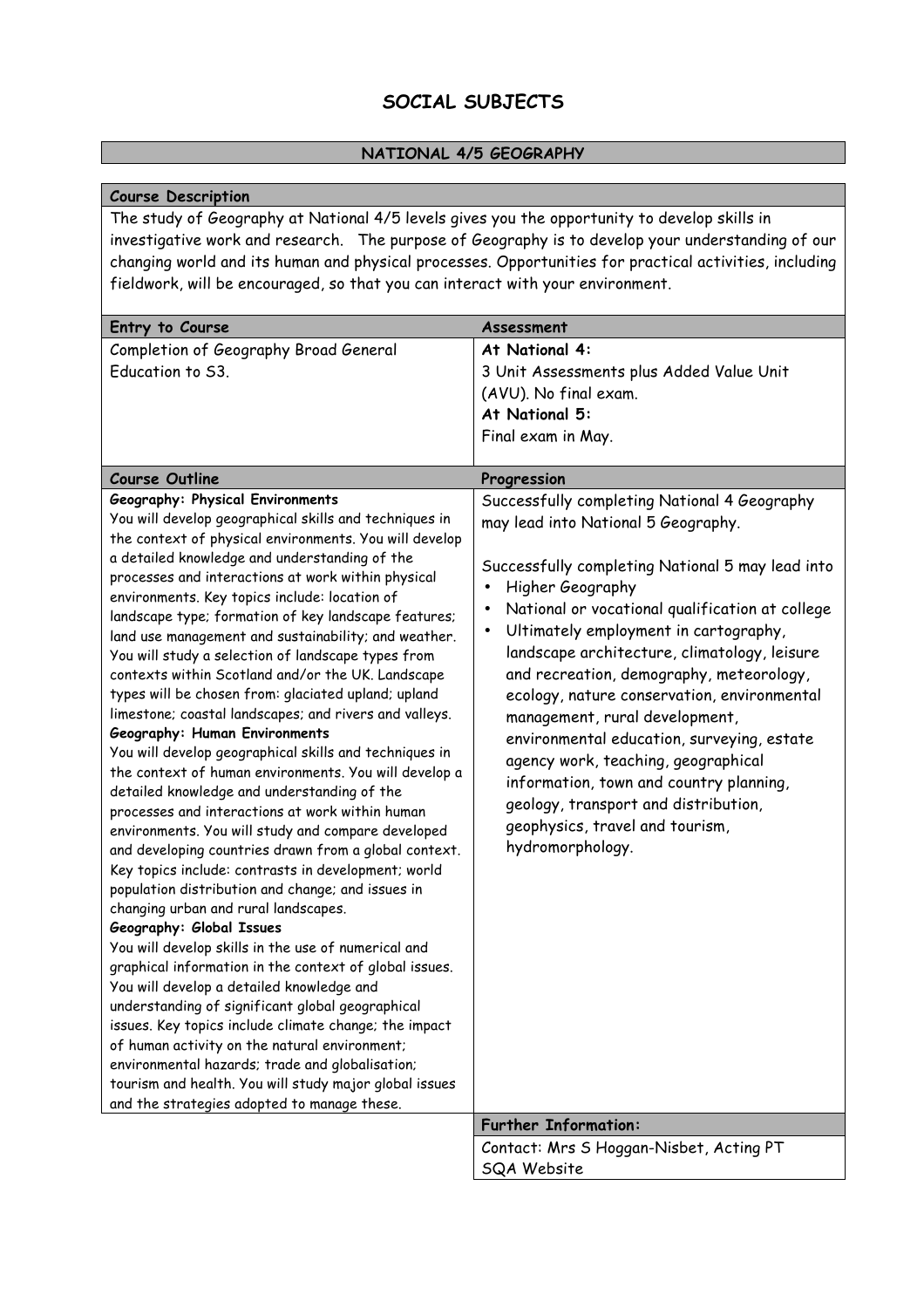### **Course Description**

This Course develops a range of cognitive and practical skills. It encourages active learning, including fieldwork, in the process of developing an understanding of geographical issues. The theme of sustainability will permeate the Course as appropriate. Learners will acquire and apply relevant knowledge. Through using a wide range of sources of information they will develop investigating, evaluating and analysing skills in order to understand and explain complex geographical issues.

Learners will develop a wide range of transferable skills, including using, interpreting, evaluating and analysing a wide range of geographical information; interpreting and explaining complex geographical phenomena; using a wide range of maps and other data to process and communicate complex geographical information; and researching skills, including fieldwork.

| Entry to Course                                                                                                                                                                                                                                                                                                                                                                                                                                                                                                                                                                                                                                                                                                                                                                                                                                                                | Assessment                                                                                                                                                                                                                                                                                                                                                                                                                                                                                                                                           |
|--------------------------------------------------------------------------------------------------------------------------------------------------------------------------------------------------------------------------------------------------------------------------------------------------------------------------------------------------------------------------------------------------------------------------------------------------------------------------------------------------------------------------------------------------------------------------------------------------------------------------------------------------------------------------------------------------------------------------------------------------------------------------------------------------------------------------------------------------------------------------------|------------------------------------------------------------------------------------------------------------------------------------------------------------------------------------------------------------------------------------------------------------------------------------------------------------------------------------------------------------------------------------------------------------------------------------------------------------------------------------------------------------------------------------------------------|
| A-C pass in National 5 Geography                                                                                                                                                                                                                                                                                                                                                                                                                                                                                                                                                                                                                                                                                                                                                                                                                                               | A written examination<br>$\bullet$                                                                                                                                                                                                                                                                                                                                                                                                                                                                                                                   |
|                                                                                                                                                                                                                                                                                                                                                                                                                                                                                                                                                                                                                                                                                                                                                                                                                                                                                | An Assignment<br>$\bullet$                                                                                                                                                                                                                                                                                                                                                                                                                                                                                                                           |
|                                                                                                                                                                                                                                                                                                                                                                                                                                                                                                                                                                                                                                                                                                                                                                                                                                                                                |                                                                                                                                                                                                                                                                                                                                                                                                                                                                                                                                                      |
| <b>Course Outline</b>                                                                                                                                                                                                                                                                                                                                                                                                                                                                                                                                                                                                                                                                                                                                                                                                                                                          |                                                                                                                                                                                                                                                                                                                                                                                                                                                                                                                                                      |
|                                                                                                                                                                                                                                                                                                                                                                                                                                                                                                                                                                                                                                                                                                                                                                                                                                                                                | Progression                                                                                                                                                                                                                                                                                                                                                                                                                                                                                                                                          |
| 1. Geography: Physical Environments<br>In this Unit, learners will develop and apply geographical<br>skills and techniques in the context of physical<br>environments. Learners will develop mapping skills in<br>geographical contexts. Learners will develop and apply<br>knowledge and understanding of the complex processes<br>and interactions at work within physical environments on<br>a local, regional and global scale.<br>2. Geography: Human Environments<br>In this Unit, learners will develop and apply geographic<br>skills and techniques in the context of human<br>environments. Learners will develop research skills in<br>geographical contexts. Learners will develop and apply<br>knowledge and understanding of the complex processes<br>and interactions at work within urban and rural<br>environments and the management of urban and rural land | Successful completion of this course may lead to:<br>Advanced Higher Geography<br>Degree/HNC/HND<br>$\bullet$<br>Employment in cartography, landscape<br>architecture, climatology, leisure and<br>recreation, demography, meteorology, ecology,<br>nature conservation, environmental<br>management, rural development, environmental<br>education, surveying, estate agency work,<br>teaching, geographical information, town and<br>country planning, geology, transport and<br>distribution, geophysics, travel and tourism,<br>hydromorphology. |
| use change in developed and developing countries.<br>3. Geography: Global Issues<br>Learners will develop and apply geographical skills and<br>techniques in the context of global geographical issues.<br>They will develop skills of numerical and graphical analysis<br>in geographical contexts. They will develop and apply<br>knowledge and understanding of complex global<br>geographical issues which demonstrate the interaction of<br>physical and human environments and the strategies<br>adopted in the management of these issues.<br>4. Application of Geographical Skills<br>This unit applies Geographical skills taught throughout<br>the course. Learners use their mapping and research<br>skills, as well as their ability to process numerical and<br>graphical information to carry out geographical decision                                          |                                                                                                                                                                                                                                                                                                                                                                                                                                                                                                                                                      |
| making tasks.                                                                                                                                                                                                                                                                                                                                                                                                                                                                                                                                                                                                                                                                                                                                                                                                                                                                  | <b>Further Information</b>                                                                                                                                                                                                                                                                                                                                                                                                                                                                                                                           |
|                                                                                                                                                                                                                                                                                                                                                                                                                                                                                                                                                                                                                                                                                                                                                                                                                                                                                | Contact: Mrs S Hoggan-Nisbet, Acting PT                                                                                                                                                                                                                                                                                                                                                                                                                                                                                                              |
|                                                                                                                                                                                                                                                                                                                                                                                                                                                                                                                                                                                                                                                                                                                                                                                                                                                                                | SQA Website                                                                                                                                                                                                                                                                                                                                                                                                                                                                                                                                          |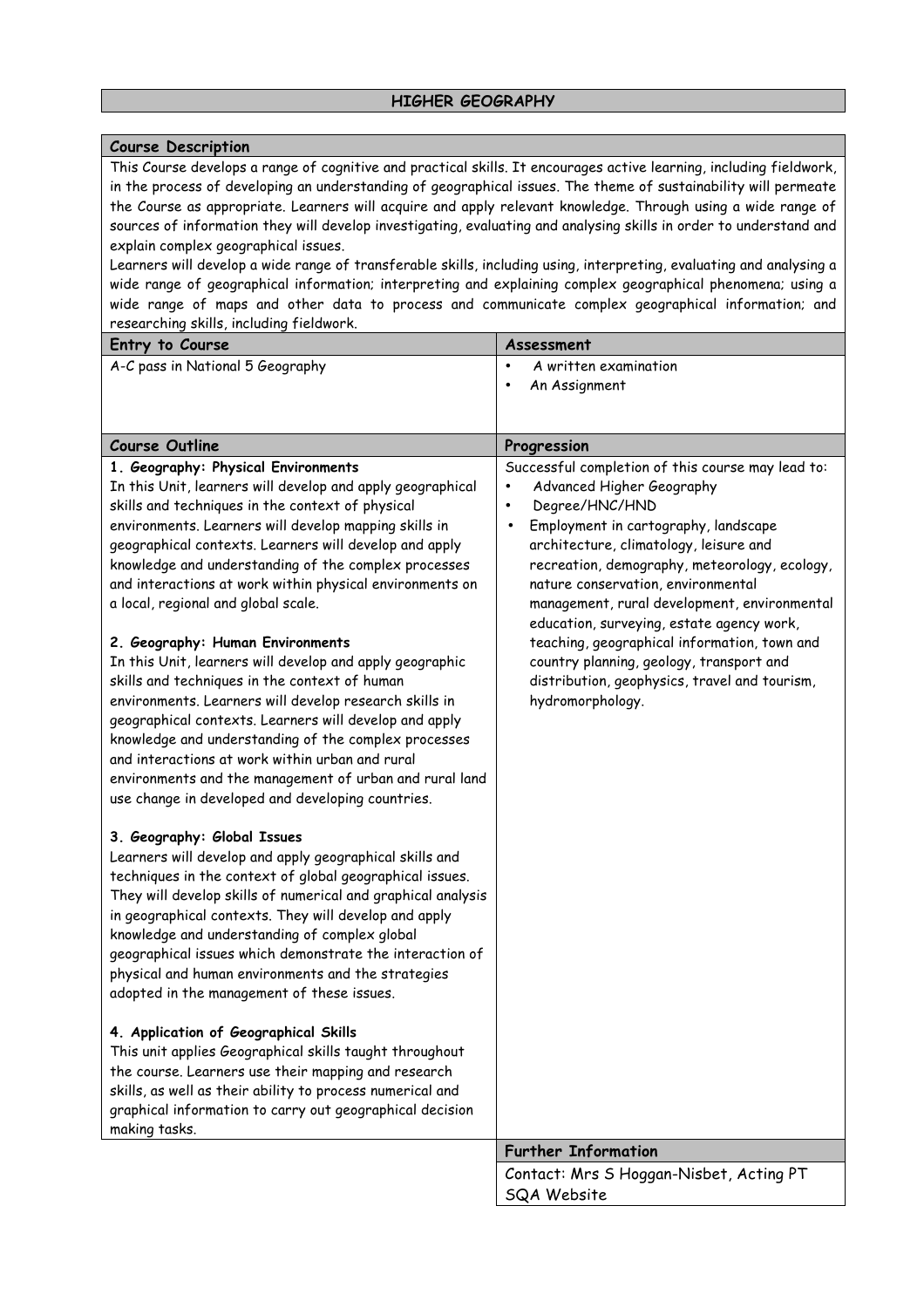#### **ADVANCED HIGHER GEOGRAPHY**

#### **Course Description**

The purpose of Geography is to further develop the learner's understanding of our changing world and its human and physical processes. Opportunities for practical activities including fieldwork will be essential parts of this Course, so that learners can interact with their environment. At Advanced Higher, learners will experience depth and challenge in the level of higher order skills, knowledge and understanding required.

| Entry to Course                                                                                                                                                                                                                                                                                                                                                                                                                                                                                                                                                                                                                                                                                                                                                                                                                                                                                                                                   | Assessment                                                                                                                                                                                                                                                                                                                                                                                                                                                                                                       |
|---------------------------------------------------------------------------------------------------------------------------------------------------------------------------------------------------------------------------------------------------------------------------------------------------------------------------------------------------------------------------------------------------------------------------------------------------------------------------------------------------------------------------------------------------------------------------------------------------------------------------------------------------------------------------------------------------------------------------------------------------------------------------------------------------------------------------------------------------------------------------------------------------------------------------------------------------|------------------------------------------------------------------------------------------------------------------------------------------------------------------------------------------------------------------------------------------------------------------------------------------------------------------------------------------------------------------------------------------------------------------------------------------------------------------------------------------------------------------|
| An A or B grade in Higher Geography                                                                                                                                                                                                                                                                                                                                                                                                                                                                                                                                                                                                                                                                                                                                                                                                                                                                                                               | A written examination<br>$\bullet$<br>A folio:<br>$\bullet$<br>a. Critical essay (1,800 words)                                                                                                                                                                                                                                                                                                                                                                                                                   |
|                                                                                                                                                                                                                                                                                                                                                                                                                                                                                                                                                                                                                                                                                                                                                                                                                                                                                                                                                   | b. Geographical study (3,000 words)                                                                                                                                                                                                                                                                                                                                                                                                                                                                              |
| <b>Course Outline</b>                                                                                                                                                                                                                                                                                                                                                                                                                                                                                                                                                                                                                                                                                                                                                                                                                                                                                                                             | Progression                                                                                                                                                                                                                                                                                                                                                                                                                                                                                                      |
| <b>Geographical Skills</b><br>In this Unit, learners will develop a range of<br>geographical methods and techniques including<br>mapping skills, graphical techniques and a range<br>of statistical techniques for analysing and<br>interpreting geographical data. Learners will<br>develop a range of investigating skills while<br>undertaking independent research such as<br>scoping or identifying appropriate research<br>topics; how to plan and manage a complex<br>programme of research; techniques to source,<br>collect and record appropriate and reliable<br>primary and secondary information; methods of<br>independent fieldwork; techniques to present<br>findings using appropriate conventions; and how<br>to evaluate research methodology.<br><b>Geographical Issues</b><br>In this Unit, learners will develop critical<br>thinking and the ability to evaluate sources and<br>viewpoints on current geographical issues. | Successful completion of this course may lead<br>to:<br>Degree/HNC/HND<br>Employment in cartography, landscape<br>architecture, climatology, leisure and<br>recreation, demography, meteorology,<br>ecology, nature conservation, environmental<br>management, rural development,<br>environmental education, surveying, estate<br>agency work, teaching, geographical<br>information, town and country planning,<br>geology, transport and distribution,<br>geophysics, travel and tourism,<br>hydromorphology. |
|                                                                                                                                                                                                                                                                                                                                                                                                                                                                                                                                                                                                                                                                                                                                                                                                                                                                                                                                                   | <b>Further Information</b>                                                                                                                                                                                                                                                                                                                                                                                                                                                                                       |
|                                                                                                                                                                                                                                                                                                                                                                                                                                                                                                                                                                                                                                                                                                                                                                                                                                                                                                                                                   | Contact: Mrs S Hoggan-Nisbet, Acting PT<br><b>SQA Website</b>                                                                                                                                                                                                                                                                                                                                                                                                                                                    |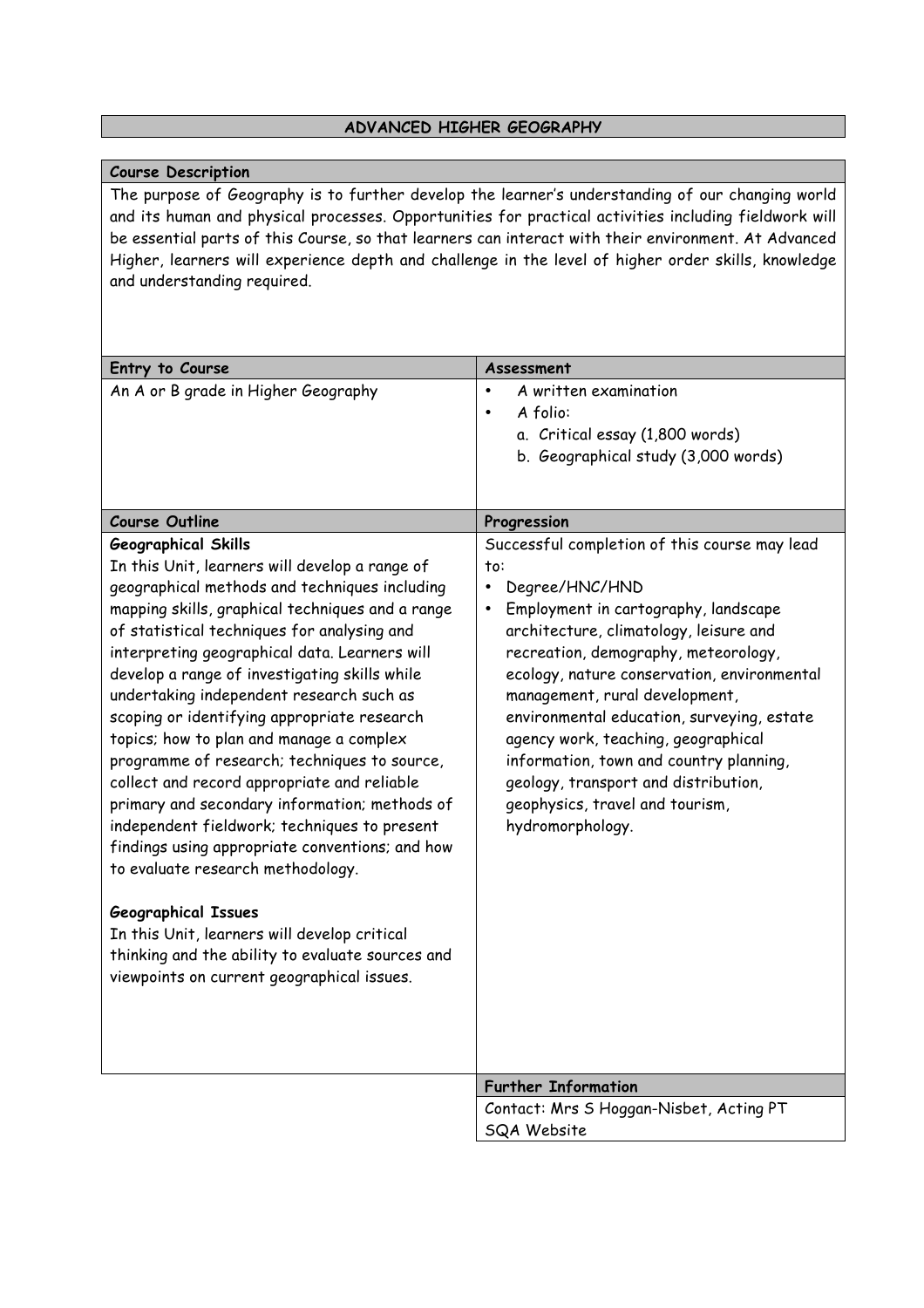# **NATIONAL 4/5 HISTORY**

| <b>Course Description</b>                                                                              |                                                  |
|--------------------------------------------------------------------------------------------------------|--------------------------------------------------|
| National 4/5 History will develop skills in historical understanding, investigative work, research and |                                                  |
| source handling. The aim is to continue building upon skills and standards reached at the end of S3.   |                                                  |
| Learners will also develop skills in investigative tasks, group work and critical skills, as well as   |                                                  |
| reporting and presentation skills.                                                                     |                                                  |
|                                                                                                        |                                                  |
|                                                                                                        |                                                  |
| Entry to Course                                                                                        | Assessment                                       |
| Completion of History Broad General Education to                                                       | At National 4:                                   |
| S3.                                                                                                    | Three Unit Assessments plus Added Value Unit     |
|                                                                                                        | (AVU). No final exam.                            |
|                                                                                                        |                                                  |
|                                                                                                        | At National 5:                                   |
|                                                                                                        | Final exam in May.                               |
| <b>Course Outline</b>                                                                                  | Progression                                      |
| Migration and Empire, 1830 - 1939                                                                      | Successfully completing National 4 History       |
| The experience and impact of Scottish emigrants                                                        | may lead to National 5 in S5 or 6.               |
| on the British Empire, and the impact and                                                              |                                                  |
| experience of immigrants on Scotland.                                                                  | Successfully completing National 5 may lead to   |
|                                                                                                        |                                                  |
|                                                                                                        | Higher History in S5 or 6.                       |
| The Atlantic Slave Trade, 1770- 1807                                                                   |                                                  |
| An examination of the triangular trade, the slave                                                      | History develops skills in English language      |
| experience and slave resistance. The impact of                                                         | (especially extended and analytical writing) and |
| the slave trade on Africa, Britain and the                                                             | critical thinking. History students are          |
| Caribbean. The abolitionist campaigns.                                                                 | therefore prepared for any employment that       |
|                                                                                                        | requires these skills. Examples are:             |
| Free at Last? Civil Rights in the USA, 1919-                                                           | employment in the Arts, media, journalism, law,  |
| 1968                                                                                                   | civil Service, politics, tourism, archive work,  |
| A study of the development of race relations in                                                        | archaeology, museum service, library work,       |
| the USA during the years 1918-68, illustrating                                                         | teaching, publishing, administration, sociology, |
| themes of ideas, identity and power. Immigration                                                       | genealogy, cultural heritage, restoration work,  |
| to the USA from Europe in the 1920s; black                                                             | anthropology, diplomatic service.                |
| Americans and the struggle for Civil Rights in the                                                     |                                                  |
| USA before and after World War Two.                                                                    |                                                  |
|                                                                                                        |                                                  |
|                                                                                                        |                                                  |
|                                                                                                        |                                                  |
|                                                                                                        |                                                  |
|                                                                                                        |                                                  |
|                                                                                                        |                                                  |
|                                                                                                        |                                                  |
|                                                                                                        |                                                  |
|                                                                                                        | <b>Further Information:</b>                      |
|                                                                                                        | Contact: Mrs S Hoggan-Nisbet, Acting PT          |
|                                                                                                        | SQA Website                                      |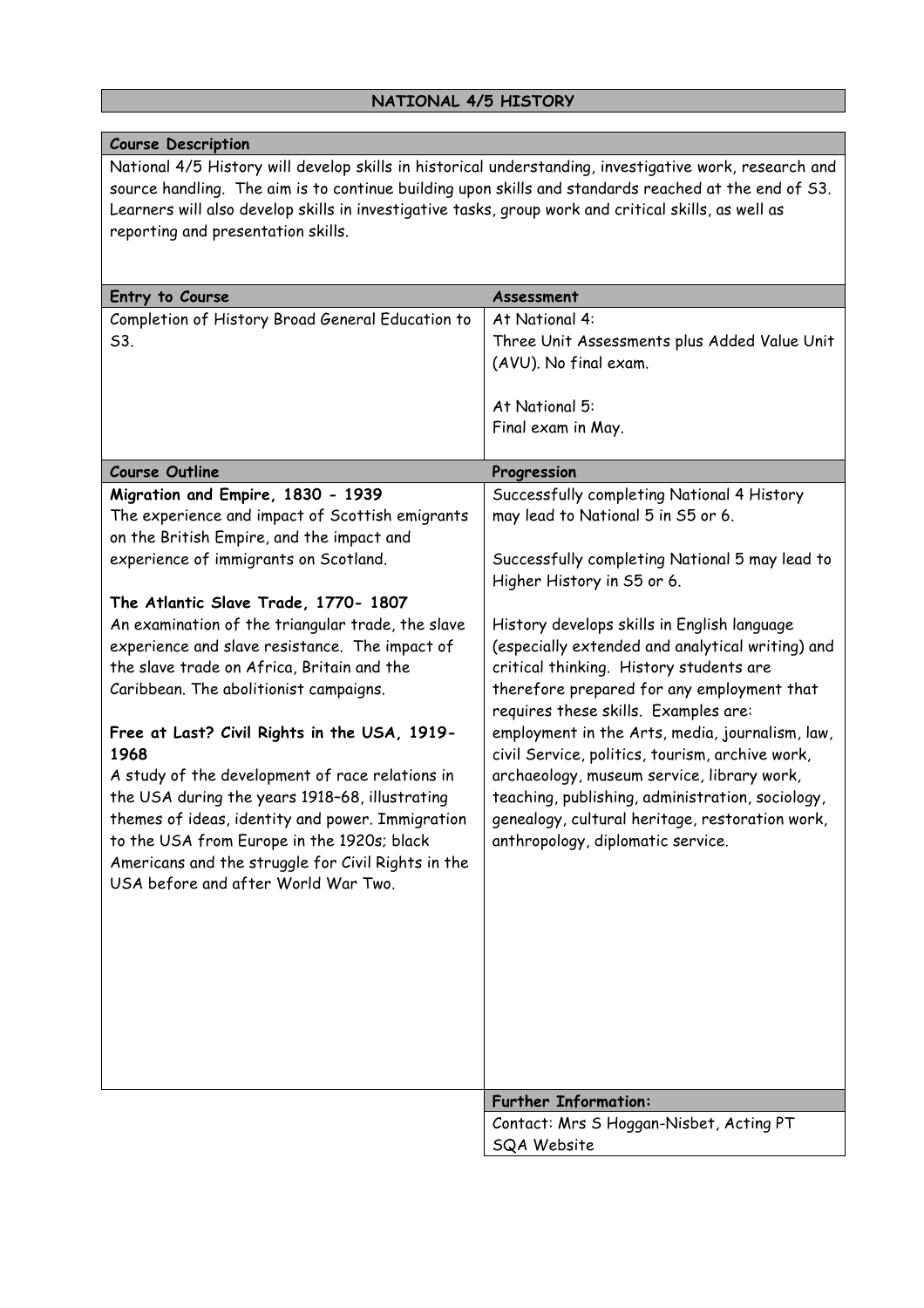### **Course Description**

In National 4/5 Modern Studies pupils will develop skills in statistical analysis, research, investigation, source handling and essay structure. Our aim is to continue building on the skills and standards reached at the end of S3. Pupils will learn to recognise bias, exaggeration and selectivity, as well as making and justifying conclusions and decisions.

Pupils will learn by engaging in a variety of activities designed to further their understanding and skills. This will include investigative work, personal research, group work, debating, critical thinking tasks alongside reporting and presentation skills.

| Entry to Course<br>A-C pass in National 5 History<br><b>Course Outline</b><br>Historical Study: Scottish<br>The Scottish Wars of Independence, 1249 -<br>1328<br>A study of political change and military conflict<br>arising from the Wars of Independence,<br>illustrating the themes of authority, conflict and<br>identity.<br>Historical Study: British<br>Britain, 1851 - 1951<br>A study of the development of the United<br>Kingdom into a modern democracy and the<br>development of the role of the state in the | Assessment<br>Essay writing and source analysis tasks are<br>$\bullet$<br>used to assess the course.<br>A research Assignment<br>$\bullet$<br>Exam in May<br>$\bullet$<br>Progression<br>Successful completion of this course may lead to<br>Advanced Higher History<br>$\bullet$<br>Degree/HND/HNC<br>$\bullet$<br>Employment in the Arts, media, journalism,<br>$\bullet$<br>law, civil Service, politics, tourism, archive<br>work, archaeology, museum service, library<br>work, teaching, publishing, administration,<br>sociology, genealogy, cultural heritage,<br>restoration work, anthropology, diplomatic<br>service. |
|----------------------------------------------------------------------------------------------------------------------------------------------------------------------------------------------------------------------------------------------------------------------------------------------------------------------------------------------------------------------------------------------------------------------------------------------------------------------------------------------------------------------------|----------------------------------------------------------------------------------------------------------------------------------------------------------------------------------------------------------------------------------------------------------------------------------------------------------------------------------------------------------------------------------------------------------------------------------------------------------------------------------------------------------------------------------------------------------------------------------------------------------------------------------|
| welfare of its citizens, illustrating the themes<br>of authority, ideology and rights.<br>Historical Study: European and World<br>The Road to War, 1919 - 1939<br>A study of Fascist foreign policy after 1933 and<br>the reactions of the democratic powers to it,<br>the development of the policy of appeasement,<br>its failure and the outbreak of war in Europe in<br>1939, illustrating the themes of ideology,<br>conflict and diplomacy.                                                                          |                                                                                                                                                                                                                                                                                                                                                                                                                                                                                                                                                                                                                                  |
|                                                                                                                                                                                                                                                                                                                                                                                                                                                                                                                            | <b>Further Information:</b>                                                                                                                                                                                                                                                                                                                                                                                                                                                                                                                                                                                                      |
|                                                                                                                                                                                                                                                                                                                                                                                                                                                                                                                            | Contact: Mrs S Hoggan-Nisbet, Acting PT<br>SQA Website                                                                                                                                                                                                                                                                                                                                                                                                                                                                                                                                                                           |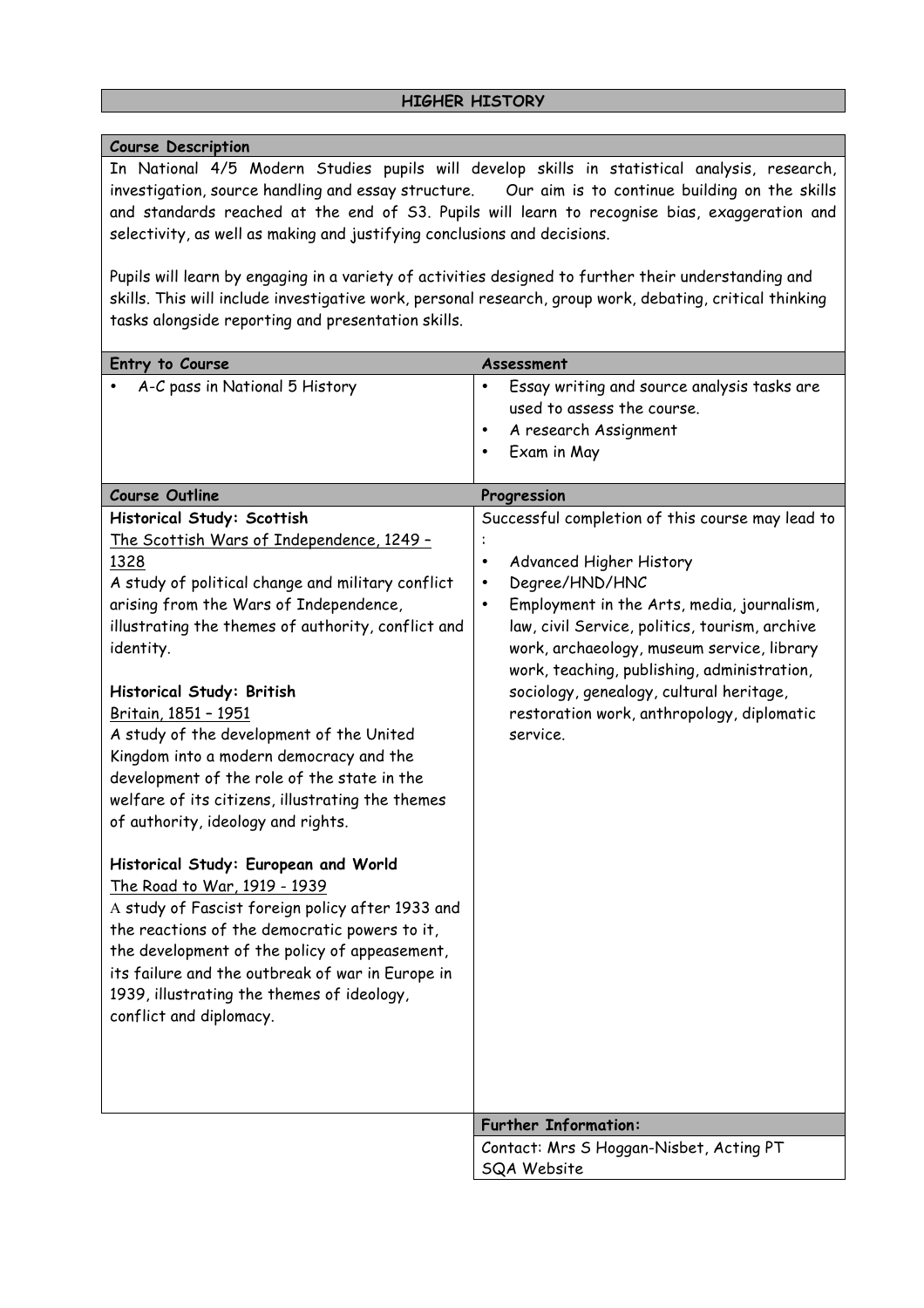# **ADVANCED HIGHER HISTORY**

### **Course Description**

The purpose of this Course is to allow learners to acquire depth in their knowledge and understanding of historical themes and to develop further the skills of analysing complex historical issues, evaluating sources and drawing conclusions.

Through the detailed study of a chosen field, learners are able to engage with the issues which arise from significant historical events and developments. The depth of study enables them to engage fully with historical debate and thereby develop a deeper appreciation of the forces which have shaped historical developments.

| Entry to Course                                                                                                                                                                                                                                                                                                                                                                                                                                                                                                                                                                                                                                                                                                                                                                                                                                                                                                                                                                                                                                                                                                                                                                                                                                                                                                                                               | Assessment                                                                                                                                                                                                                                                                                                                                                                                  |
|---------------------------------------------------------------------------------------------------------------------------------------------------------------------------------------------------------------------------------------------------------------------------------------------------------------------------------------------------------------------------------------------------------------------------------------------------------------------------------------------------------------------------------------------------------------------------------------------------------------------------------------------------------------------------------------------------------------------------------------------------------------------------------------------------------------------------------------------------------------------------------------------------------------------------------------------------------------------------------------------------------------------------------------------------------------------------------------------------------------------------------------------------------------------------------------------------------------------------------------------------------------------------------------------------------------------------------------------------------------|---------------------------------------------------------------------------------------------------------------------------------------------------------------------------------------------------------------------------------------------------------------------------------------------------------------------------------------------------------------------------------------------|
| An A or B in Higher History                                                                                                                                                                                                                                                                                                                                                                                                                                                                                                                                                                                                                                                                                                                                                                                                                                                                                                                                                                                                                                                                                                                                                                                                                                                                                                                                   | A written examination<br>$\bullet$                                                                                                                                                                                                                                                                                                                                                          |
|                                                                                                                                                                                                                                                                                                                                                                                                                                                                                                                                                                                                                                                                                                                                                                                                                                                                                                                                                                                                                                                                                                                                                                                                                                                                                                                                                               | Two internal assessments                                                                                                                                                                                                                                                                                                                                                                    |
|                                                                                                                                                                                                                                                                                                                                                                                                                                                                                                                                                                                                                                                                                                                                                                                                                                                                                                                                                                                                                                                                                                                                                                                                                                                                                                                                                               | A dissertation-project.                                                                                                                                                                                                                                                                                                                                                                     |
|                                                                                                                                                                                                                                                                                                                                                                                                                                                                                                                                                                                                                                                                                                                                                                                                                                                                                                                                                                                                                                                                                                                                                                                                                                                                                                                                                               |                                                                                                                                                                                                                                                                                                                                                                                             |
| <b>Course Outline</b>                                                                                                                                                                                                                                                                                                                                                                                                                                                                                                                                                                                                                                                                                                                                                                                                                                                                                                                                                                                                                                                                                                                                                                                                                                                                                                                                         | Progression                                                                                                                                                                                                                                                                                                                                                                                 |
| <b>Historical Study</b><br>In this Unit, learners will undertake a detailed<br>study of the Soviet Union 1917-1945. Through<br>this study they will develop their ability to<br>evaluate a wide range of historical sources which<br>have some complex features, taking into account<br>their provenance, content and historical and<br>historiographical contexts. In doing this, they<br>will engage with the views of a range of<br>historians, analyse the issues to sustain a<br>coherent line of argument and draw well-<br>reasoned conclusions supported by detailed<br>evidence.<br><b>Researching Historical Issues</b><br>In this Unit, learners will develop a range of<br>skills relevant to undertaking independent<br>research including how to: identify appropriate<br>research issues; plan and manage a complex<br>programme of research; source, collect and<br>record appropriate and reliable information;<br>evaluate, analyse and synthesise evidence; and<br>organise, present and reference findings using<br>appropriate conventions.<br>Conditions of award<br>Russia: from Tsarism to Stalinism, 1914-45<br>A study of political ideology as found in the<br>Communist state, the changing nature of<br>authority and the policy outcomes of that<br>authority, focusing on the themes of ideology,<br>authority and revolution. | Successful completion of this course may lead<br>to:<br>Degree/HND/HNC<br>٠<br>Employment in the Arts, media, journalism,<br>$\bullet$<br>law, civil Service, politics, tourism, archive<br>work, archaeology, museum service, library<br>work, teaching, publishing, administration,<br>sociology, genealogy, cultural heritage,<br>restoration work, anthropology, diplomatic<br>service. |
|                                                                                                                                                                                                                                                                                                                                                                                                                                                                                                                                                                                                                                                                                                                                                                                                                                                                                                                                                                                                                                                                                                                                                                                                                                                                                                                                                               | <b>Further Information</b>                                                                                                                                                                                                                                                                                                                                                                  |
|                                                                                                                                                                                                                                                                                                                                                                                                                                                                                                                                                                                                                                                                                                                                                                                                                                                                                                                                                                                                                                                                                                                                                                                                                                                                                                                                                               | Contact: Mrs S Hoggan-Nisbet, Acting PT                                                                                                                                                                                                                                                                                                                                                     |
|                                                                                                                                                                                                                                                                                                                                                                                                                                                                                                                                                                                                                                                                                                                                                                                                                                                                                                                                                                                                                                                                                                                                                                                                                                                                                                                                                               | SQA Website                                                                                                                                                                                                                                                                                                                                                                                 |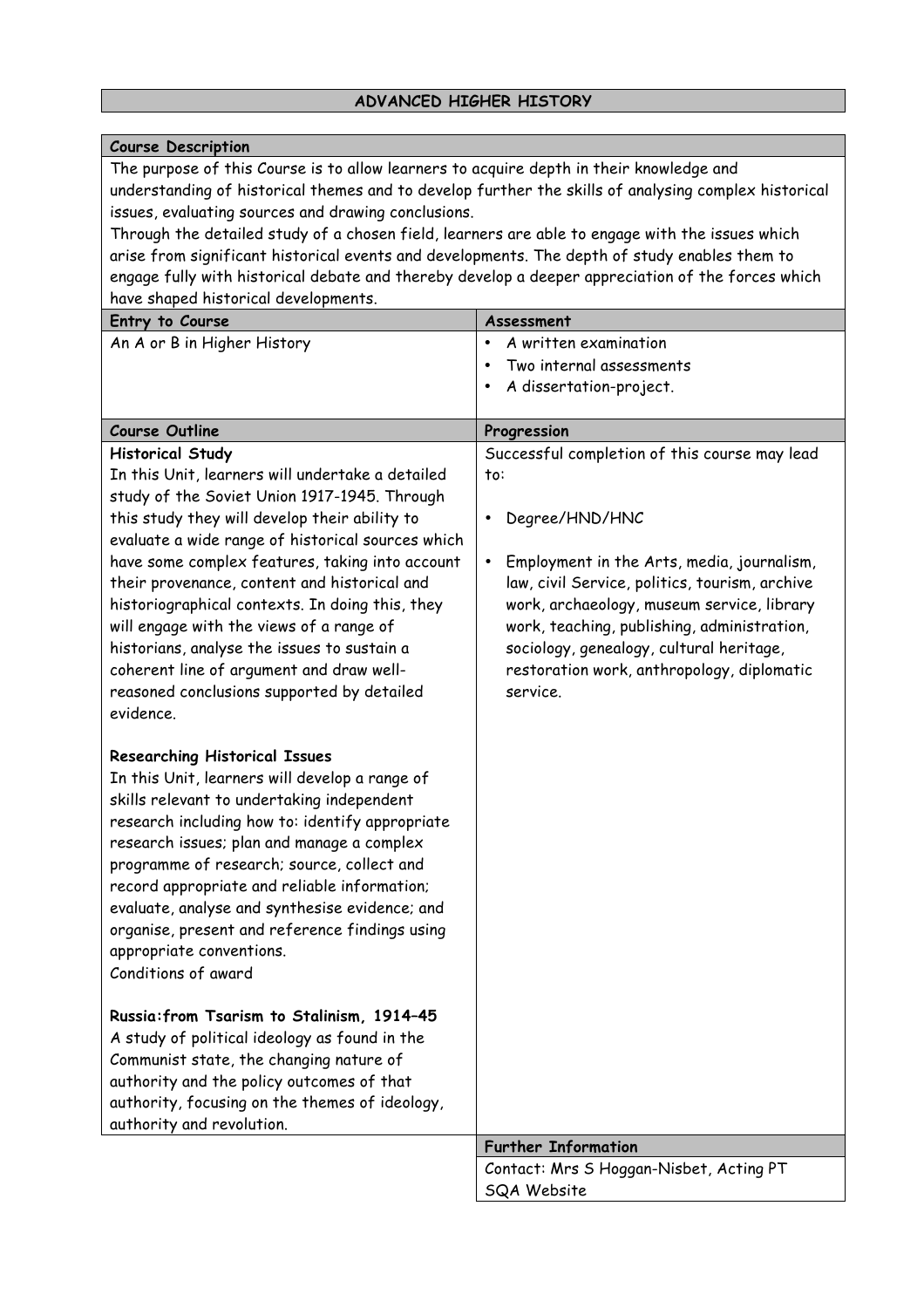### **NATIONAL 4/5 MODERN STUDIES**

#### **Course Description**

In National 4/5 Modern Studies pupils will develop skills in statistical analysis, research, investigation, source handling and essay structure. Our aim is to continue building on the skills and standards reached at the end of S3. Pupils will learn to recognise bias, exaggeration and selectivity, as well as making and justifying conclusions and decisions.

Pupils will learn by engaging in a variety of activities designed to further their understanding and skills. This will include investigative work, personal research, group work, debating, critical thinking tasks alongside reporting and presentation skills.

| Entry to Course                                    | Assessment                                       |
|----------------------------------------------------|--------------------------------------------------|
| Completion of Modern Studies broad general         | At National 4:                                   |
| education to S3.                                   | .3 Unit Assessments plus an Added Value Unit     |
|                                                    | research Assignment (AVU). No final exam.        |
|                                                    |                                                  |
|                                                    | At National 5:                                   |
|                                                    | • Final exam in May.                             |
| <b>Course Outline</b>                              | Progression                                      |
| <b>Political Issues</b>                            | Successfully completing National 4 Modern        |
| Pupils will study the nature of the democratic     | Studies may lead into National 5 class.          |
| political system in Scotland, how the political    |                                                  |
| institutions interact with one another, and will   | Successfully completing National 5 may lead into |
| examine the main political rights and              | Higher Modern Studies.                           |
| responsibilities of citizens.                      |                                                  |
|                                                    | Modern Studies develops skills in literacy,      |
| <b>Social Issues</b>                               | critical thinking, statistical analysis and      |
|                                                    | decision-making and is useful for careers in     |
| Pupils will explore Crime and the Law in the UK.   |                                                  |
| They will understand the causes of Crime, the      | broadcasting and the media, civil service,       |
| impact these social issues have on individuals and | economics, public relations, journalism,         |
| society, and will evaluate the various attempts    | advertising, the Arts, social sciences and       |
| to tackle these issues at all levels.              | international work, law, police, welfare rights, |
|                                                    | politics, administration, management, banking,   |
| <b>International Issues</b>                        | marketing, community work, fund raising, local   |
| Pupils will study an International Issue -         | government, information/advice work, trade       |
| terrorism - focussing on causes, consequences      | union work, anthropology.                        |
| and attempts to tackle terrorism at national and   |                                                  |
| international levels, together with the successes  |                                                  |
| and difficulties organisations such as the UN      |                                                  |
| have in tackling this issue.                       |                                                  |
|                                                    |                                                  |
|                                                    |                                                  |
|                                                    |                                                  |
|                                                    |                                                  |
|                                                    |                                                  |
|                                                    |                                                  |
|                                                    |                                                  |
|                                                    | <b>Further Information:</b>                      |
|                                                    | Contact: Mrs S Hoggan-Nisbet, Acting PT          |
|                                                    | <b>SQA Website</b>                               |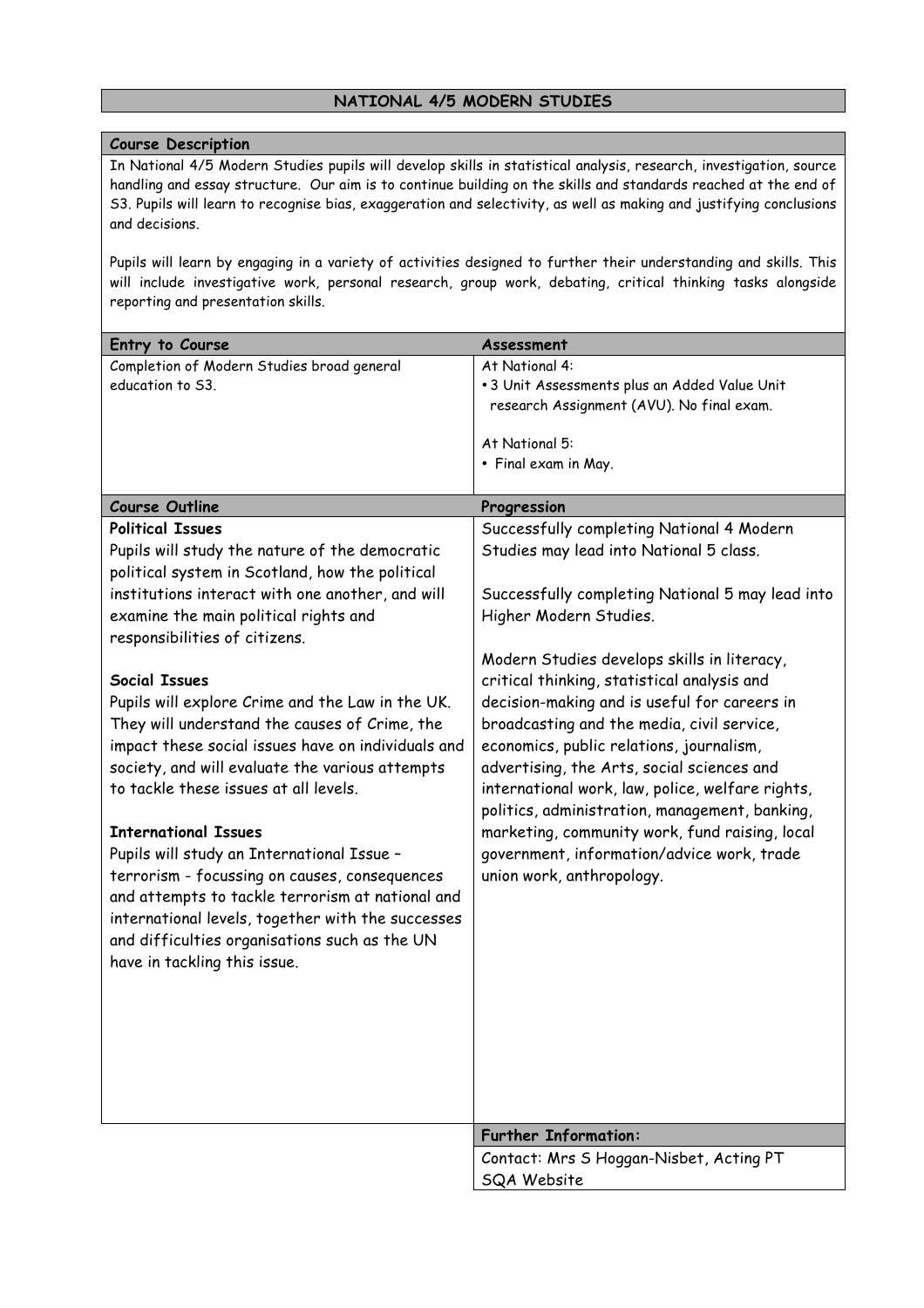### **HIGHER MODERN STUDIES**

### **Course Description**

The purpose of Modern Studies is to develop the learner's knowledge and understanding of contemporary political and social issues in local, Scottish, UK and international contexts. Learners will develop an awareness of the social and political issues they will meet in their lives as well as develop the skills to help them interpret and participate in the social and political processes they will encounter now and in the future. This includes skills in statistical analysis, research, investigation, source handling and essay structure.

| Entry to Course                                                                                                                                                                                                                                                                                                                                                                                                                                                                                                                                                                                                                                                                                                                                                                                                                                                                                                                                                                                                                                                                                                                                                                                                                                                                                                                                              | Assessment                                                                                                                                                                                                                                                                                                                                                                                                                                                                                                                                                                                                                                                           |
|--------------------------------------------------------------------------------------------------------------------------------------------------------------------------------------------------------------------------------------------------------------------------------------------------------------------------------------------------------------------------------------------------------------------------------------------------------------------------------------------------------------------------------------------------------------------------------------------------------------------------------------------------------------------------------------------------------------------------------------------------------------------------------------------------------------------------------------------------------------------------------------------------------------------------------------------------------------------------------------------------------------------------------------------------------------------------------------------------------------------------------------------------------------------------------------------------------------------------------------------------------------------------------------------------------------------------------------------------------------|----------------------------------------------------------------------------------------------------------------------------------------------------------------------------------------------------------------------------------------------------------------------------------------------------------------------------------------------------------------------------------------------------------------------------------------------------------------------------------------------------------------------------------------------------------------------------------------------------------------------------------------------------------------------|
| A-C pass in National 5 Modern Studies                                                                                                                                                                                                                                                                                                                                                                                                                                                                                                                                                                                                                                                                                                                                                                                                                                                                                                                                                                                                                                                                                                                                                                                                                                                                                                                        | . Essay writing, source handling and the<br>completion of a research Assignment. The<br>Assignment will allow learners to apply decision<br>making skills as they research a contemporary<br>issue.                                                                                                                                                                                                                                                                                                                                                                                                                                                                  |
| <b>Course Outline</b>                                                                                                                                                                                                                                                                                                                                                                                                                                                                                                                                                                                                                                                                                                                                                                                                                                                                                                                                                                                                                                                                                                                                                                                                                                                                                                                                        | Progression                                                                                                                                                                                                                                                                                                                                                                                                                                                                                                                                                                                                                                                          |
| Democracy in Scotland and the United Kingdom<br>Learners will be required to give evidence of<br>evaluating and synthesising a wide range of written,<br>numerical and graphical sources of evidence to<br>demonstrate skills of detecting and explaining the<br>degree of objectivity about political issues in<br>Scotland and the UK<br>Social Issues in the UK<br>Learners will be required to give evidence of:<br>. Researching, evaluating and synthesising a wide<br>range of written, numerical and graphical sources of<br>evidence to demonstrate skills of making and<br>justifying decisions about social issues within the UK<br>· Descriptions, explanations and analysis,<br>demonstrating factual and theoretical knowledge and<br>understanding of social issues within the UK.<br><b>International Issues</b><br>Learners will be required to give evidence of:<br>. Evaluating and synthesising a wide range of written,<br>numerical and graphical sources of evidence to<br>demonstrate skills of drawing and supporting<br>conclusions about international issues.<br>· Descriptions, explanations and analysis,<br>demonstrating factual and theoretical knowledge and<br>understanding of international issues drawn from<br>either the political and socio-economic study of a<br>major world power or a contemporary world issue. | Successful completion of the course may lead<br>to:<br>• Advanced Higher Modern Studies<br>• Degree/HNC/HND<br>. Employment and/or training<br>Modern Studies develops skills in literacy,<br>critical thinking, statistical analysis and<br>decision-making and is useful for careers in<br>broadcasting and the media, civil service,<br>economics, public relations, journalism,<br>advertising, the Arts, social sciences and<br>international work, law, police, welfare rights,<br>politics, administration, management, banking,<br>marketing, community work, fund raising, local<br>government, information/advice work, trade<br>union work, anthropology. |
|                                                                                                                                                                                                                                                                                                                                                                                                                                                                                                                                                                                                                                                                                                                                                                                                                                                                                                                                                                                                                                                                                                                                                                                                                                                                                                                                                              | <b>Further Information:</b>                                                                                                                                                                                                                                                                                                                                                                                                                                                                                                                                                                                                                                          |
|                                                                                                                                                                                                                                                                                                                                                                                                                                                                                                                                                                                                                                                                                                                                                                                                                                                                                                                                                                                                                                                                                                                                                                                                                                                                                                                                                              | Contact: Mrs S Hoggan-Nisbet, Acting PT                                                                                                                                                                                                                                                                                                                                                                                                                                                                                                                                                                                                                              |
|                                                                                                                                                                                                                                                                                                                                                                                                                                                                                                                                                                                                                                                                                                                                                                                                                                                                                                                                                                                                                                                                                                                                                                                                                                                                                                                                                              | <b>SQA Website</b>                                                                                                                                                                                                                                                                                                                                                                                                                                                                                                                                                                                                                                                   |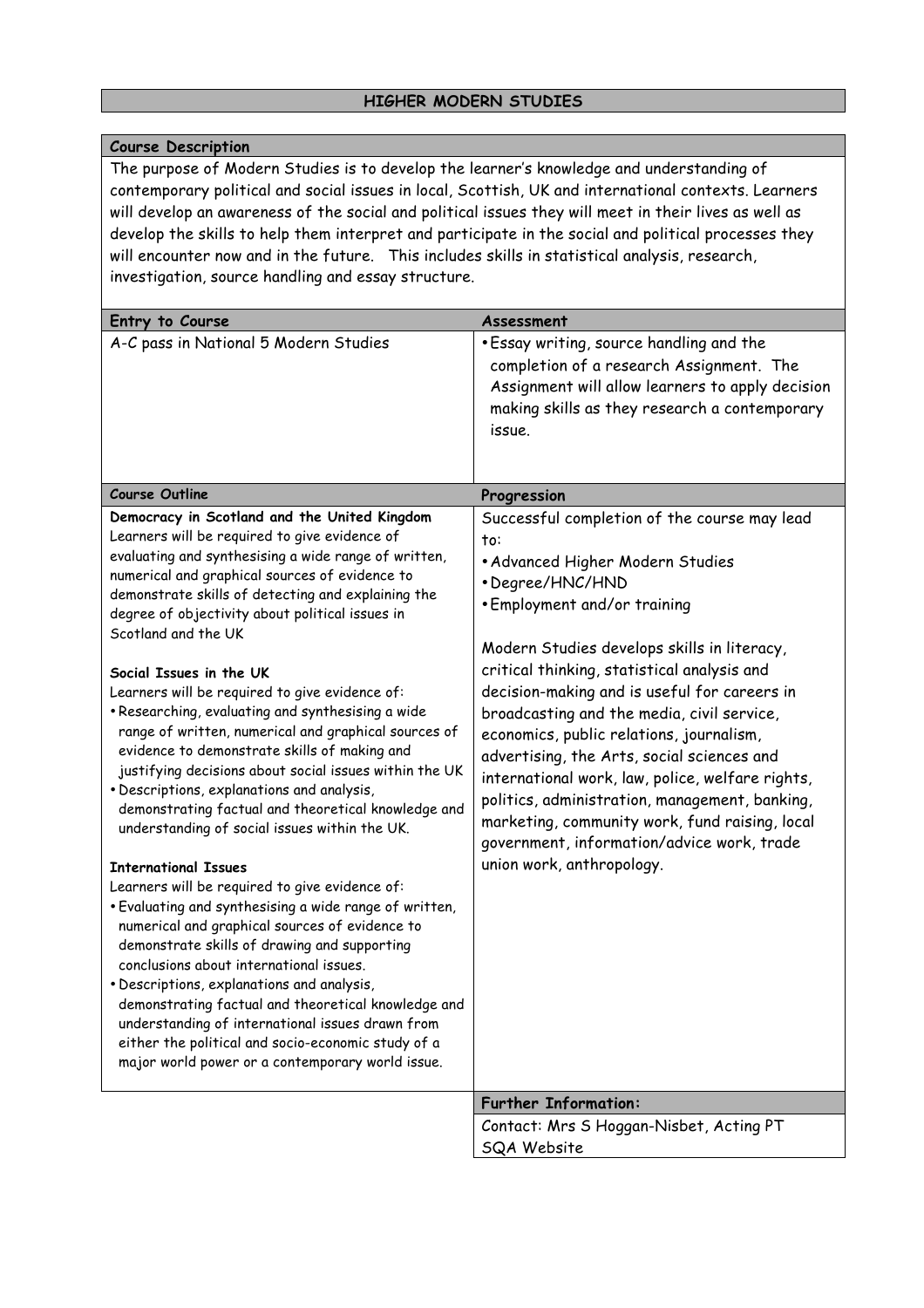# **ADVANCED HIGHER MODERN STUDIES**

### **Course Description**

The purpose of Modern Studies is to develop learners' knowledge and understanding of contemporary political and social issues in local, Scottish, United Kingdom and international contexts. In these contexts, learners will develop an awareness of the political, social and economic issues they will encounter in their lives. This purpose will be achieved through successful study of the Course Units which focus on an in depth study of either political issues or social issues and which adopt an international comparative approach and develop a wide range of skills.

| Entry to Course                                                                                 | Assessment                                                                                  |
|-------------------------------------------------------------------------------------------------|---------------------------------------------------------------------------------------------|
| Modern Studies at Higher level grade A or B                                                     | • Exam in May                                                                               |
|                                                                                                 | • Dissertation                                                                              |
|                                                                                                 |                                                                                             |
|                                                                                                 |                                                                                             |
| <b>Course Outline</b>                                                                           | Progression                                                                                 |
| <b>Contemporary Issues</b>                                                                      | Successful completion of this course may lead                                               |
| In this Unit, learners will study one of two                                                    | to:                                                                                         |
| contexts: Political Issues and Research Methods                                                 | • Degree/HND/HNC                                                                            |
| or Social Issues and Research Methods.                                                          |                                                                                             |
| Whether the Political Issues or Social Issues                                                   |                                                                                             |
| context is chosen for study, learners should                                                    |                                                                                             |
| develop an in depth knowledge and understanding<br>of issues in the United Kingdom and adopt an | Modern Studies develops skills in literacy,                                                 |
| international comparative approach to their                                                     | critical thinking, statistical analysis and<br>decision-making and is useful for careers in |
| study. Learners should examine case studies                                                     | broadcasting and the media, civil service,                                                  |
| related to the context studied to critically                                                    | economics, public relations, journalism,                                                    |
| evaluate a range of social science research                                                     | advertising, the Arts, social sciences and                                                  |
| methods.                                                                                        | international work, law, police, welfare rights,                                            |
|                                                                                                 | politics, administration, management, banking,                                              |
| Researching Contemporary Issues                                                                 | marketing, community work, fund raising, local                                              |
| In this Unit, learners will develop a range of                                                  | government, information/advice work, trade                                                  |
| skills relevant to undertaking independent                                                      | union work, anthropology.                                                                   |
| research including how to identify appropriate                                                  |                                                                                             |
| research issues; plan and manage a complex                                                      |                                                                                             |
| programme of research; source, collect and                                                      |                                                                                             |
| record appropriate and reliable information;                                                    |                                                                                             |
| evaluate, analyse and synthesise evidence;                                                      |                                                                                             |
| organise, present and reference findings using                                                  |                                                                                             |
| appropriate conventions; and evaluate research                                                  |                                                                                             |
| methodology.                                                                                    |                                                                                             |
|                                                                                                 |                                                                                             |
|                                                                                                 |                                                                                             |
|                                                                                                 |                                                                                             |
|                                                                                                 |                                                                                             |
|                                                                                                 |                                                                                             |
|                                                                                                 |                                                                                             |
|                                                                                                 | <b>Further Information:</b>                                                                 |
|                                                                                                 | Contact: Mrs S Hoggan-Nisbet, Acting PT                                                     |
|                                                                                                 | SQA Website                                                                                 |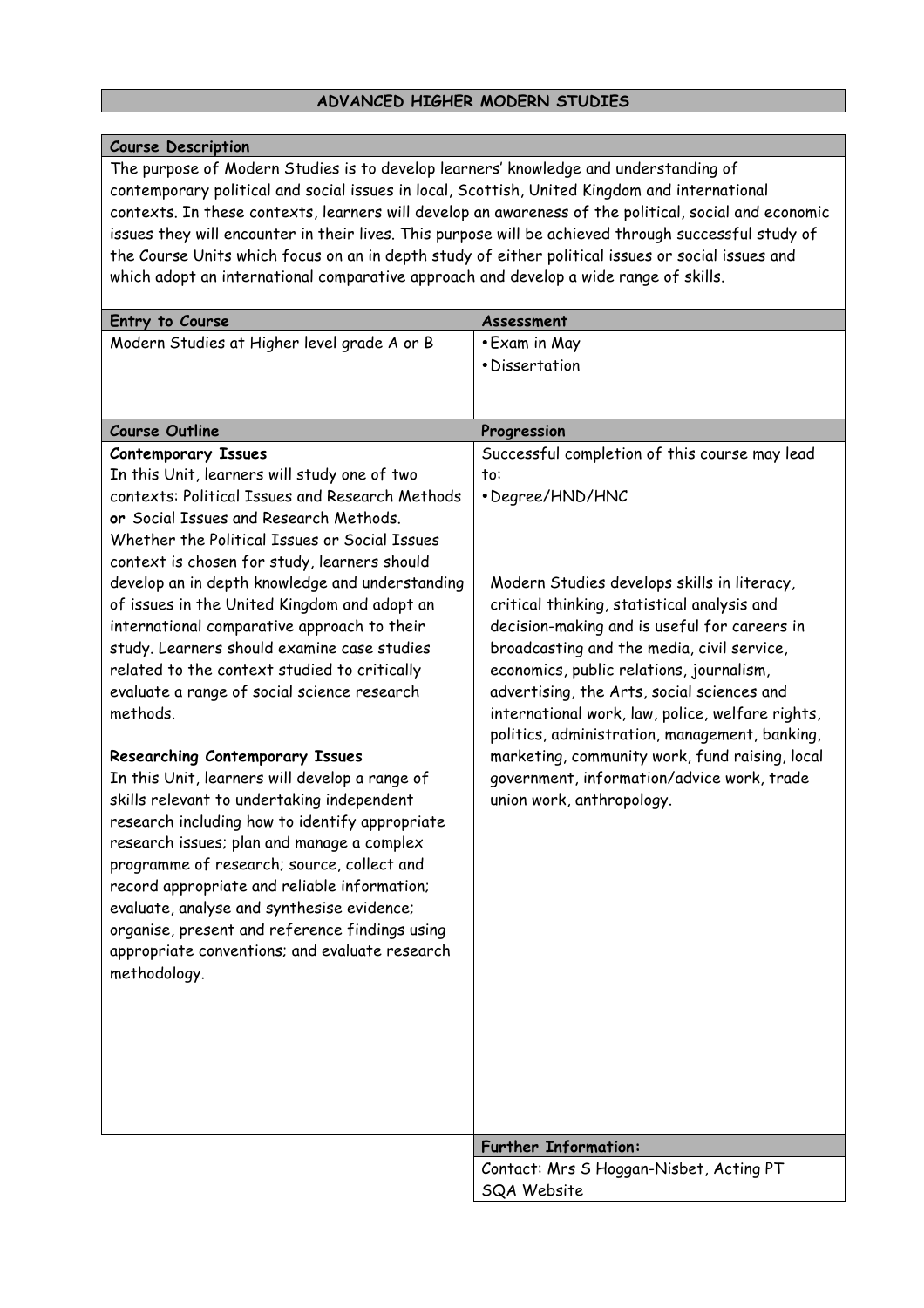# **NATIONAL 4/5 RMPS**

### **Course Description**

The purpose of this Course is to develop knowledge and understanding of religious, moral and philosophical issues that affect the world today. Religious and non-religious perspectives will be included. The Course will explore the questions they raise and the solutions or approaches they offer.

You will learn by engaging in a variety of activities designed to further your understanding and skills. This will include investigative work, group work and critical skills tasks as well as reporting and presentation skills.

| Entry to Course                                                                                                                                                                                                                                                                                                             | Assessment                                                                                                                                                                                                                                          |
|-----------------------------------------------------------------------------------------------------------------------------------------------------------------------------------------------------------------------------------------------------------------------------------------------------------------------------|-----------------------------------------------------------------------------------------------------------------------------------------------------------------------------------------------------------------------------------------------------|
| Completion of RMPS Broad General Education to<br>53.                                                                                                                                                                                                                                                                        | At National 4:<br>3 Unit Assessments plus Assignment (Added<br>Value Unit). No final exam.<br>At National 5:<br>Final exam in May.                                                                                                                  |
|                                                                                                                                                                                                                                                                                                                             |                                                                                                                                                                                                                                                     |
| <b>Course Outline</b>                                                                                                                                                                                                                                                                                                       | Progression                                                                                                                                                                                                                                         |
| <b>World Religion</b><br>You will develop skills to explain and comment on<br>the meaning and context of sources related to                                                                                                                                                                                                 | Successfully completing National 4 RMPS may<br>lead into National 5 class.                                                                                                                                                                          |
| the religion selected for study. You will gain<br>knowledge and understanding of the impact and<br>significance of religion today through studying                                                                                                                                                                          | Successfully completing National 5 may lead into<br>Higher RMPS.                                                                                                                                                                                    |
| some key beliefs, practices and sources found<br>within one of the world's six major religions<br>(Buddhism) and the contribution these make to<br>the lives of followers.                                                                                                                                                  | Employment in the arts, administration, social<br>care, retail and sales, broadcasting, social work,<br>charities administration, civil service,<br>community work, human resources, counselling,<br>teaching, youth work, health care, psychology, |
| Morality and Belief<br>Religion and justice: You will develop skills to<br>explain and express reasoned views about<br>contemporary moral questions and responses.<br>You will develop detailed understanding of<br>contemporary moral questions and religious and<br>non-religious responses.                              | fund-raising, law, religious leadership,<br>management, local government, advisory<br>services, politics.                                                                                                                                           |
| Religious and Philosophical Questions<br>You will develop skills to analyse religious and<br>philosophical questions and responses. You will<br>develop knowledge and understanding of these.<br>Religious viewpoints studied will be from one or<br>two of the world's six major religions (Buddhism<br>and Christianity). |                                                                                                                                                                                                                                                     |
|                                                                                                                                                                                                                                                                                                                             | <b>Further Information:</b>                                                                                                                                                                                                                         |
|                                                                                                                                                                                                                                                                                                                             | Contact: Mrs S Hoggan-Nisbet, Acting PT<br>SQA Website                                                                                                                                                                                              |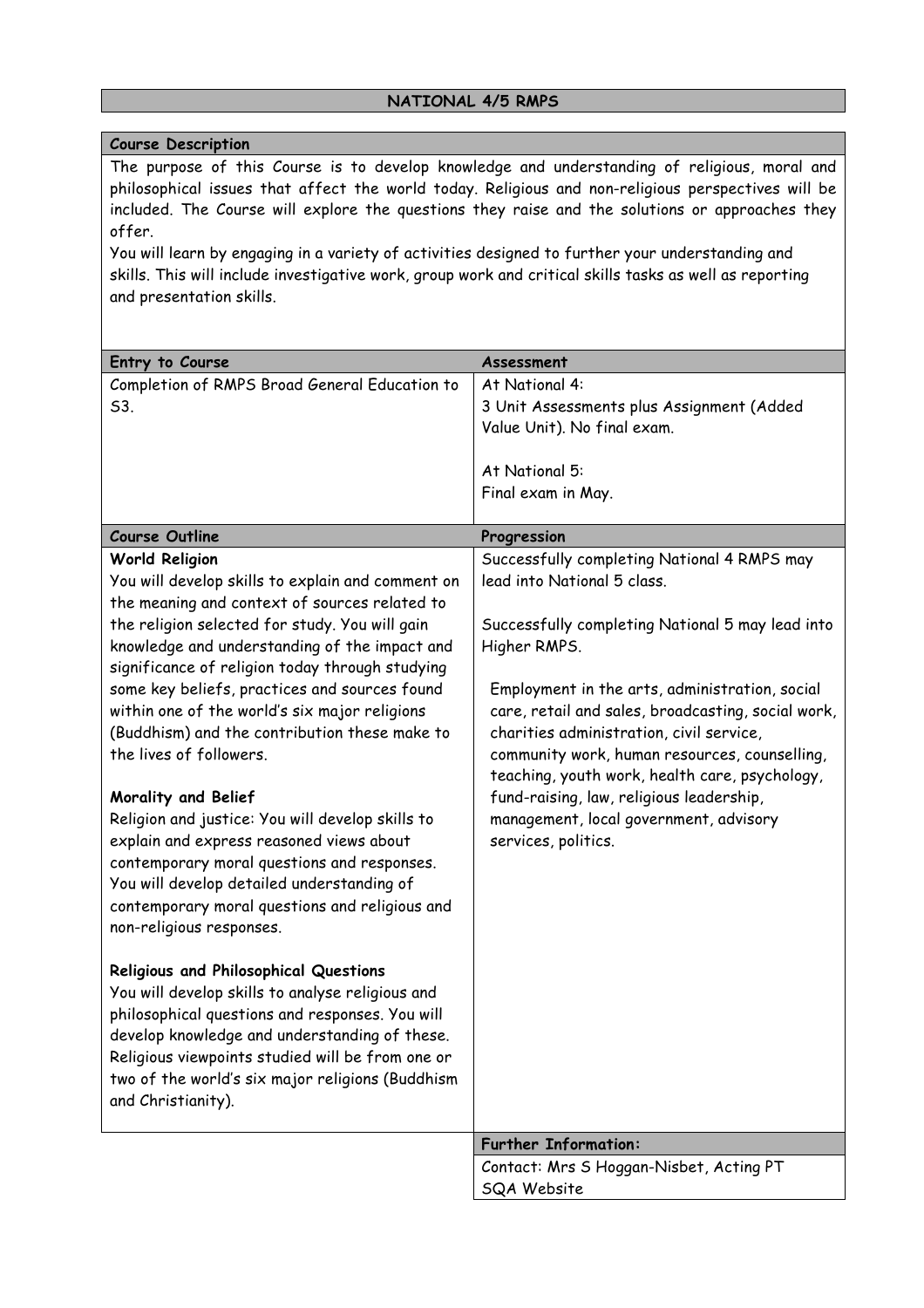# **HIGHER RMPS**

| <b>Course Description</b>                                                                          |                                                    |
|----------------------------------------------------------------------------------------------------|----------------------------------------------------|
| The Higher Religious, Moral and Philosophical Studies course enables learners to investigate,      |                                                    |
| critically analyse and evaluate religious, moral and philosophical questions and responses, and to |                                                    |
| develop the ability to express detailed, reasoned and well-structured views.                       |                                                    |
| Entry to Course                                                                                    | Assessment                                         |
| A-C pass in National 5 RMPS or another social                                                      | SQA assessment of the course consists of:          |
| subject.                                                                                           | • A written examination                            |
|                                                                                                    | • An Assignment                                    |
| <b>Course Outline</b>                                                                              | Progression                                        |
| <b>World Religion</b>                                                                              | Successful completion of this course may lead      |
| Learners will develop skills to interpret and                                                      | to:                                                |
| comment on the meaning and context of sources                                                      | • Advanced Higher RMPS                             |
| related to the religion selected for study. They will                                              | • Degree/HNC/HND                                   |
| develop in-depth factual and abstract knowledge                                                    | . Employment in the arts, administration, social   |
| and understanding of the impact and significance                                                   | care, retail and sales, broadcasting, social work, |
| of religion today through studying some key                                                        | charities administration, civil service,           |
| beliefs, practices and sources found within one of                                                 | community work, human resources, counselling,      |
| the world's six major religions (Buddhism,                                                         | teaching, youth work, health care, psychology,     |
| Christianity, Hinduism, Islam, Judaism or Sikhism)                                                 | fund-raising, law, religious leadership,           |
| and the contribution these make to the lives of                                                    | management, local government, advisory             |
| followers and wider society.                                                                       | services, politics.                                |
|                                                                                                    |                                                    |
| Morality and Belief                                                                                |                                                    |
| Learners will develop skills to evaluate and express                                               |                                                    |
| detailed, reasoned and well-structured views about                                                 |                                                    |
| contemporary moral questions and responses. They                                                   |                                                    |
| will develop in-depth factual and theoretical                                                      |                                                    |
| knowledge and understanding of contemporary                                                        |                                                    |
| moral questions and religious and non-religious                                                    |                                                    |
| responses. The range of contexts for study will be                                                 |                                                    |
| flexible to allow for personalisation and choice.                                                  |                                                    |
| Religious viewpoints studied must be from one of                                                   |                                                    |
| the world's six major religions (Buddhism,                                                         |                                                    |
| Christianity, Hinduism, Islam, Judaism or Sikhism).                                                |                                                    |
| Religious and Philosophical Questions                                                              |                                                    |
| Learners will develop skills to critically analyse                                                 |                                                    |
| religious and philosophical questions and responses.                                               |                                                    |
| They will develop in-depth factual and theoretical                                                 |                                                    |
| knowledge and understanding of these. The range                                                    |                                                    |
| of contexts for study will be flexible to allow for                                                |                                                    |
| personalisation and choice. Religious viewpoints                                                   |                                                    |
| studied must be from one of the world's six major                                                  |                                                    |
| religions.                                                                                         |                                                    |
|                                                                                                    |                                                    |
|                                                                                                    |                                                    |
|                                                                                                    | <b>Further Information:</b>                        |
|                                                                                                    | Contact: Mrs S Hoggan-Nisbet, Acting PT            |
|                                                                                                    | SQA Website                                        |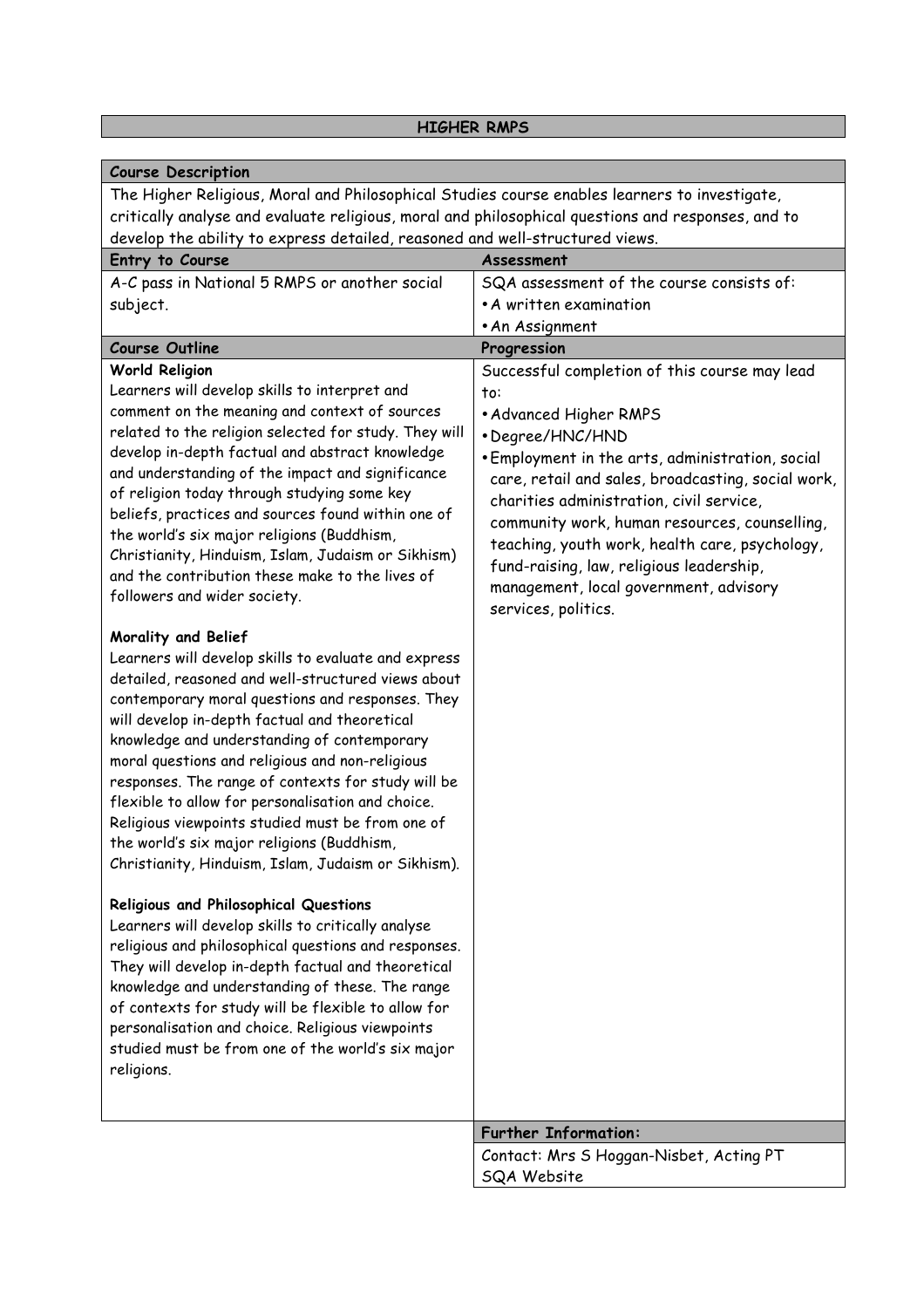### **ADVANCED HIGHER RMPS**

### **Course Description**

This Course provides learners with an opportunity to apply skills, knowledge and understanding in their appraisal of the role of religion, morality and philosophy in the modern world. This Course will enable learners to develop an understanding of how religion, morality and philosophy are at the core of human history and culture and continue to have a significant impact on the world today. This distinct focus is part of the Course's contribution to developing learners' skills, knowledge and understanding.

| Entry to Course                                     | Assessment                                       |
|-----------------------------------------------------|--------------------------------------------------|
| An A or B grade in Higher RMPS                      | • A written examination                          |
|                                                     | • A project                                      |
|                                                     |                                                  |
| <b>Course Outline</b>                               | Progression                                      |
| Philosophy of Religion                              | Successful completion of this course may lead    |
| In this Unit, learners will develop skills to       | to:                                              |
| critically evaluate key theological and             | • Degree/HND/HNC                                 |
| philosophical issues from the philosophy of         | • Employment in the arts, administration, social |
| religion. They will develop in-depth knowledge      | care, retail and sales, broadcasting, social     |
| and understanding of how these arguments and        | work, charities administration, civil service,   |
| responses to them contribute to the                 | community work, human resources, counselling,    |
| development of a stance for living.                 | teaching, youth work, health care, psychology,   |
|                                                     | fund-raising, law, religious leadership,         |
| Researching Religious, Moral and Philosophical      | management, local government, advisory           |
| Studies - the dissertation-project                  | services, politics.                              |
| In this Unit, learners will develop a range of      |                                                  |
| skills relevant to undertaking independent          |                                                  |
| research including: how to identify appropriate     |                                                  |
| research issues, plan and manage a complex          |                                                  |
| programme of research; source, collect and          |                                                  |
| record appropriate and reliable information;        |                                                  |
| evaluate, analyse and synthesise evidence; and      |                                                  |
| organise, present and reference findings using      |                                                  |
| appropriate conventions.                            |                                                  |
| <b>Medical Ethics</b>                               |                                                  |
| In this Unit, learners will develop skills to       |                                                  |
| critically evaluate a range of complex issues       |                                                  |
| involving medical ethics. Learners will develop in- |                                                  |
| depth knowledge and understanding of the            |                                                  |
| issues and religious and non-religious responses,   |                                                  |
| including the philosophical reasoning behind        |                                                  |
| these responses.                                    |                                                  |
|                                                     |                                                  |
|                                                     |                                                  |
|                                                     | <b>Further Information:</b>                      |
|                                                     | Contact: Mrs S Hoggan-Nisbet, Acting PT          |
|                                                     | SQA Website                                      |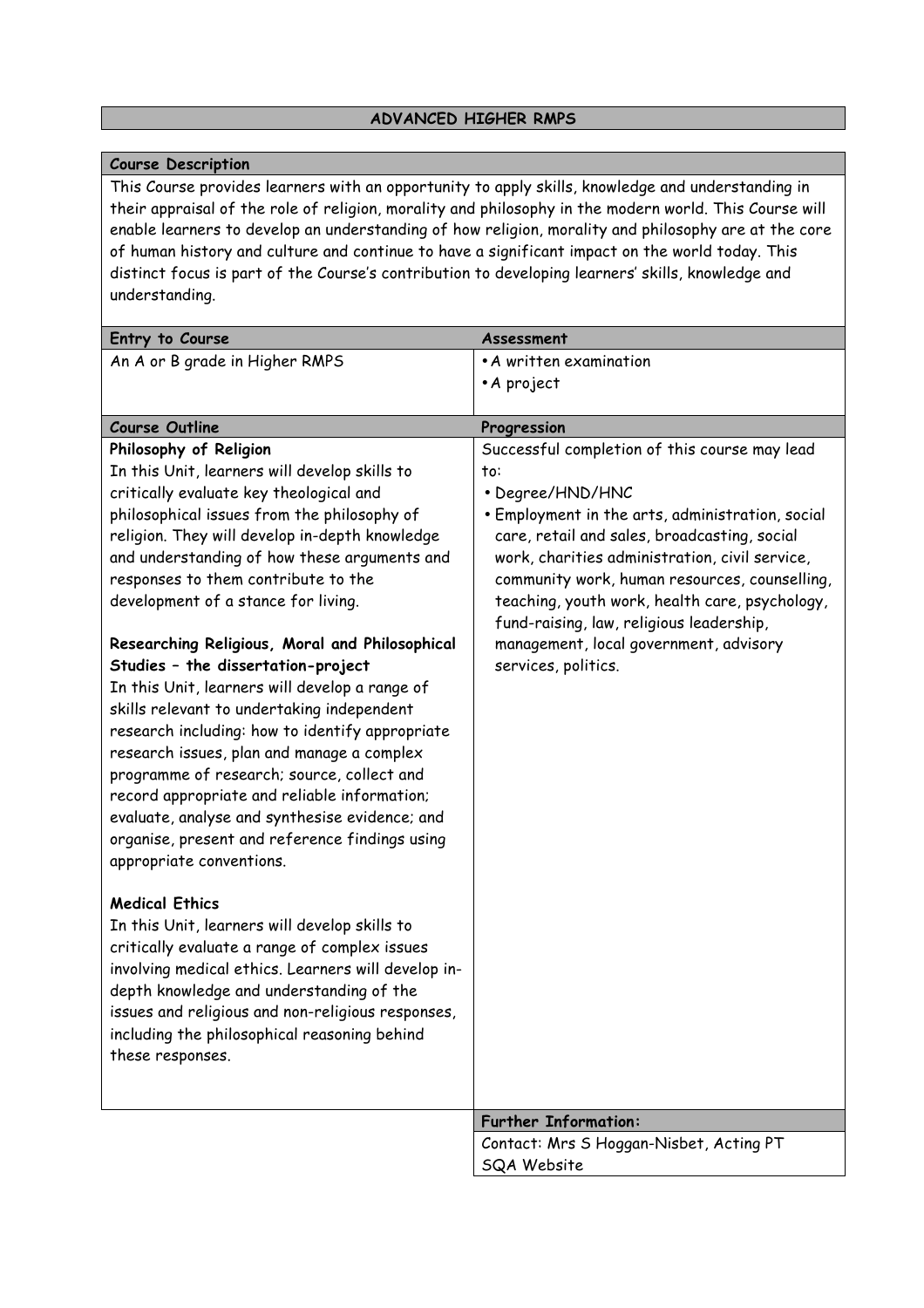# **PERSONAL DEVELOPMENT**

### **ESSENTIAL SKILLS DEVELOPMENT/WORK EXPERIENCE**

### **Course Description**

**What is it that will make you stand out from the crowd when you are applying for a College or University Course or Employment?**

**How can you make sure that you are the preferred candidate?**

All College and University Courses as well Employment have a minimum requirement in terms of qualifications. When you apply you will already have the necessary qualifications or be working towards them. So will everyone else! How are you going to make sure that you are the candidate that is chosen?

Essential Skills/Work Placements gives you the opportunity to develop the Skills that Admission Officers and Employers are looking for. You will then have examples of how you developed these skills and be able to speak about them in an Application Form, Personal Statement or Interview.

Essential Skills/Work Placement will involve a combination of time in School and time spent on Work Placements.

| Entry to Course<br>This course is available to Senior pupils. Entry<br>will be dependant on a recommendation from<br>Guidance. If you would like to do this course,<br>discuss it with your Guidance teacher.<br><b>Course Outline</b><br>Each student will:                                                                                                                                                                                                                                                                                                                          | Assessment<br>While there is no formal assessment, all pupils<br>will complete an Essential Skills Development<br>Profile and a report will be written by employers<br>at the end of each work placement.<br>Progression<br>More work experience<br>$\bullet$ |
|---------------------------------------------------------------------------------------------------------------------------------------------------------------------------------------------------------------------------------------------------------------------------------------------------------------------------------------------------------------------------------------------------------------------------------------------------------------------------------------------------------------------------------------------------------------------------------------|---------------------------------------------------------------------------------------------------------------------------------------------------------------------------------------------------------------------------------------------------------------|
| Identify Essential Skills they want to<br>develop.<br>Find and organise Work Experience<br>Placements where they can develop those<br><b>Essential Skills.</b><br>Develop identified Essential Skills in the<br>work place supported by the employer.<br>Reflect on Essential Skills Development<br>before, during and after Work Placements.<br>Develop their ability to write Applications<br>and Personal Statements.<br>Develop Interview Skills.<br>Create an Essential Skills Development<br>$\bullet$<br>Profile which they will take away and use for<br>future applications. | Foundation apprenticeships<br>$\bullet$<br>Modern Apprenticeships<br>$\bullet$<br>Entry to college<br>$\bullet$<br>Entry to University<br>$\bullet$<br>SQA accreditation<br>$\bullet$<br>Employment                                                           |
|                                                                                                                                                                                                                                                                                                                                                                                                                                                                                                                                                                                       | <b>Further Information:</b>                                                                                                                                                                                                                                   |
|                                                                                                                                                                                                                                                                                                                                                                                                                                                                                                                                                                                       | Contact: Mr A Harvey, DHT                                                                                                                                                                                                                                     |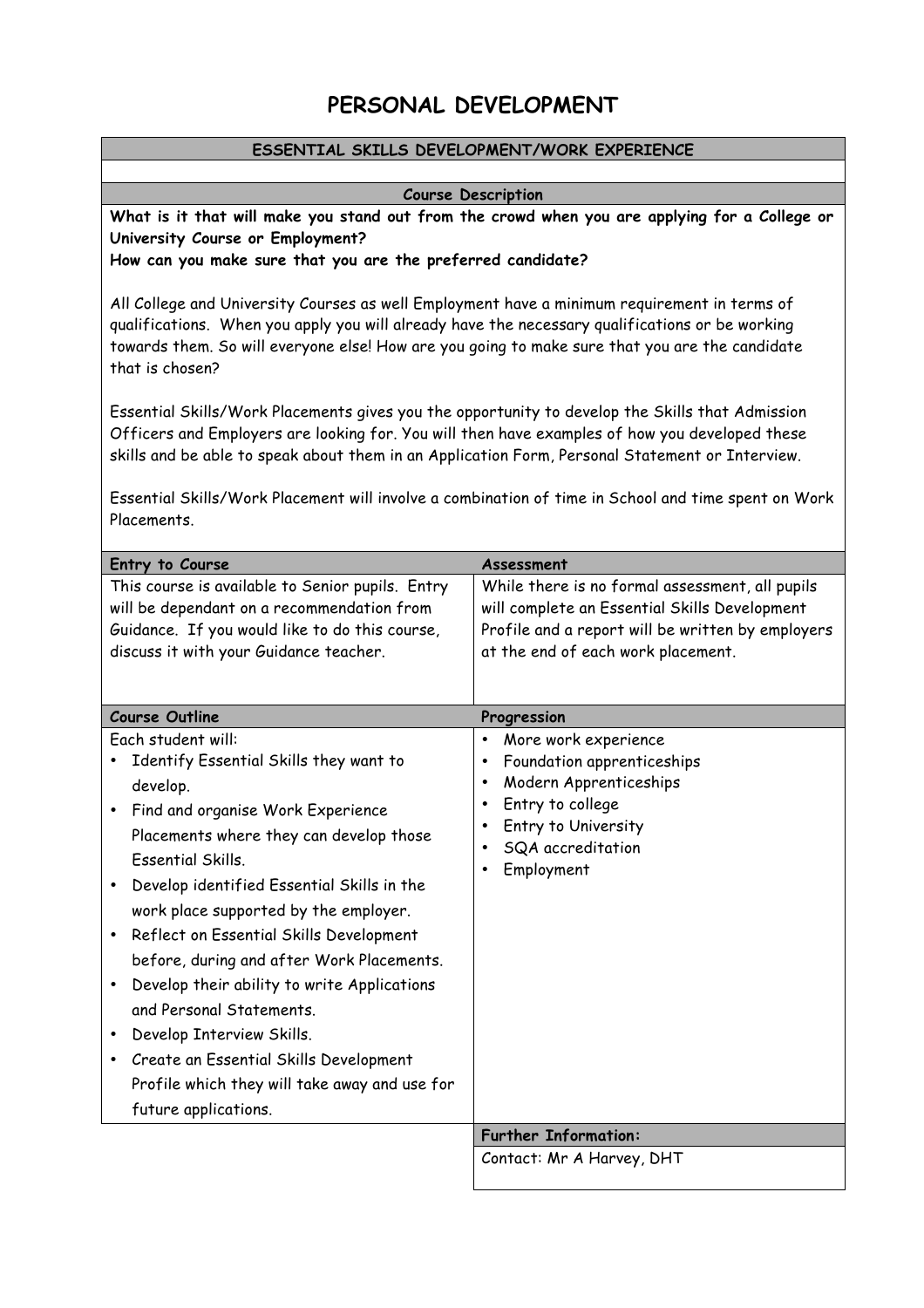# **PRINCE'S TRUST ACHIEVE AWARD**

### **Course Description**

Choose a section of units from within

- **Personal and social development:** By working in small groups, you'll be able to meet new people and make new friends
- **Life skills:** Through fun and interactive sessions, you'll learn how to manage money, be healthy and stay safe
- **Active citizenship:** You'll work as part of a team to make a difference to your local community
- **Enterprise project:** This is a Dragons' Den style challenge. Ready to put your entrepreneurial skills to the test?
- **Preparation for work:** Create a tip-top CV, practice for future interviews and explore your skills and talents

The Achieve program gives you the opportunity to develop leadership, teamwork, creative thinking, problem solving within real life situations and preparation for moving into employment or college.

| Entry to Course                                   | Assessment                                       |
|---------------------------------------------------|--------------------------------------------------|
| This as a stand alone course. No pre-requisite to | A folio will be completed to evidence completion |
| have completed previous courses.                  | of the units.                                    |
|                                                   |                                                  |
|                                                   |                                                  |
| <b>Course Outline</b>                             | Progression                                      |
| Choose al least one of:                           | Achieve is offered at N3/4/5.                    |
| Career Planning                                   |                                                  |
| Interpersonal and self-management                 |                                                  |
| Planning for personal development                 |                                                  |
| Work experience                                   |                                                  |
|                                                   |                                                  |
| An optional choice unit:                          |                                                  |
| Community Project                                 |                                                  |
| <b>Managing Money</b>                             |                                                  |
| Participating in sport                            |                                                  |
| Planning for a healthy, active lifestyle          |                                                  |
| Presentation skills<br>$\bullet$                  |                                                  |
| Supporting others in the community                |                                                  |
| <b>Teamwork</b>                                   |                                                  |
| Understanding an enterprise project               |                                                  |
|                                                   |                                                  |
|                                                   |                                                  |
|                                                   |                                                  |
|                                                   |                                                  |
|                                                   |                                                  |
|                                                   | <b>Further Information:</b>                      |
|                                                   | Contact: M Phillips, PT                          |
|                                                   |                                                  |